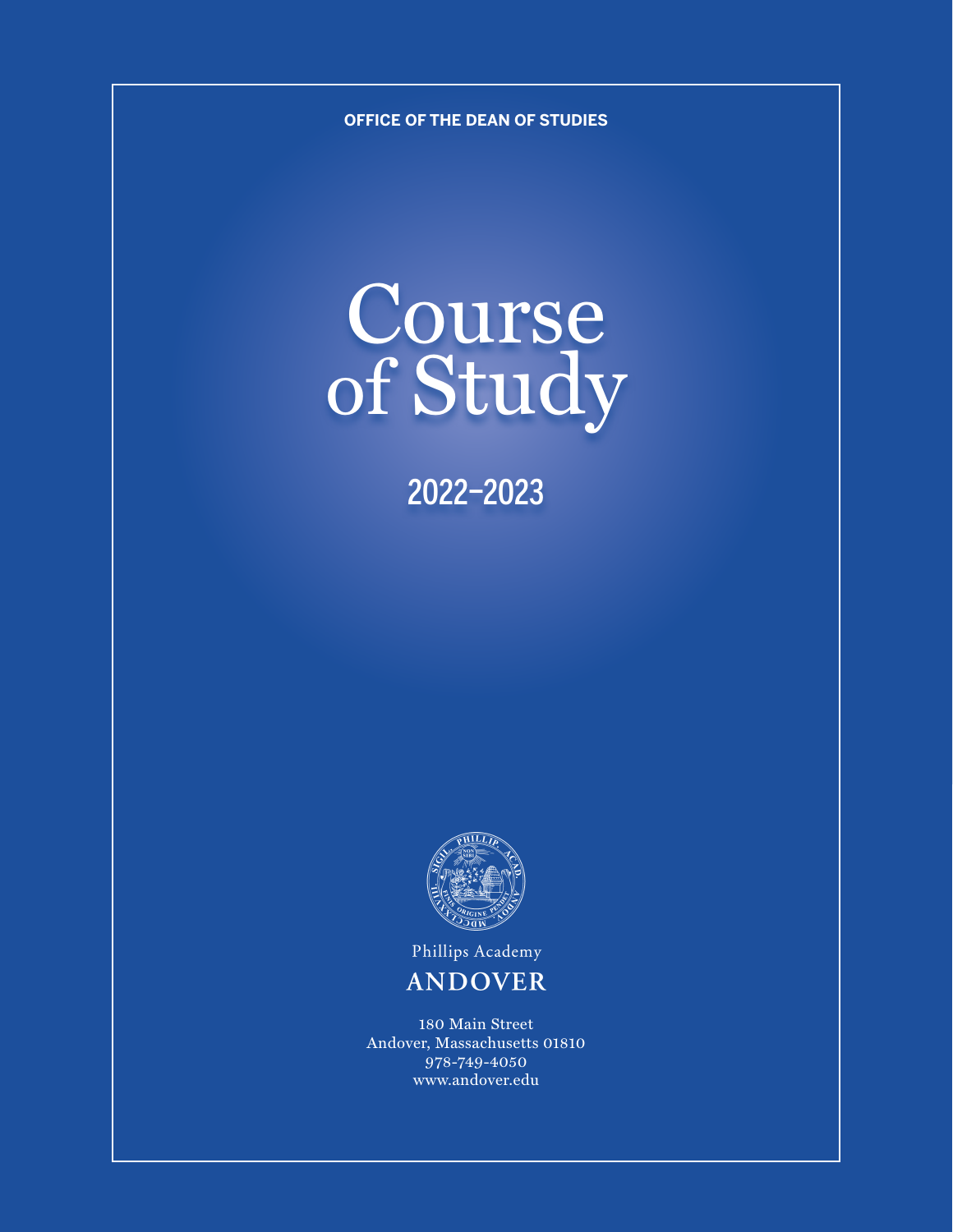# **CONTENTS**

[•Required to Withdraw](#page-11-0) .............11

<span id="page-1-0"></span>

| <b>A Vision of the</b>                                                      |  |
|-----------------------------------------------------------------------------|--|
| <b>Essential Elements</b>                                                   |  |
| An Academic Community  5                                                    |  |
| Office of the Dean of Studies5                                              |  |
| Department & Division Chairs5                                               |  |
|                                                                             |  |
| Advisors (for day students)6                                                |  |
| Advisors (for boarding students)6                                           |  |
| Advising and College Counseling6                                            |  |
| <b>Academic Expectations</b><br>and Policies <b>Manual</b> Service <b>6</b> |  |
|                                                                             |  |
| Workload and assignments 7                                                  |  |
| Adding, Dropping, and Changing                                              |  |
| Chicala at Damisata faula Changas in                                        |  |

| Adding, Dropping, and Changing                |  |
|-----------------------------------------------|--|
| Student Requests for a Change in              |  |
|                                               |  |
| Classroom Visitors 8                          |  |
|                                               |  |
| Completing Academic Work8                     |  |
| • At the End of the Term 8                    |  |
| Mid-term and End-of-Term<br>Academic Reports9 |  |
| Attendance and Absences9                      |  |
| • How to Request an Excused                   |  |

[•How to Request an Excused](#page-10-0)  [Absence if Missing Classes](#page-10-0)  [and Academy Commitments](#page-10-0) 10

# **[Academic Support Processes](#page-10-0)**...... **10**

| • Student Program Review<br>Committee (SPRC)11 |  |
|------------------------------------------------|--|
| • End-of-Term<br>Review Committee 11           |  |
| • End-of-Term Review Process11                 |  |
|                                                |  |

[•Required Leave of Absence](#page-11-0) ....11

| · Student Response Team                                   |
|-----------------------------------------------------------|
| · Leave of Absence11                                      |
| Academic Skills Center (ASC)12                            |
| • Peer Tutoring  12                                       |
| · Study, Organizational, and Time<br>Management Skills 12 |
| · Student Accessibility                                   |
| · Reasonable<br>Accommodations12                          |
| · Standardize Testing<br>Accommodations13                 |
| <b>Planning an Academic Program13</b>                     |
| The Educational Program  13                               |
| General Description 13                                    |
| The Curriculum 13                                         |
| Placement of Newly Admitted                               |
| Course Requests  13                                       |
| Course Load13                                             |
| · Six-Course Load Policy  13                              |
| • Four-Course Load Policy 14                              |
| <b>Course Enrollments and</b><br>Cancellations  14        |
| Independent Projects 14                                   |
| Participation in Off-Campus                               |
| General Information 15                                    |
| The Educational Program  15                               |
| Diploma Requirements  15                                  |
| Planning a Program of Study 17                            |
| • Junior Year  17                                         |
| • Lower Year 17                                           |
| • Upper Year  17                                          |
| · Senior Year  18                                         |
| Course Enrollments &<br>Cancellations 18                  |
| Course Numbers 18                                         |
| Key to Course Designations 19                             |

# **Courses Offere[d](#page-17-0)**

| <b>Classical Studies</b> (see World                         |  |
|-------------------------------------------------------------|--|
| <b>Dance</b> (see Theatre & Dance) 78                       |  |
|                                                             |  |
| History & Social Science 38                                 |  |
| <b>Interdisciplinary Studies 46</b>                         |  |
| <b>Mathematics, Statistics &amp;</b><br>Computer Science 56 |  |
|                                                             |  |
|                                                             |  |
|                                                             |  |
|                                                             |  |
| Interdisciplinary Science 73                                |  |
|                                                             |  |
| <b>Philosophy &amp; Religious Studies  78</b>               |  |
|                                                             |  |
| Physical Education82                                        |  |
|                                                             |  |
|                                                             |  |
| The Workshop  83                                            |  |
|                                                             |  |
| World Languages88                                           |  |
|                                                             |  |
|                                                             |  |
|                                                             |  |
|                                                             |  |
|                                                             |  |
|                                                             |  |
|                                                             |  |
|                                                             |  |

*PLEASE NOTE: The information that follows is accurate as of this 5/11/22 update. Phillips Academy reserves the right to make subsequent changes.*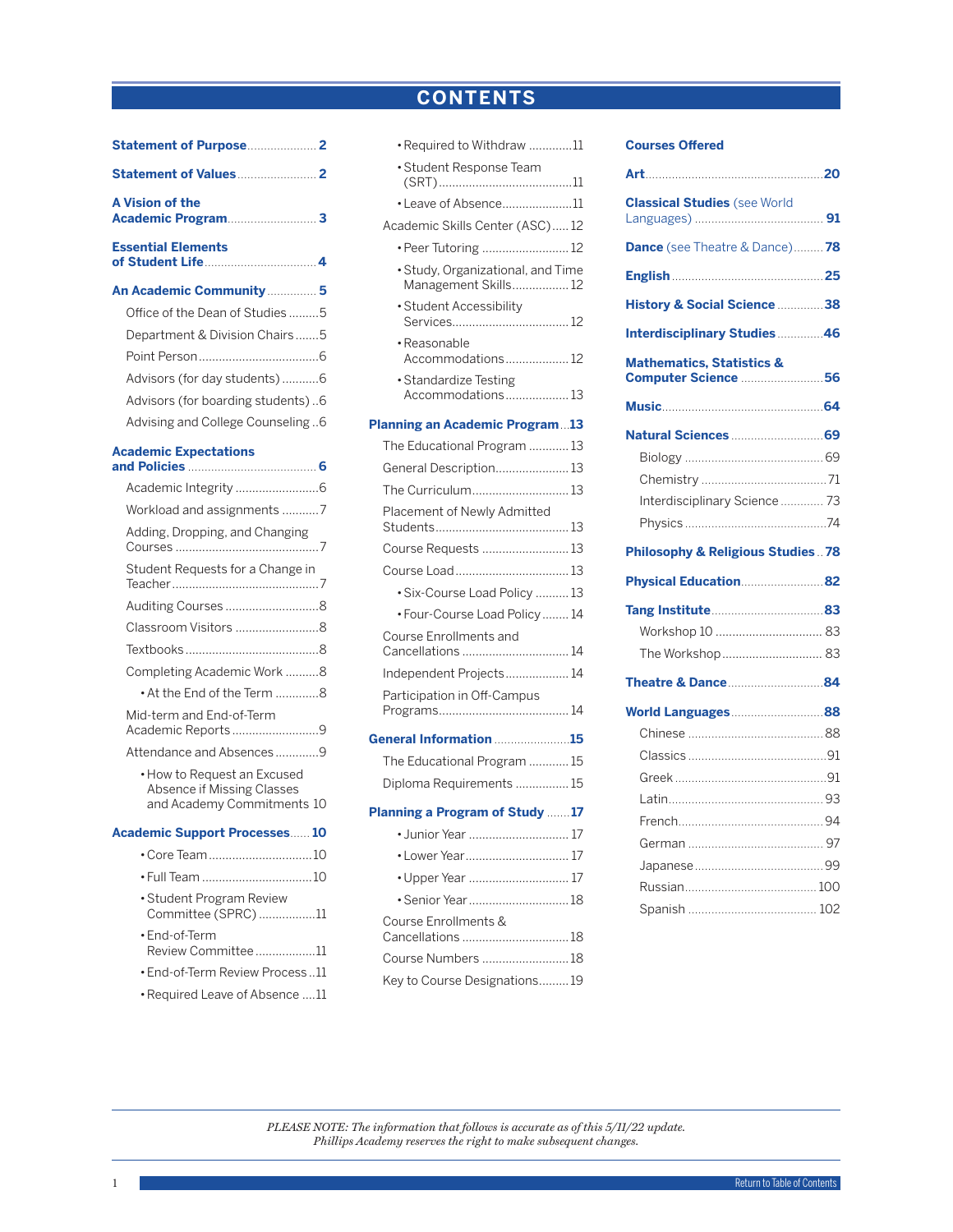# **STATEMENT OF PURPOSE**

<span id="page-2-0"></span>Phillips Academy's Constitution charges the faculty to teach "youth from every quarter" to aspire equally to knowledge and goodness. This obligation challenges students to develop what is finest in themselves and others, for others and themselves. Phillips Academy is committed to nurturing an intentionally diverse, inclusive community that encourages students and adults to respect, inspire, and learn from one another. Guided by the ideal of *non sibi*, leading lives "not for self," the Phillips Academy community promotes a balance of intellectual curiosity, engagement, leadership, and service in the pursuit of excellence: academic, civic, and moral.

# **STATEMENT OF VALUES**

*Non Sibi—*We strive to embody the ideal of *non sibi* with intentional teaching, learning, and engagement guided by a sense of responsibility toward the global community and natural world.

**Youth from Every Quarter—**We are committed to creating an equitable and inclusive school in which students from diverse backgrounds, cultures, and experiences—including race, ethnicity, nationality, gender, socioeconomic class, sexual orientation, gender identity, religion, and ability—learn and grow together.

**Knowledge and Goodness—**We challenge students in mind, body, and spirit such that they may pursue the knowledge, develop the skills, and sustain the integrity needed to lead a responsible, fulfilling life.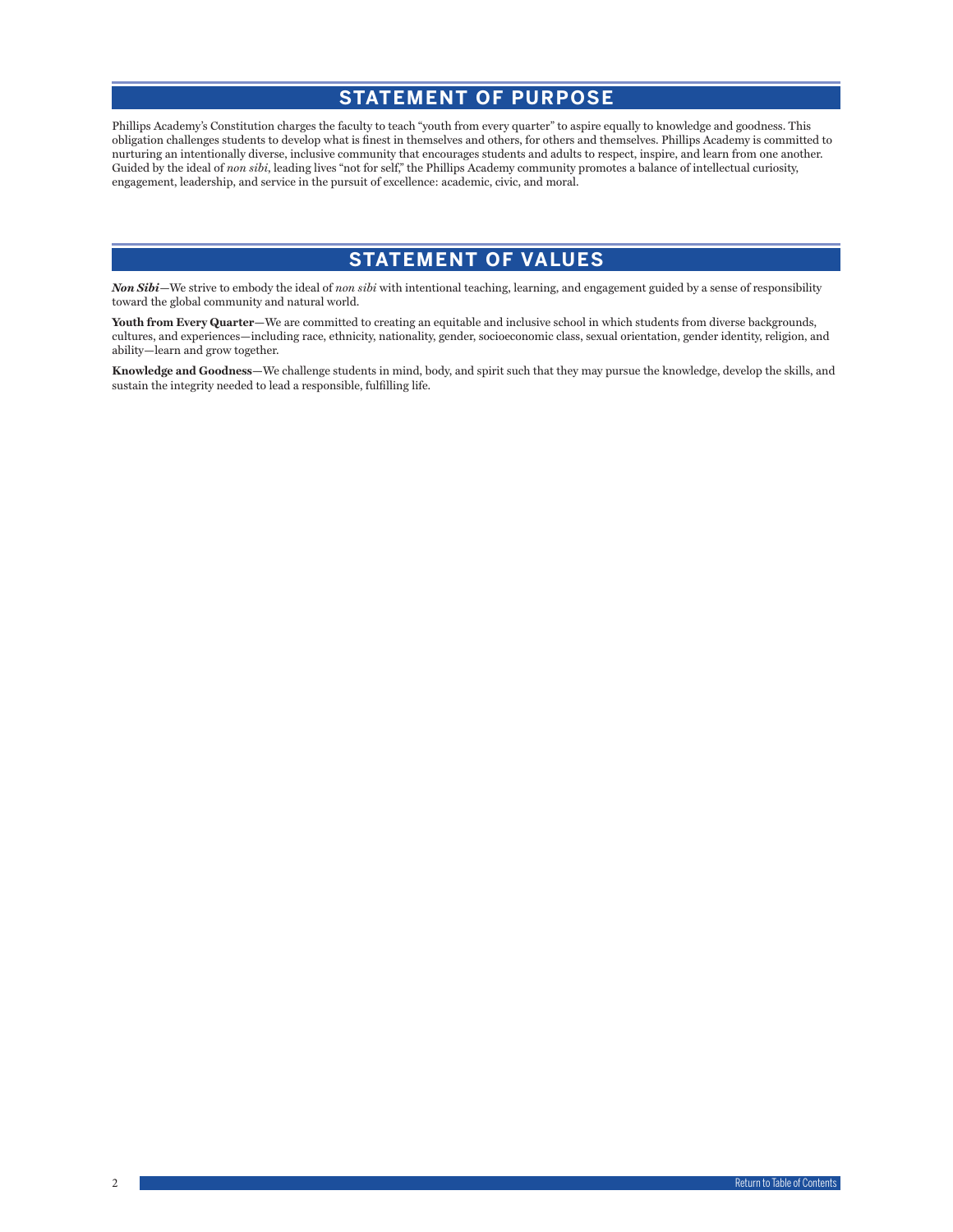# **A VISION OF THE ACADEMIC PROGRAM**

<span id="page-3-0"></span>In its 1778 constitution, Phillips Academy is charged with ensuring its students learn "the great end and real business of living." Inspired by this charge, we seek to cultivate in our students the capacities—among them analytical rigor, imaginative thought, and nuanced skepticism—necessary to identify and attain a great and worthy end: human flourishing. Our founders knew that adolescence is formative. By introducing our students to the diversity of human experience and to the complexities of the natural world, we push them to understand the world as it is. By fostering their abilities to question beliefs, systems, and the ways things are done, we press them to envision the world they seek to create.

To prepare its students for life in the world, Phillips Academy offers a liberal education. Oriented to all aspects of human experience, liberal education affirms that knowledge is intrinsically good and denies that education terminates with technical skill or professional success. Resisting specialization in favor of breadth, it initiates students into connected fields of understanding and prepares them to lead lives characterized by learning and understanding, responsibility and freedom.

The practice of responsibility and freedom demands that citizens have dispositions of the critical mind to recognize fact and valid argument and to comprehend the implications of the knowledge they produce and the things they create. It requires that citizens act against intolerance and injustice and build communities conducive to human flourishing. To help students become such citizens, Phillips Academy seeks to prepare graduates who are educated broadly, discerning of ideologies, and committed to the public good.

—Adopted by the Faculty in February 2022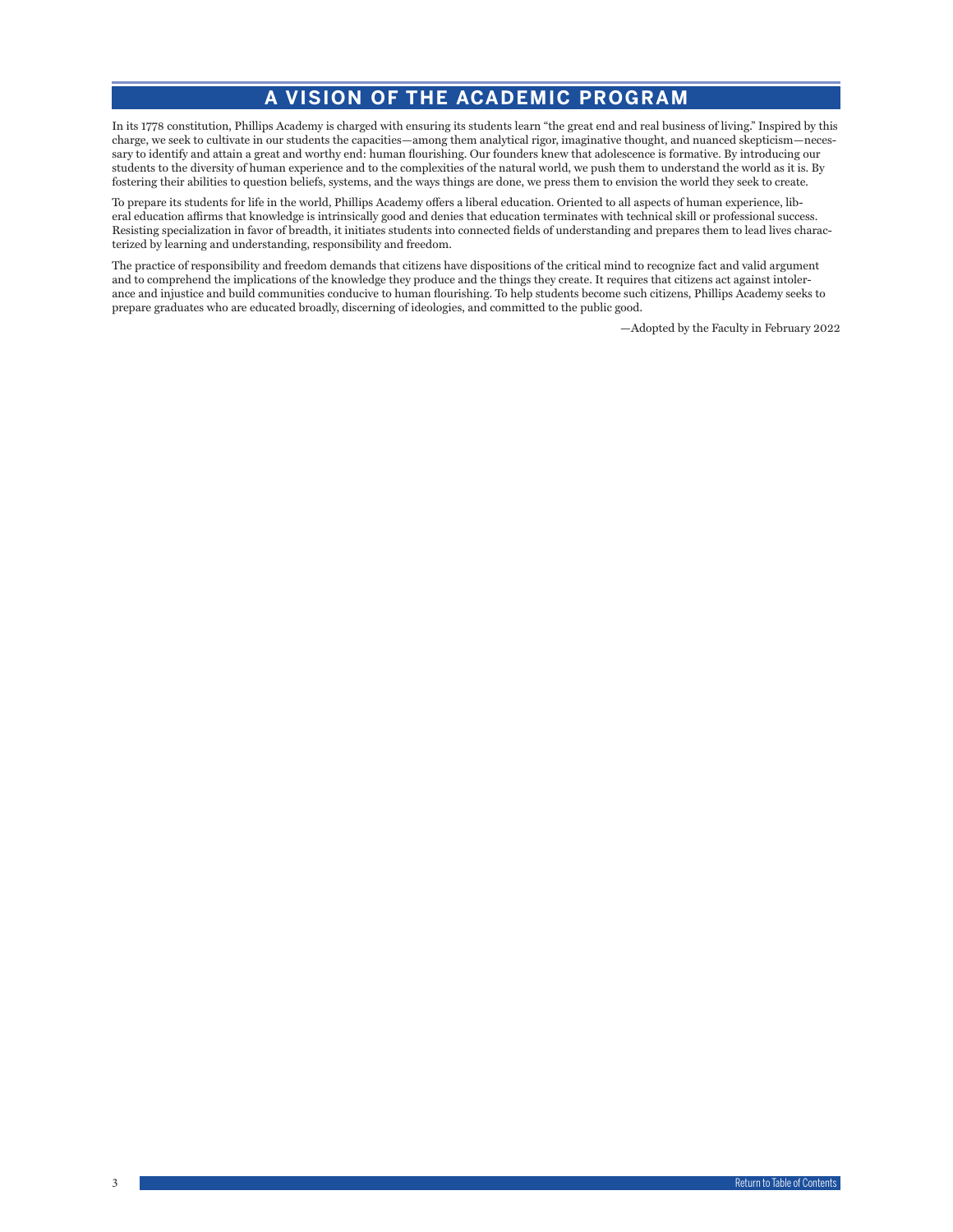# **ESSENTIAL ELEMENTS OF STUDENT LIFE**

<span id="page-4-0"></span>In addition to abiding by the school rules in The Blue Book, an essential part of student life is the ability of each student to meet the school's stated responsibilities and expectations as listed below:\*

- Live cooperatively and respectfully in a dormitory and school community, sharing the responsibilities inherent in living together, without adversely affecting others.
- Behave responsibly, respectfully, and honestly to all as a member and representative of the Phillips Academy community, whether on or off campus.
- Function independently and safely with respect to basic living and self-care tasks (e.g., nutrition, sleep, personal hygiene).
- Make use of academic, psychological, and health resources as deemed necessary by adults responsible for students.
- Attend and participate in all required classes, education programs, events, or obligations, some of which may be unique to Phillips Academy (e.g., Empathy, Balance, and Inclusion programming; Martin Luther King Jr. Day; work duty; and required week-end events). The total of excused and unexcused absences from classes and all other required events should not exceed 20 percent of the total number of required meetings at any point in a term.
- Be able to return to full participation in required class activities and complete required assignments and assessments following approved extensions of up to a maximum of 20 percent of the term.

These essential elements of student life were updated and approved by the Senior Administrative Council on August 14, 2021.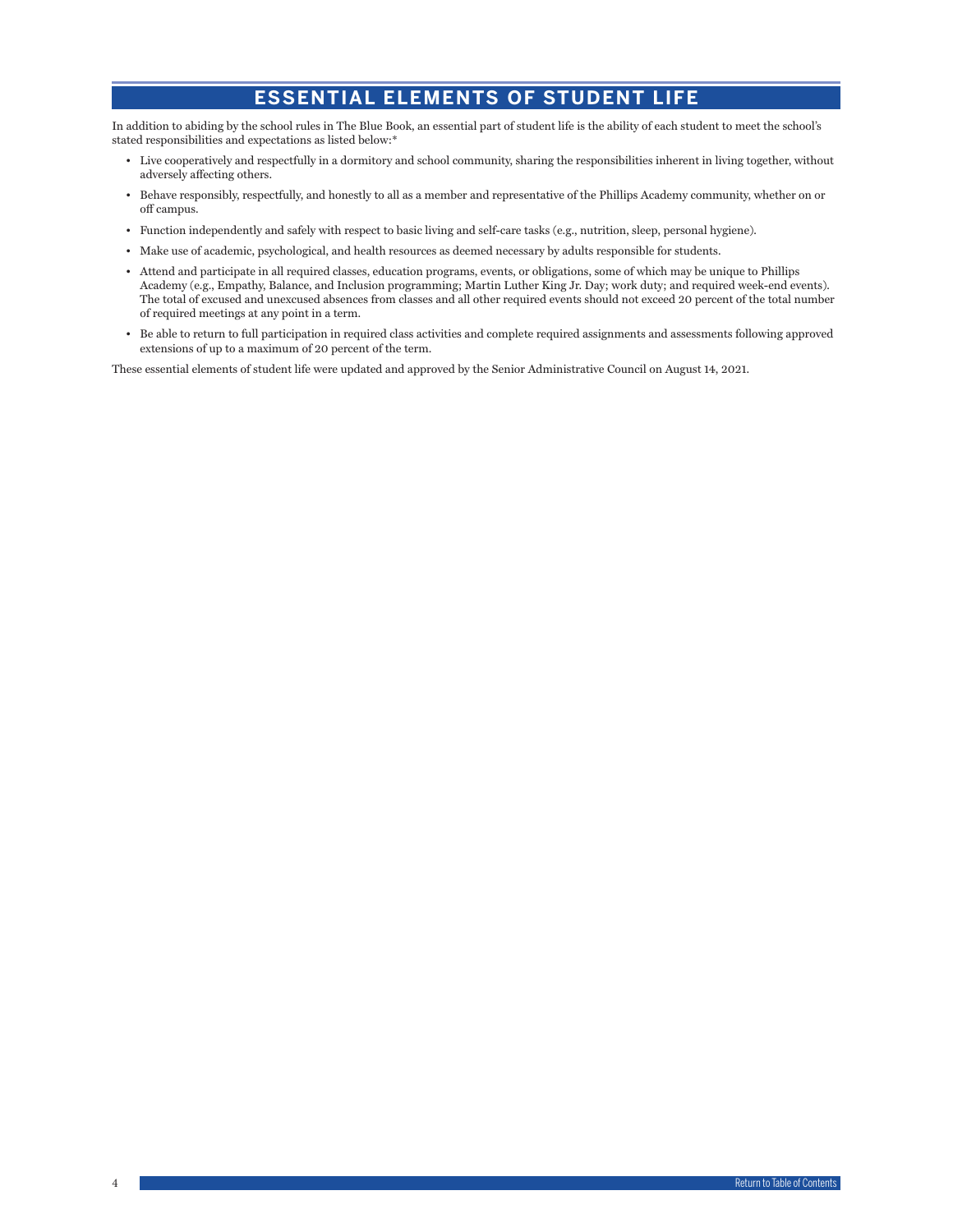# **AN ACADEMIC COMMUNITY**

# <span id="page-5-0"></span>**Office of the Dean of Studies**

# *Dean of Studies—Raj Mundra*

The dean of studies is primarily responsible for leading and coordinating the academic departments, divisions, and advisors and for monitoring all aspects of the academic program.

# *Director of Studies—David Fox*

The director of studies is primarily responsible for supporting individual students, including assessing the types of supports a student might need or modifications to a student's program that might be helpful, considering and determining exceptions to academic policies and procedures, adjudicating cases of academic integrity, and coordinating student leaves of absence and returns.

### *Director of Student Information and Registrar—John Wilson*

The director of student information and registrar is primarily responsible for managing student enrollment, coordinating processes and procedures with administrative offices, and overseeing all aspects of recorded student data from matriculation to graduation.

### *Assistant Dean of Studies for Scheduling—Ken Shows*

The assistant dean of studies for scheduling works with department chairs to build the academic schedule for each term, and then works with students and advisors to schedule students into appropriate academic programs.

### *Assistant Dean of Studies for Advising—Catherine Tousignant*

The assistant dean of studies for advising is primarily responsible for overseeing the advising program, advisor assignments, and the faculty who serve as advisors, in addition to course requests, pathways to graduation, exceptions to program expectations, and independent project applications.

### *Office Manager, Book Coordinator—Cindy Stewart*

### *Administrative Assistant—Julie Powers*

### *Department & Division Chairs*

| Mathematics, Statistics, and Computer ScienceJoel M. Jacob |  |
|------------------------------------------------------------|--|
|                                                            |  |
|                                                            |  |
|                                                            |  |
|                                                            |  |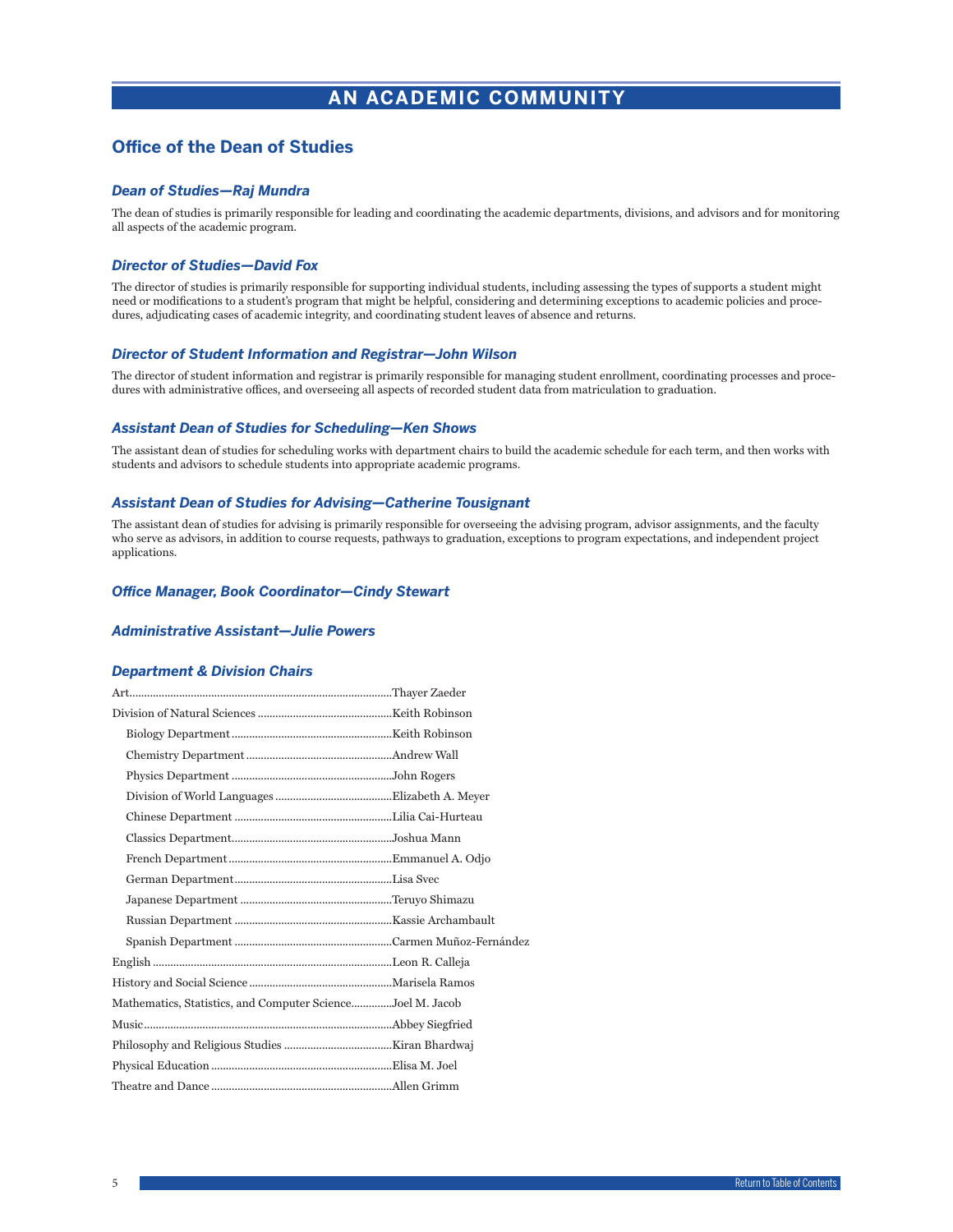# <span id="page-6-0"></span>*Point Person*

Each student, boarding and day, has a single adult serve as their point person for the entire year. The point person is the family's main contact at school. Together, the point person and cluster dean form the student's core team, providing steady support and guidance—both personal and academic—and a consistent connection throughout the entire year. For day students, the day student advisor serves as point person and advisor, while for boarding students, a house counselor serves as point person. For some boarders, the point person also serves as advisor; for others, a second adult serves as advisor. All advisors, whether working with day students or boarders, oversee a student's course selection and multiyear planning.

# *Advisors (for day students)*

For a day student, the advisor is the primary adult and point person on campus responsible for working with the student and communicating with parents. Each day student is assigned an advisor who helps an advisee to make the best possible use of the learning opportunities the Academy provides. To this end, the advisor develops a personal knowledge of and relationship with the student, knowing the student's academic, extracurricular, and personal situation, strengths and weaknesses, interests, and aspirations. As one means of establishing and maintaining such a relationship, each advisee meets regularly with their advisor (at least once per week in the fall term for new students; at least once every two weeks thereafter, individually or in a group setting). Most day students will have a continuing relationship with the same advisor during their years at the school.

### *Advisors (for boarding students)*

For 9th- and 10th-grade boarding students, advising is usually dorm-based: the advisor for these students is either a house counselor or another adult affiliated with the dorm. Tenth- and 11th-grade students may continue with the same advisor or be re-assigned depending on various housing factors. Because our one- and two-year students have special program requirements and considerations, new uppers and new seniors are typically advised by members of the College Counseling Office. As one means of establishing and maintaining a relationship, each advisee meets regularly with their advisor (at least once per week in the fall term for new students; at least once every two weeks thereafter, individually or in a group setting).

# *Advising and College Counseling*

The advisor is expected to guide the student in shaping a well-thought-out, long-term educational program. In planning a program of studies, the student's needs and aspirations, insofar as they can be identified, are carefully considered, as is the necessity of meeting diploma requirements.

New students meet with their advisor during the orientation prior to the beginning of classes in September to review, adjust, and approve the course requests the student has made during the spring or summer. Subsequently the student meets at least every other week with their advisor to establish a relationship and to ensure that issues that arise concerning the student's educational program are addressed promptly.

Students are assigned college counselors in January of their upper year. Since each student also will work with a college counselor, the advisor is not asked to be an expert on the entrance requirements of individual colleges and universities, programs within these schools, or the National Collegiate Athletic Association (NCAA). The College Counseling Office can consult on such matters at any point in a student's career.

For a nontraditional timeline, the student must contact the CCO in the spring of lower year.

# **ACADEMIC EXPECTATIONS AND POLICIES**

### *Academic Integrity*

Honesty is the basic value on which this community rests and is an essential component of academic integrity. Academic integrity is demanded by the very nature of a school community. Honesty in the academic area means claiming as one's own only that work which is one's own. All scholarship builds upon the ideas and information of others; the honest person makes clear in written work exactly what the source of any borrowed information or idea is, whether it be library materials, the internet, classmates, or family members. Since words are the bearers of both information and the unique style of the writer, the words of others, if borrowed, must be properly acknowledged. In addition, submitting work done for one course to secure credit in another is also a form of academic dishonesty. It is not acceptable to submit one piece of work (e.g., notes, computer programs, lab reports, papers, etc.) to more than one course without prior consultation with and written permission from all instructors involved.

Students are required to engage in the Academy's educational programming about academic integrity by watching assigned videos, participating in discussions, and completing assessments. If a student is unsure how to apply policies and guidelines to a particular course or assignment, they should discuss the matter with the instructor.

The director of studies, in consultation with the instructor and department chair, determines if a student has failed to meet the Academy's expectations of academic integrity as well as the level of the infraction based on their knowledge of the full context in which the infraction occurred. While the director of studies and department chair will draw on their experience of similar cases to help ensure consistency in applying the levels to each individual case, other interested parties—including parents and guardians—have no role to play in making this determination.

The levels of infraction are as follows:

- Level 1 infractions: "Failure to follow instructions." These infractions do not invoke a formal disciplinary response. They are recorded on a form maintained by the director of studies.
- Level 2 infractions: "Failure to adequately cite the work of others." These infractions are also recorded on the form mentioned above. However, Level 2 infractions require that the student meet with the cluster dean, who will issue a formal letter of discipline.
- Level 3 infractions: "Academic dishonesty." These infractions—cases of academic dishonesty—result in the student sitting before a disciplinary committee. A student with a second infraction, at any level and at any point in their time as a student at the Academy, should expect a stronger response.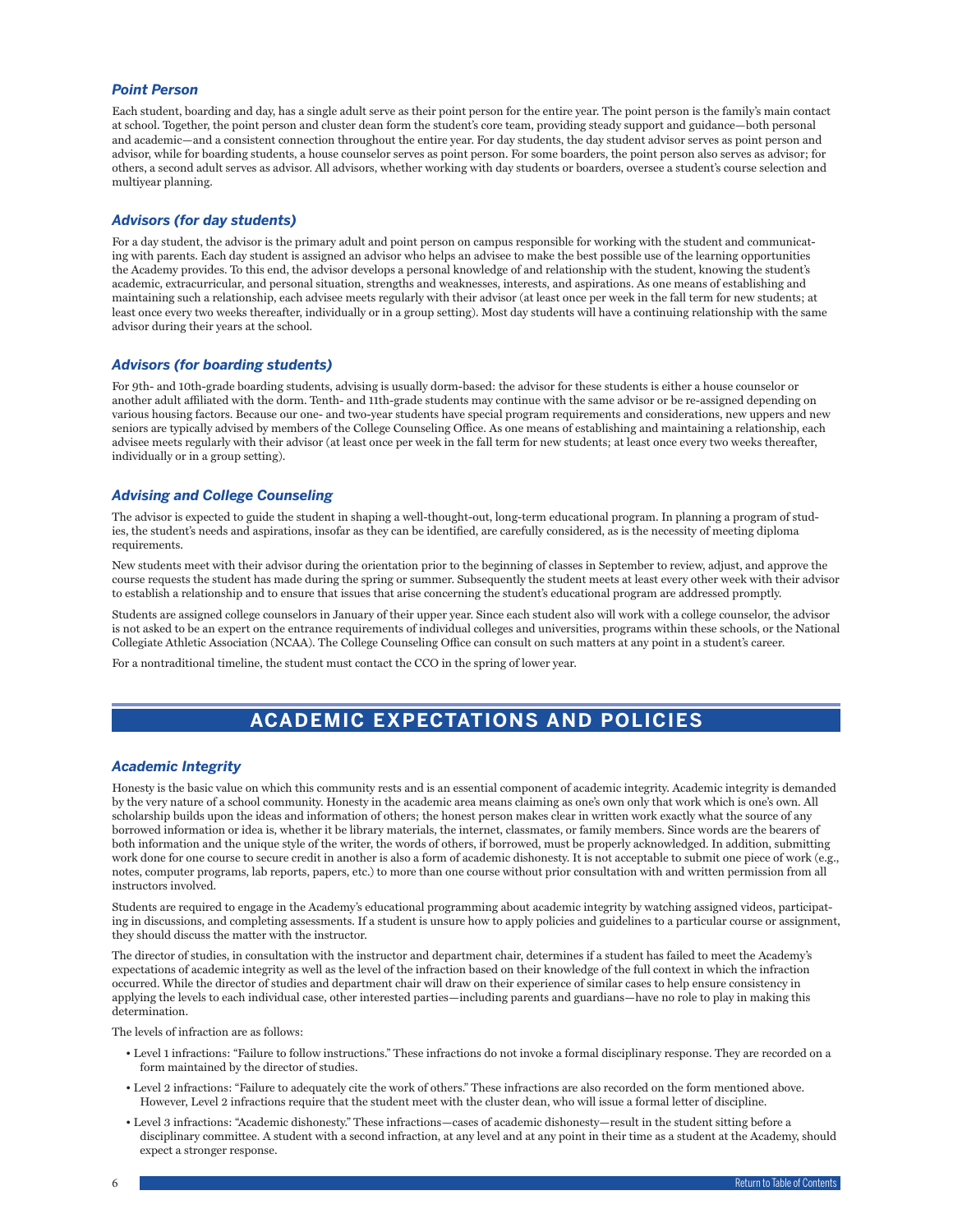<span id="page-7-0"></span>Infractions of any level may also carry an academic penalty (for example, awarding no credit, or a requiring a redo of an assignment or paper) to be determined by the instructor and department chair. In addition, other forms of dishonesty, such as submitting a corrupt file or suggesting an assignment has been submitted but being unable to provide evidence.

### *Workload and Assignments*

For each course, class time and homework time together should total approximately six to nine hours per week, depending on course level. Given that courses will meet for 190 minutes in a five-day week, students may be assigned three to six hours of homework per course in a typical week. 100- and 200-level courses should have no more than four hours of homework per course in a typical week; 300-level courses should have no more than five hours; and 400-, 500-, and 600-level courses should have no more than six hours.

Assignments should be due at the start of a class meeting and should be assigned at least 24 hours in advance. All information necessary for the student to complete the assignment should be provided by that time. Assignments may not be assigned or due on Saturday or Sunday.

Students should be given at least one week's advance notice before a major assignment is due. "Major" implies full-period tests and papers, or projects assigned as more than a single night's homework. No class may have more than one major assignment per week (Monday through Friday) during any week of the term. In addition, no more than two major assignments may be required in the last three weeks of any term.

Students should expect to be prepared for up to two major assignments on a given day, in addition to the daily assignments for their other courses. If a student has three or more major assignments due on a given day, the student may request postponement of all but two of those assignments. It is the student's responsibility to request the postponement from the teacher(s). Non-proctored assignments (such as papers) should be moved in preference to proctored assignments (such as tests), and a collaborative assignment requiring the student's participation (such as peer editing, a group critique, or a group presentation) should not be moved unless there are no other options.

To avoid any misunderstanding about the precise reasons for the request and to document the request, the student must email the three (or more) teachers giving major assignments, copying the student's advisor and point person. The email should include a very brief listing of the assignments due for each class and also specify the assignment that the student has requested be moved. Requests should be made at least 24 hours before the assignment due date. A request made of an instructor within 24 hours of the original assignment due date will be honored at the discretion of the instructor. Provided a student makes a request according to the guidelines specified above, teachers are expected to grant permission.

No assignment may be due the first day of class after a vacation.

### *Adding, Dropping, and Changing Courses*

During the approved add/drop timeframe, a student may request to add or drop a course or to transfer into a different course; this must be approved by the student's advisor (and college counselor as applicable). Section changes (same course, different period or teacher) and level changes (e.g., CHM300 to CHM250) must be approved by the applicable department chair. To make a course or section change request, the student must submit an add-drop slip to the Dean of Studies office, signed by the advisor, college counselor and/or department chair as applicable.

Students may only attend classes that appear on their schedule. A teacher must not admit a student into their class unless the student appears on their course roster (or the teacher has received authorization from the Dean of Studies Office to admit the student).

Under certain circumstances, students may be permitted to drop a course if they maintain the minimum course load allowed for their grade level. (Refer to Course Load and Four-Course Load Policy sections elsewhere in this document.) There are two deadlines that apply to course drop requests. The first deadline is typically the end of the third week of the term. The second deadline is typically the end of the second week following midterm.

To drop a term-contained course, a student must have approval from their advisor and their college counselor (as applicable). The student must submit an add/drop slip, with the necessary signature(s), to the Dean of Studies Office. The Dean of Studies Office may deny certain drop requests (e.g., a course required for a diploma). For drops requested after the third week of the term, the student should discuss their intent to drop the course with their teacher before submitting the add/drop slip, and the dean of studies office should notify the course instructor, the department chair, and the student's primary house counselor (if applicable) once the drop has been approved. Requests to drop term-contained courses must be submitted by the second drop deadline.

Certain course sequences are designated in the Course of Study as two- or three-term commitments. Students enrolling in such a course should understand that they are making a commitment to complete the entire course sequence—and that they may not be permitted to drop the course after the first three weeks. If a student wishes to drop a multiterm commitment course at any point after the first three weeks of the course (including at any point in a subsequent term), the student should first speak with the course instructor to determine whether it is possible to drop the course. If a drop is possible, then the student should contact the assistant dean of studies for advising to ask permission to petition to drop the course. If permitted to move forward with the petition process, then the student must obtain approval of their advisor point person, college counselor (if applicable), primary house counselor (if applicable), teacher, and the department chair. Requests to petition to drop a multiterm course must be made by the second drop deadline.

The Academy's medical director and/or the Student Response Team (SRT) may approve a course drop for health-related reasons. The Student Program Review Committee (SPRC) also may approve a course drop.

### *Student Requests for a Change in Teacher*

Recognizing that effective education requires productive relationships between teachers and students and that such relationships take time to develop, and recognizing also that open discussion between the parties involved in seemingly difficult relationships is itself an important part of education, the Academic Council has approved the following general procedure on student requests for a change of teacher:

- 1. Permission for a student to change teachers may be given by the department chair. The Academy does not accept requests for specific teachers.
- 2. If there has been no previous relationship between the student and teacher, no request for change will be considered until an appropriate period of time has passed (at least one term). During this time both parties are expected to make good faith efforts to develop an effective relationship. Requests for change informed by an appropriate period of experience will be considered according to departmental policies, which may include a requirement that a conversation about the request has occurred between the student and the teacher. The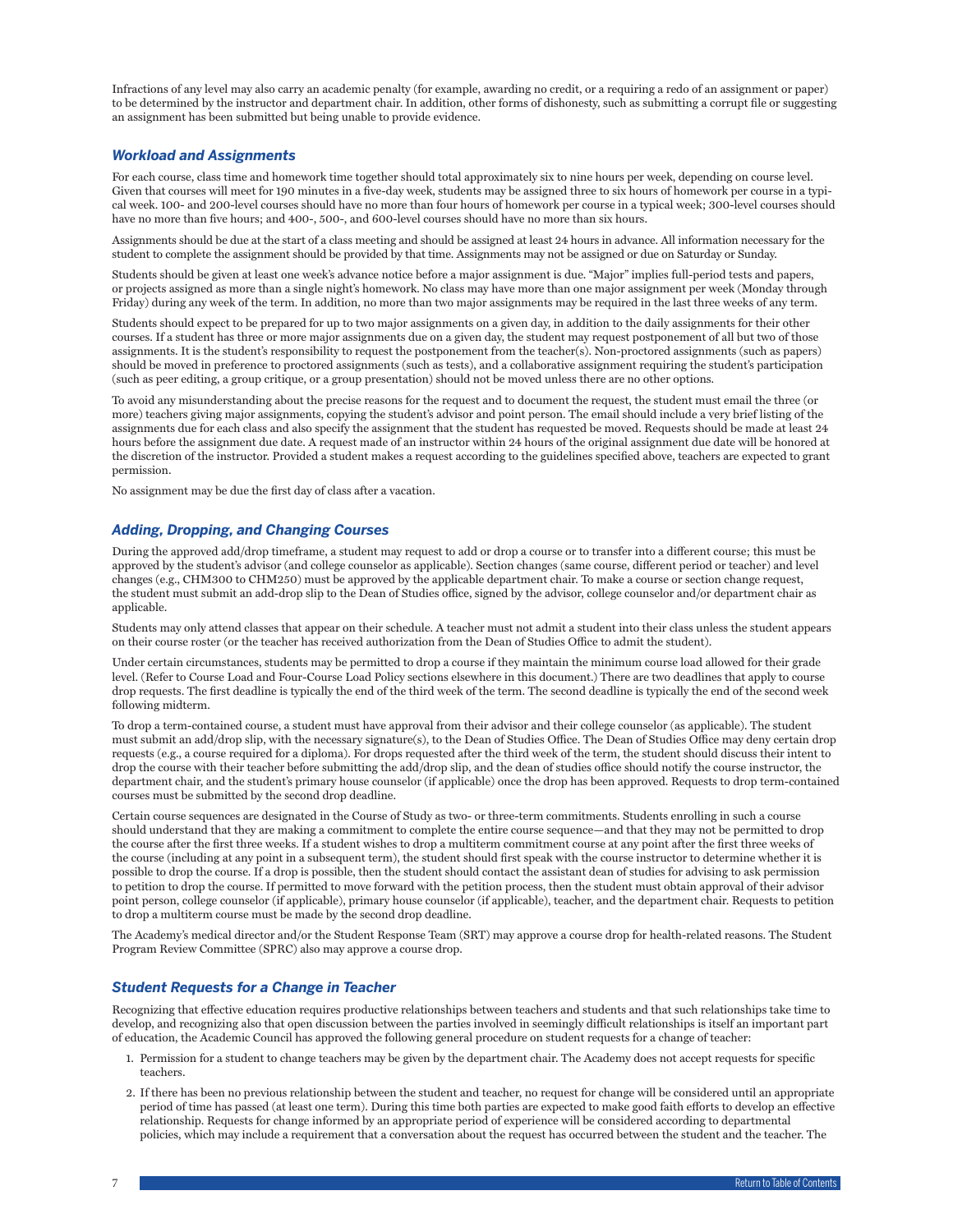department chair is available to facilitate these conversations if either the student or the teacher so desires.

<span id="page-8-0"></span>3. Students are advised that permission to change teachers carries no guarantee that the student will be assigned to any particular section or teacher. Students also are informed that such teacher changes may require that other elements of their schedule be altered.

Teacher changes are not always possible (e.g., if there are no other sections of a course or if all other sections are full).

To minimize disruptions after schedules have been released, requests for a change of teacher from fall-to-winter, or winter-to-spring, should be discussed with the department chair during the course request period for the following term, so that approved changes can be included in the scheduling process. Requests made after schedules have been released will likely be denied.

## *Auditing Courses*

In certain circumstances, it is appropriate for a student to audit a course. An audit may be approved if the student's team determines that the student should preview or review material in order to perform adequately in the subject area during a subsequent term. Audits most commonly occur in continuing math sequences. Audits are not approved for students who wish to "sit in" on classes.

To audit a course, a student must have the permission of the department chair, as well as their teacher, advisor, college counselor (if applicable), and primary house counselor (if applicable). Requests to switch to audit status must be made to the department chair by the audit deadline (typically, the end of the second week following midterm). A lack of effort on the part of a student is not a valid reason to switch to audit status. An audited course does not appear on the student's transcript, but an audited course is included in the student's course count.

### *Classroom Visitors*

To maintain the integrity of our classroom experience, class visitors are discouraged, with the exception of department colleagues, guest lecturers, and prospective students during the Spring Visit program. Family Weekend offers an opportunity for families to visit sample classes.

#### *Textbooks*

The Academy currently purchases course materials in bulk for all classes. These materials—physical books, information for access to electronic resources, or information on availability of books at the library—will be provided by teachers on the first day of classes. To cover the cost of the books and other course materials, the Academy will include a Course Materials Charge of \$800 on the first student tuition invoice. This yearly \$800 charge will be placed in a separate Course Materials Account; the account will also be used to cover art fees, PSATs, and Advanced Placement Exams. If you have any questions, please email Cindy Stewart at cstewart@andover.edu.

### *Completing Academic Work*

Because the learning of the individual and the class is impeded when a student falls behind, students are expected to complete assignments on time. Due dates for major assignments can only be rescheduled if:

- an instructor has agreed to an extension in advance (with or without a grade penalty at the teacher's discretion). Instructors are asked to document each instance of a rescheduled major assignment using the student alert system, and students with a pattern of late assignments will be referred to their cluster dean and the director of studies.
- the assignment is one of more than two major graded assignments due on the same day (see above).
- the medical director indicates that the student's medical condition warrants the rescheduling of the assignment. Students unable to complete graded assignments after a two-week period as approved by the medical director, may be required to switch to pass/fail in one or more courses, drop one or more courses, or take a leave of absence.

Instructors will only accept final work from students during their final class period in the last week of classes of any term. Instructors may not issue extensions beyond the end of the term. Any work submitted after the end of the term (3 p.m. on last day of classes) will not factor into grade published to students, parents, and guardians. Any academic work not submitted by the end of the term will be awarded a grade of 0 unless work is required for an incomplete course grade or to make up a failing grade.

### *At the End of the Term*

All academic work must be completed by the end of the term.

Exceptions will be granted only rarely and must have the authorization of the director of studies. Typically, exceptions are the result of a personal or family emergency or an urgent health concern.

All exceptions resulting from a medical concern require the authorization of the medical director, who notifies the director of studies that an exception is warranted. To qualify, the medical condition must be acute and unavoidable, and of lasting duration and intensity to impact the completion of coursework, and only rarely, of a more chronic nature when the student has had continuous care by a licensed health professional. Conditions of a chronic nature must first be addressed through course drops at the discretion of the medical director and the Student Response Team (SRT).

In consultation with the medical director as appropriate, the director of studies may respond to an exception in three ways:

- The student's final assessment may be rescheduled. The rescheduling of an end-of-term exam due to a medical condition requires that the student, whether day or boarding, remain in electronic isolation in the Rebecca M. Sykes Wellness Center until they have completed the exam.
- The student may receive an Incomplete. If an Incomplete is granted, the terms of completing the work will be determined by the director of studies in consultation with the teacher and the department chair. In most instances, students will be required to submit papers and projects and to make up tests by a particular deadline in the following term. In continuing course sequences, students may be required to submit the work within the first two weeks of the following term to advance to the next course in the sequence. At the latest, all work must be submitted by the last day of classes in the following term. Once the deadline has passed, the final grade for the course will be determined by assigning a grade of 0 to any missing work. In some cases, this will result in a failing final grade for the course. The terms of completing the necessary work—and the deadline for doing so—should be included in a teacher comment to accompany the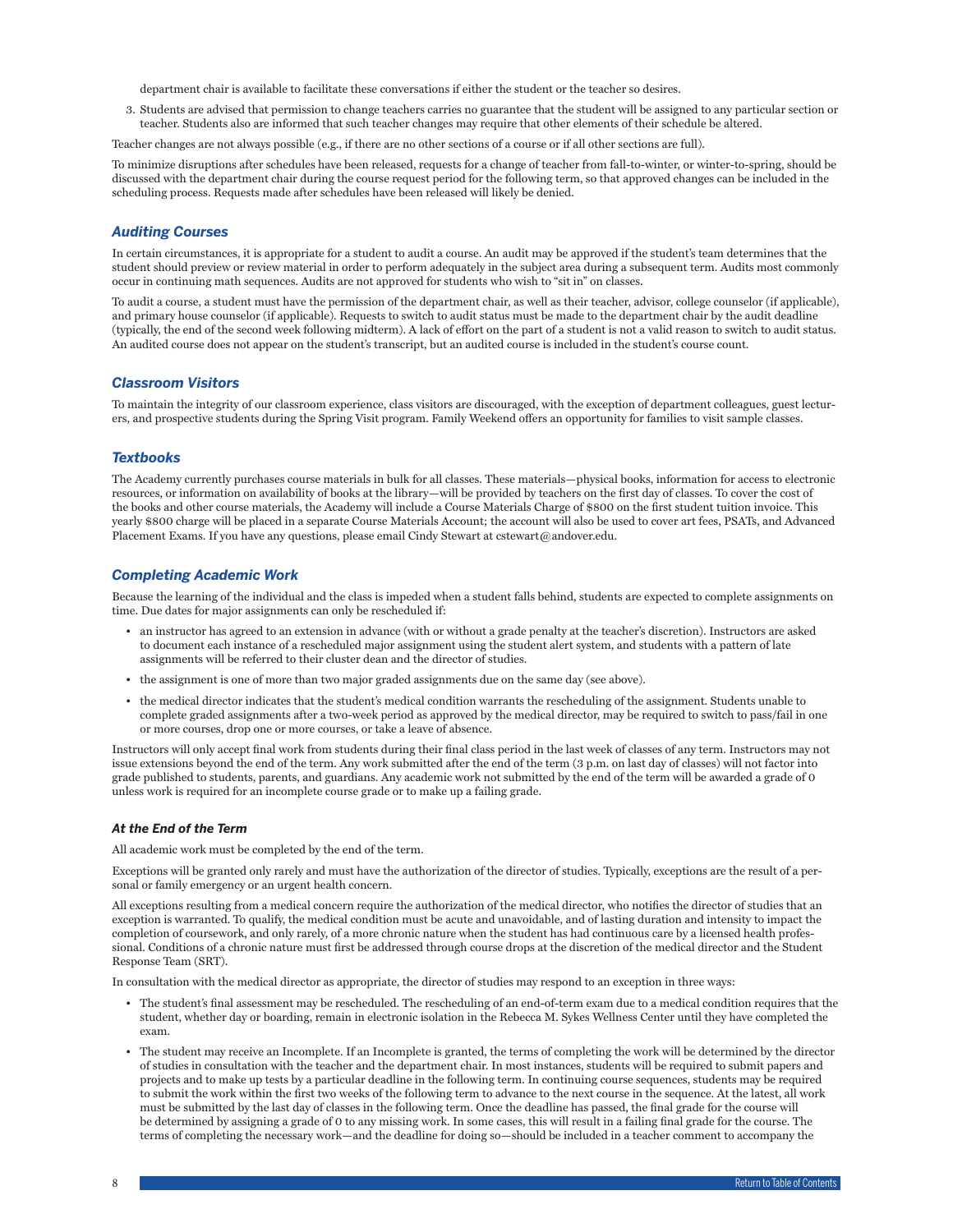<span id="page-9-0"></span>Incomplete grade on the end-of-term report.

If a student is authorized to receive a grade of Incomplete but the student insists on completing and submitting the necessary work to receive a final grade, then the grade earned will stand and will not be adjusted later.

• In some extraordinary cases (usually involving significant illness, injury, or other health concerns), the director of studies, in consultation with the medical director and with the applicable instructor and department chair, may issue a passing grade for a course. Credit will be indicated on the transcript with a "P" instead of a numerical grade. A "P" will be considered for cases in which the essential elements of the course work have been completed, but the remainder of the work cannot be submitted after the end of the term due to the nature of the assignment(s) or the enrollment circumstances of the student. Once a "P" has been assigned, it will not be changed to a numerical grade.

No final term grade, and no assessment grade from the final week of the term, may be shared with any student until after the end of the term.

# *Midterm and End-of-Term Academic Reports*

Student academic reports are published at the midterm and at the end of each term. Grades are accompanied by instructor comments at the fall midterm, the end of the fall term, the winter midterm, and the end of the spring term (for non-seniors). At the end of the term, with the exception of courses graded on a pass-fail basis, all courses taken for credit are graded on a 0–6 scale:

| 6-Outstanding | 3-Satisfactory        | 1-Failure     |
|---------------|-----------------------|---------------|
| 5-Superior    | 2-Minimum Pass        | 0-Low Failure |
| $4 - Good$    | (and minimum college) |               |
|               | certifying grade)     |               |

At the midterm, courses are graded on a pass/low pass/not yet pass.

If a student earns a 0 or 1 at the end of the term, the department chair and instructor will determine a course of action by which it would be possible for the student to meet the minimum standards to earn a passing grade no higher than a 2. The student has the opportunity to earn a passing grade at any point in the future. It should be noted, however, that a student may not be eligible to advance to the next course in a sequence until a passing grade is earned, or the course is successfully repeated. The department will determine if and how the student can still earn credit for the course sequence; the course of action will be outlined in the end-of-term instructor report.

If a Senior earns a 0 or 1 in a spring term course—even if the student passes the course for the year—the student may be allowed to participate in Commencement but will receive a certificate of attendance rather than a diploma. The diploma will be awarded after Commencement, when all coursework is completed as determined by the director of studies.

# *Attendance and Absences*

Students are expected to meet, and be on time for, all obligations: athletic and activity commitments, work program assignments, and medical appointments, and to attend All-School Meetings and class meetings, unless excused in advance by a faculty member. Attendance is taken at every class meeting, required athletic session, work duty assignment, and required meeting and the number of absences and instances of tardiness is reported daily. Instructors may use their discretion in devising means to discourage tardiness (e.g., assigning an unexcused absence for accumulated instances of tardiness, or deducting from an in-class participation grade for tardiness), as long as their response is consistently applied to all students in the class. Students who accumulate unexcused absences and/or instances of tardiness should expect a core team response and/or a disciplinary response.

Regular attendance at required commitments (class, athletics, advising, work duty, All-School Meeting, and residential programming) is an essential element of a Phillips Academy education. Inability to attend required commitments for a significant period of time or a significant number of absences (whether excused or unexcused) in a given term may result in a required leave of absence.

Attendance for classes and athletics are reported daily. Students are notified via email the next day if they were marked with an unexcused absence. A student who feels that an error has been made should contact the adult responsible for assigning the absence and the cluster dean. The student must address the errors within two weeks of the reporting date of the absence(s). After two weeks, the recorded absence(s) will remain on the record.

If, for health reasons, a student is required to be absent from campus or classes or is limited in participation in athletic programs, that student must personally arrange to be excused through the Sykes Wellness Center. Recurring and/or routine appointments do not qualify for class or athletics excuses. This procedure allows proper recording of necessary absences and excuses, and it permits the health care team to be aware of health problems, to cooperate with families and other physicians, and to make appropriate arrangements on campus. Day students who stay home because of illness must have a parent or guardian call the Sykes Wellness Center by 8:30 a.m. each morning in order to be excused from any required commitments. Students may not call the health center to excuse themselves.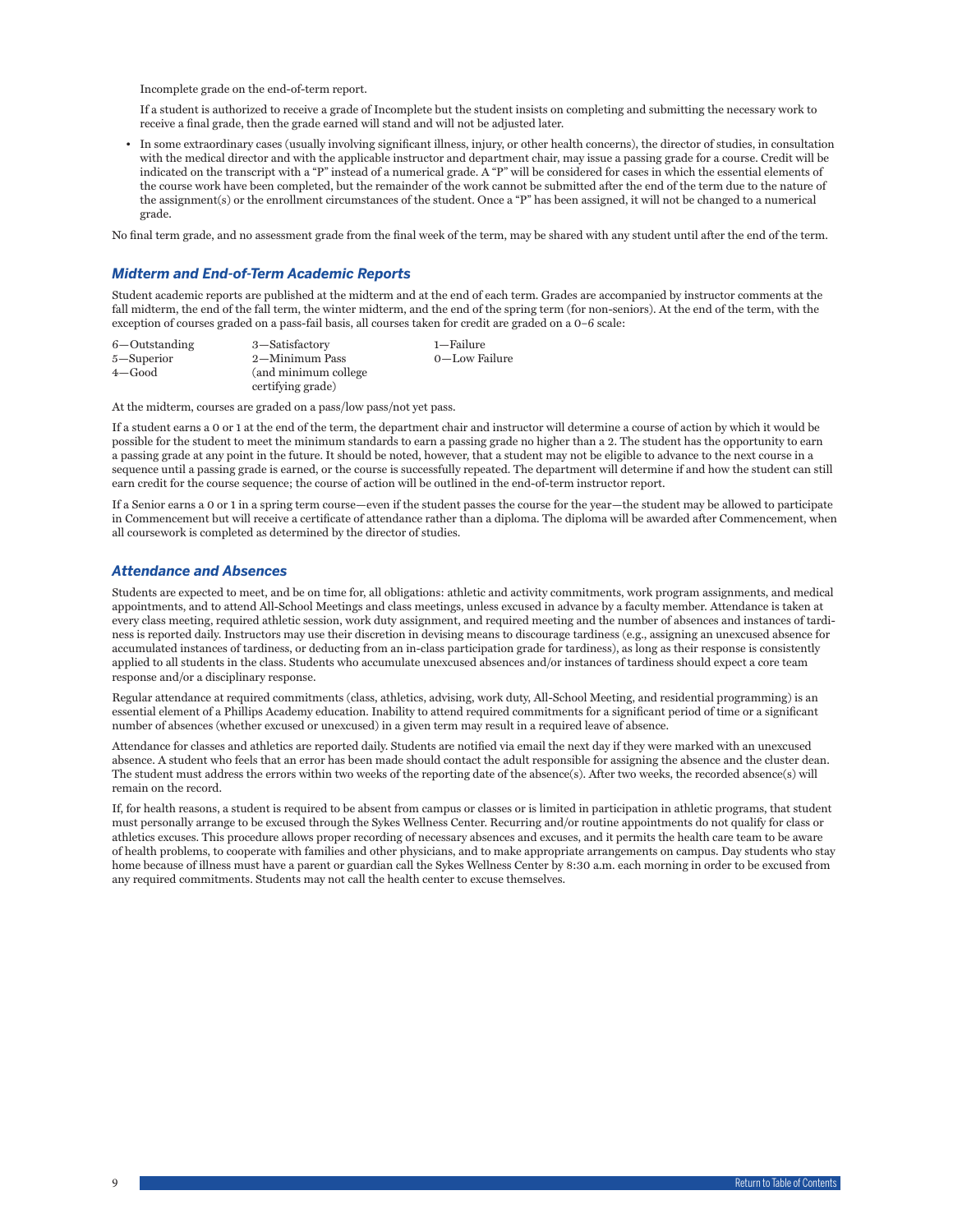### <span id="page-10-0"></span>*How to Request an Excused Absence if Missing Classes and Academy Commitments*

Students are expected to be present for all Academy commitments, including every class meeting held during the final week of the term (the week after the last regular week of classes) as well as the special programming on MLK Day. All requests for excused absences should be made as much in advance as possible, as indicated in the table below.

| <b>Request Reason/Timing</b>                                    | <b>Person to Contact</b>      | <b>Min. Advance Notice Required</b>                                           |
|-----------------------------------------------------------------|-------------------------------|-------------------------------------------------------------------------------|
| Proctor/Prefect time                                            | Dean of Students Office       | 24 hours                                                                      |
| Religious reasons                                               | Chaplaincy                    | 24 hours                                                                      |
| College visiting                                                | College Counselor<br>48 hours |                                                                               |
| Doctor/dental<br>appointments                                   | Sykes Wellness Center         | 24 hours, unless emergency                                                    |
| Andover club-related event                                      | Dean of Students Office       | Two weeks in advance                                                          |
| Non-Academy-related                                             | Dean of Students Office       | Two weeks in advance events                                                   |
| Cluster Dean<br>1 or 2 days for family<br>concerns, emergencies |                               | 24 hours, unless emergency events, personal                                   |
| 3 or more class days                                            | Dean of Students Office       | Two weeks, unless emergency                                                   |
| During the last week of the term                                | Dean of Studies Office        | Two weeks, unless emergency<br>(granted only in extraordinary circumstances)* |

Please note:

- An excuse for a non-Academy–related event (such as a competition, showcase, performance, or presentation) will be granted only if the student is participating in any related activity offered at the Academy, if the faculty chair or advisor in charge of that related activity and the cluster dean approve, if the student is in good standing, and, if a competition, the event is at the national or international level.
- Students may miss no more than a total of five days of Academy commitments (including days with special programming, such as MLK Day) in any academic year to participate in non-Academy–related events; requests for exceptions to would be reviewed by the SPRC.

\*Only in extraordinary circumstances will permission be granted for a student to miss class meetings and/or reschedule assessments given in the final week of the term. Purchase of nonrefundable tickets for an early departure is not considered such a circumstance.

### *Academic Support Processes*

Adolescence is difficult, and during this extraordinary time in their life, Phillips Academy students will constantly face new challenges—demanding courses, high-level athletics, a variety of clubs and activities, the complexities of residential life, an ever-shifting set of social dynamics. We believe that through these challenges, students have the opportunity to learn and grow in numerous ways, and one of our goals at PA is to support our students with a range of resources as they meet these challenges head-on, learn to be self-advocates, and experience their burgeoning independence. Along the way, many of our students will encounter moments when it is difficult for them to know how to navigate all of our resources. At these times, it is the responsibility of the faculty to intercede and help students focus their energy and get to the point where they are comfortable, confident, and ultimately successful.

In designing our processes for supporting individual students, we have configured the faculty in five ways. By doing so, we recognize the value of the expertise and perspective of the faculty who work most directly with the student as well as those faculty who do not work with the student at all. Faculty and staff who are responsible for caring for students at Phillips Academy may need to exchange personal and sensitive information about students with each other in these contexts but will only do so if there is a need for such disclosure.

### *Core Team*

First, the Core Team consists of those faculty who are most immediately responsible for a student's well-being: the primary house counselor and/or advisor as well as the cluster dean.

At any time, in order to support a student, the members of a student's Core Team can communicate and create a plan. The Core Team can recommend or require a student to attend a specific study center or to study in particular locations; to meet with teachers, counselors, academic skills specialists, or other specific faculty members; to visit CAMD, the Brace Center, the Chaplaincy, or other appropriate offices; to work with peer tutors; and/or to observe adjusted sign-in times on weekdays and/or weekends. The Core Team also may recommend or require other supportive measures to help a student. Missed appointments may result in unexcused absences.

### *Full Team*

Second, the Full Team consists of all the adults who are working directly with a student during a specific term: the members of the Core Team as well as all current teachers, other members of the house counseling team, and, if applicable, the student's advisor, college counselor, Academic Skills specialist, coach, and End-of-Term Review mentor. Recognizing that the constitution of the Full Team can change from term to term, a student may appoint an additional faculty member to the Full Team.

Sometimes it makes sense for these people to gather to share observations and ideas, and they can implement any of the measures afforded the Core Team as well as limit a student's permissions to leave campus or participate in on-campus clubs or activities. When a meeting of a Full Team is scheduled, the entire faculty and the student are notified. Although only members of the Full Team vote on proposed measures, any faculty member can join the meeting and contribute. The student's cluster dean captures the conversation and outlines measures in a letter addressed to the student and copied to parents/guardians.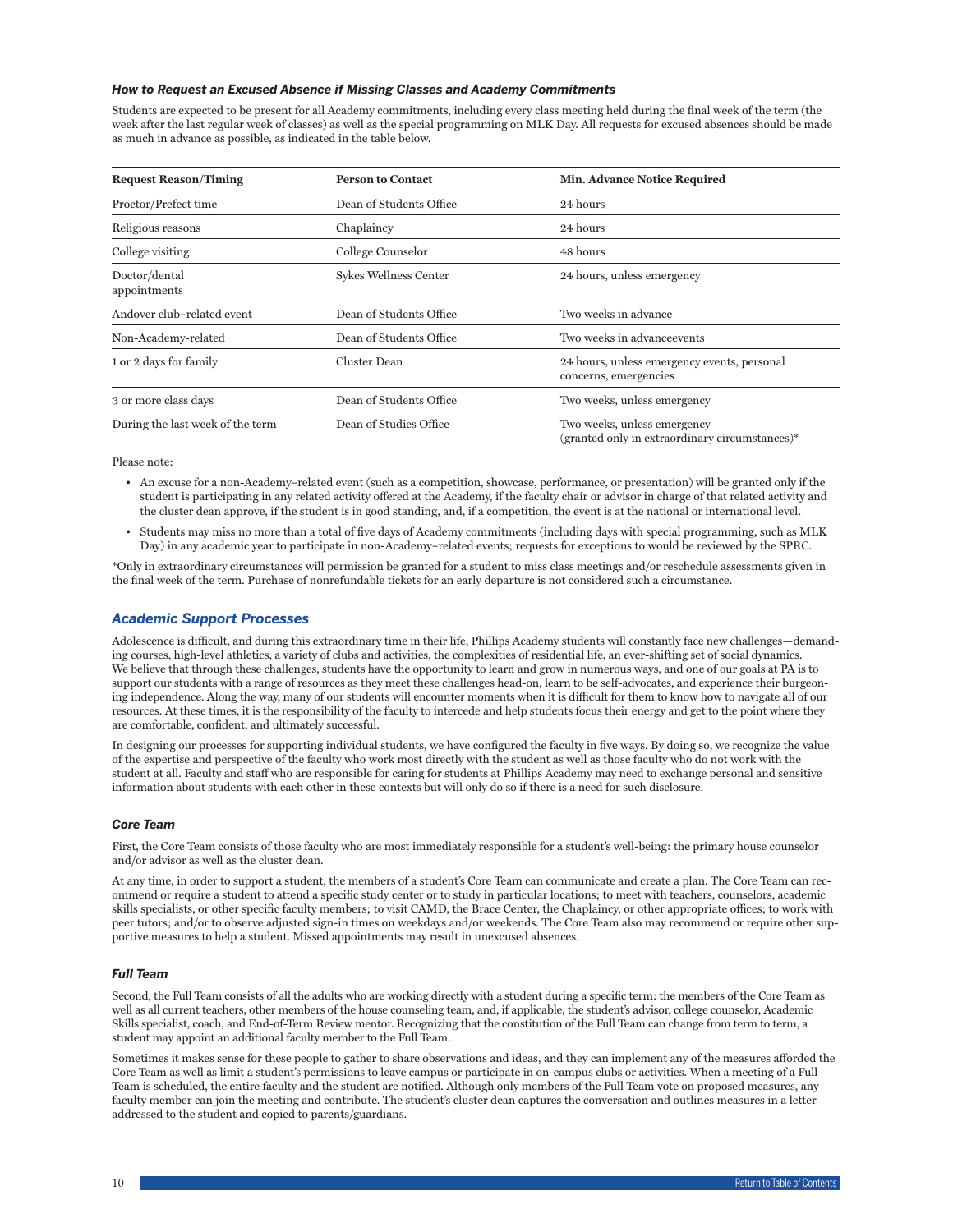### <span id="page-11-0"></span>*Student Program Review Committee (SPRC)*

Third, the SPRC consists of a small group of faculty members, including the five cluster deans and chaired by the director of studies and the associate dean of students. This group offers a wider perspective and can implement any of the measures the Full Team might. In addition, this group, in consultation with a student's Full Team, may discuss and vote to modify the student's academic program and/or limit a student's other programmatic obligations, such as athletics. In consultation with the student's Full Team or the faculty members who meet with the student's cluster dean, the SPRC may recommend that the End-of-Term Review Committee consider additional measures. The cluster dean communicates any SPRC decision to the student and parents/guardians.

### *The End-of-Term Review Committee*

Fourth, with the widest range of experience and knowledge, the End-of-Term Review Committee, chaired by the director of studies, provides a valuable perspective and is ultimately responsible for the well-being of every student. The full Committee meets at any point during a term to discuss ways in which a particular student can find more success at Phillips Academy. Upon the recommendation of the SPRC, the End-of-Term Review Committee may vote to offer a student its most formal support, End-of-Term Review.

### *End-of-Term Review Process*

The End-of-Term Review process is meant to provide structure and support for students who have yet to fully meet the expectations of the Academy. Through this process, we seek to acknowledge and addresses the underlying issues, which may include personal or family hardships, social dynamics, academic skills work, health circumstances, or other issues. Students who receive this formal support are not alone in experiencing such difficulties, and most students leave the process and continue a successful career at Phillips Academy. The formal supports of End-of-Term Review are intended to equip a student with proactive habits and mindsets for their ongoing success at Phillips Academy. This is typically not an option for seniors in their spring term.

A student receiving the supports of End-of-Term Review chooses a faculty member to serve as a mentor and with whom they meet weekly to discuss how things are going, to identify points of focus, to build a strong mentoring relationship, and to help the student navigate the resources available to them. The director of studies will share other specific expectations in a letter addressed to the student and copied to the parents/guardians.

At the conclusion of a term, the End-of-Term Review Committee will consider whether the student has demonstrated the habits and behaviors that reflect a willingness and ability to find success at this stage in their life at Phillips Academy. The Committee will consider a student's attendance, grades, progress in fulfilling diploma requirements, a personal written reflection, and the other specific expectations shared in the letter from the director of studies. The Committee will then consider four options: remove the supports of End-of-Term Review, continue them, require the student to take a leave of absence, or require the student to withdraw from Phillips Academy.

### *Required Leave of Absence*

Upon the recommendation of the SPRC, and in consultation with the Full Team or the faculty members who meet with the cluster dean, the End-of-Term Review Committee may decide that a student will benefit from a temporary separation from the Academy via a required leave of absence. Often, students discover that a period of time away from PA is enormously beneficial, and every year we have students graduating who have flourished after spending time away at some point in their Andover careers.

A required leave of absence will normally be for at least the remainder of the academic year and possibly the following academic year. A student who returns from a required leave of absence will typically receive the supports of the End-of-Term Review process.

### *Required to Withdraw*

Upon the recommendation of the SPRC and in consultation with the Full Team or the faculty members who meet with the cluster dean, the End-of-Term Review Committee may vote to require a student to withdraw from the Academy.

### *Student Response Team (SRT)*

Fifth, the SRT, which consists of the director of studies, dean of students, medical director, and director of psychological services, manages student concerns that require greater privacy and confidentiality. The SRT uses the Essential Elements of Student Life to guide its decisions around student support, student leaves, and student returns. The SRT documents its decisions in an official letter to the student and distributes copies to the parents/guardians.

### *Leaves of Absence*

Sometimes issues can arise in the course of a student's career at Phillips Academy that may interfere with the student's ability to engage constructively in the business of learning. The Academy acknowledges that time away from campus can be important. Therefore, Phillips Academy allows students to remain in good standing while taking the time they need to address important personal issues away from the school and with their families.

A student and parents/guardians may request a leave of absence for a variety of reasons.

As noted above, the End-of-Term Review Committee may require a student who has gone through the End-of-Term Review process to be placed on a leave of absence. In addition, the members of SRT may require a student to be placed on a leave of absence. A required leave of absence will normally be for at least the remainder of the academic year and possibly the following academic year. It is our experience that a clearly defined and extended period of time permits students to focus, with their families, on the steps to be taken to regain their equilibrium and to thrive.

- 1. A leave of absence may be required for medical reasons when, in order to ensure effective management or treatment of a medical problem, a student must be away from the campus for a period of time. A leave may be required for a diagnostic evaluation or treatment, or it may be initiated when a student's presence on campus might jeopardize their own health or compromise the well-being of others.
- 2. A leave of absence will be required if it is determined, based upon an individualized assessment by the medical director and/ or a member of the psychological services team, in their professional judgment, a student has exhibited suicidal behavior or behavior considered to be suicidal or otherwise potentially life-threatening, posing a risk of harm to the student and/or others.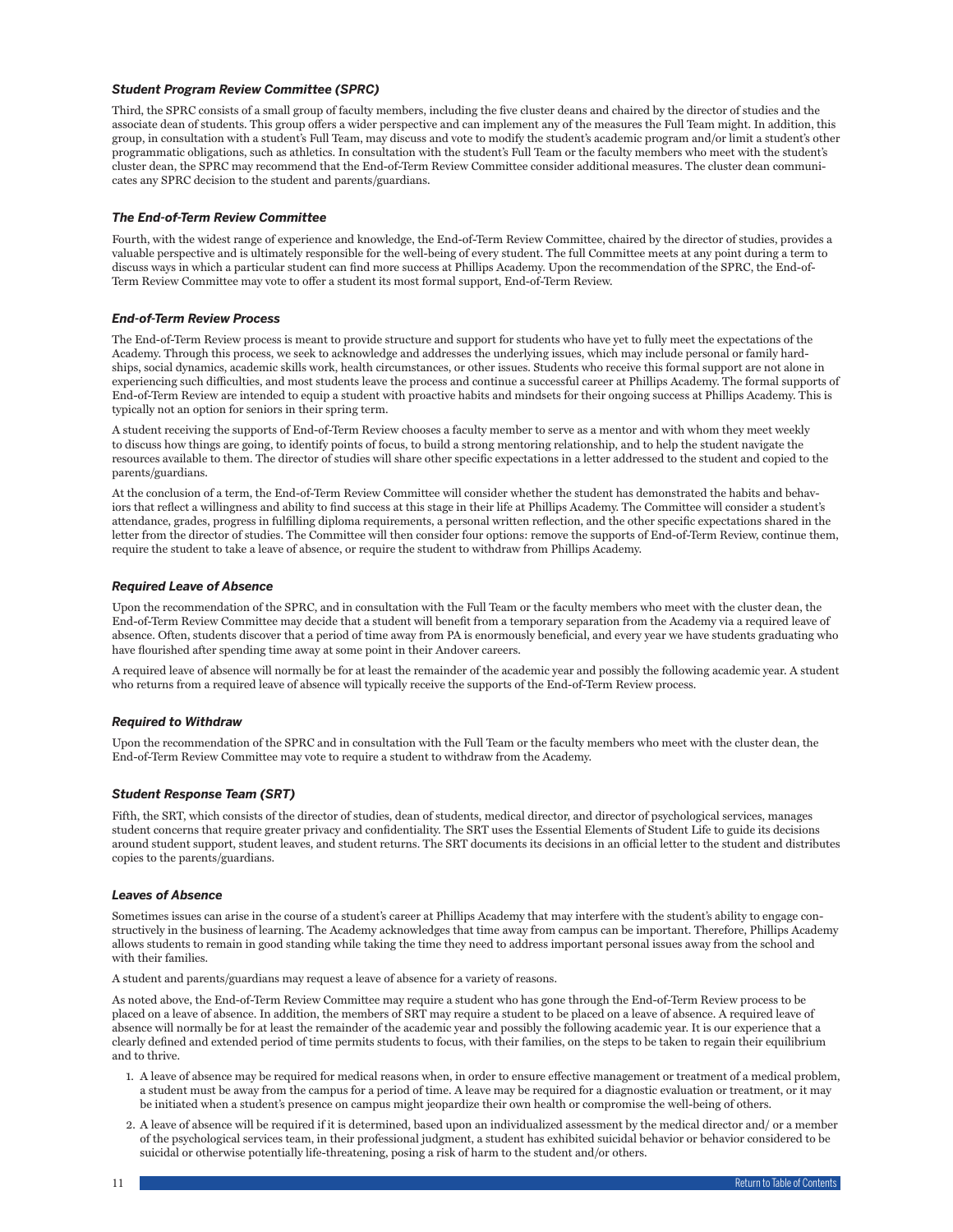- <span id="page-12-0"></span>3. A leave of absence may be required following any situation of egregious or repeated self-harm, including, but not limited to, substance use, disordered eating, and/or self-injurious behavior.
- 4. A leave of absence may be required in cases in which a student is unable to meet the school's Essential Elements of Student Life or in cases in which the needs of a student cannot be met by the community or are interfering with the well-being of others. When a student is unable to meet the school's expectations (including non-compliance with a previously determined treatment plan), a leave of absence will be required.

For all leaves of absence, the SRT will determine the duration of the leave and the conditions necessary for a student's return (e.g., educational activities, counseling, relevant assessments). The factors the SRT will consider in making these determinations are the student's clinical needs and safety; impact on the safety and well-being of the community; capacity to comply with the Essential Elements of Student Life; preparedness to meet the academic demands of the Academy; as well as the community's ability to provide appropriate care.

A student's return after a leave of absence is not automatic and depends upon the student meeting certain criteria specified by the SRT in writing when the leave is granted. Approval for a return from any leave rests with the SRT. Any conditions or behavioral expectations placed on a student upon return from a leave must be fully met. If they are not, the student will return to leave-of-absence status.

# *Academic Skills Center (ASC)*

At the Academic Skills Center, specialists meet with students individually and in small group settings to teach strategies for organizing work, managing time, and improving study skills using effective learning strategies. Any student may be referred to the ASC by their families, instructors, or cluster deans, or they may self-refer. The ASC, located in Pearson Hall, is designed to supplement other existing support services on campus. Although students may walk in and can use common study spaces, appointments are also available by emailing academicskillscenter@andover.edu or through our ASC Canvas site, which has a short intake form.

The ASC also offers a Peer Tutor Program for courses in math, sciences, and languages. Because the Academy is a residential school, instructors are widely available to students outside of class. The Academy does not endorse, nor will it make accommodations to support the use of outside tutors, as outside tutors are not allowed on campus.

### *Peer Tutoring*

Tutoring in individual courses is provided primarily through the Peer Tutor Program. Tutors are available in math, sciences, and languages courses up to the 300 level.

Students qualified to help with work in specific courses are available to provide tutoring on a regular weekly basis. Peer tutors also are available four evenings per week in the Math and Science Study Centers as well as the Writing Center for subject-specific support. Peer tutors are also available for general study skills during Museum Study Hours on Wednesday and Thursday evenings. Students experiencing difficulty in a particular course should first seek help from the instructor of that course—and continue to do so even when taking advantage of other support resources on campus.

### *Study, Organizational, and Time Management Skills*

When the need arises, ASC learning specialists meet individually with students to provide assistance with time management, organizational, and study strategies.

# *Student Accessibility Services (SAS)*

Student Accessibility Services, located within the Academic Skills Center in Pearson Hall, works with students who qualify as having a disability under the Americans with Disabilities Act. This law defines disability as: "A physical or mental impairment that substantially limits a major life activity; a record of such an impairment; or being regarded as having such an impairment." Disabilities include, but are not limited to, mobility and orthopedic impairments, sensory impairments, psychological disorders, chronic health impairments, and learning disabilities.

In accordance with such, and with our belief in the importance of creating a supportive and accessible environment, Phillips Academy is committed to making reasonable accommodations for students with documented disabilities, to ensure equal access to the educational program.

### *Reasonable Accommodations*

Students with diagnosed and properly documented disabilities may be eligible to receive reasonable accommodations through SAS. Accommodations are designed to reduce or eliminate any disadvantage that may exist due to the individual's disability and permit an otherwise qualified individual access to all of the Academy's programs, without fundamentally altering either the essential elements of the curriculum or residential life, or other graduation requirements.

Students requesting accommodations of either an academic or residential need must present appropriate documentation from a certified professional indicating how the disability substantially limits one or more major life activities, including learning. Documentation assists the Academy in understanding the extent to which a disability may impact a student, allowing us to make consistent, informed decisions about student accommodations. Requests are reviewed on a case-by-case basis. Please be aware that policies regarding the granting of accommodations vary from school to school, and the provision of accommodations in a previous educational setting does not guarantee that they will also be approved at Phillips Academy.

Please note that while a request for accommodations may be initiated at any time during the school year, indicating a need for accommodations prior to June 1 permits the Academy to consider the request in a timely manner, ensuring that a student's adjustment to learning and living at Phillips Academy goes as smoothly as possible. Implementation times may vary depending on the nature of the accommodation needed, and academic accommodations cannot be applied retroactively.

Students and families who wish to request accommodations should carefully review the Academy documentation guidelines and timelines for implementation, available on The Hive's Student Support page. Students or their families may also email studentaccessibilityservices@ andover.edu.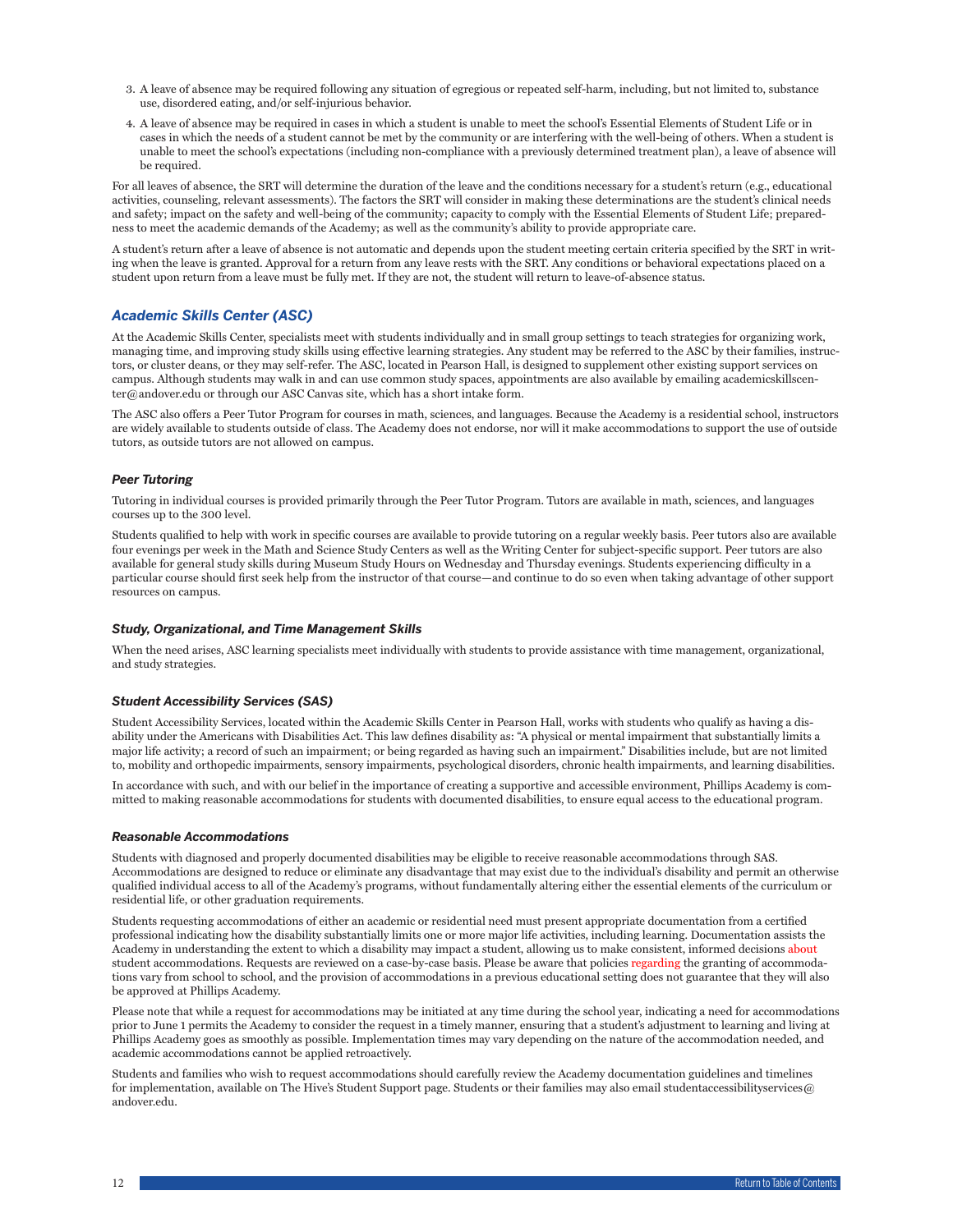### <span id="page-13-0"></span>*Standardized Testing Accommodations*

Student Accessibility Services may assist qualified students in applying for accommodations on standardized tests through the College Board (PSAT, SAT, SAT Subject Tests, and AP exams) and the ACT. Parental consent is required to release information to the testing agencies. Additional information—including timelines and documentation requirements for requesting accommodations for standardized tests—is available on The Hive. Please note that the Academy's documentation requirements for accommodations may differ from those for external agencies.

# **PLANNING AN ACADEMIC PROGRAM**

### *The Educational Program*

Phillips Academy's educational program comprises academic, athletic, and community dimensions. The *Course of Study* explains the required elements of the academic program and works in conjunction with *The Blue Book*, which describes the opportunities, requirements, responsibilities, and expectations associated with these different elements.

### *General Description*

The educational program and its associated policies and expectations may change at any time. This document as written does not limit the authority of the Academy to alter its policies and procedures to suit any changed circumstances. As appropriate, significant changes made after the publication of this document will be communicated to students and parents as they occur.

### *The Curriculum*

The diploma requirements, chosen and voted on by the entire faculty as essential elements of an educational program, are designed to ensure that Phillips Academy graduates successfully complete a course of study in a broad range of disciplines and skills that, in the judgment of the faculty, provide the appropriate foundation for a liberal education. The requirements are further specified as to skill level and content by the academic divisions and departments, with the oversight of the Academic Council. Certain requirements vary in keeping with the length of time a student attends the Academy.

Topics, texts, and materials occasionally may not win the full approval of all students or parents. However, they will be selected carefully and thoughtfully within our academic departments, then presented and considered in managed contexts. Parental objections to course materials will not be considered in the scheduling process.

### *Placement of Newly Admitted Students*

Students entering their first year receive placement materials, including forms for present teachers to complete and self-administered diagnostic assessments in mathematics, music, and world languages. These items are used by the Academy to aid in proper placement or recommendation of course levels. New students also are asked to complete to the best of their ability a course request form indicating the courses they wish to take during the coming year.

In some subjects, such as English, course-level placement aligns directly with grade level. Thus, all ninth-graders take English 100. In other subjects, such as mathematics, placement is independent of grade level and depends instead on background and placement tests.

Grade levels at Andover have unusual names: 9th-graders are called Juniors, 10th-graders are called Lowers, 11th-graders are called Uppers, and 12th-graders and postgraduates are Seniors.

### *Course Requests*

The student and the advisor together make or confirm course requests for the upcoming term and review long-term plans. Student course schedules are published no later than the day before classes begin, and the process for requesting to change, drop, or add a course is described on Page 5. The Academy does not accept requests for specific teachers or periods.

# *Course Load*

Phillips Academy's academic program is based upon the premise that students are capable of studying independently, responsibly, and with self-direction. During junior and lower year, students take five or six courses as deemed appropriate by the student's advisor, and in accordance with the six-course load policy and course availability. During upper and senior year, students typically carry five courses each term. During senior year, students may take four courses if the course load satisfies the four-course load policy.

The Academy's medical director and/or the Student Response Team (SRT) may recommend or require a reduced course load (fewer than five courses) for health-related reasons. The Student Program Review Committee (SPRC) also may approve or require a reduced course load.

Over the span of their final two years, students are required to accumulate a minimum of 27 term credits, with a minimum of 12 graded term credits during their senior year.

### *Six-Course Load Policy*

Because of staffing, class size, and scheduling considerations, and out of concern for student health and wellbeing, the Academy does not accommodate all requests to take six courses. When a student requests to take six courses in any given term, approval will be guided by the following principles:

Requests to take a sixth course will only be considered after every student has been scheduled into a full course load of five courses. Space, staffing, and schedule conflicts may prevent a student from adding a sixth course to their schedule. In order to enable scheduling of diploma requirement courses in the arts, Juniors and Lowers are typically approved to take six courses, though some students may be required to take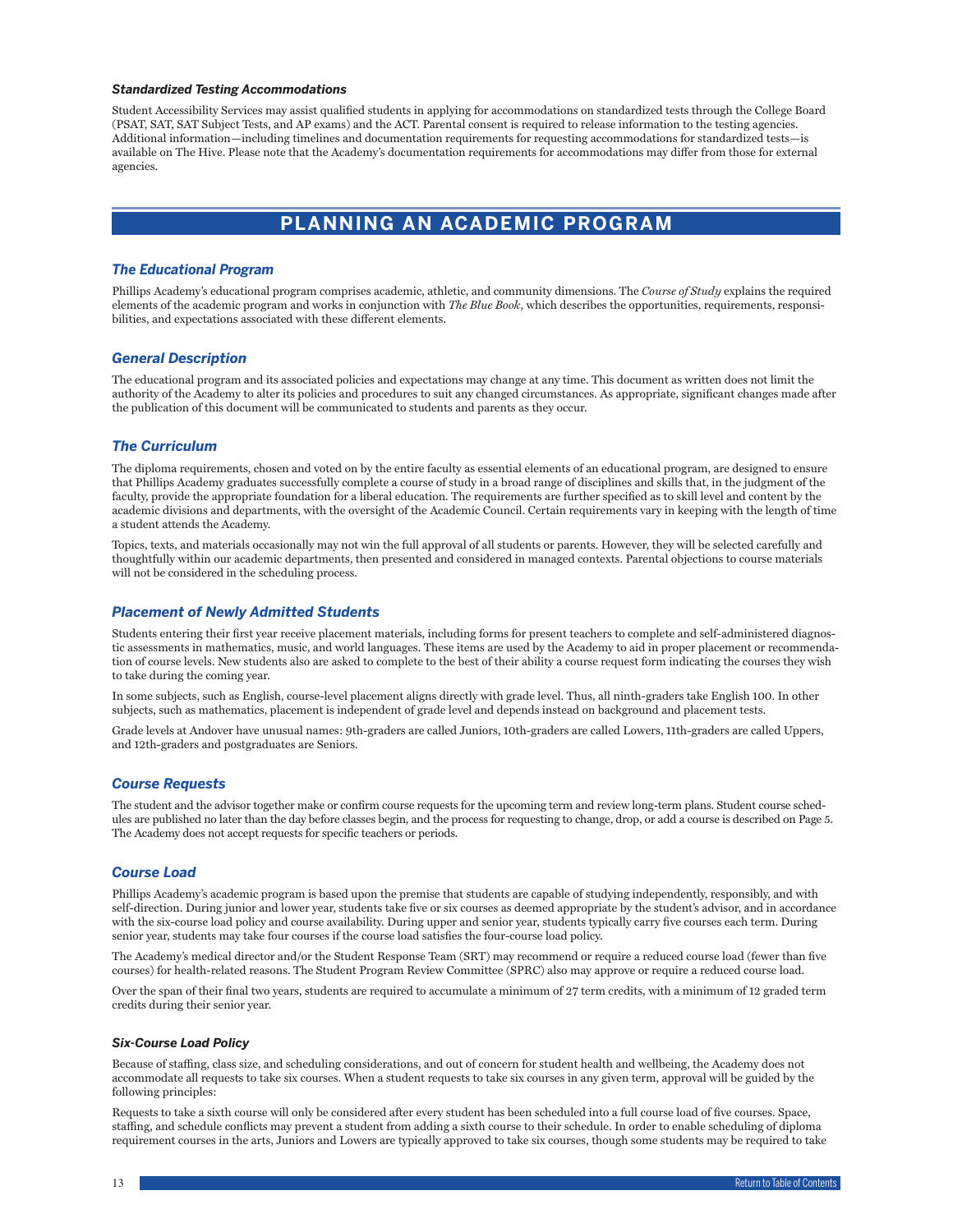<span id="page-14-0"></span>five. New lowers may only take *PHD200* as a sixth course in their first term. New Uppers, Seniors, and PGs may take only five courses in their first term. Five courses is the expected course load for students conducting independent projects. (An independent project counts as a course.) For returning Uppers and Seniors approval to take a sixth course will be granted if (a) the student has earned at least a 5 average in the previous term and has no incomplete grades\*, or (b) the sixth course is *MUS900–906* (ensembles for credit) or *PHD200* (Physical Education), or the student has approval of the chair of the Department of Theatre and Dance to take *THD900–920* (a project- or performance-based course) as a sixth course. In all other instances, the Advising Council will determine which students will be approved to carry a six-course load. Only in rare circumstances will a student with a grade of 3 or lower in a continuing course, or a grade of 2 or lower in any course, be approved to take six courses the following term.

A six-course load is conditional upon a satisfactory record at the midterm. Any student enrolled in six courses and earning a grade of Low Pass (LP) or Not Yet Passing (NYP) at the midterm will likely be required to drop a course. Thus, all students taking six courses must understand they may be required to drop a course after the midterm despite having done the work in that course for half of a term. Additionally, the Student Program Review Committee (SPRC), or the Student Response Team (SRT) may, at any time, and in consultation with a student's core or Full Team, require a student to drop a sixth course.

### *Four-Course Load Policy*

In the senior year, a four-course load will be approved if the student's advisor and college counselor support the proposed program and the course load is consistent with what the student indicated on all college applications. The course load must be consistent with all college applications, not just applications for the schools to which the student has been admitted.

If a student indicated on any college application that they would take five or more courses in a particular term, then they will be expected to take that course load, regardless of whether a college to which they have been admitted gives approval for the student to take four courses.

The Academy's medical director and/or the Student Response Team (SRT) may recommend or require a reduced course load (fewer than five courses) for health-related reasons. The Student Program Review Committee (SPRC) also may approve or require a reduced course load.

In the senior year, a four-course load will be approved if:

- 1. Three of the four courses in the proposed program are designated as advanced\* courses,
- 2. The student's advisor and college counselor support the proposed program, and
- 3. The course load is consistent with what the student indicated on all college applications. \*\*

### **\*All 500- and 600-level courses are considered advanced.** Some 400-level and some

900-level performance courses also are designated as advanced as determined by individual departments.

\*\*The course load must be consistent with all college applications, not just applications for the schools to which the student has been admitted.

If a student indicated on any college application that they would take five or more courses in a particular term, then they will be expected to take that course load, regardless of whether a college to which they have been admitted gives approval for the student to take four courses.

The Academy's medical director and/or the Student Response Team (SRT) may recommend or require a reduced course load (fewer than five courses) for health-related reasons. The Student Program Review Committee (SPRC) also may approve or require a reduced course load.

### *Course Enrollments & Cancellations*

The school sometimes cannot offer certain planned courses or must change the term in which they are offered due to student enrollment or staffing limitations. A course with low enrollment may be canceled at any time up to the third day of classes. Likewise, the school has the right to restrict enrollment in any course when sign-ups exceed the departmentally determined course capacity.

# *Independent Projects*

The Abbot Independent Scholars Program (AISP) provides selected seniors an opportunity to work independently with a faculty mentor for course credit. Each project is graded on the standard 0–6 scale by the supervising faculty mentor. Additional information on the AISP and its application process is available on PAnet.

### *Participation in Off-Campus Programs*

To participate in Learning in the World or other Academy-sanctioned off-campus programs, as well as independent projects, students must be in good standing from a disciplinary perspective and must be meeting all Essential Elements of student life as outlined elsewhere in The Blue Book. The Academy has an established a Student Group Travel Policy, which outlines expectations and protocols applicable to all Academysponsored student travel.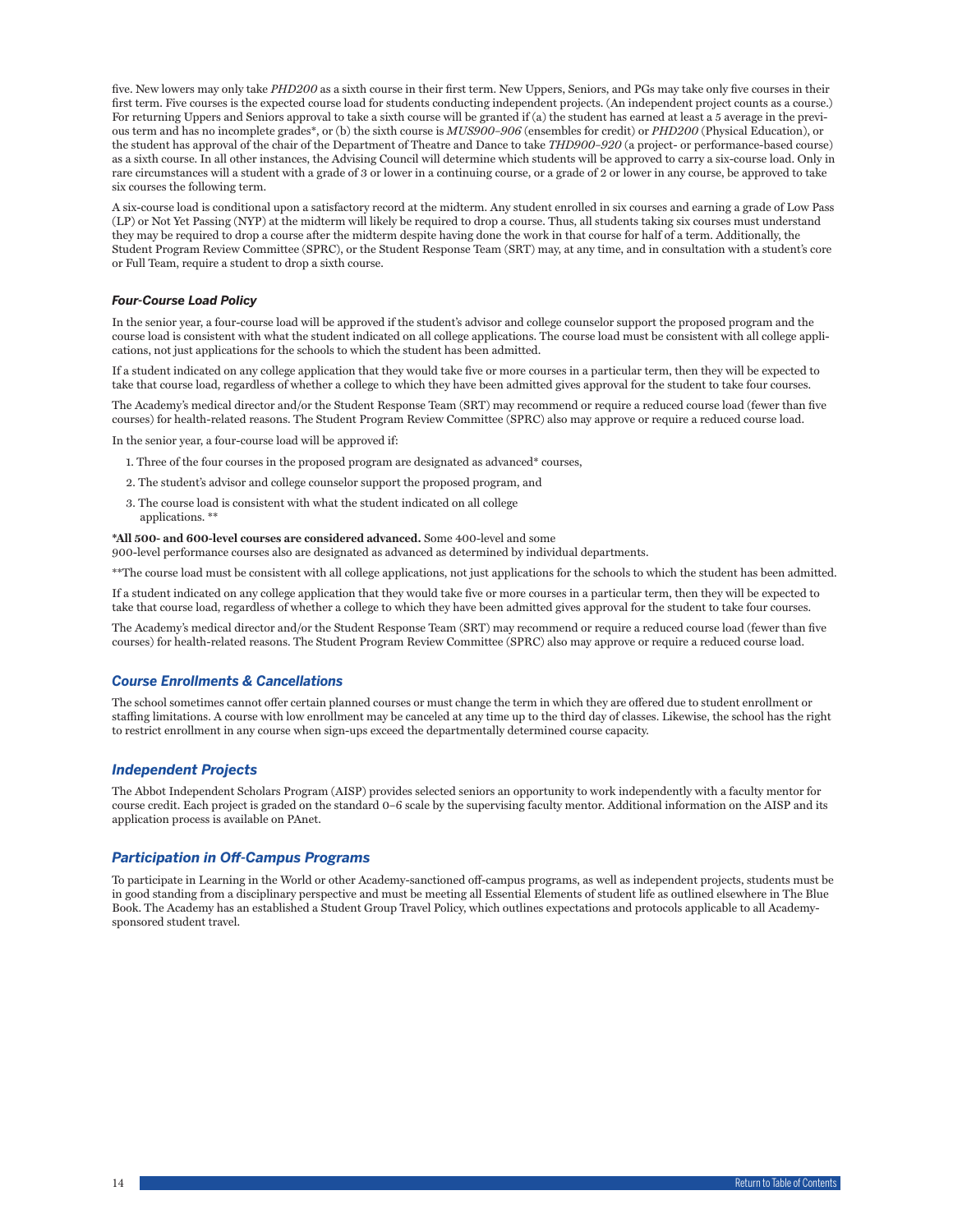# **GENERAL INFORMATION**

# <span id="page-15-0"></span>**The Educational Program**

Phillips Academy's educational program comprises academic, athletic, and community dimensions. *The Blue Book* describes the opportunities, requirements, responsibilities, and expectations associated with these different elements. The *Course of Study* describes the required elements of the educational program and includes the course catalog.

# **Diploma Requirements**

The basic diploma requirement is the satisfactory completion of a four-year secondary school program, with the senior year at Andover. The student must be in good standing (not on probation or under suspension) at the time of graduation. A student who has been dismissed is ineligible for a diploma unless readmitted.

To be eligible for a diploma, all students must satisfy the Department of Physical Education's swimming requirement. Certain diploma requirements vary with the class level at which the student enters Phillips Academy. Entering Juniors and Lowers must pass *Physical Education 200* and a one-term course offered by the Department of Philosophy and Religious Studies (usually taken in the lower year). Some modifications of the language requirement are made for entering Uppers and Seniors. Entering Seniors with no previous world language experience must pass one year in a world language.

Students are subject to the following diploma requirements in the visual and performing arts:

- Entering Juniors must earn no fewer than four credits (combined) in art, music, and theatre and dance, with at least one credit each in art and music. Most students complete one credit in art and one credit in music by the end of their junior year.
- Entering Lowers must earn no fewer than three credits (combined) in art, music, and theatre and dance, with at least one credit each in art and music.
- Entering Uppers need to pass one term of either art or music at the Academy.

Additional details about the manner in which these requirements are to be fulfilled can be found in the opening descriptions of the departments.

### **Term credits required for the diploma (including credits earned prior to enrolling at Andover) are:**

- **54** for entering Juniors
- **51** for entering Lowers
- **48** for entering Uppers
- **48** for entering Seniors

During their upper and senior years, students must accumulate a minimum of 27 term credits, with a minimum of 12 graded term credits during senior year. Approved Independent Projects are counted as graded courses.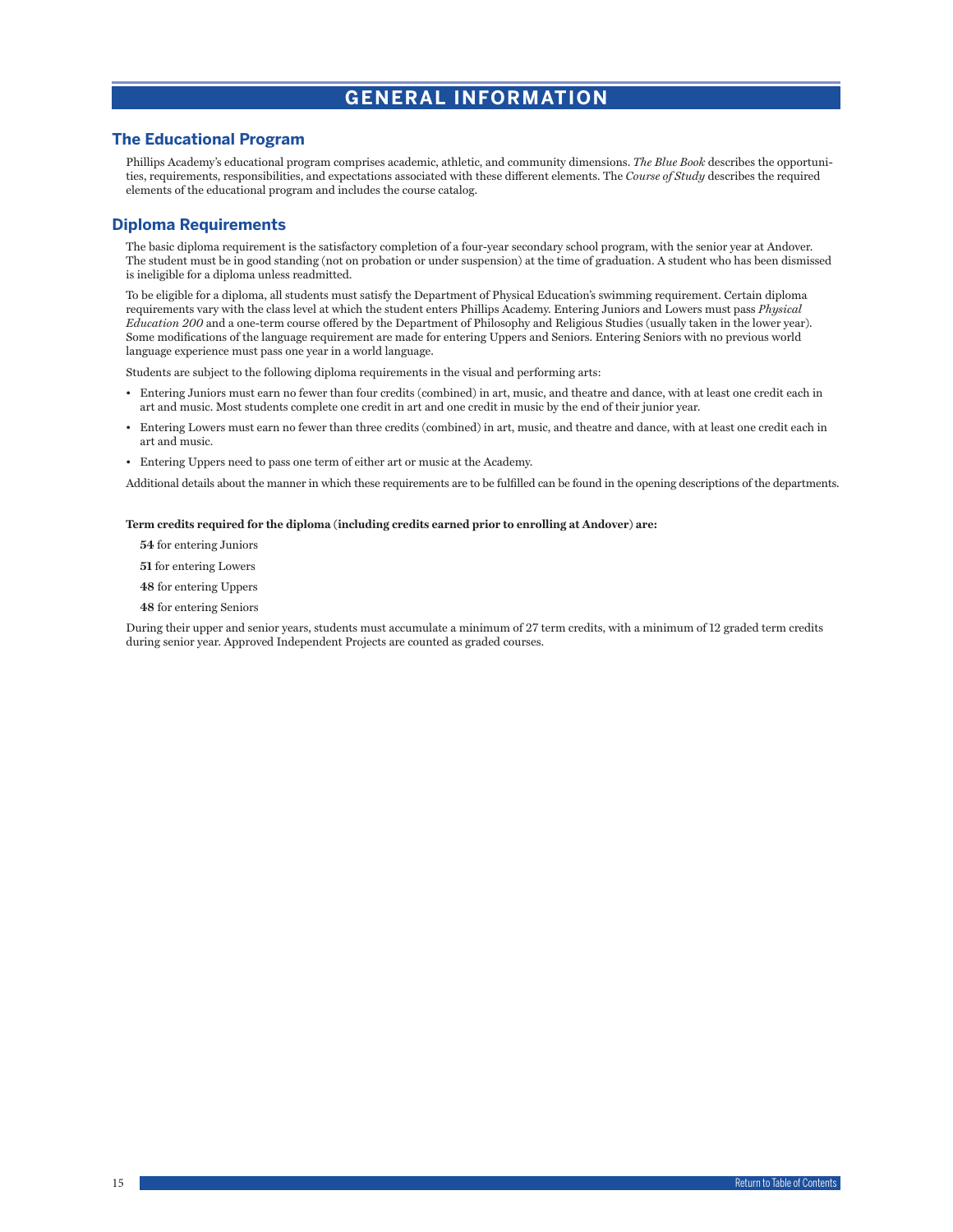| The following table shows a summary of diploma requirements. Additional details about the manner in which these requirements are to be |  |
|----------------------------------------------------------------------------------------------------------------------------------------|--|
| fulfilled can be found in the opening descriptions of the departments.                                                                 |  |

|                                                                                                                                                                                                                                                                                                                                                                                                                                                                                                                                                                                                        | 4-year student                                                                                  | 3-year student                                                                                                                      | 2-year student                                                                                                                   | 1-year student                                                                                        |
|--------------------------------------------------------------------------------------------------------------------------------------------------------------------------------------------------------------------------------------------------------------------------------------------------------------------------------------------------------------------------------------------------------------------------------------------------------------------------------------------------------------------------------------------------------------------------------------------------------|-------------------------------------------------------------------------------------------------|-------------------------------------------------------------------------------------------------------------------------------------|----------------------------------------------------------------------------------------------------------------------------------|-------------------------------------------------------------------------------------------------------|
| Art, Music,<br>Theatre & Dance                                                                                                                                                                                                                                                                                                                                                                                                                                                                                                                                                                         | 1 art, 1 music, plus<br>2 more of art, music,<br>and/or theatre and dance                       | 1 art, 1 music, and<br>1 more art, music,<br>or theatre and dance                                                                   | 1 art or 1 music                                                                                                                 | None                                                                                                  |
| English                                                                                                                                                                                                                                                                                                                                                                                                                                                                                                                                                                                                | English 100, 200, and 300                                                                       | English 200 and 300                                                                                                                 | English 301 and 3 terms<br>at 500-level                                                                                          | $3$ terms***                                                                                          |
| World Languages<br><b>Completion at Phillips</b><br>Completion at Phillips<br>Academy of 3 terms of 300-<br>Academy of 3 terms of 300-<br>level, OR 1 term of 400-level<br>level, OR 1 term of 400-level<br>or above, OR completion of<br>or above, OR completion of<br>200-level of one language<br>200-level of one language<br>and 100-level of another lan-<br>and 100-level of another lan-<br>guage, as long as at least one<br>guage, as long as at least one<br>of the two is designated a less<br>of the two is designated a less<br>commonly taught language.*<br>commonly taught language.* |                                                                                                 | Completion at Phillips<br>Academy of 3 terms of<br>300-level, OR 1 term of<br>400-level or above, OR 6<br>terms any world language. | If student does not have 3<br>years of previous high school<br>language study, a 3-term<br>sequence of any language <sup>+</sup> |                                                                                                       |
| History &<br>Social Science                                                                                                                                                                                                                                                                                                                                                                                                                                                                                                                                                                            | History 100A and 100B<br>in 9th grade, History 201<br>and 202 in 10th grade.<br>and History 300 | History 201 in 10th grade<br>and History 300                                                                                        | History 300*                                                                                                                     | If no prior credit for<br>U.S. history, then 1 year:<br>History 300 or 320<br>plus an additional term |
| Lab Science<br>Two 3-term lab sciences                                                                                                                                                                                                                                                                                                                                                                                                                                                                                                                                                                 |                                                                                                 | Two 3-term lab sciences<br>(including yearlong<br>lab sciences taken at<br>previous high school)                                    | Two 3-term lab sciences<br>(including yearlong)<br>lab sciences taken at<br>previous high school)                                | Two 3-term lab sciences<br>(including yearlong)<br>lab sciences taken at<br>previous high school)     |
| Math                                                                                                                                                                                                                                                                                                                                                                                                                                                                                                                                                                                                   | Completion of<br>Math 280 or 340                                                                | Completion of<br>Math 280 or 340                                                                                                    | Completion of<br>Math 280 or 340                                                                                                 | Placement at 500-level<br>or higher course or Math 400                                                |
| Philosophy &<br>Religious Studies                                                                                                                                                                                                                                                                                                                                                                                                                                                                                                                                                                      | 1 term (10th grade unless<br>granted an exception)                                              | 1 term                                                                                                                              | None                                                                                                                             | None                                                                                                  |
| Physical Education                                                                                                                                                                                                                                                                                                                                                                                                                                                                                                                                                                                     | 1 term (10th grade)                                                                             | 1 term (10th grade)                                                                                                                 |                                                                                                                                  |                                                                                                       |
| 25-Yard<br>Swim Assessment#                                                                                                                                                                                                                                                                                                                                                                                                                                                                                                                                                                            | Completed during term of<br><b>PHD200</b>                                                       | Completed during term of<br><b>PHD200</b>                                                                                           | Completed during new<br>student orientation                                                                                      | Completed during new<br>student orientation                                                           |
|                                                                                                                                                                                                                                                                                                                                                                                                                                                                                                                                                                                                        |                                                                                                 |                                                                                                                                     |                                                                                                                                  |                                                                                                       |

*\* Less commonly taught languages are: Chinese, German, Ancient Greek, Japanese, and Russian. Students must have the division head's approval to pursue this "2+1" option.*

*\*\* If given credit by the department chair for a U.S. history course taken previously, then three terms must be taken of other courses in the department.*

*\*\*\* One-year international students must take English 498 and 499, and most PGs must take one term of English 495.*

*† Repeat Uppers who have three years of previous high school language study on their transcript may be exempt from the language requirement. Students who place above the 300 level are not automatically excused from our language requirement; they must validate their proficiency through at least one term of study at Phillips Academy at the 400 level or above. Please consult the Dean of Studies Office for details.*

*†† Students who are unable to pass the 25-yard swim test must work with the PE department to determine a path to completing this diploma requirement.*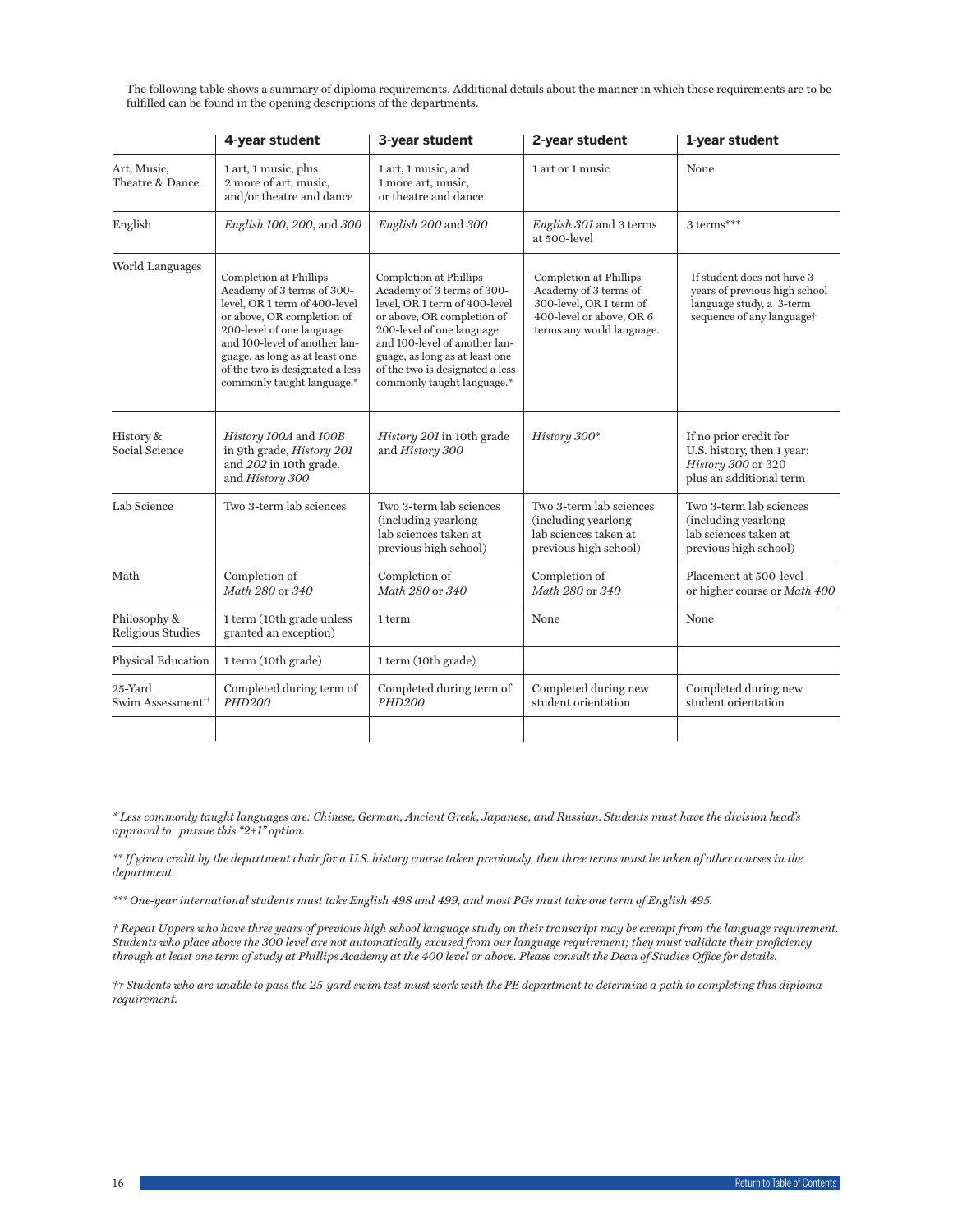# **PLANNING A PROGRAM OF STUDY AT ANDOVER**

<span id="page-17-0"></span>The following is designed to help Andover students and their parents understand the curriculum and to show the major decisions (and their consequences) that face students at each stage of the four-year academic program.

At various stages of their program, it may be advisable for students to take standardized tests such as the PSAT, SAT, ACT, and Advanced Placement (AP) Exams. Students should consult with their teachers, advisor, and the College Counseling Office regarding the appropriate time to take these assessments.

# **Junior Year**

Each term a Junior must take five or six courses. Most Juniors take six courses two of their three terms, often completing three courses in the arts. A Junior's program typically will include the following courses:

| Arts           | <i>Introductory Art (ART225)</i> and <i>Introductory Music</i> (by placement) (2 terms)<br>In addition, many Juniors will take one or two additional courses in the arts (art, music, or theatre and<br>dance) or elective courses in other departments. |  |
|----------------|----------------------------------------------------------------------------------------------------------------------------------------------------------------------------------------------------------------------------------------------------------|--|
| English        | $ENGIOO$ (3 terms)                                                                                                                                                                                                                                       |  |
| History        | HSS100A and HSS100B (2 terms)                                                                                                                                                                                                                            |  |
| Mathematics    | Enter the sequence by placement of the department and take 3 terms                                                                                                                                                                                       |  |
| Science        | Most Juniors take biology or physics; other routes are possible depending on math placement (3 terms)                                                                                                                                                    |  |
| World Language | Enter the sequence by placement of the department (often at 100-level), and take 3 terms                                                                                                                                                                 |  |

# **Lower Year**

Each term a Lower may take five or six courses. (See the *The Blue Book* for the policy on six-course loads.) Most Lowers take six courses during the term they take Physical Education.

A Lower's program typically will include the following courses:

# **New Students**

| Arts               | A 300-level art course or a theatre and dance course (1 term)<br>Introductory music, by placement (1 term) |
|--------------------|------------------------------------------------------------------------------------------------------------|
| English            | $ENG200$ (3 terms)                                                                                         |
| History            | HSS201(1 term)                                                                                             |
| <b>Mathematics</b> | Enter the sequence by placement of the department (3 terms typically)                                      |
| Physical Education | $PHD200$ (1 term)                                                                                          |
| Science            | One 3-term lab science (Chemistry or Physics)                                                              |
| World Language     | Enter the sequence by placement of the department (3 terms)                                                |

# **Returning Students**

| -                      |                                                                 |
|------------------------|-----------------------------------------------------------------|
| English                | $ENG200$ (3 terms)                                              |
| History                | HSS201 and HSS202 (2 terms)                                     |
| Mathematics            | Continue the sequence (3 terms typically)                       |
| Phil/Religious Studies | A 300-level course in philosophy and religious studies (1 term) |
| Physical Education     | $PHD200$ (1 term)                                               |
| Science                | One 3-term lab science (Chemistry or Physics)                   |
| World Language         | Continue the sequence (3 terms)                                 |

In addition, some Lowers will take additional courses in the arts (art, music, or theatre and dance) or elective courses in other departments. Lowers seeking alternate programs of study (e.g., two languages, two sciences) should consult with the Dean of Studies Office.

# **Upper Year**

During the Upper and Senior years, a student must accumulate a minimum of 27 credits. Each term an Upper must take five courses. (Occasionally it is appropriate for an Upper to take six courses—see *The Blue Book* for the policy on six-course loads.)

A student wishing to participate in an approved off-campus program during all or part of the Upper year should discuss these plans with their advisor and consult the Dean of Studies Office for guidance with their course plan.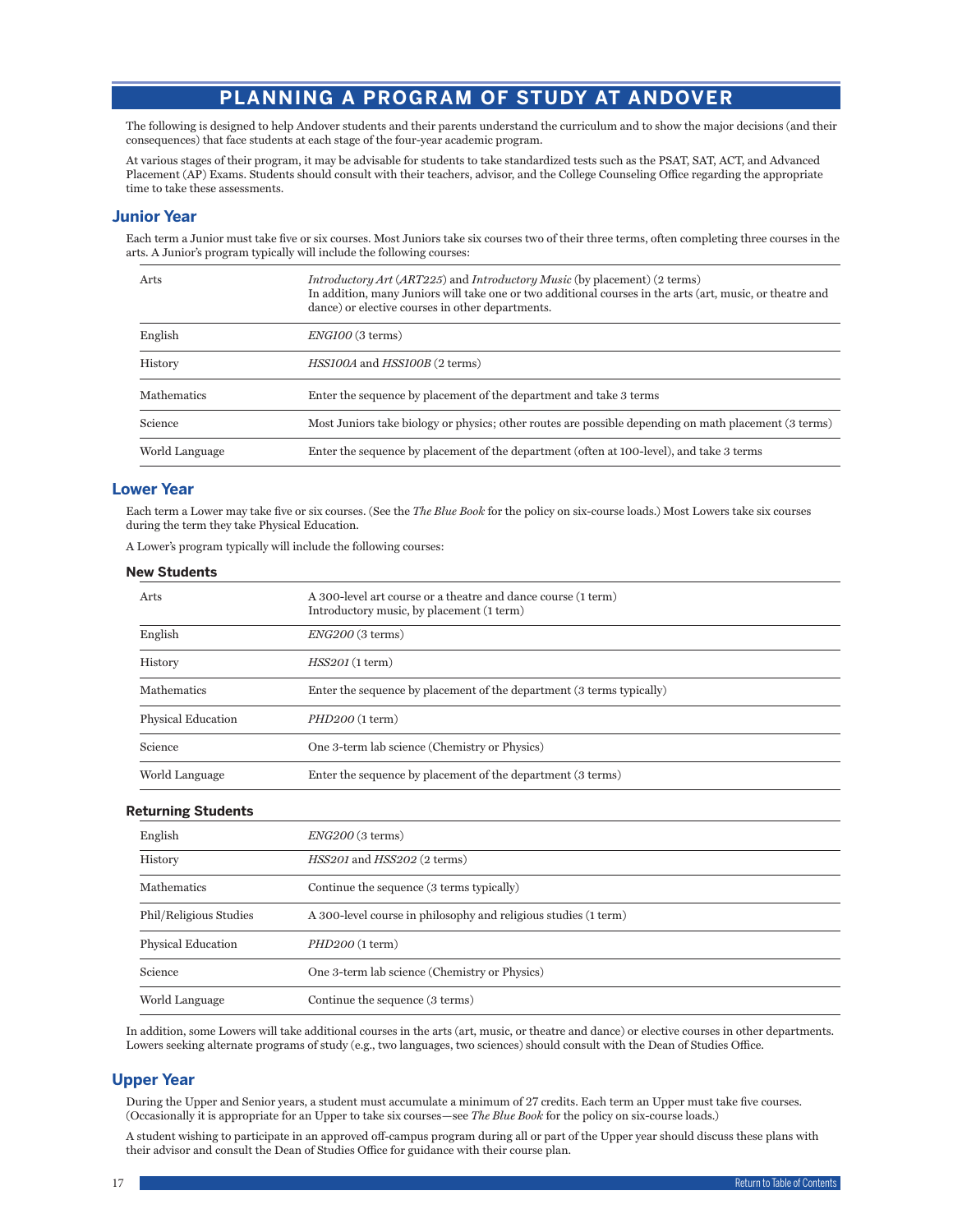<span id="page-18-0"></span>An Upper's program will typically include the following courses:

### **New Students**

| English                   | ENG301(3 terms)                                                                                                                                                             |
|---------------------------|-----------------------------------------------------------------------------------------------------------------------------------------------------------------------------|
| History                   | Usually <i>HSS300</i> . This may be taken senior year. (3 terms)                                                                                                            |
| <b>Mathematics</b>        | Enter the sequence by placement of the department (3 terms, typically)                                                                                                      |
| Science or other elective | Art, computer science, history, another mathematics, another language, music,<br>philosophy and religious studies, theatre/dance, or interdisciplinary (3 terms, typically) |
| World Language            | Enter the sequence by placement of the department (3 terms)                                                                                                                 |

New Uppers may consult with our college counseling office prior to arriving on campus for guidance in planning their program of study.

### **Returning Students**

| English                   | $ENG300$ (3 terms)                                                                                                                                                          |
|---------------------------|-----------------------------------------------------------------------------------------------------------------------------------------------------------------------------|
| History                   | Usually <i>HSS300</i> . This may be taken senior year. (3 terms)                                                                                                            |
| <b>Mathematics</b>        | Continue the sequence (3 terms, typically)                                                                                                                                  |
| Science or other elective | Art, computer science, history, another mathematics, another language, music,<br>philosophy and religious studies, theatre/dance, or interdisciplinary (3 terms, typically) |
| World Language            | Continue the sequence (3 terms, typically)                                                                                                                                  |

# **Senior Year**

Seniors are expected to take five courses each term. (Occasionally it is appropriate for a Senior to take four or six courses; see *The Blue Book* for policies on four- and six-course loads.)

During the Upper and Senior years, a student must accumulate a minimum of 27 credits. A credit equals one course taken for one term. A Senior must earn a minimum of 12 graded term credits during the senior year. Seniors must have passing term grades for all courses taken during their spring term in order to graduate. New students, including international students, should pay particular attention to the introductory paragraphs for the English and history sections of this document.

A Senior's program typically includes the following courses:

#### **New Students**

| English              | As placed by the department (3 terms)                                                                                                                                                              |  |
|----------------------|----------------------------------------------------------------------------------------------------------------------------------------------------------------------------------------------------|--|
| Mathematics          | Enter the sequence by placement of the department (3 terms)                                                                                                                                        |  |
| World Language       | Enter the sequence by placement of the department if the requirement is not yet satisfied (3 terms)                                                                                                |  |
| <b>Other Courses</b> | In addition, new Seniors typically take courses in art, computer science, another English or<br>history, mathematics, music, philosophy and religious studies, science, classics, or theatre/dance |  |

### **Returning Students**

Returning Seniors must be sure to take any remaining courses needed to meet diploma requirements. Careful selection of electives for continued depth in the student's chosen areas is encouraged. Two-year students must take English electives at the 500 level each term.

# **Course Enrollments & Cancellations**

The school sometimes cannot offer certain planned courses or must change the term in which they are offered due to student enrollment or staffing limitations. A course with low enrollment may be canceled at any time up to the third day of classes. Likewise, the school has the right to restrict enrollment in any course when sign-ups exceed the departmentally determined course capacity.

# **Course Numbers**

The first digit corresponds to the "level" of the course. The second and third digits, and any appended letters, reflect organization schemes at the departmental level.

- **Level 1** = 100; for courses that introduce a subject (*SPA100*) or that are typically taken by Juniors (*BIO100*, *ENG100*)
- **Level 2** = 200; for courses that are the second level in a sequence (*SPA200*) or courses that are typically taken by Lowers or Juniors (*ART225*, *HSS201*)
- **Level 3** = 300; for courses that are the third level in a sequence (*SPA300*), or for courses that are appropriate for Uppers (*ENG300*)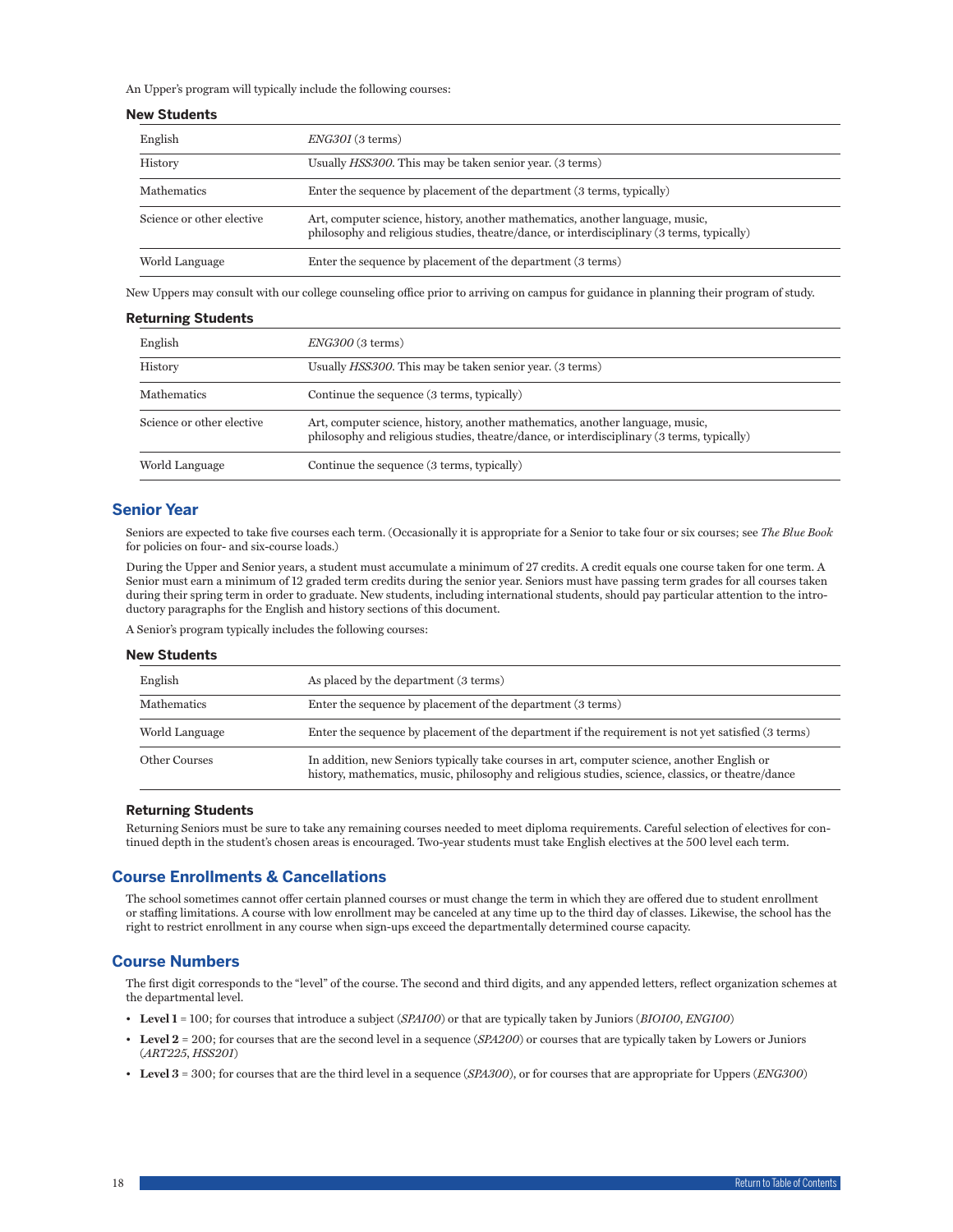or for Juniors, Lowers, and Uppers (*PHR300*, *CHM300*), or for courses with assumed prior experience (*ART3XX*)

- <span id="page-19-0"></span>• **Level 4** = 400; for courses that are the fourth level in a sequence, or for courses that are appropriate for Uppers and Seniors (but do not qualify for the 500 or 600 designations)
- **Level 5** = 500; for courses equivalent to college freshman classes, sometimes, but not always, indicated by explicit preparation for an AP exam
- **Level 6** = 600; for courses that would typically be taken by majors in the subject in college, or for courses typically taken after the first year of college
- **Performance-based credit** = 900; for course credit associated with performance in music or theatre and dance

# **Key to Course Designations**

The designations T1, T2, and T3 indicate the term during which the course is offered: T1 = Fall; T2 = Winter; T3 = Spring. Carefully check each course description for any other limitations: prerequisites, permission of the instructor or the department chair required, etc.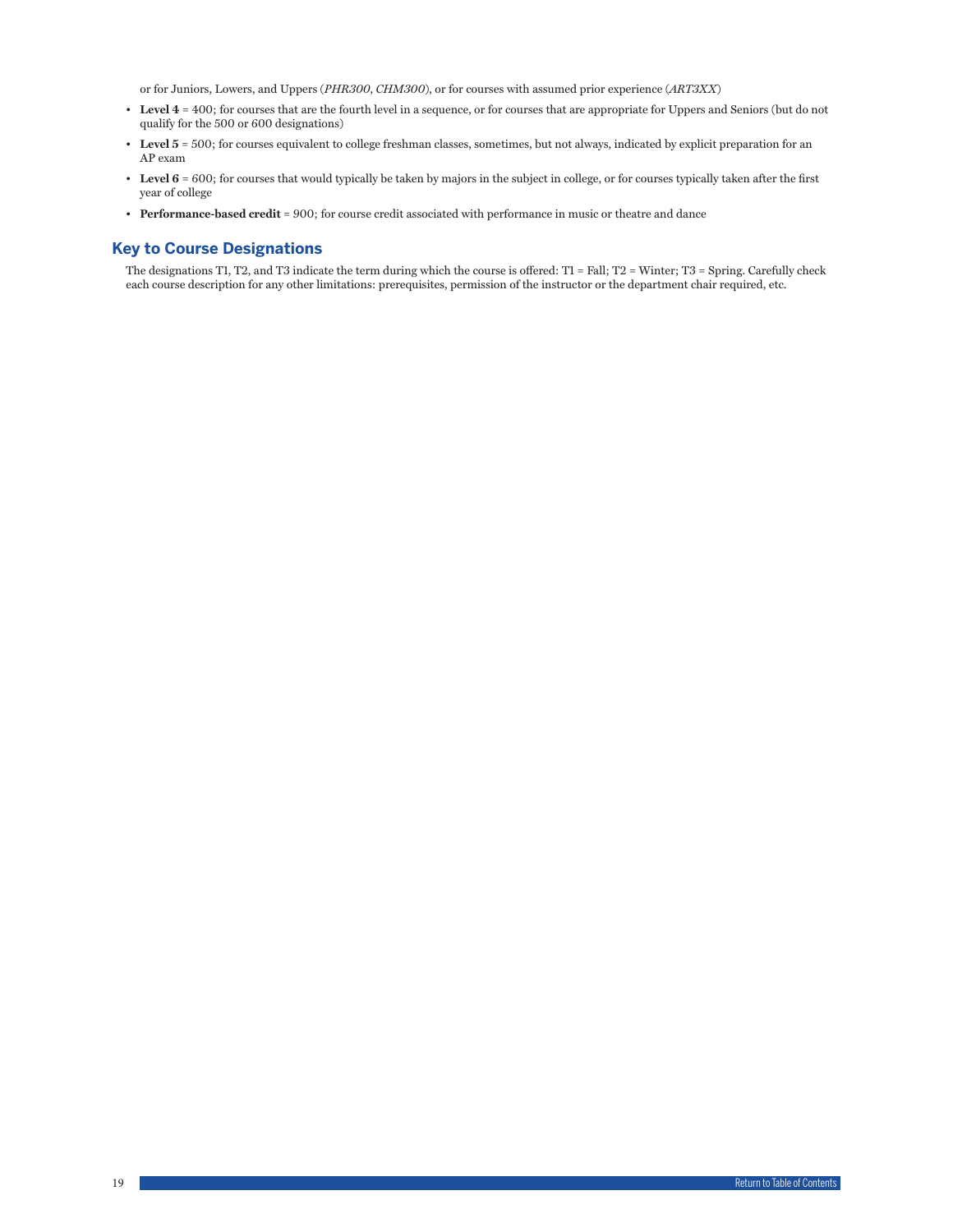# **ART**

<span id="page-20-0"></span>The visual arts program emphasizes artistic thinking and the development of creative thinking in relation to the techniques of a medium, history of visual ideas, and expressive potential of one's own experience and culture. Students have the opportunity to explore particular areas in depth on both the introductory and advanced levels.

### **Diploma Requirements in Art**

- Entering Juniors must earn no fewer than a total of four credits in art, music, and theatre and dance, with at least one credit each in art and music. Those who enter as Juniors should complete one credit in music and one credit in art by the end of their junior year.
- New Lowers must earn no fewer than three credits in art, music, and theatre and dance, with at least one credit each in art and music.
- New Uppers must take at least one term of either art or music.
- New Seniors have no diploma requirement in music, but are encouraged to take at least one term of art, music, or theatre.

### **Art Placements**

- Students who matriculated as Juniors should take *ART225* by the end of junior year, which qualifies them for any 300-level art elective. Juniors with a strong background in art may seek permission from the department chair to enroll directly in a 300-level art elective chosen in consultation with the chair. Placement in 300-level courses are granted based on a student's previous coursework and a portfolio of recent art.
- Students who matriculated as Lowers should enroll in a 300-level art elective during their lower year to fulfill the diploma requirement.
- Students who matriculated as Uppers can fulfill their diploma requirement in the visual and performing arts by completing a 300-level art elective. Moving directly into 500-level electives requires the permission of the instructor and the department chair. Permission is granted based on a student's previous coursework and a portfolio of recent art.
- Juniors who are unable to take *ART225* during their junior year may enroll in any 300-level art elective in their lower year. As four-year students, they still must complete the four-term Arts requirement to graduate.
- Entering Seniors and PGs have no diploma requirement in art. They may take any 300- or 400-level elective. Moving directly into 500-level electives requires the permission of the instructor and the department chair. Permission is granted based on a student's previous coursework and a portfolio of recent art.
- Entering students considering *ART600* (*Advanced Studio Art: Self-Directed Studio Practice*) should check prerequisites or consult with the department chair and their advisor to plan a program that includes at least two art electives beyond the diploma requirement, for a total of three studio art classes. Students who are not able to complete all three studio prerequisites can request permission from the instructor and the department chair to enroll in the class. Permission will be granted based on a student's previous coursework, a portfolio of recent work, and evidence of ability to work independently.

# **Visual Studies for Juniors**

# *Visual Studies*

### **ART225**

#### (T1, T2, T3)

For Juniors. *Visual Studies* focuses on artistic thinking, visual vocabulary, visual literacy, and the relationship of making and thinking. Why do humans create? And how? Projects, discussions, and visits to the Addison Gallery of American Art and Peabody Institute of Archaeology focus students on their own creative work and what they perceive in the world around them. Students use a range of media (such as drawing, collage, photography, video, or clay) to expand their perceptual, conceptual, and technical skills, and develop the visual language needed to communicate their experiences and ideas. Although their work is substantially assessed throughout the term and successful completion of the course will be portfolio based, students do not receive a numerical grade in *ART225*. At the end of term, their academic report will indicate "Pass" or "Fail." Juniors who complete *ART225* are eligible to take any of the 300-level art electives.

### **300-Level Electives**

Students who have successfully completed a 300-level elective are eligible to take other 300-level electives or the corresponding 500-level elective.

### *Architecture I*

### **ART301**

### $(T1, T3)$

This course will introduce the basic principles of architectural design through a sequence of related projects in drawing, site analysis, and research into precedent, culminating in the design of a space or structure. The design projects will change from Term 1 to Term 3 and will address architectural design in different contexts so that a student wishing to continue with architecture at the 500-level can work with a variety of design issues. With hands-on sketches, drawings, and models, students will explore the issues of a well-planned structure and learn to see the environment in terms of human scale, materials, and the organization of space. Class time will include discussions and demonstrations as well as studio time. There will be a required evening lab. Students often find that this class requires more than the usual amount of homework time. Students who complete *ART301* are eligible to take other 300-level art electives or *ART501*. (Mr. Lawson)

*Prerequisite: Juniors must have completed ART225.*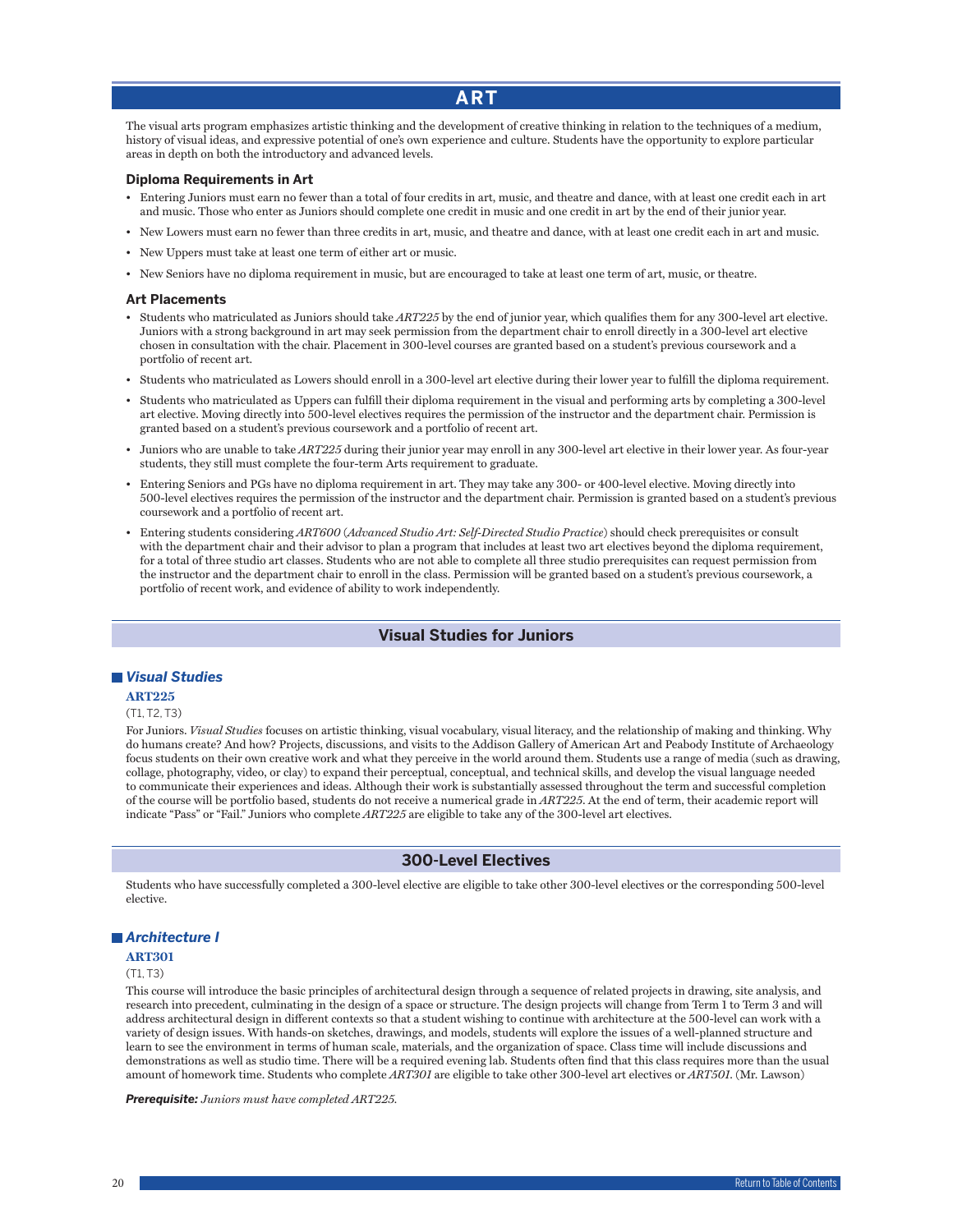# *Clay and the Ancestral Pot*

**ART302** (T1, T2, T3)

The spring term of *ART302* will contain a "Learning in the World" component that encompasses a week-long workshop with Native American artists from the Jemez reservation. This course explores ceramics from a variety of perspectives, including archaeology, geology, and studio art. As a studio class, students will experiment with a range of hand-building techniques while answering studio assignments. The aesthetics of form and surface will be a principle focus. In addition, this class will investigate clay from the perspective of geology, archaeology, and human evolution. Visits to examine the Peabody Institute of Archaeology's collection will offer historical context and a rich array of objects to frame class discussions and assignments. Students who complete *ART302* are eligible to take other 300-level art electives or *ART502*. (Mr. Zaeder)

*Prerequisite: Juniors must have completed ART225.*

### *Drawing I: Methods and Materials*

# **ART304**

(T1, T2, T3)

Drawing is fundamentally about learning how to see and how to translate that vision onto paper through a variety of mark-making techniques. Through in-class exercises and formal assignments, students learn the language of drawing and develop skills relating to contour, gesture, and fully rendered compositions. Course concepts include the depiction of three-dimensional form on a two-dimensional plane, use of light and dark contrast, and sighting. Assignments are designed to develop students' skills in drawing representationally from direct observation and to encourage creative and expressive thinking. Students who successfully complete *ART304* are eligible to take other 300 level art electives or *ART505*. (Ms. Silva)

*Prerequisite: Juniors must have completed ART225.*

### *Painting I: Paint, Palette, and Process*

**ART305**

(T1, T2, T3)

Develop skills with the basic elements of painting in acrylics as you explore different approaches to generate ideas for paintings. Learn how dots become complex abstract compositions or how the game of Pictionary prompts surreal spaces. Working from both the imagination and observation, specific projects are assigned to facilitate the study of fundamental paint handling, color mixing, and blending. Issues of form and space relationships, composition, and development of ideas are addressed in balance with the student's desire for self-expression. Class critiques and visits to the Addison Gallery of American Art complement the actual painting process. Students who successfully complete *ART305* are eligible to take other 300-level art electives or *ART505*. (Ms. Obelleiro)

*Prerequisite: Juniors must have completed ART225.*

### *Graphic Design*

**ART308**

#### (T1, T2, T3)

Design shapes how we see and experience information. Those who visually communicate through design have the opportunity to shape the meaning of the images we consume. This course not only addresses the formal, sensory, conceptual, and technical aspects of design, it also encourages students to consider the ethics and design history that have shaped our contemporary visual experiences. Students will use design thinking principles and real-world scenarios to create pieces that will be shared with their communities. Students who complete *ART308* are eligible to take other 300-level art electives or *ART508*. (Mr. Smith)

*Prerequisite: Juniors must have completed ART225.*

# *Video I*

#### **ART309**

(T1, T2, T3)

Students will consider the broad scope of the video medium in daily life as well as its role in art, popular culture, and journalism. Students will shoot and edit their own video works throughout the term. Class time will include viewing and discussing historical film and video work as well as giving feedback on completed student projects. Projects will explore techniques and ideas around basic shooting and editing; montage; found footage; and post-production effects as well as narrative, truth, and fiction. Cameras will be provided by the Polk-Lillard Center. Students who successfully complete *ART309* are eligible to take other 300-level art electives or *ART509*. (Mr. Martinez)

*Prerequisite: Juniors must have completed ART225.*

### *Digital Photography I: Appreciating Light, Color, and Time*

### **ART310**

### (T1, T2, T3)

In this introductory digital photography course, students will examine the concept of beauty in the environment and how an audience may appreciate the poetic and contemplative experience of a photograph. Small projects each week enable students to exercise a number of the creative controls in good camerawork using DSLR cameras. Students will be guided through a workflow process in the Polk-Lillard Center to adapt to a regular photographic practice. Non-destructive editing, adjustments, retouching, and composite imagery also will be explored as will introductory studio lighting. Students will have the opportunity to edit from each small project to construct small print and digital portfolios by term's end. Loaner DSLR cameras are available through the Polk-Lillard Center, or students may use their personal DSLRs. Students who successfully complete *ART310* are eligible for *ART306* or *ART510* or any other 300-level art elective. (Mr. Membreño-Canales)

*Prerequisite: Juniors must have completed ART225.*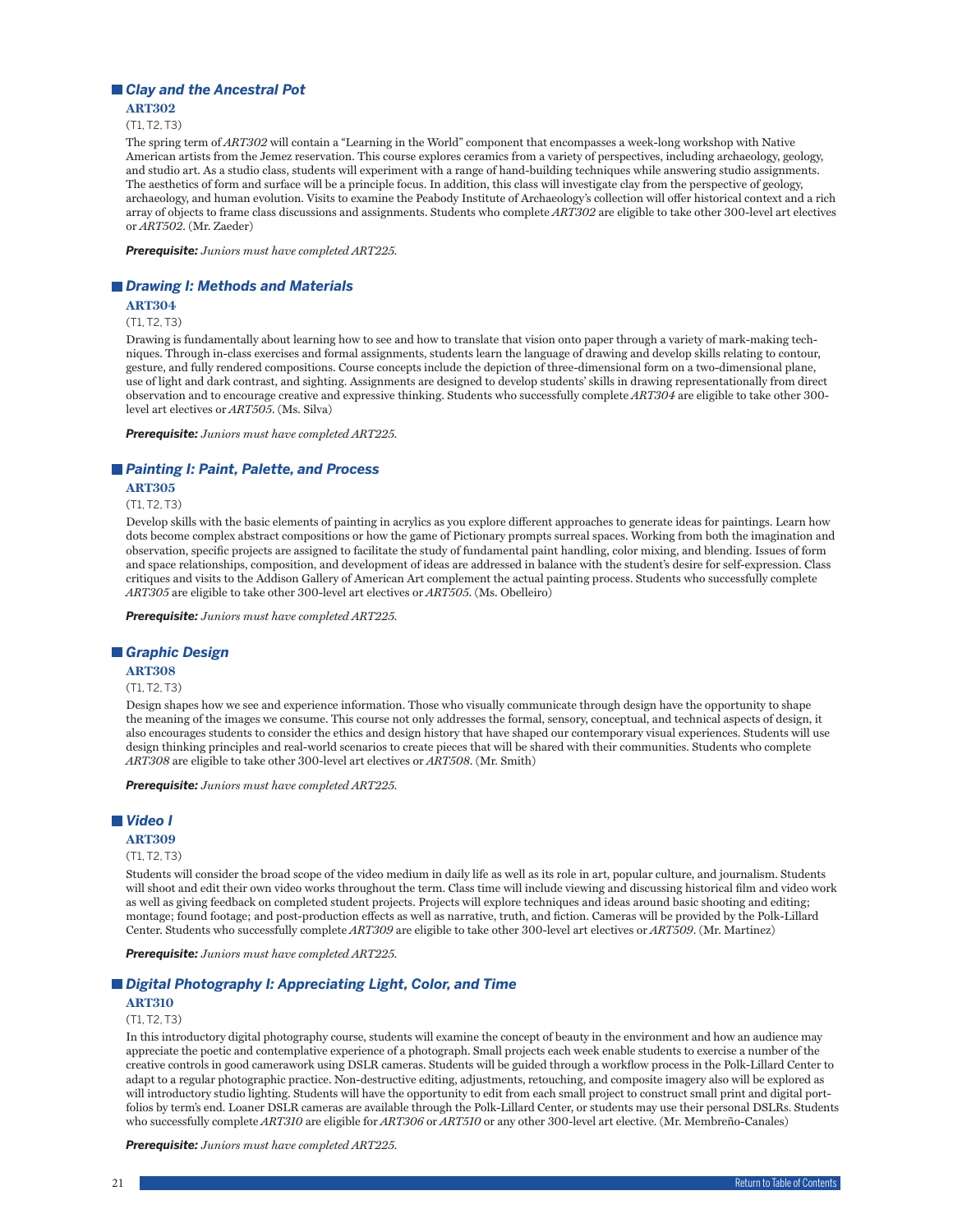### *Design for Living: Innovate and Fabricate*

**ART311**

(T2)

In this course, students will explore product design by developing a concept and prototypes using 3-D printing, laser-cutting, sewing, and a range of hand modeling techniques. As starting points for projects, students will be looking to nature, a particular need, or a particular product, depending on the assignments. During the term, students will conduct investigations of designs, develop, and build prototypes in response to their investigations, conduct more tests, and ultimately produce a final prototype. Class time will include discussions and demonstrations as well as studio time in Benner House (ceramics) and The Nest (the Academy's makerspace). There will be a required evening lab. Due to the iterative nature of design, students should expect to devote more than the usual amount of homework time to their projects This class can be taken more than once. Students who complete *ART311* can enroll in any other 300-level elective or *ART511*. (Mr. Lawson)

*Prerequisite: Juniors must have completed ART225.*

### *Art and Activism*

**ART314**

(TBD)

This introductory course examines the artist-activist's practice as a framework for art making. Artist-activists make art that serves as a vehicle for social and cultural change. As artist-activist Tania Bruguera put it, "I don't want art that points to a thing. I want art that is the thing." Throughout the term, students will engage with artist-activists, learn about the history of activist art, and create their own artworks in response. We will examine the role of printmaking in social movements, the creation and destruction of public murals and monuments, and how actions like protests and public performances can be experienced as both calls for social change and works of art. No experience with any artistic medium is required. (Ms. Obelleiro)

*Prerequisite: ART225 preferred, but not required.*

# **400-Level Electives**

# *Histories of Art*

**ART444 (may be taken as an Art or Interdisciplinary course) ART445 (may be taken as an Art or Interdisciplinary course)**

 $(T1, T2)$ 

Michelangelo's David. A three-second Snapchat. The Rothko Chapel. Video of the Confederate flag being carried in the Capitol. O'Keeffe's *Flowers*.

Images constantly and incessantly bombard us, yet how do we process, deconstruct, and understand them? How do we place them in larger cultural, political, and social contexts? How do we wallow in beauty and magnificence? How do we discern a variety of meanings and best ensure we are not victims of ideology?

In this two-term interdisciplinary course, we explore images and objects as primary sources unveiling the values and ideas of the society in which they were produced, and we pay particular attention to the effects of class, economics, gender, national identity, optics, politics, race, religion, sexual orientation, technology, and urbanism on art and visual culture. By focusing on both form and context, we foster a visual literacy that will serve us well for a lifetime. Although the course focuses primarily on the traditional "fine" arts, we develop the skills and dispositions to navigate the complexities of contemporary visual culture. (Mr. Fox)

*ART444***, Term 1—**The term begins with the origins of Early Modern Europe at the start of the Italian Renaissance and concludes with the Dutch "Golden Age" of the 17th century. Throughout the term, we will explore many topics, including philosophies of art and aesthetics; the economics of the Medici Bank; the evolution of the social status of some creators from craftsperson to artists; the gendering of different media (tapestries versus sculpture, for example); the Reformation and the Council of Trent; the rise of the independent artist; the prevalence of rape imagery in court culture; and the origins of modern colonialism, imperialism, and capitalism.

The term will include our looking at art objects created by Sofonisba Anguissola, Giotto di Bondone, Michelangelo Buonarotti, Albrecht Dürer, Artemesia Gentileschi, Rembrandt van Rijn, Diego Velázquez, and others. In addition, we will explore readings by Svetlana Alpers, Michael Baxandall, Clive Bell, Elizabeth Cohen, Michel Foucault, Linda Nochlin, and Leo Steinberg, among others. (Mr. Fox)

*ART445***, Term 2—**The term begins with the French Revolution and ends with the postmodern dismantling of the Eurocentric tradition that permeates contemporary visual culture. Throughout the term, we will explore many topics, including: the evolving tension over the obscuring of boundaries between the wonders of art and the wonders of nature; the development of photography and cinema; the changes in social regulation, spectacle, and exhibition; the global catastrophes of depression and war; the feminist art movement and the challenges of intersectionality; the solidification of art as commodity—the economics of the contemporary art market and the politics of museum display; and the rise of "globalism" and the ramifications of colonialism and imperialism.

The term will include our looking at art objects created by El Anatsui, Judy Baca, Rosa Bonheur, Jacques Louis-David, Francisco Goya, Käthe Kollwitz, Edmonia Lewis, Claude Monet, Pablo Picasso, Cindy Sherman, Frank Stella, Alma Thomas, Andy Warhol, and others. In addition, we will explore readings by Walter Benjamin, Norma Broude, Jonathan Crary, Douglas Crimp, Clement Greenberg, Immanuel Kant, Rosalind Krauss, Erica Rand, and Aruna D'Souza, among others. (Mr. Fox)

*Prerequisite: Open to Lowers, Uppers, and Seniors, who may take one or two terms; completion of ART225 or a 300-level course is recommended but not required. Students who have already completed ART441, 442, or 443 should talk with Mr. Fox about the overlap among these courses.*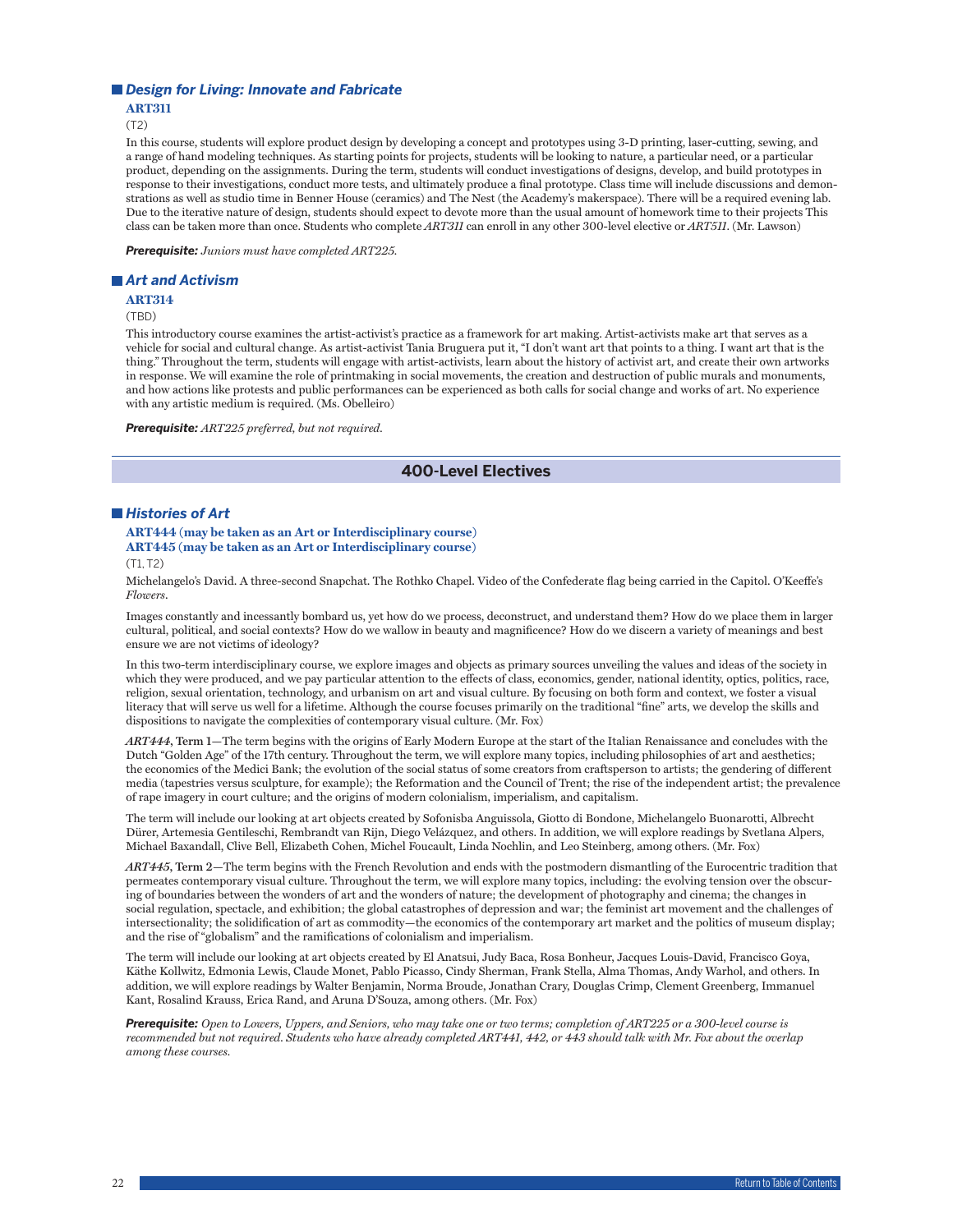# **500-Level Electives**

# *Architecture II*

# **ART501**

# (T1, T3)

ART501 is designed as a continuation of *ART301* for students who wish to develop and further expand their ideas. The sequence of projects throughout Term 1 and Term 3 is designed to allow a student to study a range of architectural issues by addressing different contexts—a natural setting (Term 1) and an urban context (Term 3). After taking *ART501* once, and in consultation with the instructor, students can develop a term-long project that includes research and analysis as well as a developed design that they choose independent of the class assignment. This course also will offer the possibility of developing a multidisciplinary project in coordination with work in another class. *ART501* meets in conjunction with students from *ART301* and can be taken more than once. (Mr. Lawson)

*Prerequisite: ART301; Open to Lowers, Uppers, and Seniors only. Juniors may only enroll in 300-level electives.*

### *Ceramics II*

#### **ART502**

### $(T2, T3)$

This course is designed for students who have completed *Clay and The Ancestral Pot* (*ART302*) and wish to continue their study of ceramics. As an advanced course, students will be asked to expand on their existing knowledge of ceramics, strengthen their technical skills, and seek sophisticated solutions to given assignments. In addition to their own work in the studio, students can expect to pursue some research and inquiry into the work of contemporary ceramic artists. Outside reading and visits to the Peabody Institute of Archaeology also will be a part of the course. This class can be taken more than once. (Mr. Zaeder)

*Prerequisite: ART302; Open to Lowers, Uppers, and Seniors only. Juniors may only enroll in 300-level electives.*

# *Advanced Drawing, Painting, and Mixed Media*

#### **ART505**

(T2, T3)

This course builds on the knowledge and skills developed in *Drawing I* and/or *Painting I*, while helping students find and express their artistic voice through one medium or a combination of 2D media. *ART505* focuses on thematic subjects and continues to stress the development of concepts and skills. Using painting or drawing, students can create artworks from both the imagination and observation to broaden their definition of what painting or drawing can be. For those students interested in mixed media, they can combine traditional or experimental drawing or painting methods with collage and other techniques. During this course, students are encouraged to design their own projects and to build a portfolio of their artworks. Critiques and virtual visits to the Addison Gallery of American Art are important components of this course. This class can be taken more than once. (Ms. Silva, Ms. Obelleiro)

*Prerequisite: ART304 or ART305; Open to Lowers, Uppers, and Seniors only. Juniors may only enroll in 300-level electives.*

### *Film Photography: Exploring 18th- and 19th-Century Photographic Praxis*

### **ART506**

(T2, T3)

This introductory course in black-and-white analog photography concentrates on the use of 35mm cameras and chemical processing. Students are instructed in proper camera use, basic film exposure, and darkroom familiarity. Weekly meetings are divided into lab and classroom sessions. In the lab, students learn the fundamental tools and techniques of a traditional darkroom; in the classroom, students present their work to gain a fuller understanding of photography as a medium of expression and storytelling. Students can expect to examine the invention of photography and the "flaneur" tradition of 35mm photography as exemplified in the work of artists such as Henri Cartier-Bresson, Helen Levitt, Robert Frank, and many more. Film cameras will be provided for students to explore light-sensitive silver materials. Laboratory instruction in printing fine art images with variable contrast filters will be provided. (Mr. Membreño-Canales)

*Prerequisite: ART310; Open to Lowers, Uppers, and Seniors only. Juniors may only enroll in 300-level electives.*

### *Graphic Design II*

### **ART508**

(T3)

This course is divided into two parts: practical design application and personal projects. We will begin the course by examining the practices of designers working in today's market. This includes engaging with visiting designers and illustrators and creating work for a real client. Part two of this class is dedicated to exploring one's emerging design aesthetic using a breadth of digital media. Students pitch and create their personal projects, which can range from branding to book illustrations. (Mr. Smith)

*Prerequisite: ART308. Open to Lowers, Uppers, and Seniors only. Juniors may only enroll in 300-level electives.*

### *Video II: Special Topics in Video*

### **ART509**

(T3)

This course gives students a chance to more deeply investigate areas of video introduced in *ART309*. Each term, the course will focus on a particular mode of video making; this focus will change on a rotating basis from Term 1 to Term 2. Topics of term-long focus will include the video essay, documentary/journalism, and animation/experimental video. Students will have the opportunity to pursue their own interests within the given topic. Class time will include viewing historical work in film and video, technical workshops, and feedback sessions on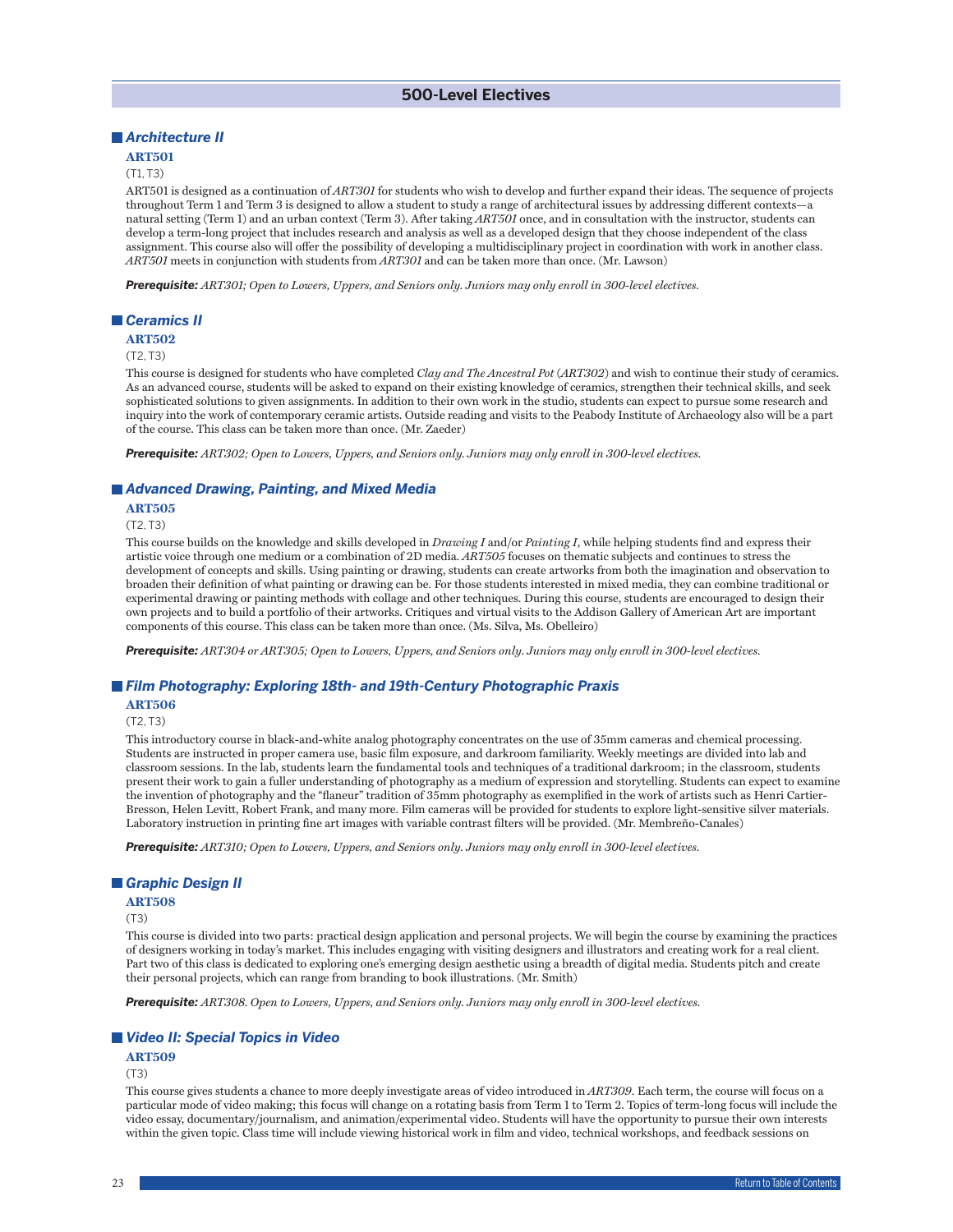one another's projects. This class may be taken more than once. In certain academic years this course may meet during the same period as *ART309*. (Mr. Martinez)

*Prerequisite: ART309; Open to Lowers, Uppers, and Seniors only. Juniors may only enroll in 300-level electives.*

# *Photography II: The Advanced Photographic Portfolio*

**ART510**

(T3)

A companion course to *ART310*, this course will exercise students' working knowledge of DSLR workflow and nondestructive editing. This advanced photography opportunity is designed for students who wish to go deeper in the development and tightly edited execution of a selfmotivated thematic photography portfolio. Additionally, there will be demonstrations on creating and printing from digital negatives and some advanced studio lighting work. Editorial guidance in the production of a well-defined project will be provided for print, installation, digital, and/or e-book portfolios. Project work may include case studies; interdisciplinary or small group research topics are encouraged. This class can be taken more than once. (Mr. Membreño-Canales)

*Prerequisite: ART310; Open to Lowers, Uppers, and Seniors only. Juniors may only enroll in 300-level electives.*

# *Design for Living II*

**ART511**

### (T2)

*ART511* is designed as a continuation of *ART311* for students who wish to develop and further expand their ideas. The sequence of projects throughout the term is designed to allow a student to study a range of design issues by addressing different contexts and functions.

Students have the opportunity to develop a term-long project that includes research and analysis as well as a developed design that they choose, independent of the class assignment. This course also will offer the possibility of developing a multidisciplinary component in coordination with work in another class. *ART511* meets in conjunction with students from *ART311* and can be taken more than once. (Mr. Lawson)

*Prerequisite: ART311; Open to Lowers, Uppers, and Seniors only. Juniors may only enroll in 300-level electives.*

# **600-Level Elective**

*ART600* is open to Uppers and Seniors in all art media who have taken at least three art classes and are interested in self-directed projects.

# *Advanced Studio Art: Self-Directed Studio Practice*

**ART600A ART600B ART600C**

### (A YEARLONG COMMITMENT)

*ART600* is designed for Uppers and Seniors. The course provides students with the opportunity to broaden their art experience at an advanced level and also study in-depth in areas of their choosing. Students in all art media are welcome and will be expected to also consult with instructors in their areas of specialization as needed. The course provides students with opportunities for creative, self-directed, and independent work at an advanced level in a class of similarly advanced and self-motivated students.

**Term 1—**Students will complete two to three projects in response to broad themes or prompts, and will participate in two, day-long fieldtrips to regional art museums or art events. Interested students will be guided through the process of assembling portfolios for college, art school, and/or precollege summer program applications.

**Term 2—**Students audit a 300-level or 500-level studio elective to focus on a specific medium, while also meeting biweekly with the ART600 class for readings, discussions, Addison Gallery events, and one or two field trips to art museums. Students will also develop proposals for their Term 3 projects.

**Term 3—**Students will complete an independent project that will be part of the *ART600* exhibition in the Gelb Gallery.

All three terms of *ART600* include periodic group and individual critiques, a weekly evening lab, and one or two field trips to regional art galleries. (Ms. Silva, Ms. Obelleiro)

*Prerequisite: Open to Uppers and Seniors who have completed three art courses, or with permission of the department chair and the instructor.*

# **Elective Courses Recently Taught, but Not Offered in 2022–2023**

# *Printmaking: Beyond the Matrix* **ART307**

- *Visual Culture: Curating the Addison Collection* **ART400**
- *What Is America? What Is American Art?* **ART465**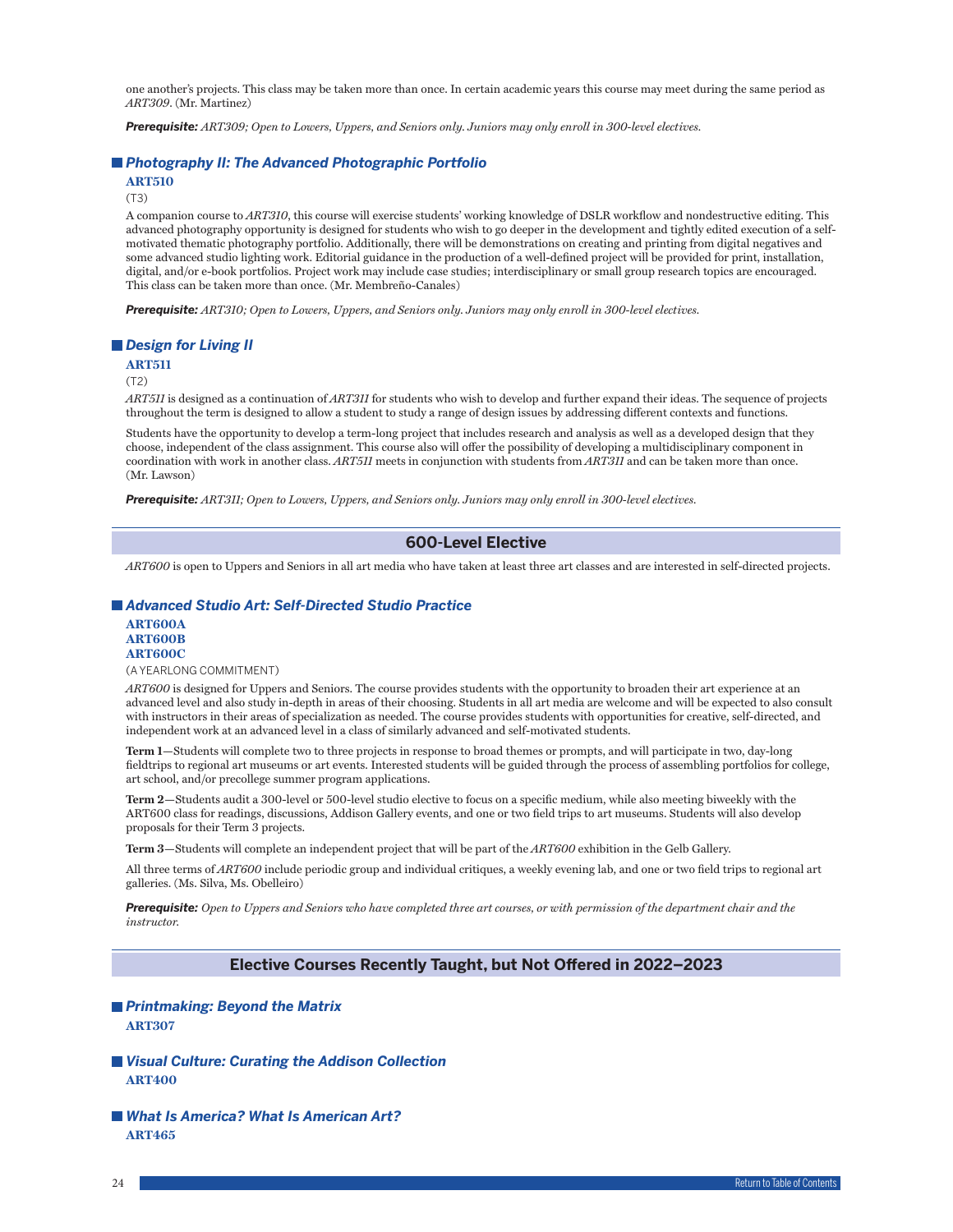# **ENGLISH**

<span id="page-25-0"></span>The diploma requirements in English are intended to establish competence in writing and reading. All Juniors take *ENG100*, followed by three terms of *ENG200* and then three terms of *ENG300*. Juniors may not take *ENG200*. For new Lowers, this requirement is fulfilled by successful completion of *ENG200* and *ENG300*. New Uppers fulfill their requirement by successful completion of *ENG301* and three terms of English electives. International students who are new Uppers usually begin the sequence with *ENG301*. One-year American students and some one-year international students will begin with *ENG495* for one term, followed by electives in Term 2 and Term 3; these international students must be placed by the chair of the department. The remainder of the one-year international students begin with *ENG498* and *499*, followed by an elective Term 3. Seniors who are returning international students continue the sequence or select in accordance with placement by the department. Related courses, whose prerequisites vary, are listed elsewhere in this booklet.

# **Required Courses**

# *An Introduction to English*

**ENG100A ENG100B ENG100C**

(T1, T2, T3) (THREE-TERM COMMITMENT)

*ENG100* provides an introduction to the study of language and literature at Andover. In this junior course, which cultivates the same skills and effects pursued throughout the English curriculum, students begin to understand the rich relationships among reading, thinking, and writing.

*ENG100* assents to Helen Vendler's notion that "every good writer was a good reader first." Accordingly, *ENG100* students work to develop their ability to read closely, actively, and imaginatively. They study not only what a text means, but also how it produces meaning. They seek to make connections as they read—perhaps at first only connections between themselves and the text, but eventually connections within the text and between texts as well. All the while, however, *ENG100* students revel in the beauty, humor, and wisdom of the literature. During the three terms, *ENG100* students read literature of various genres and periods. For their syllabi, teachers turn to a great many authors.

*ENG100* students practice several types of writing, primarily in response to what they read. They write at times in narrative, expressive, and creative modes, but their efforts focus more and more on critical analysis. They learn to conceive of writing as a craft to be practiced and as a process to be followed. Through frequent assignments, both formal and informal, *ENG100* students come to value writing as a means of making sense of what they read and think. Attending carefully to their writing at the levels of the sentence, paragraph, and full essay, they learn to appreciate the power of the written critical argument. Although their work is substantially assessed throughout the year, *ENG100* students do not receive grades during the Term 1. At the end of the term, their report cards will indicate "Pass" or "Fail."

Lively, purposeful class discussions reinforce the lessons of reading and writing and often leave students with especially fond memories of their *ENG100* experience. The course prepares our youngest students well for the further challenges of their education at Andover.

### *Writing to Read, Reading to Write*

**ENG200A ENG200B ENG200C**

(T1, T2, T3) (THREE-TERM COMMITMENT)

*ENG200A***, Term 1—**We begin by focusing on the writing process. Students are exposed to a variety of rhetorical modes, such as narration, description, analysis, comparison/contrast, cause/effect, definition, example/illustration, process, and argument. By the end of the term, students should be able to organize, develop, and write cogent essays in five or six of these modes. Teachers integrate a variety of reading assignments into their lessons on the writing process. During Term 1, classes also work deliberately on vocabulary development, clarity, grammar, mechanics, and punctuation.

*ENG200B***, Term 2—**The focus shifts to reading and writing about poetry. While the course introduces literary terms and strategies for understanding poetry, the literature serves primarily as an opportunity for the students to work on writing skills, drawing on the lessons of Term 1 and reinforcing argument and persuasion as patterns of thought that can guide the writer logically through a discussion of a poem.

*ENG200C***, Term 3—**The focus shifts again to reading and writing about fiction. Students continue to write in the modes introduced in Terms 1 and 2 and focus on organizing the essay. Term 3 includes a project involving one of the texts and a research paper, class presentation, or performance.

### *The Stories of Literature*

**ENG300A ENG300B ENG300C**

(T1, T2, T3) (THREE-TERM COMMITMENT)

Literature tells the stories of people's experiences—their dreams, their desires, their acts, their mistakes. *ENG300* students read poems, plays, short stories, and novels representing diverse historical periods, locations, and identities. In their writing, students practice formal literary analysis in order to gain greater appreciation for the artistic construction of a text and its cultural resonance.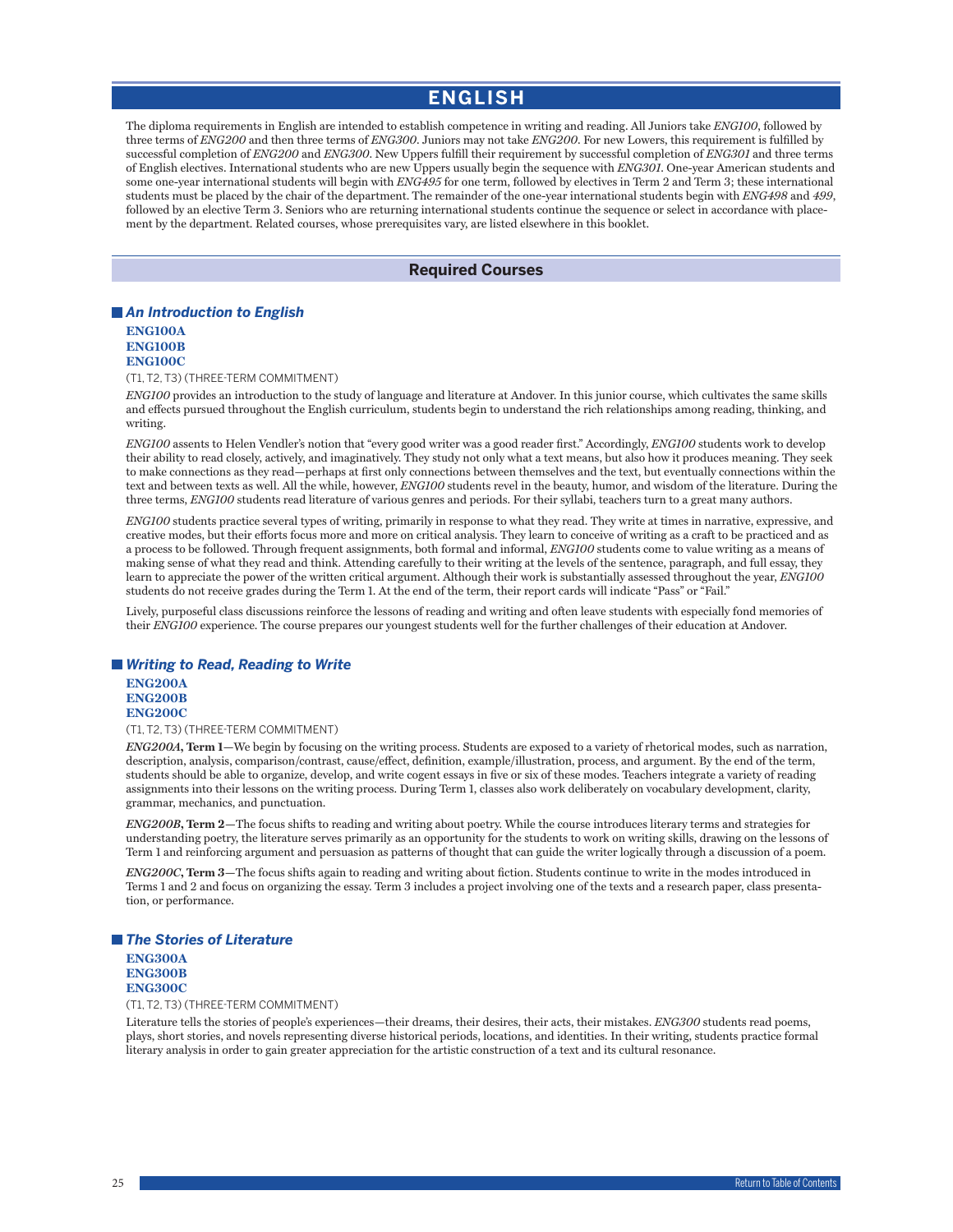### *The Stories of Literature for New Uppers*

**ENG301A ENG301B ENG301C**

(T1, T2, T3) (THREE-TERM COMMITMENT)

Tailored to the particular needs of new Uppers, *ENG301* conforms in spirit and essence to *ENG300*, but with more intensive attention to expository writing. (Ms. Har)

# *Strangers in a Strange Land*

### **ENG495**

(T1)

This course for one-year students explores how strangers adapt to new places and new modes of being. Does one reinvent oneself, conquer the new, or seamlessly assimilate? Works considered have included: Ken Kesey's *One Flew Over the Cuckoo's Nest*, Joseph Conrad's *Heart of Darkness*, poems by Terrance Hayes and Emily Dickinson, and Tim O'Brien's *The Things They Carried*. (Mrs. Chase)

### *American Studies for International Students*

**ENG498**

**ENG499**

(T1, T2)

Designed for one-year students from abroad, this course provides intensive training in reading, literary fundamentals, and qualitative writing. The focus of this course is on American culture, values, and traditions as reflected in literature and other media. One or two terms of this course will provide students with the reading and writing skills required for success in senior electives. (Mr. Nyamwaya)

# **Elective Courses**

The course offerings in English culminate in a rich variety of advanced 500-level electives. They are open to students who have successfully completed *ENG300*, *-301*, *-495*, -*498*, or -*499* as well as to select Uppers who, with the permission of the department chair, may enroll in an elective concurrently with Term 2 and/or Term 3 of *ENG300* or -*301*, when space permits.

# **Writing Courses**

# *Creative Nonfiction*

### **ENG501CN ENG502CN**

(T2, T3)

Contemporary nonfiction author Terry Tempest Williams once said, "I write to discover. I write to uncover." In this course, we will consider the ways that creative nonfiction bridges the gaps between discovering and uncovering—that is, between looking forward and looking back, between imagination and fact, and between invention and memory. This workshop-centered writing course is open to all students interested in improving their craft, recognizing and amplifying their unique writing voice, and pushing creative boundaries.

*ENG501CN***, Term 2—**Students will explore the art of essay writing by working in a number of rhetorical modes. Possibilities include the personal essay, the analytical essay, the lyric essay, the review, the profile, and the feature. Writing assignments will be frequent and will constitute the bulk of the coursework. Short readings will include models selected from an anthology of contemporary work. (Ms. McQuade)

*ENG502CN***, Term 3—**In the spring, we will study the art of the memoir, with a focus on pushing the boundaries of what memoirs can look like. Students will read from a wide range of contemporary authors, write short autobiographical pieces culminating in an extended essay or mini-collection, and collaborate in a workshop. Writing assignments will be frequent and will constitute the bulk of the coursework. Texts may include excerpts from Gay, *The Book of Delights*; Karr, *Cherry*; Kingston, *The Woman Warrior*; Machado, *In the Dream House*; Nguyen, *Stealing Buddha's Dinner*; Shapland, *My Autobiography of Carson McCullers*; or other contemporary memoirs.

# *Writing for Change*

# **ENG501WT**

(T1, T2, T3)

This is a service-learning course in which students discover and/or develop the writers within themselves and then are trained as Andover Bread Loaf Writing Leaders. (Andover Bread Loaf is a Phillips Academy outreach program.) As such, they acquire the capacity to assist teachers in organizing writing programs and to organize programs of their own. Through in-class workshops, students experiment in many different genres of writing in a supportive, creative learning community. These workshops also provide students with methods they can use in working with other K–12 youth.

Readings include poetry and prose texts as well as books about educational theory and practice, such as *Multiplication is for White People* by Lisa Delpit and *Pedagogy of the Oppressed* by Paulo Freire. The service-learning component of the class consists of working in nearby Lawrence, Mass., public school classrooms during the period *ENG501WT* meets. This course is a collaboration among PA's English department and Community Service program, Lawrence Public Schools, and Lawrence community organizations. Students are invited to join the Andover Bread Loaf Teacher Network and participate in the conferences, workshops, and events the network offers throughout the year. (Mr. Bernieri)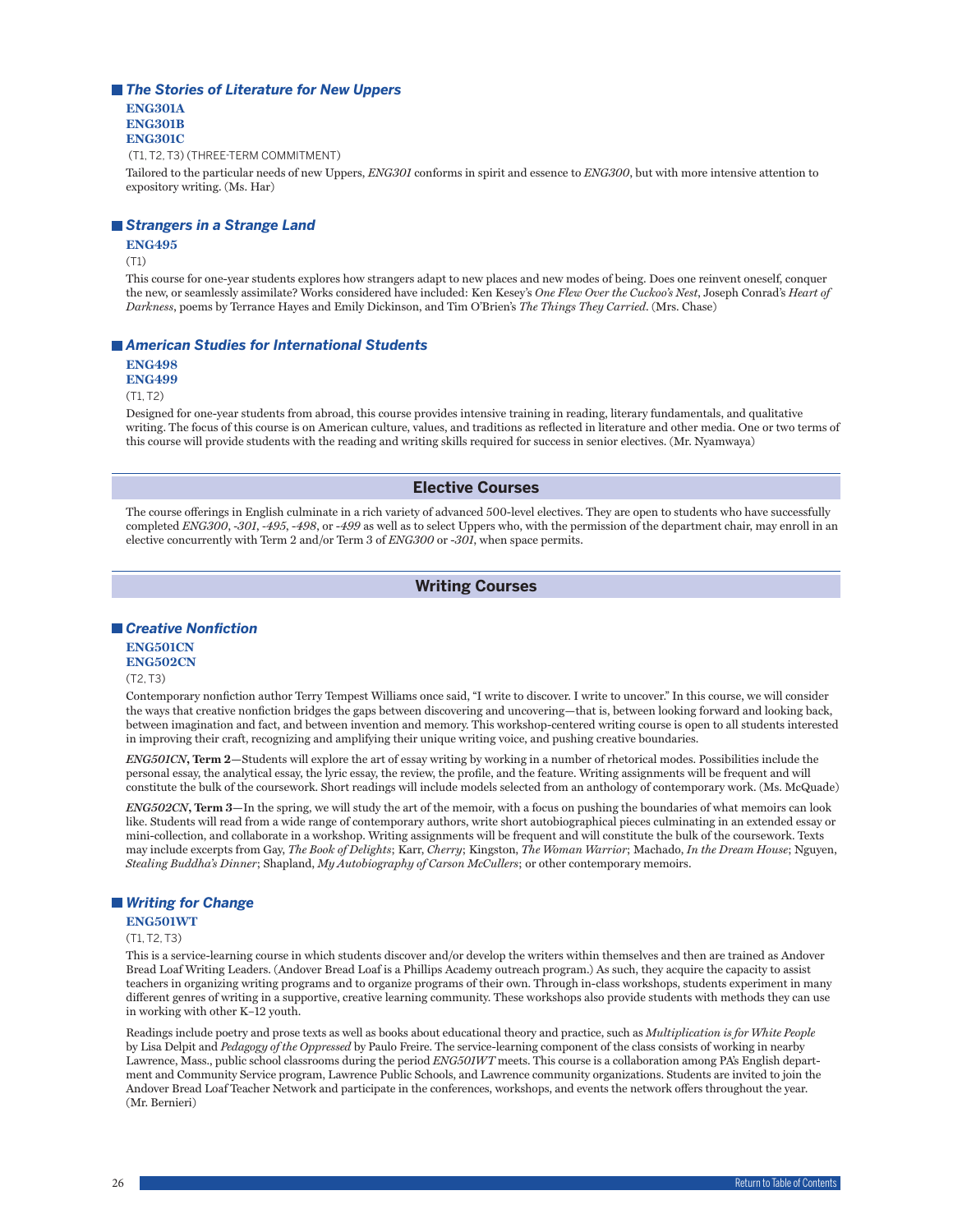# *Creative Writing: Fiction*

**ENG505CF**

(T1, T2, T3)

This course is for students committed to reading and writing short fiction. Students will be asked to write about short fiction in addition to composing their own short fiction. Although students are not expected to submit portfolios or samples of their work to qualify for this class, they must be serious about writing fiction. Previous experience helps, but it is not necessary. (Mr. Linmark)

# *Creative Writing: Poetry*

# **ENG505CP**

### (T1, T2, T3)

This course is for students committed to reading and writing poetry. Students will be asked to write about poetry in addition to composing their own poetry. Although students are not expected to submit portfolios or samples of their work to qualify for this class, they must be serious about writing poetry. Previous experience helps, but it is not necessary. (Mr. Linmark)

### **Genre Courses**

### *Theories of Children's Literature*

# **ENG510CL**

 $(T2)$ 

This course considers the role of the imagination in communicating and effecting cultural change. Students will be asked to apply a variety of critical theory for interpretation and discussion of the literature. Themes explored by this course will include alternative realities, the nature of dreams, the function of the subconscious, and the use of allegory. Probable selections include *The Adventures of Alice in Wonderland* and *Through the Looking Glass*, by Lewis Carroll; *Haroun and the Sea of Stories*, by Salman Rushdie; *The Wind in the Willows*, by Kenneth Grahame; *The Jungle Book*, by Rudyard Kipling; *The Wizard of Oz*, by L. Frank Baum; *The Pied Piper of Hamelin*, by Robert Browning; *The Secret Garden*, by Frances Hodgson Burnett; *A Child's Garden of Verses*, by Robert Louis Stevenson; *The Lion, the Witch and the Wardrobe* and *The Last Battle*, by C.S. Lewis; and *Grimm's Fairy Tales*, *Mother Goose*, writings by Carlos Castaneda, and essays by Bettelheim and Zipes. Possible films include *The Red Balloon* and *The Point*. (Mr. Tortorella)

### ■ Gothic Literature: Living in The Tomb

### **ENG510GL**

(T1)

This course traces trends in Gothic forms, from their origins in the damp and dark castles of Europe to the aridity of the contemporary American landscape. Students will identify gothic conventions and themes such as the haunted house, family dynamics, apparitions, entrapment, secrecy, and the sublime. They also will read novels, short stories, and poetry spanning roughly 200 years in order to explore questions about the supernatural, the psychology of horror and terror, the significance of fantasy and fear, the desire for moral closure, and the roles of gender, race, class, and sexuality. Probable selections include *The Castle of Otranto*, by Horace Walpole; *Faustus*, by Christopher Marlowe; *Rebecca*, by Daphne du Maurier; *Dracula*, by Bram Stoker; *The Turn of the Screw*, by Henry James; stories by Poe, Faulkner, Gaskell, Irving, Hawthorne, Gilman, Jackson, Cheever, DeLillo, Carver, and Oates; and poetry by Christina Rossetti, Thomas Gray, William Cowper, Louise Glück, and Sylvia Plath. Possible films include *Affliction*, *The Royal Tenenbaums*, *A Simple Plan*, *Psycho*, and *The Cabinet of Dr. Caligari*. (Mr. Tortorella)

### *English Romantic Poetry*

### **ENG511RO**

(T1)

In the preface to the second edition of *Lyrical Ballads*, William Wordsworth claims, "…all good Poetry is the spontaneous overflow of powerful feelings" produced by authors who "had also thought long and deeply." For Wordsworth and other poets retrospectively labeled "Romantic," the tension between spontaneity and deliberation led to an exploration and interrogation of what constitutes "good Poetry" in late 18th- and early 19th-century England. In this course, we will examine how the Romantics—especially Wordsworth, Samuel Taylor Coleridge, Percy Bysshe Shelley, and John Keats—defined and contextualized their art. In doing so, we will consider how and why these writers are grouped together as Romantic poets. Other authors may include William Blake, Robert Burns, Lord Byron, Thomas Chatterton, John Clare, Mary Robinson, Walter Scott, Robert Southey, and Dorothy Wordsworth. (Mr. Rielly)

### *Contemporary Drama*

### **ENG512DR (may be taken as a Theatre THD512DR, English, or Interdisciplinary course; official course number is ENG512DR)**

 $(T1, T3)$ 

This course will be devoted to major dramatists from the late 20th- and early 21st-century. Each term, students will read plays through the lenses of race, class, faith, gender, sexual orientation, and other socially constructed markers. We will attempt to locate the playwrights within and counter to social movements and approach their plays through historical, cultural, and political contexts. Students will analyze how the best playwrights pose and dramatize important questions of the time through both writing and staging. (Mr. Grimm)

*ENG512DR***, Term 1—American Drama.** Playwrights studied may include August Wilson, Susan-Lori Parks, David Henry Hwang, Anna Deavere Smith, Nilos Cruz, Quiarra Alegria Hudes, Tony Kushner, Paula Vogel, Jose Rivera, and Lynn Nottage.

*ENG513DR***, Term 3—World Drama.** Playwrights studied may include Yazmina Reza, Lara Foote, Sara Kane, Maria Irene Fornes, Athol Fugard, Danai Guerra, and Wajdi Mouawad.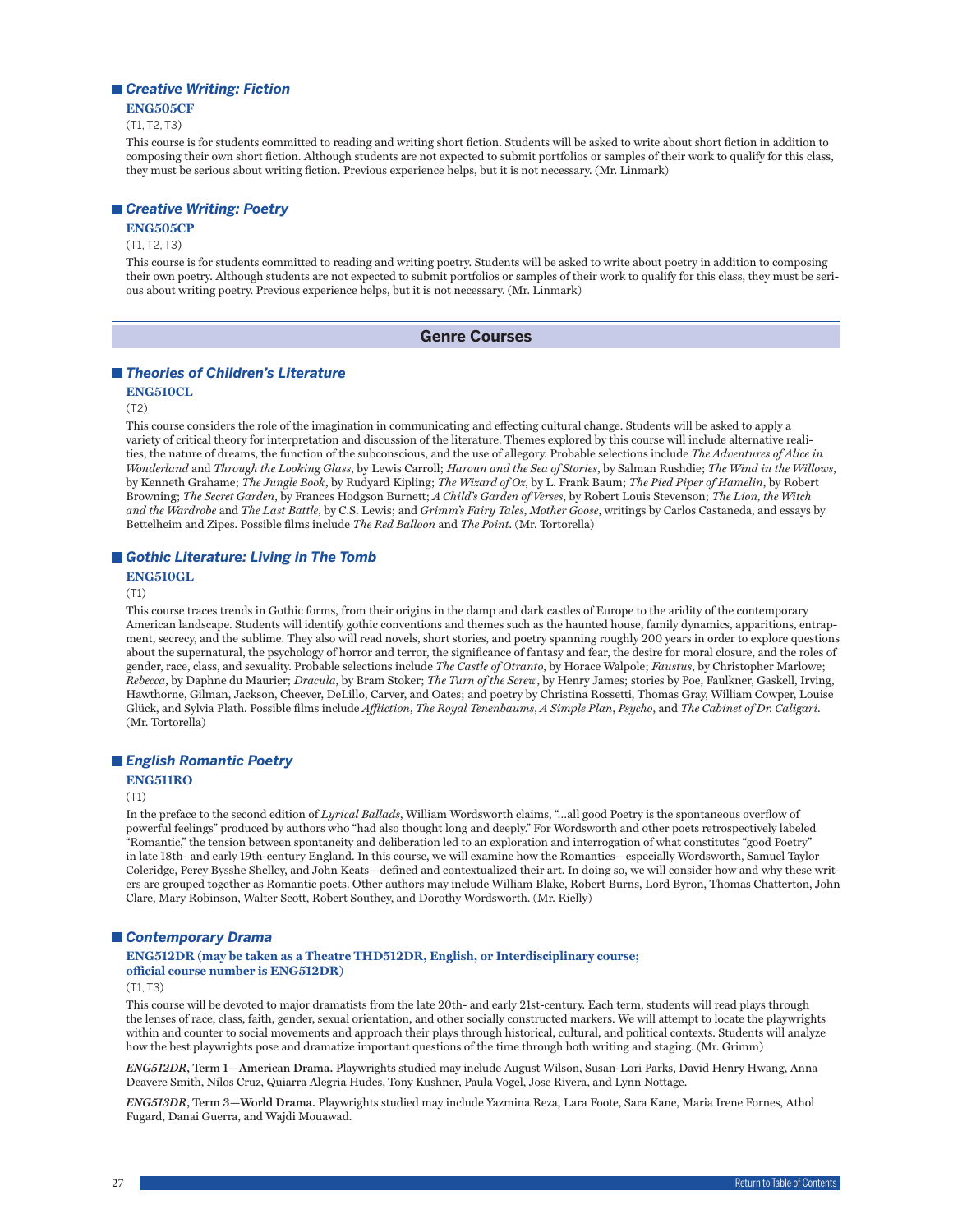### ■ **The Graphic Novel**

### **ENG515GR**

(T3)

The graphic novel is an extended comic book with similar subject matter to—and the sophistication of—traditional novels. By its very nature, the graphic novel challenges our assumptions of what a narrative and novel can be. For those tied to words, the comic offers a challenging visual text that forces us to read in new and surprising ways; much of this course will be about reframing our visual and narrative habits and expectations. While the graphic novel is increasingly mainstream, it often has offered voices from the margins about the margins. Its subject has been everything from the coming-of-age novel to historical memoir to cross-cultural conflict to the darker side of the superhero. We will read a variety of texts with the rigor accorded to more traditional texts while also stretching ourselves to understand the aesthetic visual choices the artist makes. By the end of the term, we will even attempt our own small comics. Texts may include Alan Moore's Watchmen, Chris Ware's Jimmy: *The Smartest Kid on Earth*, Marjane Satrapi's *The Complete Persepolis*, Art Spiegelman's *The Complete Maus*, Frank Miller's *Batman: The Dark Knight Returns*, and others. (Ms. Curci)

# *Black Oratorical Power*

### **ENG513OR (may be taken as an English or Interdisciplinary course; official course number is ENG513OR)** (T1)

For centuries, countries and institutions have relied on the orator as means of disseminating information, challenging authority, and building community. The United States progressed during the 19th- and 20th-centuries because of Black orators exercising their power and brilliance as means of galvanizing, inspiring, and radicalizing populations to recognize and reject injustice. In this course, students will critique, read, discuss, and listen to speeches delivered by powerful Black orators throughout U.S. history. These speakers considered the issues of racism, sexism, and patriarchy as they fought to systemically deliver justice for all people. Authors studied will include Frederick Douglass, W.E.B. DuBois, Booker T. Washington, Kathleen Cleaver, Angela Davis, Ralph Ellison, and others. (Mr. Dandridge)

# *Blood Roots: Horror Literature and Its History*

**ENG514HL**

(T1)

Author Carmen Maria Machado writes that, "Horror is an intimate, eerie, terrifying thing, and when it's done well it can unmake you." From historical hauntings to modern-day slashers, horror literature as a genre has existed for centuries. Beginning with Walpole's 1765 medieval terror *The Castle of Otranto*, we will study the field's evolution from gothic horror to contemporary scary stories, exploring the distinctions between gothic, psychological, and supernatural horrors, among others. Machado goes on to say that horror "tells us a lot about who we are, what we are, and what we, individually and culturally, are afraid of," a claim which will guide us as we dive into ghastly and macabre tales that captivate a culture and hold a mirror up to our truest selves. (Dr. Erdmann)

# *Mid-Twentieth Century American Poetry*

# **ENG516CP**

### (T3)

This course will introduce students to poets and movements that have shaped the direction and contours of American poetry since World War II. Students first study the Beat Movement and then explore the so-called "schools" of poetry—Black Mountain, New York, Confessional, et al. The course finishes with an exposure to poetry that is happening right now, which includes bicultural and multicultural poets. Most class time will be spent deriving themes through discussions of poets, poems, poetic movements, criticism, and theory. Poets include Ginsberg, Corso, Kerouac, Dylan, Waldman, Bukowski, Creeley, Olson, Levertov, Ashbury, O'Hara, Lowell, Plath, Berryman, Bishop, Rich, Dove, Hass, Kinnell, Hogan, Nye, Springsteen, and Colvin. (Mr. Tortorella)

# *Last Acts: Remember Me?*

# **ENG517LA**

### (T1)

"I got shot," Tupac Shakur declares at the opening of his posthumous film *Resurrection*, and the viewer asks, "How did he know that was going to happen?" This course begins with some basic questions: How will I be remembered? Can I influence that memory? This is a course that looks at literature and other cultural texts (film, photography, music) produced as a response to those questions, works that the instructor calls "automortography": a genre that centers on acts of self-representation in the face of death and the mode of reading that such a genre produces. Automortography, then, is not only how someone consciously or unconsciously anticipates and scripts one's death, but also how the audience reads works through the lens of that writer's death, thus touching on the larger question of how we memorialize others (i.e., in museums and memorials). In the course, we will explore a range of texts, from Keats to Tupac, to understand these figures, their predicaments and contexts, and why we need and how we use this mode of reading. In taking several diverse cases together, we might ask, "Are they keeping it real, or is this genre a ploy or performance?" Potentially drawing on examples ranging across disciplines, literary figures to consider may include Sylvia Plath, Reinaldo Arenas, Raymond Carver, Charles Bukowski, Jane Kenyon, May Sarton, William Gaddis, Malcolm X, and Mark Twain. (Dr. Kane)

# *Strange Worlds*

# **ENG518SF or INT547SW (may be taken as an English or Interdisciplinary course)**

# (T1, T2, T3)

The speculative fiction genre collects fantastical elements, imagined histories, and impossible futures. To write and read a story in this genre is to speculate, to theorize about changing just a few things about the world and see what happens. In this course, we will focus primarily on writers of color who are best at re-imagining a world that re-centers marginalized narratives to redefine what is possible in terms of gender, race, ethnicity, history, climate, and, above all, power structures. Along with studying this genre, we will create our own narratives that theorize a world in which our current limitations vanish, and we let our characters find their own forms of liberation. You will learn about craft, lead discussions, write weekly, and produce your own short fiction piece. (Ms. Leschorn)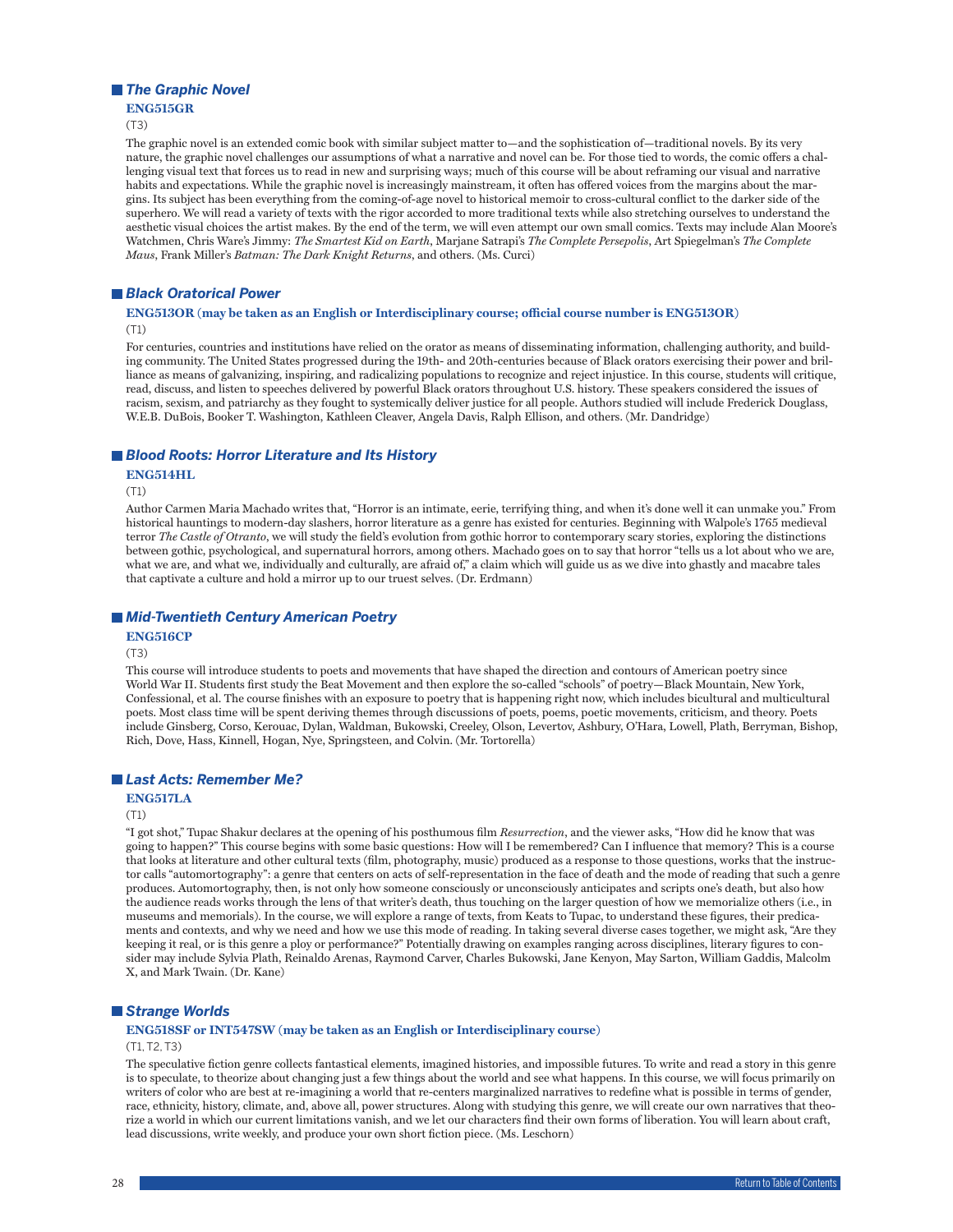### *Humor*

# **ENG519HU**

(T2)

Robert Frost called humor "the most engaging cowardice" and Percy Bysshe Shelley characterized laughter as a "heartless fiend," but maybe they weren't in on the joke. In this course, we'll read literary humor writing—including comedy, satire, irony, and wit—in a variety of forms and genres in an effort to face a paradoxical (and not entirely unfunny) question: should we take humor seriously? Students should expect to contend with critical theory, read across genres and media, and attempt to write humor of their own. (Mr. Rielly)

# **Special Topics Courses**

# *American Identities in African Literature*

# **ENG521AI**

**ENG522AI**

(T1, T2)

The course will engage students in exploring African identities in American literature, and vice versa. Through the study of select texts, students will examine the portrayal of these identities and how they are perceived in the media—both African and American. Classes will be discussion-oriented, based on the Socratic and other models that foreground total student engagement. Weekly blog postings and bi-weekly oral presentations will punctuate regular essay assignments. The texts will include **AMERICAN:** *Dreams from My Father*, by Barack Obama, *A Raisin in the Sun*, by Lorraine Hansberry, and *The House at Sugar Beach*, by Helene Cooper.t **AFRICAN:** *A Man of the People*, by Chinua Achebe, *The Dilemma of a Ghost*, by Ama Ata Aidoo, and *The Thing Around Your Neck*, by Chimamanda Ngozi Adichie; **FILMS:** *Coming to America*, *Blood Diamond*, *Invictus*, *Cry Freetown*, *The Constant Gardener*, *Hotel Rwanda*, and *Sarafina*. (Mr. Nyamwaya)

### *Under the Fur: Representing the Nonhuman*

**ENG521BB**

(T3)

According to thinker Gilles Deleuze, anyone who likes cats or dogs is a fool. But we live in a time when more than one cable television channel is entirely dedicated to animal programming, when whole weeks are given to sharks, and when people carry their dogs as an accessory. It seems we are not concerned about becoming fools for species not our own.

This course explores both how animals and animal lives are represented in narrative and how the presence of animals allows us to understand in new ways how narrative and language function. For this reason, we will dip into several genres, disciplines, and media: memoirs, novels, short stories, poems, philosophical essays, critical theory, internet videos, lectures, and films. We will be asked by these works to question what it means to represent animals but also what it means to represent at all. How can representation be ethical? How can it respond to and provoke wider political, theoretical, and philosophical debate? How should we and can we care for the nonhuman world? What are the dangers, boundaries, and rewards of cross-species sympathy? (Dr. Har)

# *Feasts and Fools: Revelers and Puritans in Literature and Life* **ENG521FF**

# **ENG522FF ENG523FF**

(T1, T2, T3)

This course explores what Jean Toomer called "the good-time spirit" and its opposite, as manifest in major literature, including drama and film. We examine and make use of the literary critical distinction between ingenuousness, innocence, aureation, and richness on the one hand and sophistication, irony, exposure, and disillusionment on the other (in the words of C.S. Lewis, "golden" vs. "drab"). Correlations proliferate from this basic one: cavalier/puritan, rhapsodic/satirical, innocent/experienced, carpe diem/dulce et decorum est, hedonist/stoic, romantic/neo-classical, Dionysian/Apollonian. Along with critical writing on literature, the students occupy themselves with parties and festivities in their own lives, as well as in other cultures, with the impulse to trust one's appetites, and with the meeting place of that impulse and the cultural practices that define sumptuary limits. Personal essays may lead to anthropological, architectural, performative, and semiological research projects, creative writing, and reports. Texts vary but have included *Mrs. Dalloway*, *Sir Gawain and the Green Knight*, *Love in the Time of Cholera*, *A Year in Provence*, *The Debt to Pleasure, The Garden of Last Days*, *Saturday*, *The Short Stories of John Cheever*, *Cannery Row*, *House of Sand and Fog*, *The Custom of the Country*, and *Dancing in the Streets*. Films have included *Babette's Feast*, *Sense and Sensibility*, and *Chocolat*. (Dr. Wilkin)

# *Law and Literature*

### **ENG521LL (may be taken as an English or Interdisciplinary course) ENG522LL (may be taken as an English or Interdisciplinary course)** (T1, T2)

*ENG521LL***, Term 1—Exploring Narrative.** This course explores the role of narration and storytelling in law, politics, and literature. It begins with a study of what narrative is, drawing from readings in literature, philosophy, and psychology. Equipped with a working definition, students will then investigate the narrative form in action across the disciplines of law, politics, and literature. What role does storytelling play in our law and politics? How do the stories of literature impact our understanding of law and politics?

*ENG522LL***, Term 2—Exploring Metaphor.** This course explores the power and role of metaphor in law and literature. Drawing from interdisciplinary sources, students will study competing theories on the nature of metaphor and its particular importance in the disciplines of law and literature. Along the way, students will grapple with two works of literature where the nature of metaphor is on display: Vladimir Nabokov's enigmatic novel *Pale Fire* and the poems of Wallace Stevens in *The Palm at the End of the Mind*. Some questions we will struggle with include what is the relationship between metaphor, truth, and literal meaning; how do metaphors generate their meanings; and how, if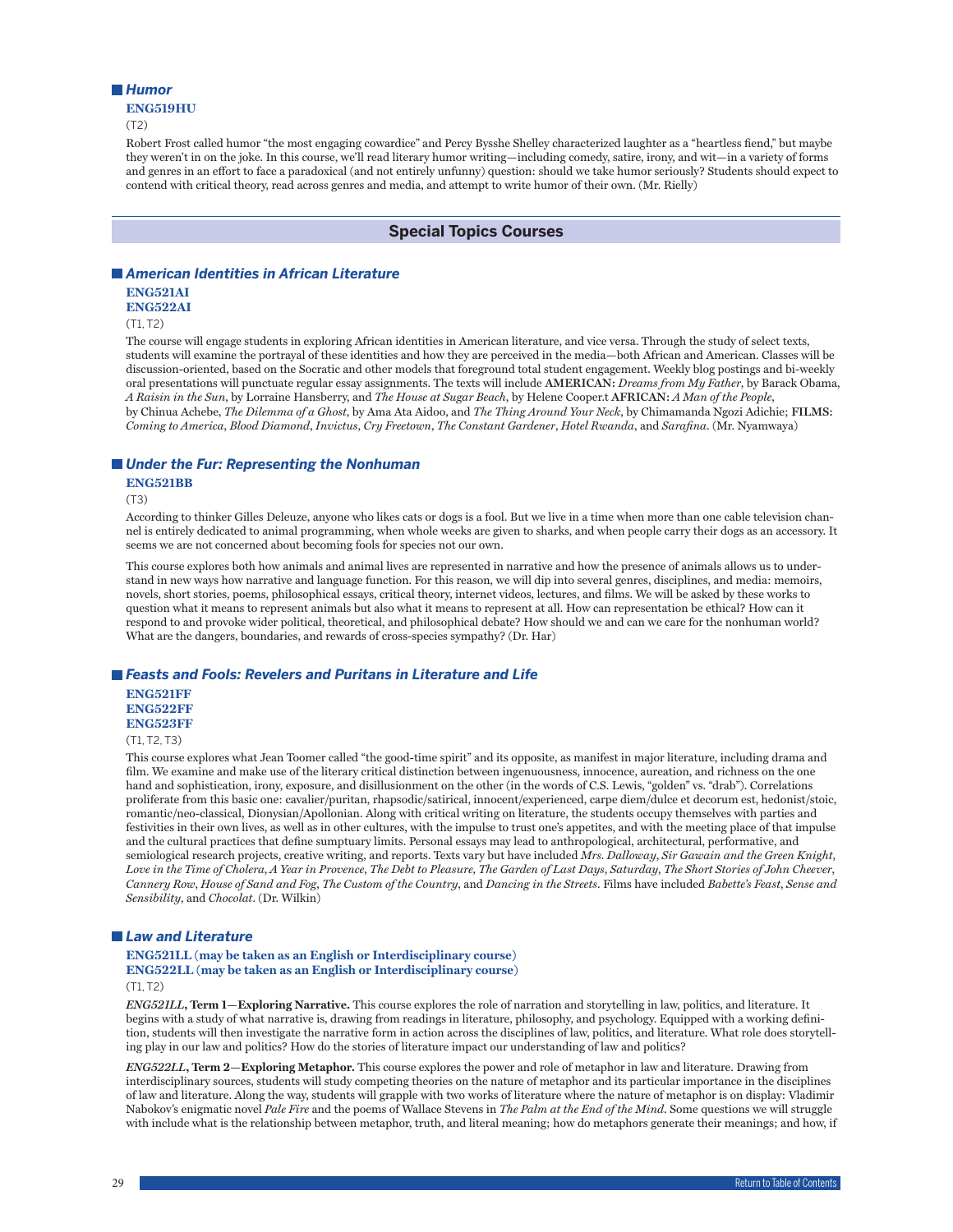at all, might metaphors expand or contract our understanding and experience of the law, the world, and ourselves? Student work will consist of the analytical essay, discussion board writings, and some introduction to the practice of legal writing and advocacy.

In both terms, readings will draw from a wide range of disciplines and genres, including legal opinions; cultural, political, and philosophical essays; poems; a novel; and/or a play. (Mr. Calleja)

*Prerequisites: Open to Seniors. Open to Uppers who have completed at least one term of ENG300 and who have the permission of the department.*

# *The Novel After Modernism*

### **ENG522NM**

### $(T2, T3)$

In the middle of the 20th century, writers began to move past both the period and the styles that we still call "modern." What does it mean for a novel to be past modern? Postmodern? Past postmodern? Can a contemporary novel still be a modern novel? In this course, we will study some of the recent progress of the novel genre and will read novels by Joan Didion, Haruki Murakami (in translation), Vladimir Nabokov, and Zadie Smith. (Mr. Domina)

### *Rememories: Trauma and Survival in 20th-Century Literature*

### **ENG524TS**

#### (T1)

In her novel *Beloved*, Toni Morrison coins the term "rememory" to describe a type of memory that won't stay buried—ghosts of experiences that resurface across years, decades, even centuries, memories of trauma that continue to haunt literature to this day. This course will examine how narratives of trauma and survival have been represented (and re-presented) in 20th- and 21st-century literature. In our investigation of literature about war, terrorism, diaspora, and other cultural traumas, we will encounter authors writing from a variety of historical moments and perspectives. We will look closely at how trauma literature both delineates and breaks down divisions within individual, societal, and generational trauma experience. And we will engage with course texts by writing in a number of modes, both critical and creative. Thematic focuses will include the problematics of truth and testimony; the dismantling of traditional narrative structures and genres; individual vs. collective memory; societal regeneration; and the ways trauma literature engages with issues of race, class, gender, and national identity. (Ms. McQuade)

### *Dictatorship and the Artist*

### **ENG529DA**

#### (T1)

In his novel *The Brief Wondrous Life of Oscar Wao*, Junot Díaz cites Salman Rushdie's claim that "tyrants and scribblers are natural antagonists," while the narrator of the novel posits that dictators and writers are just competition for each other: "Like, after all, recognizes like." This course explores the overlaps and tensions between dictators and artists. While writers will serve as the focus of the class, we will look at the way other artists in other media have transgressed, adapted to, subverted, or even collaborated with repressive states. While Central America and South America serve as starting points for the course, artists from around the world will be included. (Ms. Curci)

### *The Sublime "Other": "Colors and Words Unknown to Man"*

# **ENG529SO**

(T3)

Since the 18th century, the Sublime has been characterized by both the sense of insignificance one feels contemplating the inhuman scale of natural wonders such as Alpine glaciers or the ocean abyss, and the elevating effect of such contemplation on the imagination. The Sublime, a word meaning "up to the limit or threshold," transcends human understanding, defies language. Its aesthetic pleasures are mingled with ecstasy and horror, with both exhilaration and the fear of annihilation, and mark the Sublime as wholly, inhumanly "other." In this course we explore four versions of the literary Sublime: the Romantic and Gothic Sublimes of William Wordsworth's early philosophical poems and Mary Shelley's Frankenstein; H.P. Lovecraft's "cosmicism" and the articulation of a materialist, scientific Sublime; and the post-Lovecraftian "ontological horror" of Thomas Ligotti's short fiction. Among the topics that we will consider are the effect of the Sublime on human consciousness, the role of race in the creation of Shelley and Lovecraft's Sublime "other," whether the Sublime can still exist if we no longer believe in transcendence, and how as a concept, the Sublime might help us in the face of climate catastrophe to think, as philosopher Eugene Thacker writes about the horror genre, of a world that is increasingly "unthinkable." (Mr. Bird)

# *Harriet Beecher Stowe and Cultures of Print in 19c Andover*

**ENG531CP ENG532CP**

 $(T1, T2)$ 

*ENG531CP,* **Term 1—**The story of *Uncle Tom's Cabin.*

*ENG532CP,* **Term 2—**The visits of Sojourner Truth and Frederick Douglass to campus and 19c African American print cultures.

In this project-based course, students will examine some of the stories that highlight Andover as an important place in the history of the book, and the ways in which print cultures played an essential role in the story of anti-slavery movements during the first half of the 19th century. Focusing on campus resident Harriet Beecher Stowe, we will examine the life of her best-selling novel *Uncle Tom's Cabin* and the network of illuminaries she attracted in its wake. We will look at the iconic pamphlet known as David Walker's Appeal and Frederick Douglass' newspapers. We will examine the role of our campus in the underground railroad and look at the development of anti-slavery societies at Abbot Academy, Phillips Academy, and in town. We will look at the famous press of Warren Draper and the role of Christian print cultures in the movement toward abolition. Each term will culminate in the publication of what students have discovered, in the form of an exhibit, presentations, and a written catalog. Work will be collaborative, and students should expect to do a wide variety of writing— including annotated bibliographies, keeping a research journal, creating exhibit wall text and catalogs, creating finding aids, video storytelling, and oral presentations. (Ms. Tousignant)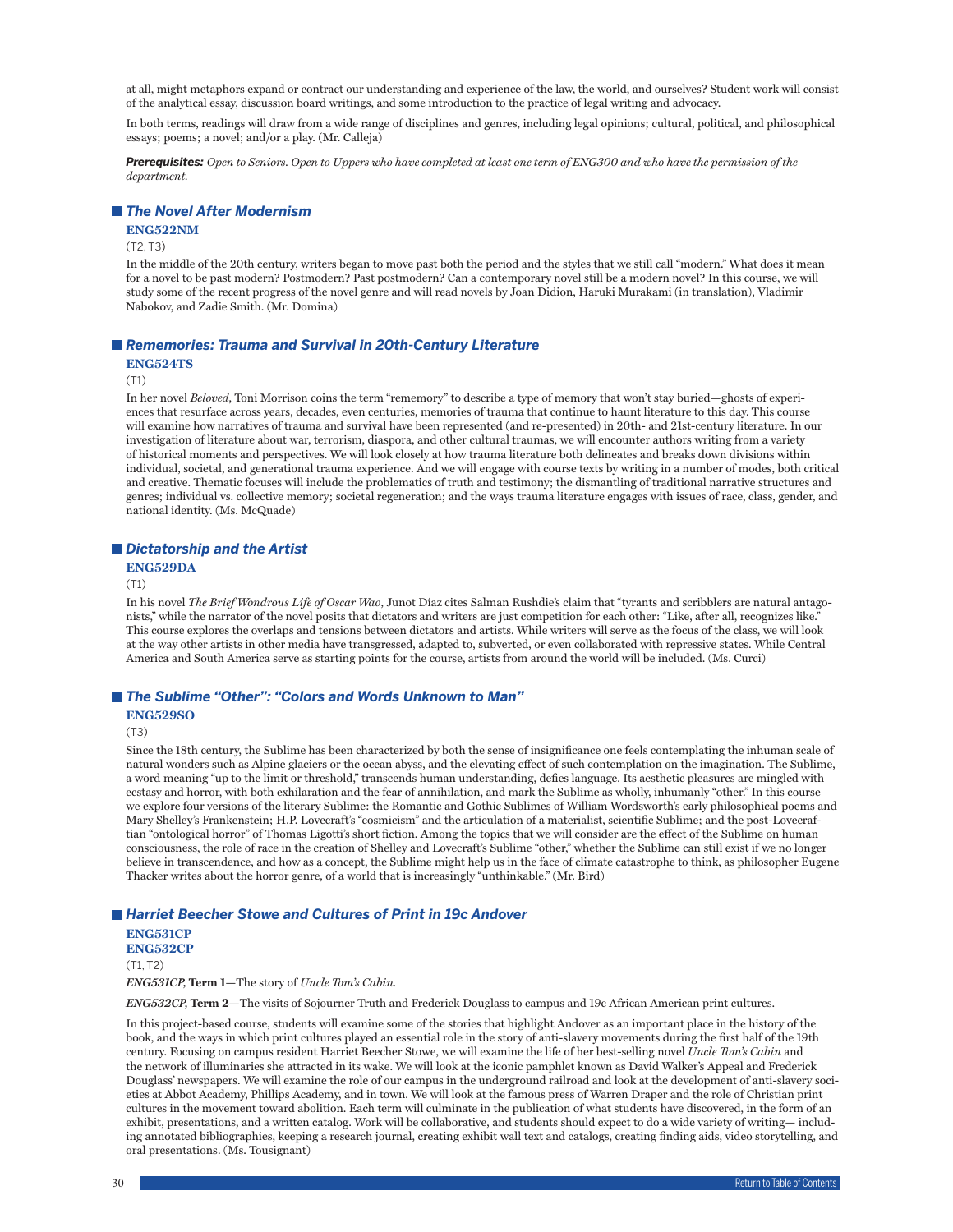### *The Internet in Print*

### **ENG549DD**

(T3)

Has literature adapted to the internet? Has the internet changed literary production? We will seek to address these questions by thinking about how novelists and poets working in traditional print media write about—and sometimes avoid writing about—the internet as a subject. In addition, considering that the internet has become the primary space in which many people read, write, and interact, we will examine how professional and nonprofessional writers use the internet as a venue for literary production. While we will read theory, criticism, and other media, we will ground our discussions in literature, reading selections from a variety of contemporary authors. (Mr. Rielly)

# **Single Author Courses**

# *August Wilson's View of the 20th Century: His Pittsburgh, Our America*

**ENG531AW or THD531 (may be taken as an English, Theatre, or Interdisciplinary course; official course number is ENG531AW)**

(T2)

**One credit assigned in English, Theatre, or Interdisciplinary.** This course will use a selection of August Wilson's plays to investigate how our society's view of race changed during the 20th century. Students will move through Wilson's plays in chronological order, focusing on the Aunt Ester plays in the Century Cycle in both a literary and theatrical way. This section will give students a glimpse into Wilson's fictionalized Pittsburgh and insights into a more historically accurate Pittsburgh and America, as well as the man as a playwright. Students will look for connections between Pittsburgh and other American urban environments, examining how cities changed during the 20th century. (Mr. Grimm)

*Prerequisites: Open to Seniors. Open to Uppers who have completed at least one term of ENG300 and who have the permission of the department.*

# *James Joyce*

### **ENG531JJ ENG532JJ**

### $(T2, T3)$

The first term is devoted to *Dubliners* and *A Portrait of the Artist*, the second term to *Ulysses*. The purposes of the course are to develop the skill to read important and difficult works without the aid of study guides or other secondary material, and to follow the development of Joyce as an artist. Although the course may be taken in either term, the student gains a better sense of Joyce's genius by enrolling for two terms. (Mr. O'Connor)

### *Shakespeare*

### **ENG531SH ENG532SH ENG533SH**  $(T1, T3)$

Every term the Department of English offers an elective course on the work of William Shakespeare.

*ENG531SH,* **Term 1***—*Jane Austen's Henry Crawford says that Shakespeare's "thoughts and beauties are so spread abroad that one touches them everywhere." Perhaps, but to contemplate such thoughts deeply and to appreciate such beauties truly we must read the work of the great poet-playwright ourselves. In this course, we will study three or four of William Shakespeare's plays as well as a selection of his sonnets. There will also be some philosophical readings that we will bring to bear in our analysis of the plays. (Mr. Domina)

#### *ENG531SH,* **Term 2—**(TBA) (Dr. Driscoll)

*ENG533SH***, Term 3—Shakespeare and the Law.** According to Robert Ferguson in his study "The Bard and the Bench," Shakespeare has been cited more than 800 times in our court system, including citations from all 37 of Shakespeare's plays. This course explores Shakespeare and the law through the close reading of three of his plays: Merchant of Venice, Othello, and Measure for Measure. In doing so, students will not only engage with the language of the plays, but also the concepts of justice, equity, and law that are found in them. The reading of the plays will be supplemented with an introduction to some basic legal concepts in contract law as well as an examination of justice and jurisprudence within today's society. There will also be some philosophical readings that we will bring to bear in our analysis of the plays. (Mr. Calleja)

### *John Milton: Poetry and Revolution*

### **ENG532JM**

(T2)

Before grasping the forbidden fruit of the Tree of the Knowledge of Good and Evil, Eve wonders aloud, "what forbids he but to know/Forbids us good, forbids us to be wise?" and resolves, "Such prohibitions bind not." Freedom—political and religious, individual and civil—is at the very heart of John Milton's thought and work. Over the course of his varied career as poet, polemicist, and statesman, Milton championed an increasingly expansive definition of freedom, served the short-lived English Republic, defended in print the execution of Charles I by Parliament, argued for the liberalization of divorce laws, the inviolability of religious conscience, and the freedom of the press from government licensing and interference, and eventually rejected entirely the Calvinist doctrine of predestination in favor of individual free will. In this course, we will read selections of Milton's short poetry and political prose, and then concentrate on *Paradise Lost*, as we explore the growth and evolution of John Milton's revolutionary poetics. (Mr. Bird)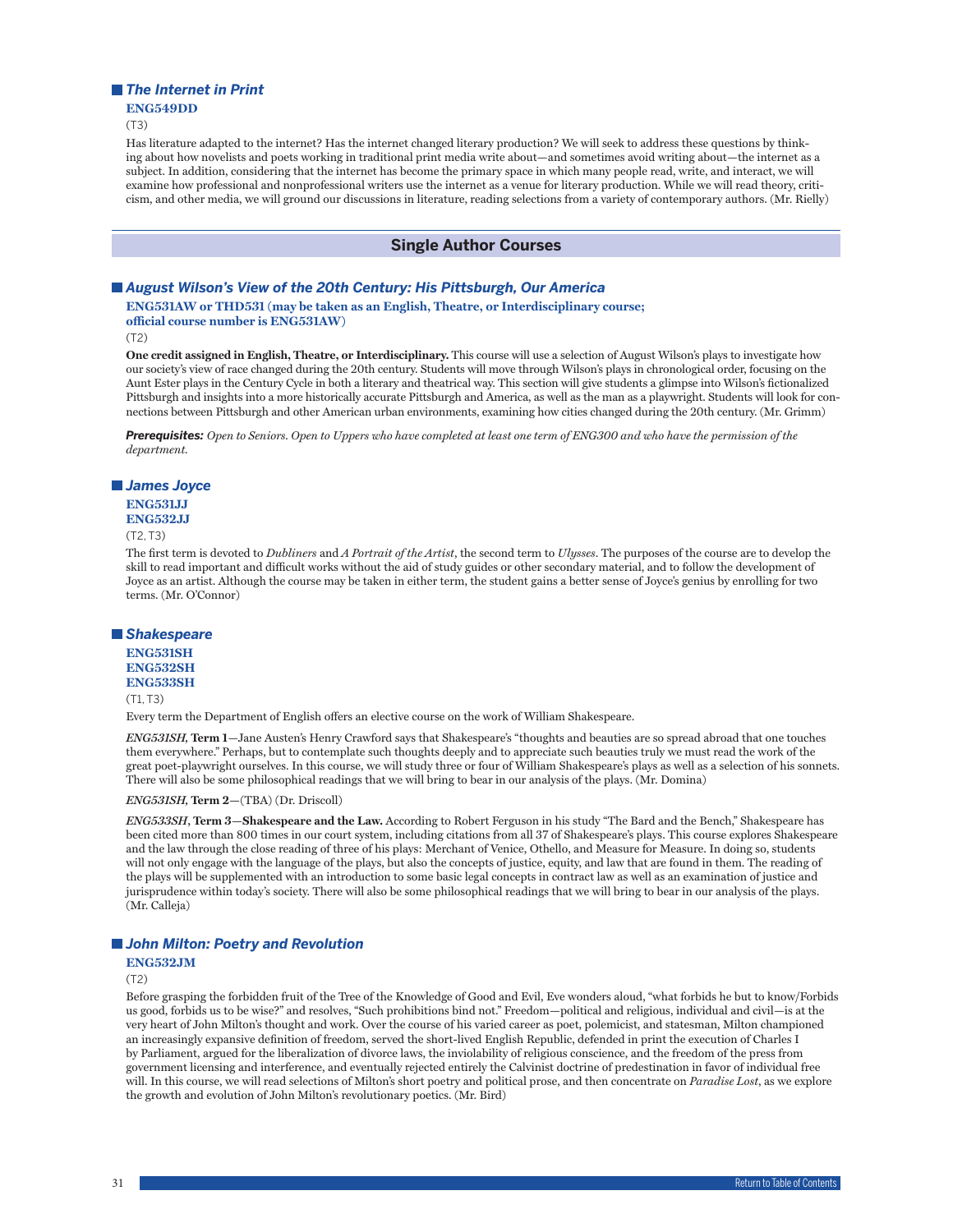### ■ Who Do You Think You Are?: An Alice Munro Retrospective

**ENG534AM**

(T3)

In 2013, Alice Munro became only the 13th woman to win the Nobel Prize in Literature in more than 100 years. Now called the "best fiction writer working in North America," Munro is considered a master of the contemporary short story. Under Munro's care, the short story has been elevated from "practice for novel writing" to a literary form of significant weight and merit. Munro is iconic for fiction that plays with time, for stories of quiet betrayal, private hurt, and commonplace catastrophe. Her work focuses in on psychological realism, with precise attention to detail and the illumination of painful everyday truths. In this course, we will examine Munro's work across the decades, from 1968's "Dance of the Happy Shades" to the semiautobiographical pieces that open 2012's "Dear Life". Over the course of the term, in addition to reading upwards of 20 of Munro's stories, we will examine Munro's swift acceptance by Canadian critics as well as her more recent ascent to recognition among the best writers of the modern era. (Dr. Erdmann)

## *Jane Austen*

### **ENG537JA**

(T2)

Once taken at her word that her work was very limited, Jane Austen was one of the vital links between 18th- and 19th-century novelists. As a class, we will read *Emma* and *Persuasion*. Students who have not read *Pride and Prejudice* will do so, while those who have will read *Sense and Sensibility*. We will also watch Ang Lee's *Sense and Sensibility*, as well as selections from adaptations of other Austen novels. (Ms. Robie)

# *Charles Dickens*

# **ENG537CD**

(T3)

Charles Dickens is one of the great English novelists whom Virginia Woolf once described as possessing "power which cannot fade or fail in its effect—the power not to analyse or to interpret, but to produce, apparently without thought or effort or calculation of the effect upon the story, characters who exist not in detail, not accurately or exactly, but abundantly in a cluster of wild and yet extraordinarily revealing remarks, bubble climbing on the top of bubble as the breath of the creator fills them. ... They make creators of us, and not merely readers and spectators." In this course, students will read one of his iconic novels alongside contemporary works that offer new imaginings and ideas derived from Dickens' stories. (Ms. Robie)

# *Christopher Marlowe: Dissident Poetics*

**ENG539CM**

 $(T1)$ 

"His life he condemned," Thomas Nashe wrote about his friend Christopher Marlowe, "in comparison to liberty of speech." Playwright and poet, scholar, spy, and troublemaker, Christopher Marlowe was born the same year and emerged from the same artisan class as William Shakespeare. By the time of his violent death a mere 30 years later, however, Marlowe had revolutionized the English theatre and influenced an entire generation of poets while Shakespeare was still establishing his reputation in London's theatrical and literary scene. In this course we explore the ways in which Marlowe's plays and poems embody the ambitions and contradictions of Renaissance Humanism as we follow the trajectory of Marlowe's meteoric career and his enduring influence as the literary and sexual dissident par excellence. (Mr. Bird)

# *Yeats and the Irish Tradition*

**ENG541YT**

(T1)

Since the establishment of Ireland's independence in 1921, the unique contribution of this nation's literature and culture has gained increasing international recognition. W.B. Yeats, the first of four Irish Nobel laureates and one of the dominant poets of the 20th century, played a key role in the revival of Irish culture. The course will focus not only on Yeats's poetry and drama, but also on the great artists who preceded and followed him. Poetry, fiction, and drama—as well as art, music, and film—will be considered as part of this course, and some of the following may be included.

Poetry: *Selected Poems*, W.B. Yeats; *Opened Ground*, Seamus Heaney; *The Water Horse*, Nuala Ni Dhomhnaill. Fiction: *The Year of the French*, Thomas Flanagan; *Reading in the Dark*, Seamus Deane; *Castle Rackrent*, Maria Edgeworth. Drama: Selected Plays, W.B. Yeats; *The Playboy of the Western World* and *Riders to the Sea*, J.M. Synge; *Waiting for Godot*, Samuel Beckett; *Translations*, Brian Friel. Film: *Michael Collins* (Neil Jordan, director), *The Field* (Jim Sheridan, director), *Cal* (Pat O'Connor, director). (Mr. O'Connor)

# **Culture Studies**

# *The Sky Is Falling: Magical Realism in Latin American Literature and Beyond*

# **ENG519MR**

(T2)

What if you entered a library with infinite titles, endless corridors, and duplicate copies? What if a speck in the sky turned out to be a ceiling, one that got lower and lower with each passing day? What if your new next-door neighbor seemed remarkably—even eerily—like a future version of yourself? In this course, we will explore the broad umbrella of magical realism, a literary genre in which primarily realistic stories contain some element of magic, as well as varying alternative fictions. Each of our texts will take the recognizable world and add unsolved mysteries, the supernatural, or unexplained phenomena to complicate our understanding of reality, as well as our characters' experiences and emotional states. We will explore how and why authors choose to manipulate reality and examine the effects on our understanding of a character's motive and identity. Using a broad scope of writers and traditions, we will address Sigmund Freud's "uncanny," as well as Dan Chaon's "spooky" and Margaret Atwood's "speculative fiction." In keeping with magical realism's roots, we will begin the term with midcentury Latin American writers such as Jorge Luis Borges and Gabriel Garcia Marquez, and then expand our scope to include Kelly Link, Shirley Jackson, and Jean Rhys, among many others. (Dr. Erdmann)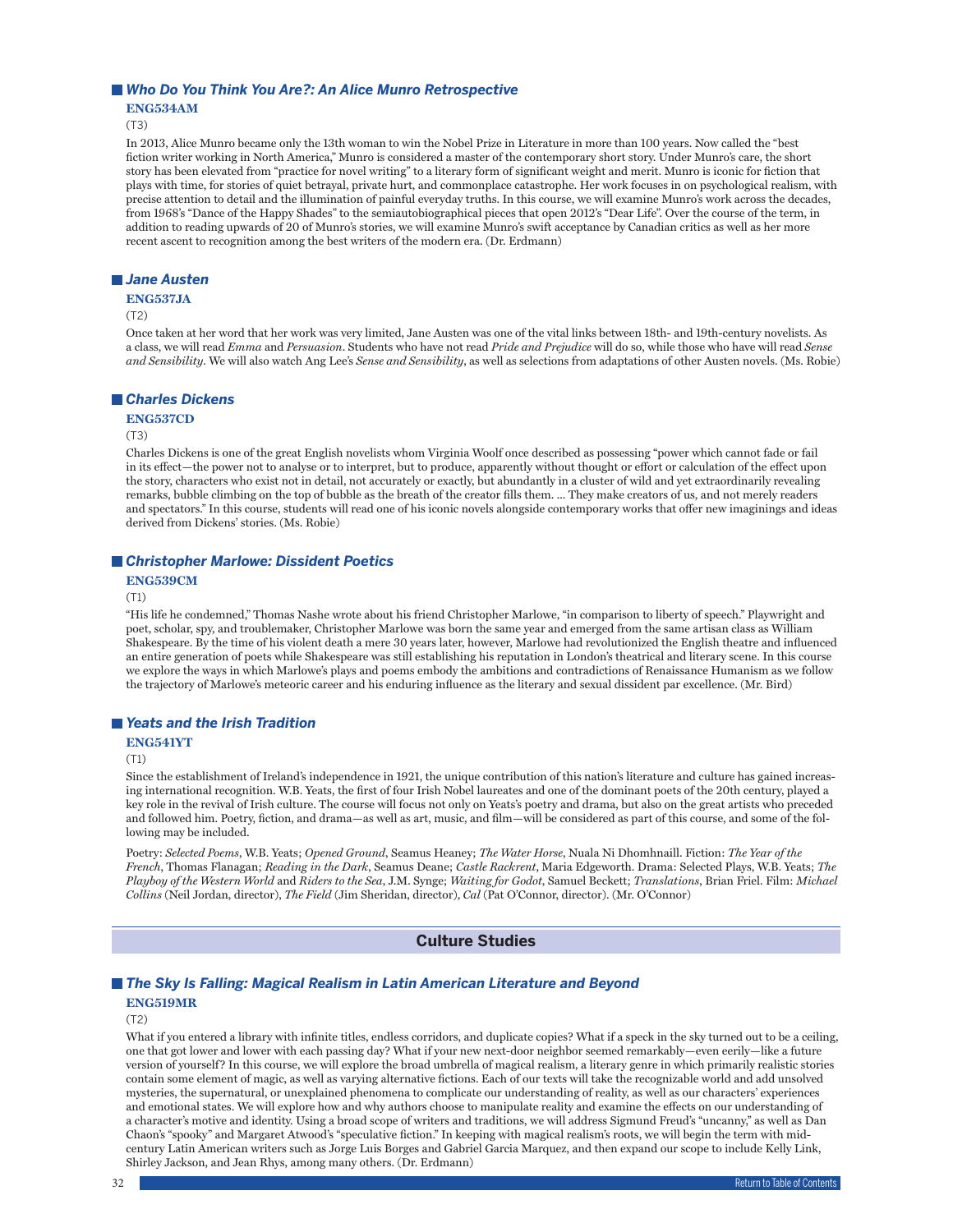# ■ *iEl Cuco! Ghosts, Spirits, and the Supernatural in Latin America*

**ENG521LA**

**ENG522LA**

 $(T1, T2)$ 

This course will focus on how Latin American writers in the 20th-century weave paranormal presences into their stories—a literary tool that has become reflective of trauma or historical strife. Selected works may include Jorge Luis Borges, Gabriel García Márquez, Isabel Allende, Ana Castillo, Andrea Saenz, and Junot Díaz. (Ms. Tapia)

### ■ *Time, Space, and Labyrinths in Latin American Literature*

# **ENG523LA**

(T3)

This course will focus on Latin American writers' structural breakdown of the binaries of space and time, often through their use of labyrinths or cyclical plotlines. Selected works may include Julio Cortázar, Alejo Carpentier, Loida Maritza Pérez, Alicita Rodriguez, Jorge Luis Borges, and Gabriel García Márquez. (Ms. Tapia)

### ■ Rebels, Gods, and Villains in Central American Literature

### **ENG525CA (may be taken as an English or Interdisciplinary course)** (T2)

The rich history of Central America, an isthmus extending from Guatemala to Panama, is one of resilience and resistance. Ancient traditions and civilizations, like the Mayans, continue to persist. It is the home of Cimarrones, or Maroons, rebel enslaved African people who freed themselves and established joint colonies with Indigenous populations. It is the home of the Garifuna, whose history is one of sea exploration and survival. This legacy of never bending at the sight of impossible odds continues to this day with a long history of writeractivists like Julia Esquivel Velásquez, Pedro Rivera, Carlos Francisco Chang Marín, Rigoberta Menchú, and Rubén Darío. The literature we will explore will focus on stories and poems about communal power, rebel heroes, and the diverse cultural history that empowers an entire region. This class will expose you to comparative literature analysis and project options ranging from podcast creation to poetry translation. Books for this course might include: *Popol Vuh*, retold by Victor Montejo; *Family Album* by Claribel Alegría; *I, Rigoberta Menchú: An Indian Woman in Guatemala* by Rigoberta Menchú; *Stories and Poems/Cuentos y Poesías: A Dual-Language Book* by Rubén Darío; *Catrachos* by Roy G. Guzmán; *Come Together, Fall Apart* by Cristina Henríquez; *Black Caribs—Garifuna Saint Vincent' Exiled People and the Origin of the Garifuna*, ed. by Tomás Alberto Ávila. (Ms. Leschorn)

# *Youth from Every Quarter*

# **ENG530YQ (may be taken as an English or Interdisciplinary course)**

(T3)

**One credit assigned in English or Interdisciplinary.** Decades before the public education reforms of Horace Mann, Phillips Academy was founded as a school that "shall be ever equally open to Youth, of requisite qualifications, from every quarter." This term, we will interrogate the three words often omitted from this statement of egalitarian ideal: "of requisite qualifications." By developing historical and contemporary understandings of Phillips Academy itself, we will explore issues of effort, merit, and privilege. When the Academy was founded, what constituted qualification? Who determined it, for what purposes, and with what consequences? How have answers to these questions evolved during the last 238 years, and why? How might the Academy become an "anti-racist" institution or, more broadly, one that actively dismantles structures of power? Is that even possible? (Mr. Fox)

*Prerequisites: Open to Seniors. Open to Uppers who have completed at least one term of ENG300 and who have the permission of the department.*

# *African Literature*

### **ENG540AF**

(T3)

This seminar course will challenge students to take a closer look at African literature by tracing its evolution and discussing its diversity in terms of genre and geographical setting. Class discussions, written assignments, blog postings, and oral presentations will be based on the texts and films recommended for the course. Students will pay particular attention to how literary works produced on the continent have over the ages represented the African identity and how this has been perceived in other parts of the world. Possible texts: *The Thing Around Your Neck* by Chimamanda Ngozi Adichie (Nigeria, West Africa); *Betrayal in the City* by Francis Imbuga (Kenya, East Africa); *A Walk in the Night* by Alex La Guma (Republic of S.A., South Africa); *Miramar* by Naguib Mahfouz (Egypt, North Africa); *The Penguin Book of Modern African Poetry*, edited by Chikane & Moore (continent-wide). A selection of films and articles will complement the study of these texts. (Mr. Nyamwaya)

### ■ The History and Literature of the Haitian Revolution

# **ENG540HR or HSS588 (may be taken as an English, History, or Interdisciplinary course; official course number is ENG540HR)**

(T2)

**One credit assigned in English, History, or Interdisciplinary.** Few events have been as transformative and far reaching in effect—yet so untaught and unlearned across the humanities—as the Haitian Revolution, which occurred from 1791 to 1804. This interdisciplinary course will investigate the revolution and its legacy and attempt to address, at least in part, the monumental significance of the only successful large-scale slave rebellion in the Atlantic World. By 1804, the newly independent Haitians, freed by their own hands, had won for themselves a unique inheritance: theirs was a society born of the Age of Revolutions and animated by the Enlightenment-inspired language of liberty, but equally theirs was a society deeply rooted in African and Afro-Caribbean slave culture. In its independence, Haiti became the center of a transnational black diaspora as it defended its existence at a time when the United States and European colonial powers viewed racial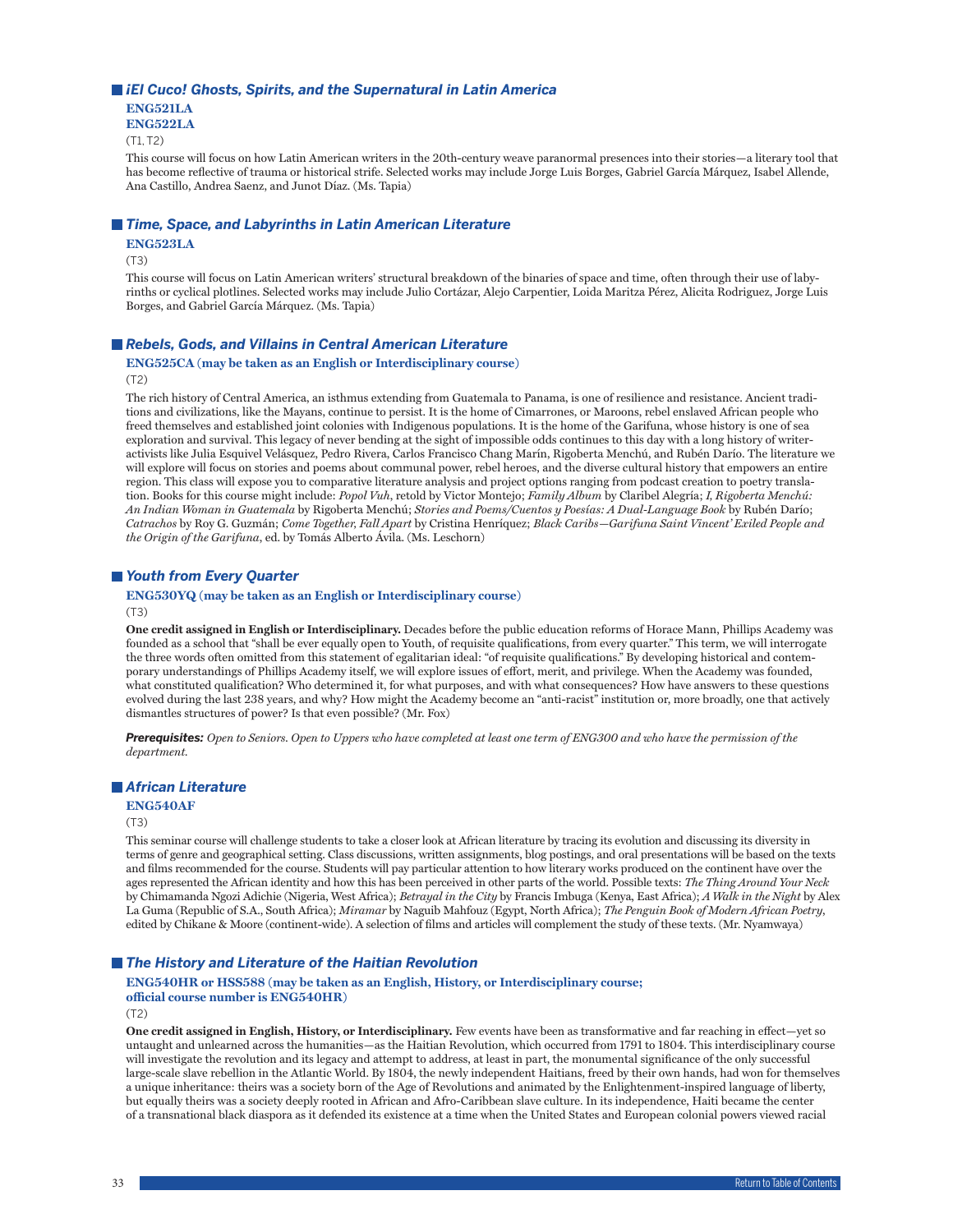slavery as the pillar of their burgeoning capital economies. This elective aims to explore these complicated ideas through a variety of texts, digital archives, fiction and nonfiction, literature, and history. (Ms. Curci and Dr. Jones)

*Prerequisites: Open to Seniors. Open to Uppers who have completed at least one term of ENG300 and of HSS300 and who have the permission of the departments*

# *An Introductory Survey of African American Literature*

**ENG541AA (may be taken as an English or Interdisciplinary course) (T1)**

ENG542AA (TBD)

ENG543AA (TBD)

Term 1—*Invisible Man* and Black Lives Matter. In Ralph Ellison's 1953 novel, *Invisible Man*, the narrator's grandfather offers advice from his deathbed: "Son, after I'm gone I want you to keep up the good fight. I never told you, but our life is a war and I have been a traitor all my born days, a spy in the enemy's country ever since I give up my gun in the Reconstruction. Live with your head in the lion's mouth. I want you to overcome 'em with yeses, undermine 'em with grins, agree 'em to death and destruction, let 'em swoller you till they vomit or bust wide open." This term we will read Ellison's novel, whose narrator exists in cycles of ignorance and revelation, assimilation, and Blackness, precarity and empowerment, and we will consider how this nearly 70-year-old text anticipates and elucidates the Black Lives Matter movement. (Mr. Fox)

# *Asian/American Literature and Film*

**ENG541AS (may be taken as an English or Interdisciplinary course) ENG543AS (may be taken as an English or Interdisciplinary course)** (T1, T2, T3)

**One credit assigned each term in English or Interdisciplinary.** This seminar explores the literary, historical, and broader sociocultural development of the complex and ever-expanding body of work that collectively (and not always neatly) contributes to what may be called "Asian/American" literature and film. We will engage with a wide range of written and visual texts, including poetry, fiction, memoir, cinema, and television, as well as with scholarly and other artistic forms of production, in order to fashion an analytical framework, informed perspective, and interpretive approach through which to reread and rethink the culture, politics, and history of the United States itself. A related goal is to understand the role of literature and other cultural forms in our nation's struggles over identity, power, and resources. Focusing on the development and representation of Asian/America, we will unpack the social formation of race and the complexity of racial dynamics in the United States historically and today.

*ENG541AS***, Term 1 and Term 2—**The syllabus includes works by canonical and popular authors, filmmakers, and content creators. To develop and flex our critical tools and skills of reading, viewing, analyzing, and interpreting these written and visual texts, we will learn about and practice applying fundamental concepts, themes, and critical methodologies of the field of Asian/American literary and cultural studies. Our goal in this seminar is to gain wide exposure to the exciting diversity of Asian/American literature, film, and cultural production.

*ENG543AS***, Term 3—Placing Asian America: Ethnic Enclaves in Literature and Film.** This special topics seminar is organized around a broad theme such as Asian/American activism, Asian in the U.S. Literary Imagination, or a specific genre, historical period, or geographic or cultural region (e.g., Viet Nam or Chinatowns). (M. Martin)

# *"Crossing the Line": U.S.-Mexico Border Literature and Contemporary Politics* **ENG541BL**

(T1)

What does it mean to live on or near a border, and more importantly, what does it mean to read and write literature about border experiences? In this course, students will explore the U.S.-Mexico border and literature produced "on the line," what Gloria Anzaldúa describes as "La Frontera." Students will read works that identify as "border literature" and will be introduced to border studies, discussing themes such as immigration, hybridity, border militarization, and in general, issues concerning U.S-Mexico border politics. Possible authors to be studied: Yuri Herrera, Cormac McCarthy, Nicholas Mainieri, Cristina Henríquez, Luís Albero Urrea, Emma Pérez, Lucretia Guerrero, Sandra Cisneros, Reyna Grande, and Ana Castillo. (Dr. Driscoll)

*Prerequisites: Open to Seniors. Open to Uppers who have completed at least one term of ENG300 and who have the permission of the department.*

# *Contemporary Native American Literature*

### **ENG541NA**

(T3)

What does it mean to be a Native American writer in the 21st century? In this Senior elective course, students will explore life on and off the Native American reservation in works produced by writers from a wide variety of indigenous communities in the United States. The course will involve navigating issues/topics a propos to Native American studies, such as colonialism and genocide, cultural survival, and political and environmental activism. Possible writers to be studied: Luci Tapahonso, Evelina Zuni Lucero, Sherman Alexie, Paula Gunn Allen, Leslie Marmon Silko, Ramson Lomatewama, Simon Ortiz, nila northSun, Joy Harjo, Gerald Vizenor, Louise Erdrich, Diane Glancy, Winona LaDuke, Anton Treur, Wendy Rose, and Linda Hogan. (Dr. Driscoll)

### *A Room of Their Own: Women's Studies and Literature*

**ENG541WW (may be taken as an English or Interdisciplinary course) ENG542WW (may be taken as an English or Interdisciplinary course) ENG543WW (may be taken as an English or Interdisciplinary course)** (T1, T2, T3)

**One credit assigned each term in English or Interdisciplinary.**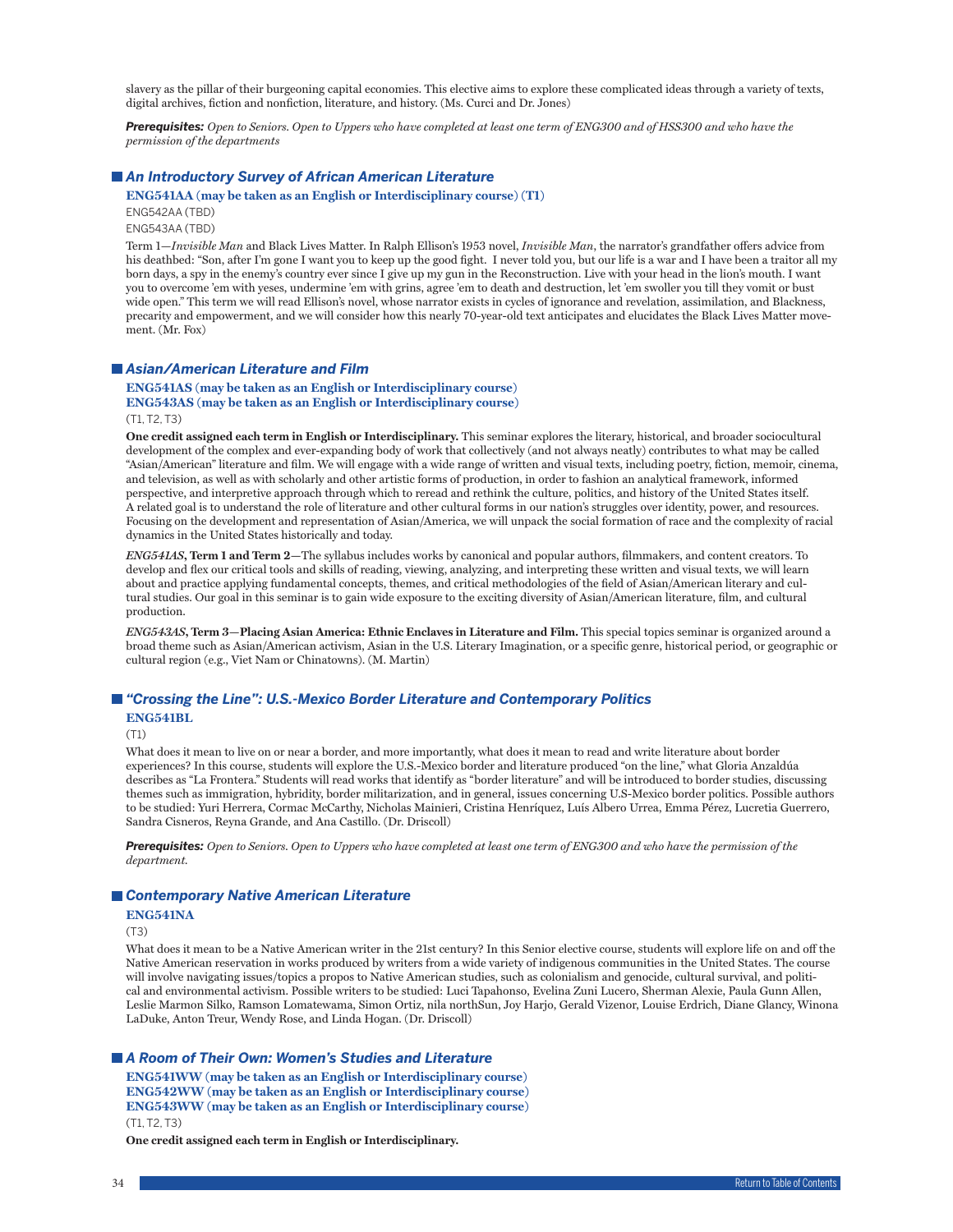*ENG541WW***, Term 1—Masculinities in Feminist Literature** In an interview with *The Atlantic* magazine, writer Junot Diaz says, "I think [my character's] tragedy in a number of places in this book is that he keeps choosing his mask." Many scholars of gender talk about American masculinity as a "mask," and as Diaz states, this mask can lead to tragedy: suffering, disconnection, even violence. In this literature course, we will read authors who write toward a feminist view of manhood: one that emphasizes equality of the genders, emotional connection, and healthy relationships. Each writer we will explore puts a masculine character at the center of a novel, short story, or poem that exposes the ways in which gender norms can impede a quest for authenticity, connection, love, and truth. The texts in this course look at themes of friendship and mentorship; identity, race, and class; sexuality; and fatherhood. Together we will consider how these authors can help inform a range of feminist possibilities for men and masculine-identifying people. Authors may include: Sherman Alexie, Ta-Nehisi Coates, Junot Diaz, Louise Erdrich, Barbara Kingsolver, Yusef Komunyakaa, and others.

*ENG542WW* **and** *ENG543WW***, Term 2 and Term 3—**"To be a feminist can feel like being in a different world even when you are seated at the same table," writes philosopher Sara Ahmed in *Living a Feminist Life*. In this course, our seminar table will center the voices of womanidentified authors working in all genres of literature. These authors could be called "feminist" writers, for their work somehow calls for, or envisions, a world resistant to sexism. Our writers may all identify as women, but they write from vastly different positions in history, society, identity, and politics. So what is "feminist literature," and what kind of work does it do in the world? Students should prepare to write critically, personally, and creatively both in and out of class. Authors may include Roxane Gay: Marilyn Chin, Toni Morrison, Marge Piercy, Sylvia Plath, Alison Bechdel, Virginia Woolf, Marjane Satrapi, Kate Bornstein, Margery Kempe, Ursula K. LeGuin, Louise Erdrich, and others.

*Prerequisites: Open to Seniors. Open to Uppers who have completed at least one term of ENG300 and who have the permission of the department.*

### *Lockdown*

### **ENG544LD (may be taken as an English or Interdisciplinary course)** (T2)

**One credit assigned in English or Interdisciplinary.** Prisons are a growth industry today in the United States. This course, through a blending of literature, film, and social sciences, will examine incarceration. By reading novels, memoirs, and poetry and viewing a few films, we can gain a greater appreciation of the psychological effects of these institutions and the power of art as a means of coping with them (touching then on witnessing and testimonials). We will ask questions about ethics and justice, about self-expression, and about social control. The course will include some experiential learning in the form of a trip to the Essex County Correctional Facility and to a nearby youth court. Some possible titles may include: *Orange Is the New Black*, *Gould's Book of Fish*, *The Trial*, *Brothers and Keepers*, *A Place to Stand*, *One Day in the Life of Ivan Denisovich*, and *Zeitoun*. (Dr. Kane)

*Prerequisites: Open to Seniors. Open to Uppers who have completed at least one term of ENG300 and who have the permission of the department.*

# **Period Studies Courses**

### *Medieval Literature*

### **ENG546ML ENG547ML**

 $(T1, T2)$ 

*ENG546ML* **Term 1—Only in Our Dreams.** Have you ever fallen asleep over your books? If so, you are essentially a medieval poet already because they snoozed on their reading materials all the time and even composed volumes of poetry about the experience. These stories, however, do more than report what a writer might have seen while asleep. They probe the edges of selfhood, the idiosyncrasies of desire, the borders of memory, the scope of the imagination, the fertility of grief, the insistence of ideas, and the force of literature. And that's just the short list.

In the first term of *Medieval Literature*, we will primarily be studying two poets, Geoffrey Chaucer and the anonymous Pearl-poet; both lived through a time of plague, a time when the shape and the possibilities of the world were redrawn, an event that divided history into "then" and "now." As we muddle through our own extraordinary time, perhaps we are exceptionally prepared to understand the lure and the solace of the world of dreams. We will encounter these topics—and more!—in two of Chaucer's Middle English dreamscapes, in the Pearl-poet's trippy, glittery alliterative journey to heavenly climes, in secondary sources from classical, medieval, and modern eras, as well as in podcasts and films.

*ENG547ML* **Term 2—Based Learning.** The second term of *Medieval Literature* offers an introduction to Geoffrey Chaucer: his era, his city, and his vibrant, edgy, unsettling, prescient, comedic, and relevant *Canterbury Tales*. Chaucer, as you may know, has long been imagined the "father of English poetry," which is somewhat strange for a man who never once in his vast writings referred to himself as a "poet." Although he remains a canonical figure in the history of English letters, this class aims to explore what Chaucer can mean in the year 2022.

The first couple weeks of this term will invite us to consider the author himself, the contexts of his writings, and the basics of reading Middle English. The bulk of the term, however, will be shaped by you, by each individual student's interests and investments. Starting with questions and curiosities, we will work collaboratively to craft a flexible reading list, research plan, and project proposal for each student. One of us might read a curated collection of tales; one of us might explore digitized manuscripts; one of us might dive into a single tale, its sources, its analogues, and its critics; one of us might compare Agbabi's adaptations with Chaucer's originals. Each week we will also come together over a shared class reading, in individual conferences, and in working groups to exchange discoveries, ask questions, and take pleasure in the experience of learning. (Dr. Har)

# *Class on Great Migration*

**ENG549GM (may be taken as an English, or Interdisciplinary course)** (T2)

"They traveled deep into far-flung regions of their own country and in some cases clear across the continent. Thus the Great Migration had more in common with the vast movements of refugees from famine, war, and genocide in other parts of the world, where oppressed people, whether fleeing twenty-first-century Darfur or nineteenth-century Ireland, go great distances, journey across rivers, desserts, and oceans or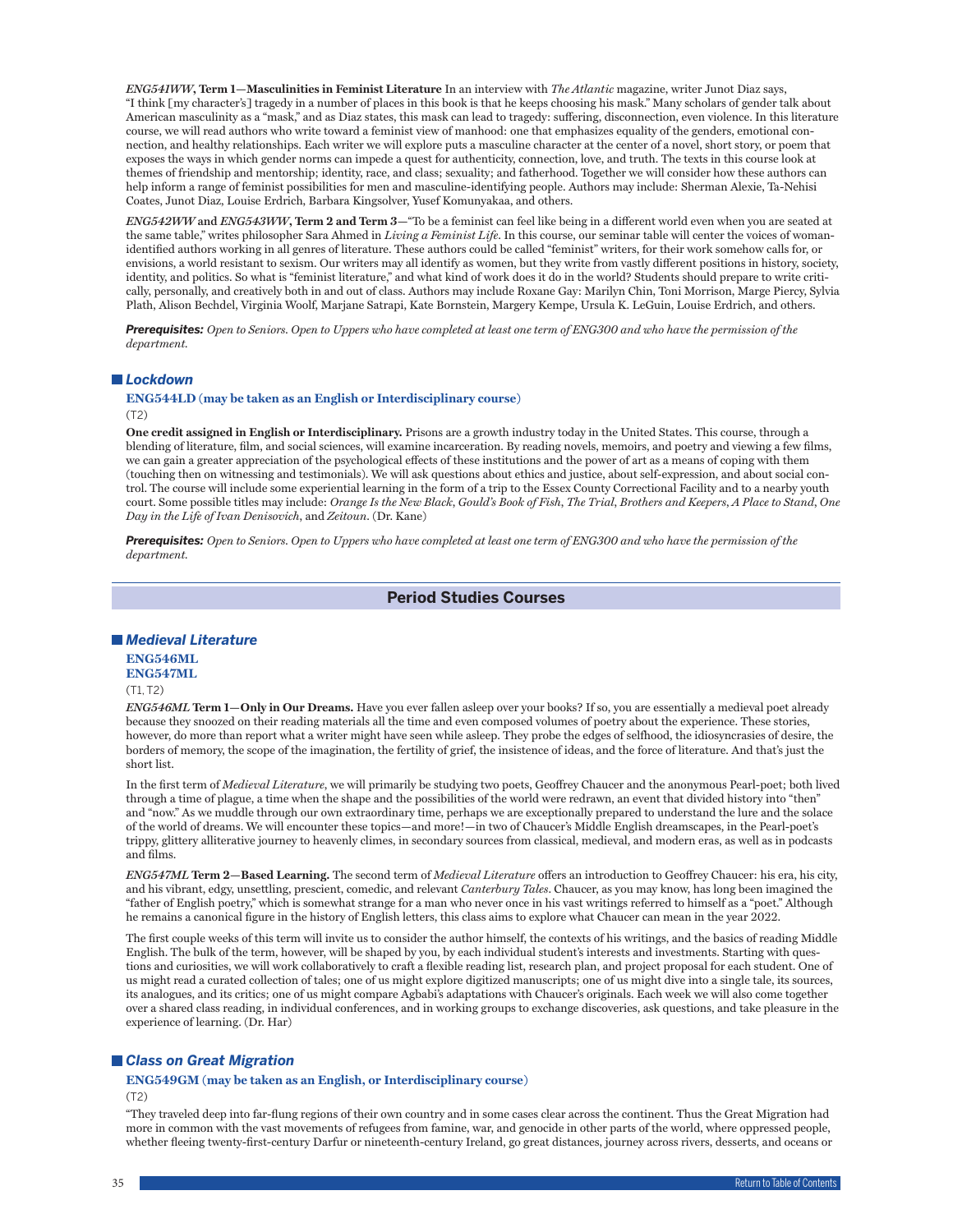as far as it takes to reach safety with the hope that life will be better wherever they land." Isabel Wilkerson, The Warmth of Other Suns: The Epic Story of America's Great Migration. Students will engage with art, film, literature, and music about the African American exodus from Southern regions of the United States into the northern cities of Chicago, Cleveland, New York City, and others. A few writers that students can expect to read are James Baldwin, Lorraine Hansberry, Toni Morrison, August Wilson, Richard Wright, among others. (Mr. Dandridge)

# **The William Sloane Coffin Jr. '42 Colloquium Series**

This colloquium series brings instructors from across the Academy to engage students in a particular topic. Typically, approximately 15 faculty members representing a half dozen departments participate in the colloquia. Previous topics have included Bob Dylan; Justice, Law, Tyranny; London: Harbinger of Modernity; Charles Darwin; Relativity, Incompleteness, and Subjectivity; Youth from Every Quarter; The Storm; Martin Luther King Jr; and Conservatism.

### *Moments and Monuments: Challenging Our Histories*

#### **ENG590CO (may be taken as an English , History, Art or Interdisciplinary course)** (T1)

"The past is never dead. It's not even past." With these two sentences, William Faulkner captures much of what fascinated him: time, memory, value, truth. In this colloquium, we will use a range of texts --fiction, non-fiction, visual, aural, physical --to explore these and other topics. Our primary text, though, will be Abbot and Phillips Academies.

Our campus, nearly 250 years old, is a space of deep historical memory. Each of us at PA is reminded of this whenever we take a moment to acknowledge the campus landscape around us. Whenever we pause to read an inscription, look closely at a monument, or process the name of the building we've entered, it brings us into connection with a part of Andover's history.

These encounters with campus histories can also present us with dilemmas. As institutional values evolve over time, inscriptions, monuments, and names can take on new meanings. Many institutions have been grappling with this tension in recent years. In 2017, for example, Yale University decided to rename Calhoun College --initially named for alumnus John Calhoun, Vice President and indefatigable defender of slavery --after mathematician Grace Hopper.

PA has tasked the Committee on Challenging Histories to begin exploring its own institutional history. This fall-term colloquium will ask seniors to take part in the same work, digging into archives, learning about the Academy's early histories, and evaluating the difficult ethical questions associated with public memory. How can we acknowledge the past without erasing it? How should we reconcile contemporary values with the multi-generational project of naming? Who initiates a question of naming, and who then considers it? Through interdisciplinary texts, seminars led by different instructors, and independent research, we will try to answer some of these complicated questions.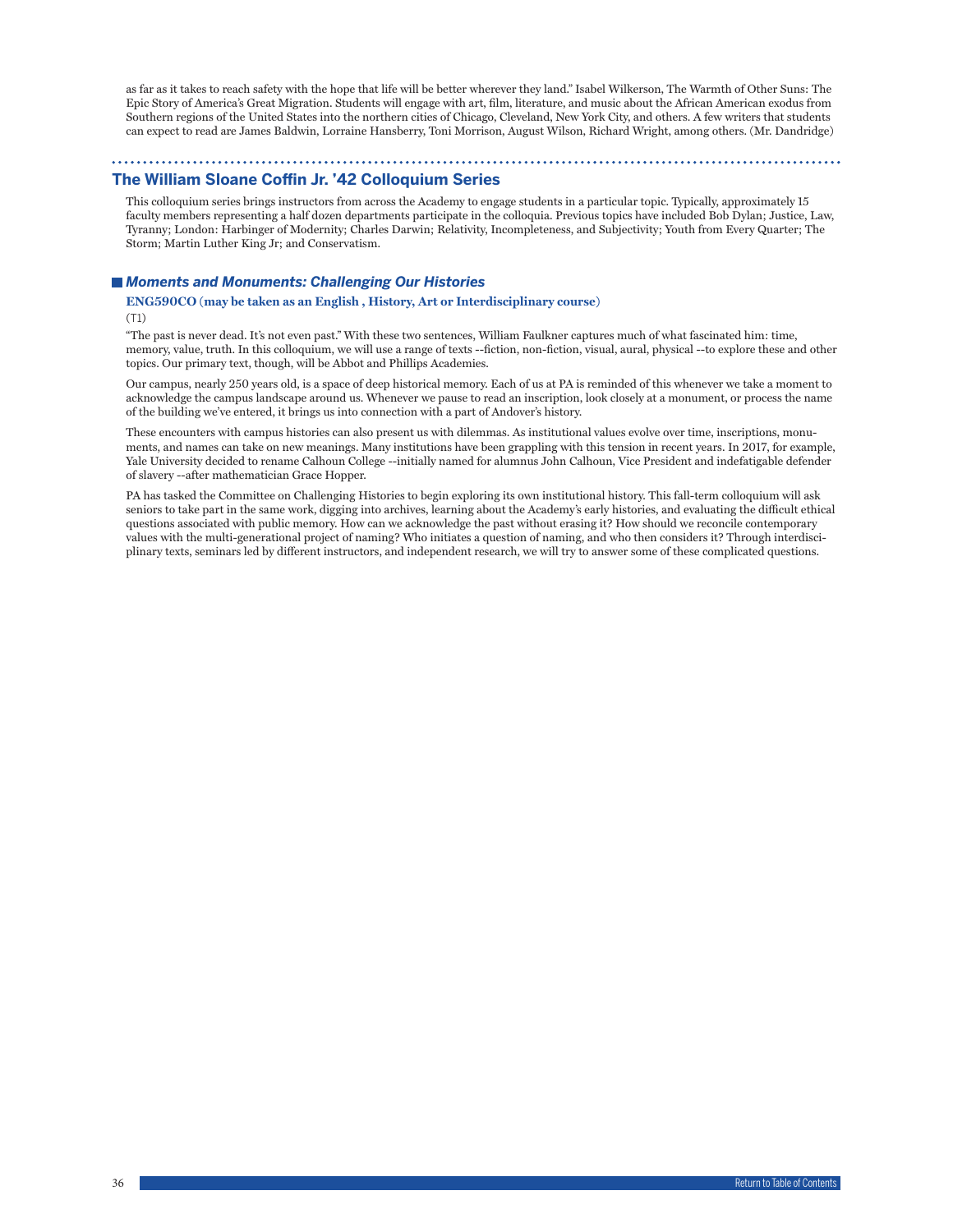### **Elective Courses Recently Taught, but Not Offered in 2022–2023**

- *Theories of Children's Literature* **ENG510CL**
- *Media Studies* **ENG511MS ENG512MS ENG513MS**
- *Orphic Lyricism in American Poetry and Experimental Film* **ENG511OL**
- *This Is America* **ENG511TW**
- *Journalism* **ENG514JO**
- *The Graphic Novel* **ENG515GR**
- *COVID-19, BLM, and the Precarity of Life* **ENG520CO**
- *Being, Thinking, Doing* **ENG521BT**
- *Arthurian Clatter* **ENG526AC**
- *Foundational Gender Theory* **ENG530GT**
- *Justice, Law, and Tyranny* **ENG530JL**
- *What Is Critique?* **ENG530WC**
- **Don Quixote ENG539DQ**
- *August Wilson's View of the Second Half of the 20th Century* **ENG532AW or THD532**
- *Atomic America: Service Learning* **ENG540AA**
- Post-Colonial India: History and Literature *through Salman Rushdie's* **Midnight's Children ENG540IN**
- *The Boom Generation* **ENG541BG**
- *"I See Your True Colors": Queer Literature* **ENG541QL**
- *Steal This Course!* **ENG544ZZ**
- *Modernisms* **ENG546MO**
- *John Donne and 17th-Century English Poetry* **ENG547JD**
- *"I Am Not I": Sixteenth-Century English Poetry* **ENG547PO**
- Outsiders and Underdogs in American Literature **ENG548AR**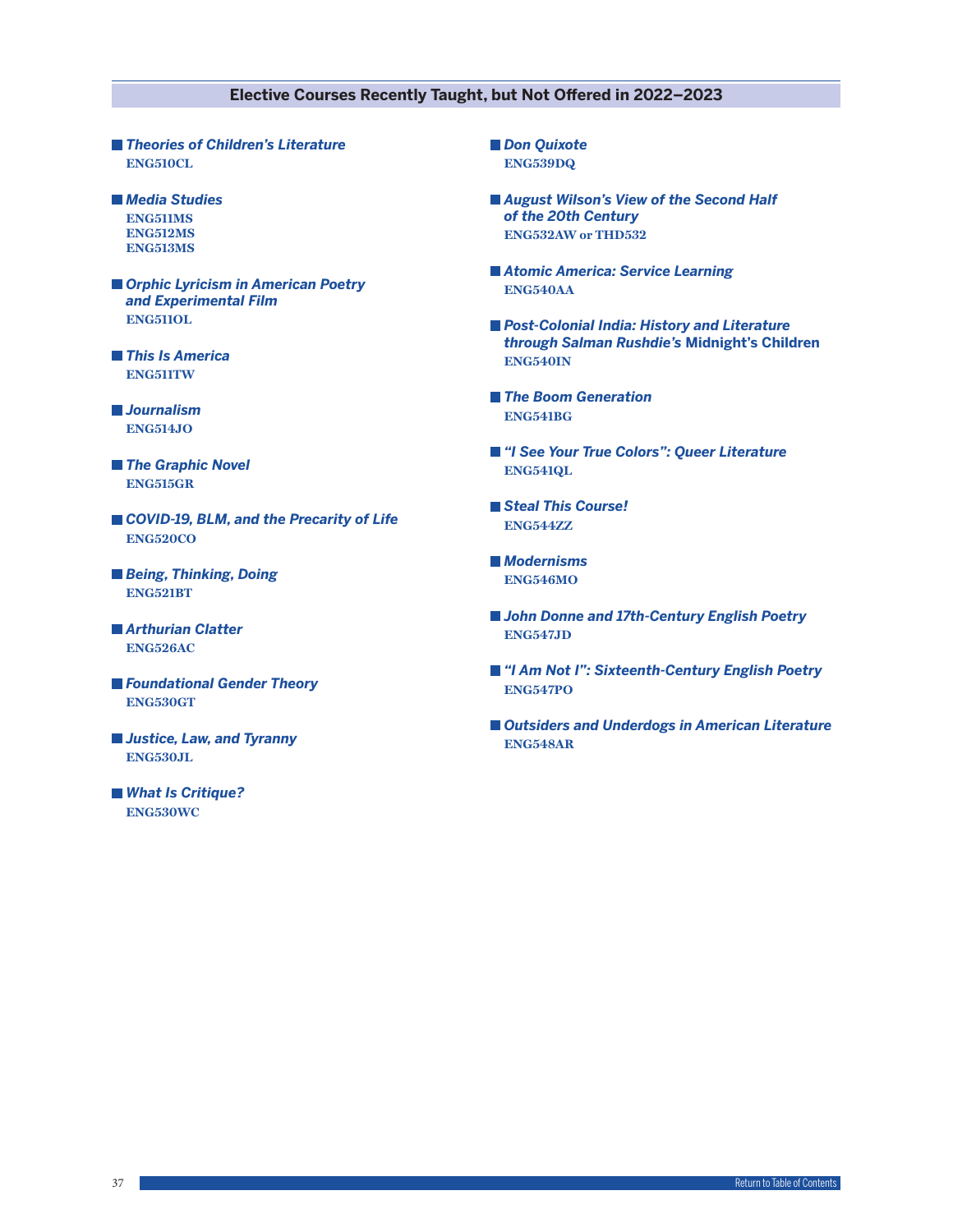# **HISTORY AND SOCIAL SCIENCE**

The study of history and the social sciences provides certain kinds of knowledge, skills, and understanding fundamental to a liberal arts education. An understanding of the American past continues to be a prerequisite for a participating citizen in a constitutional republic. Equally vital is the examination of other cultures around the globe to broaden a student's understanding of an interdependent world. The Department of History and Social Science therefore integrates the study of international cultures throughout its program.

#### **Diploma Requirements**

Entering four-year students must successfully complete seven terms of departmental study. *HSS100A*, *HSS100B*, *HSS201*, and *HSS202* are four terms in total. The additional three terms of U.S. history (*HSS300A*, *HSS300B*, and *HSS300C*) complete the department's requirement. Students entering as 10th-graders must successfully complete four terms of departmental study: one term of *HSS201* taken in 10th grade and three terms of U.S. history. Students entering as 11th-graders must successfully complete three terms of U.S. history as described above or, if given credit by the department chair for a U.S. history course taken previously, three terms of other courses in the department. Students entering as 12th-graders and postgraduates are strongly encouraged to take courses in history and social science but are not required to do so unless 1) the department deems their previous preparation inadequate, in which case they will be required to complete a term of departmental study; or 2) they took U.S. history in ninth or 10th grade, for which the department ordinarily does not grant credit. For one-year international students, the diploma requirement is the completion of three terms of history, starting with *HSS320*. The Department of History and Social Science grants no credit for summer study, including work completed at Phillips Academy's Summer Session.

#### **Placement**

The department is dedicated to placing students in the appropriate level of history study. Such placement is ordinarily done by departmental review of a student's previous record. On the basis of their previous academic record in history and social science and other subjects, some students may be advised to wait to begin the U.S. history sequence. It should be noted that there is no requirement that students begin U.S. history during their upper year, but the department does strongly recommend it for 11th-graders.

### **Phillips Academy Galleries, Libraries, Archives, Museums (GLAM)**

The Department of History and Social Science encourages the use of the Academy's extensive on-campus resources.

In addition to working closely with our librarians, students have the opportunity to work with faculty and staff in the Academy's Archives and Special Collections, Addison Gallery of American Art, and Robert S. Peabody Institute of Archaeology.

For students who have completed *HSS300* and are interested in pursuing work with the raw materials of history (including oral history), the Academy's archivist offers a unique tutorial-research opportunity on some aspect of the history of Phillips Academy or Abbot Academy. Students undertaking archival study for credit should apply for an Independent Project through the Dean of Studies Office.

#### **Notes for Students and Advisors**

The Department of History and Social Science places great value on teacher continuity and works with the scheduling office to ensure that, as often as possible, students in the 100 and 300 sequence retain the same instructor. The *HSS201* and *HSS202* courses, however, are not a continuous sequence. They are term-contained courses. *Returning Lowers who will take HSS201 and HSS202 should not expect to have the same instructor in both classes.*

In the past, students have applied for independent projects (IPs) when they have desired to do advanced work in history or social science not covered by our elective program. *We now ask that students interested in advanced work in this department enroll in HSS600 in Term 3 instead of applying for an IP*.

### *World History*

### **HSS100B**

(TWO-TERM SEQUENCE; *HSS100A* AND *HSS100B* CAN BE TAKEN T1 & T2, T2 & T3, OR T1 & T3)

*HSS100A***, Exploring Global Antiquity, 600 B.C.E.–600 C.E.—**For Juniors. *Exploring Global Antiquity* investigates the creative and disparate ways in which communities across the globe developed, organized themselves, and responded to crucial social, political, and economic obstacles. This course asks students to examine particular stories in detail, whether it be the Persian challenge to Greek city states, the great temple construction of the Maya, the consolidation of the Han Empire in China, or the striking emergence of Christianity in the Mediterranean basin. Students will practice and improve the skills essential to the study of history and social science: think objectively; read and evaluate primary sources and secondary sources; annotate efficiently and organize notes; write with clarity and concision; integrate evidence effectively in written and oral argument; use library research tools; and utilize a variety of textual, visual, statistical, and physical materials to understand and explain the past.

*HSS100B***, Sojourns Across a Connected World, 600 C.E.-1400 C.E.**—For Juniors. In the second term of world history, students examine the increasing connections between societies caused by mass migrations, imperial conquests, and cross-cultural trade and exchange. Students will explore the impact of and responses to the exchange of customs, goods, ideas, beliefs, technologies, and germs. Topics include the Bantu expansion, trade in the Americas, the spread of Islam, and the Mongol conquests. Writing, research, and analytical skills introduced in HSSl00A will continue to be developed through the exploration of these topics.

### *World History: Thematic Approaches, Exchange, Resistance, and Adaptation, 1400 C.E.–1800 C.E.* **HSS201**

### (T1, T2)

For Lowers. This course will examine how economic, intellectual, and social change developed as a dialogue between peoples of the world from 1400 to 1800. By examining primary and secondary sources from multiple perspectives, students will work to contextualize local experiences within global transformations and will be encouraged to understand historical change as a dynamic process. Areas of study will include economies of silver, the Atlantic slave trade, gunpowder empires, and religious reform and transformation.

**HSS100A**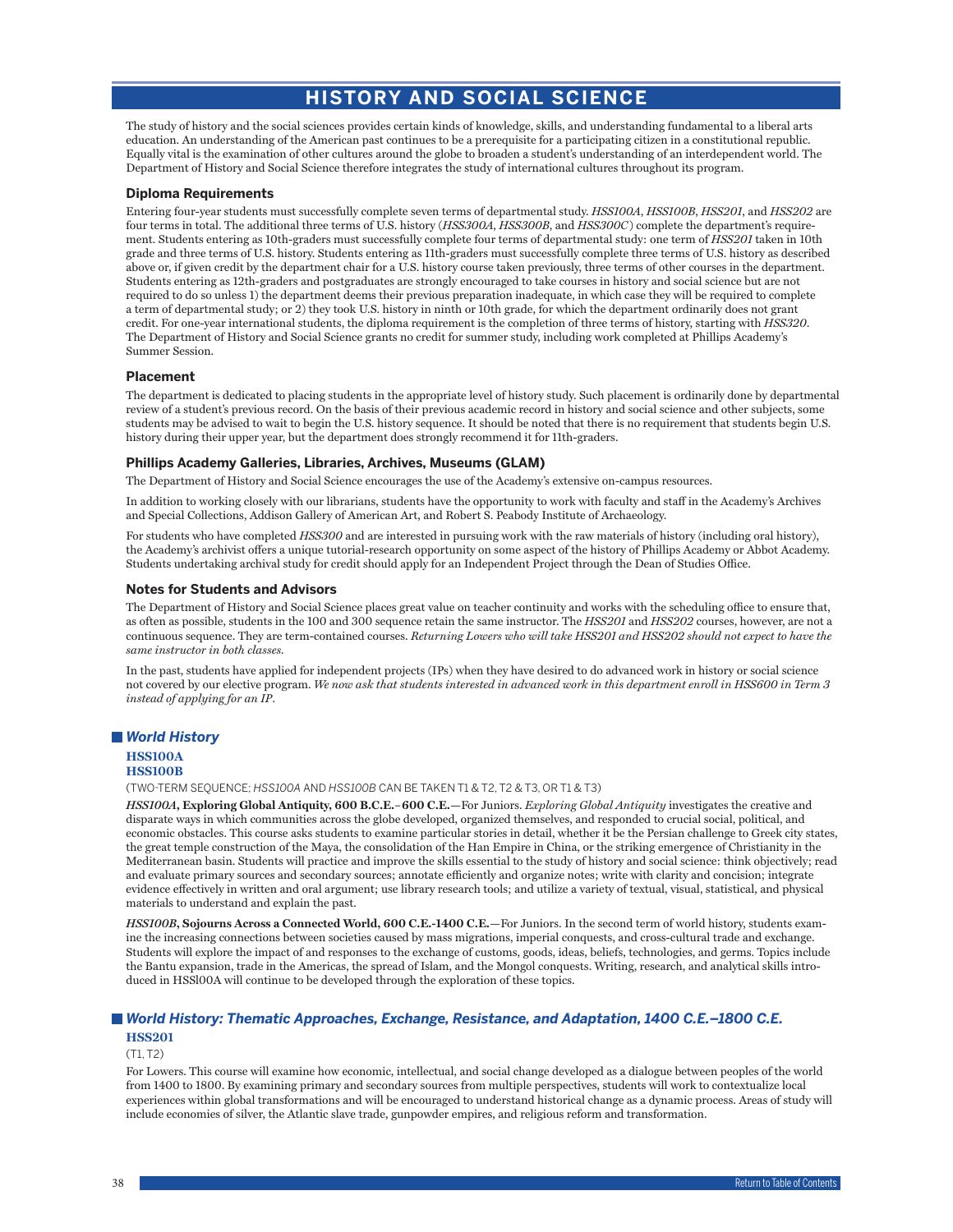#### *World History: Thematic Approaches*

**HSS202**

 $(T2, T3)$ 

For Lowers. Instructors teach one of several thematic courses. Each is a different topic with different content but designed to develop the same skills.

As students of history, we aim to examine, understand, contextualize, and explain human societies and the individuals within them. Intended to provide a "lens" for studying the past, this world history course will delve into one of several themes for the term. This thematic approach will provide a unique opportunity to study the development of human societies. With an emphasis on building analytical and critical writing skills, students will also continue to work on mastering reading, critical thinking, collaboration, and research.

### **Required Sequence in United States History**



(T1, T2, T3)

For Uppers and Seniors. To understand the present, one must study the past. In this three-term course, students will examine the history of the United States from the 15th and 16th centuries to the early 21st century. Within this temporal span, students will engage with a diverse range of historical voices and experiences in order to unpack the longstanding tensions, debates, and inequities informing this country's history, society, and institutions, as well as to understand how different people and groups have challenged those inequities. Through this course, students will focus on improving those skills essential to the discipline of history: critical thinking and writing, research, and informed and engaged discussion.

Students completing this course who wish to take the College Board Advanced Placement (AP) exam should check with their teachers, since extensive review is required.

### ■ *Topics in United States History for International Students*

**HSS320A HSS320B** (TWO-TERM COMMITMENT) (T1, T2)

A course for entering Seniors for whom English is a second language. The intention of this course is to recognize the particular needs and strengths of students. The content is focused around key questions and issues in United States history. These include how a "democracy" emerged in America, the enduring dilemma of race and ethnicity, the rise of the American economy, and America's role in the world. The course emphasizes writing and language skills by gradually increasing the complexity of assignments and the amount of reading.

### **Advanced Courses**

Advanced courses, numbered *400* and above, are open to students who have successfully completed at least one term of *HSS300* or, in rare cases, with the permission of the department chair. These courses may be taken for a term only, but students may choose to remain in twoterm or yearlong elective sequences.

#### *Senior Research and Writing Seminar*

**HSS495**

(T1)

For one-year students. This course emphasizes the skills needed to successfully complete Andover's upper-level history electives. It will share with other humanities classes an interest in how language and evidence are used—and misused—to make arguments. Our primary focus will be learning how to research and write persuasive essays and papers, and we will benefit from frequent visits and access to the campus's Oliver Wendell Holmes Library. This course is organized around a series of contemporary themes: the duties and obligations of citizens in the 21st century, global poverty, human rights, and war and peace. (Mr. Fritz)

#### *Economics I: Microeconomics and the Developing World*

### **HSS501**

 $(T1, T2)$ 

In *HSS501* students study microeconomics, theory of the firm, the organization of markets, and the role of governments in all areas of the global economy. Special attention is given to development economics, resource markets, questions concerning racial and gender wage discrimination, and public sector issues such as health care and the economics of the environment. Students also study a range of economic development models and complete an applied research project using such models in relation to a contemporary developing country. Classes consist of discussions, simulations, debates, problem sets, and team research. Students completing this course are eligible to enroll in *HSS502* and/or *HSS503*.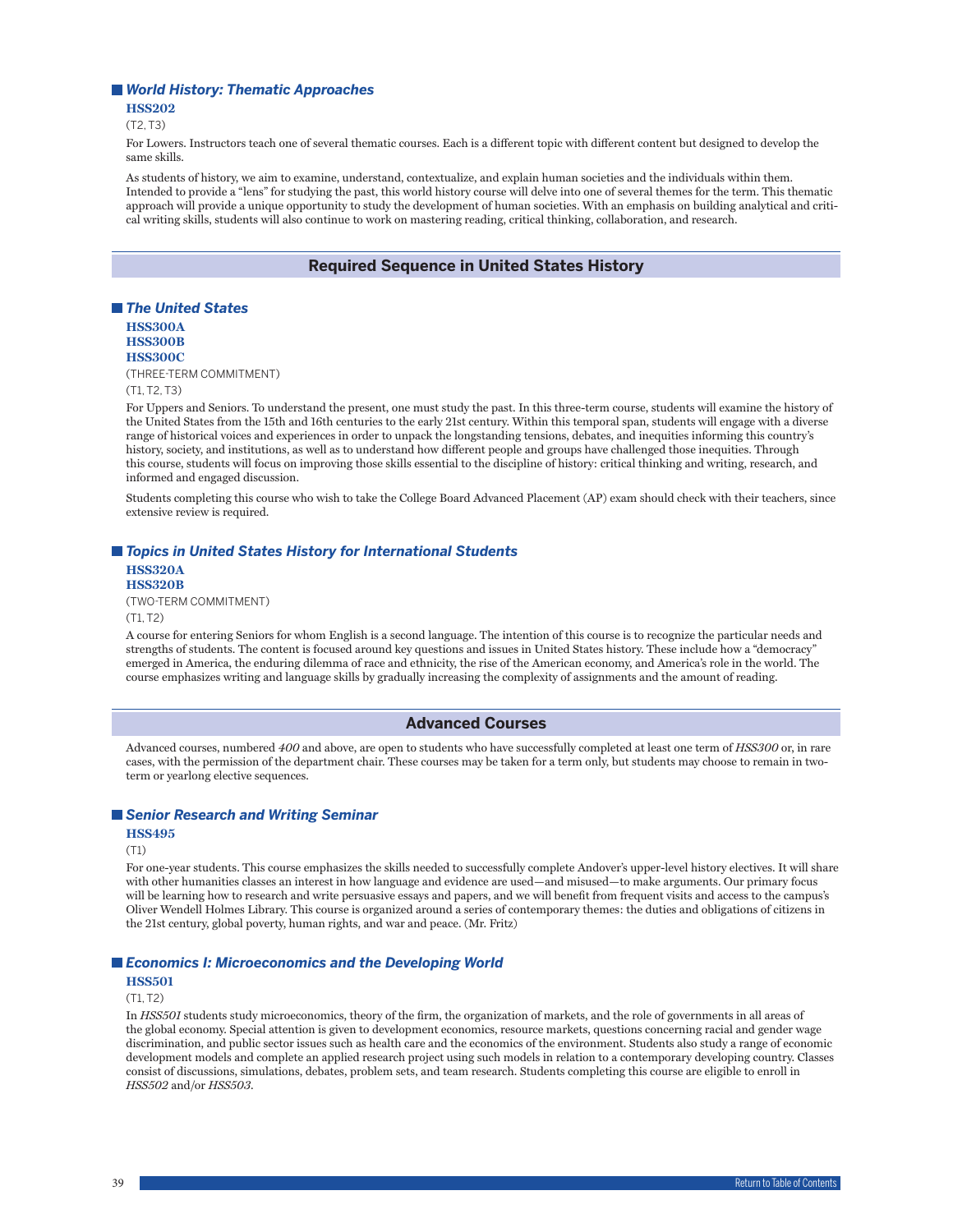#### *Economics II: Macroeconomics and the Global Consumer*

**HSS502**

 $(T2, T3)$ 

*HSS502* introduces students to the basic principles of macro- and microeconomics and their application and relevance to national and international public policy. Students examine the development of the contemporary global economy and use basic theoretical tools to analyze current issues. Classes consist primarily of discussions, although the course also employs role-playing, films, lectures, and student reports on their term projects.

*Prerequisite: Successful completion of HSS501.*

#### *Economics Research Colloquium*

#### **HSS503 (runs concurrently with HSS504)**

(T3)

This research colloquium investigates public policy issues in the field of economics. Topics include the debates over sustainable growth, tax reform, supply-side economics, labor organization, national industrial policy, pollution, population growth and welfare policy, and the ethical responsibilities of business. Classes center around discussion of individual students' works in progress; a term paper and presentation on an issue of choice are required.

*Prerequisite: Successful completion of HSS501.*

#### *Environmental Economics*

#### **HSS504 (may be taken for Interdisciplinary, History and Social Science, or Science credit.)\***

This course is a case-based introduction to using economics to look at some of the major environmental problems in the 21st century. In this topic-driven course, students will learn about the role of market failure in environmental issues, the challenges of pricing environmental goods, and ways in which economic theory can be used to help solve these problems. Topics such as overfishing, global warming, water pollution, and others will be covered from the angles of science and economics. Special consideration of the unique role that social justice plays in many of the topics will be considered as well. Students will be assessed on problem sets, essays, in-class discussions, and an individual research project. (Mr. Parker and Mr. Robinson)

*Prerequisite: Open to students who have completed one term of HSS300.*

#### *Women's, Gender, and Sexuality Studies*

### **HSS509 (may be taken as a History or Interdisciplinary course)**

(T3)

**One credit assigned in History or Interdisciplinary.** Pink is for boys and blue is for girls. At least it used to be. We will explore the ways that our everyday lives are guided by socially prescribed gender norms. Through the study of the historical production and contemporary interpretation of the categories of "woman" and "man," "female" and "male," "heterosexual" and "homosexual," we will seek to better understand how gender-based inequalities have evolved and are both supported and simultaneously contested in societies across the world. In addition, we will seek to gain a better understanding of the ways that gender, sex, and sexuality inform local, national, and global efforts to improve the lives of individuals and to achieve social justice for entire communities. We also will explore the intersection of sexuality, gender, sex, race, ethnicity, class, and other forms of identity. Through a variety of sources—written documents, social media, film—this course will introduce students to a wide variety of issues across disciplines, including historical, anthropological, medical, legal, and popular culture. We also will explore contemporary uses of social media as sites of research, activism, and networking. (Dr. Ramos)

*Prerequisite: Open to students who have completed one term of HSS300.*

#### *Storied Environments: African Environmental History Since 1800*

#### **HSS516**

(T1)

Outside of Africa, many people's limited exposure to African environments comes from intermittent coverage of climate change in the *New York Times*, movies like *The Lion King*, or television shows such as *The Grand Tour*. As a result, fictitious and facile depictions of Africa shroud many people's understanding of African environments and how people's interactions with them have changed over time amid colonialism, racial capitalism, decolonization, and climate change. *Storied Environments* deconstructs simple, pervasive, and racist narratives of, for example, deforestation and public health crises in sub-Saharan Africa, to more critically explore the ways in which people's interactions with Africa's environments and natural resources have influenced the course of history there since 1800.

Students will explore Africa's peopled environments and their histories through a variety of case studies across four core units that examine the controversial politics of land conservation and eco-tourism, the extraction of raw materials during the early colonial period, the environmental dimensions of national governments' nation-building efforts after independence, and grassroots responses to a 21st-century epidemic. At the term's end, students will be tasked with selecting, investigating, and historicizing a final environmental issue facing Africa and Africans. Throughout the term, students will continuously scrutinize the power dynamics that have determined who has written—and who continues to be empowered to write—Africa's narrative(s). (Dr. Lambert)

*Prerequisite: Open to students who have completed one term of HSS300.*

### *History of the Middle East*

**HSS531**

#### (T1)

*HSS531***, Term 1—**This course offers students a comprehensive introduction to a broad swath of the world in which Islam is the most widely practiced faith and with which the United States is intimately involved. In our study of the emergence of the Modern Middle East from the Ottoman Era to the present, we will begin with an examination of 19th-century institutions and Middle Eastern attempts to encourage or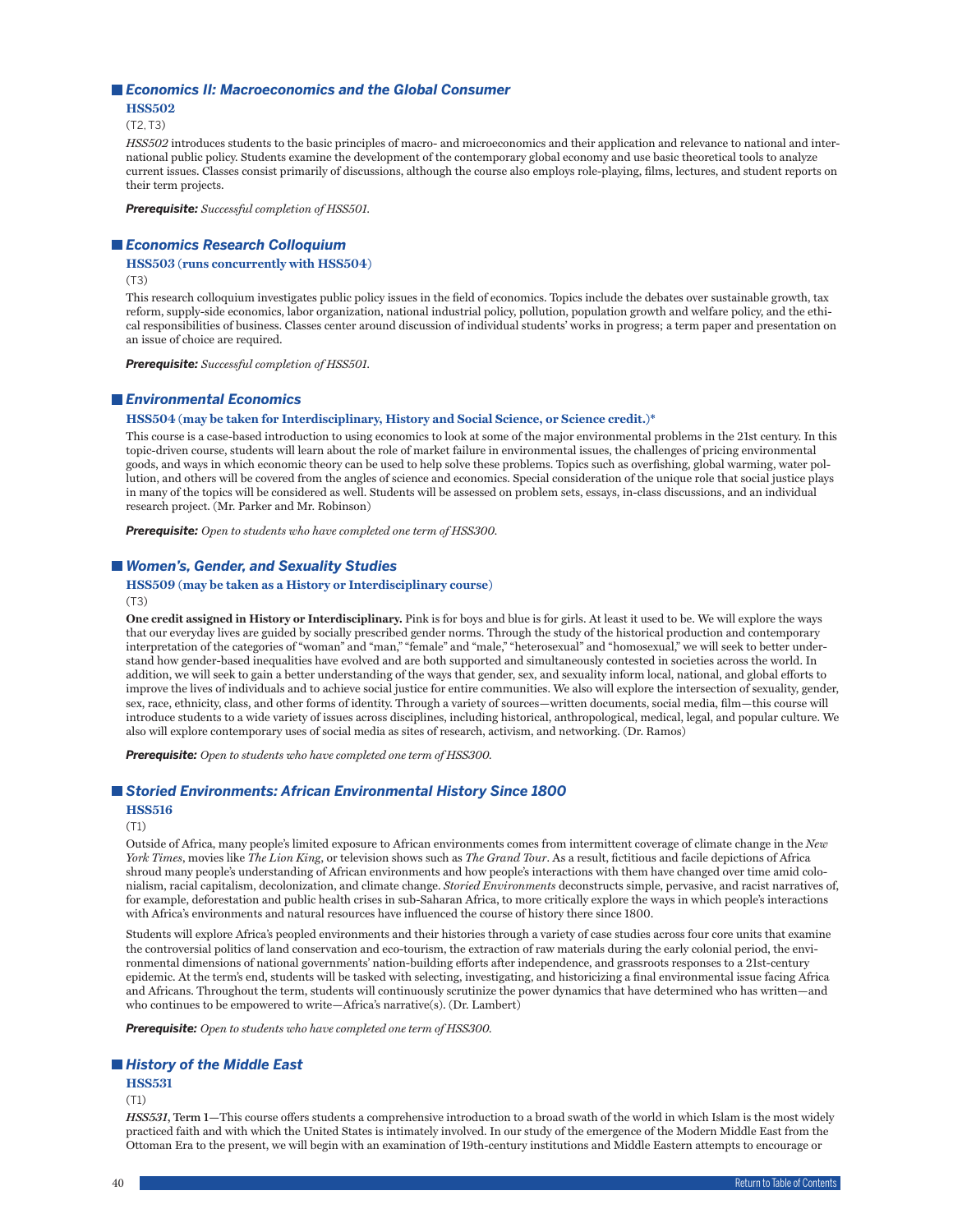resist change during Ottoman decline. We will examine the age of colonialism in the region, the rise of nationalism, the impact of WWI, the impact of Palestinian and Israeli nationalism, the significance of secular ideologies such as Arab nationalism and socialism, the rise and fall of Nasserism, the rise of Islamism, the impact of petroleum, the Iranian revolution, the Gulf War, the War on Terror, and the 2011 uprisings and their outcomes. (Ms. Monroe)

*Prerequisite: Open to students who have completed one term of HSS300.*

#### *Topics in the History of the Middle East*

### **HSS532**

(T3)

This course is an in-depth exploration of a rotating topic in the history of the modern Middle East. Students will have the opportunity to undertake a comprehensive investigation of themes and issues that have direct bearing on our understanding of the Middle East today and will produce an independent research project building upon their studies. Past and potential topics include Israel/Palestine, Iran/Iraq, "Arab Spring," Gender and Identity, Oil and Power, Arab Nationalism, and The Kurds—A Nation Without a State. (Ms. Monroe)

*Prerequisite: Open to students who have completed one term of HSS300.*

#### *Vikings*

#### **HSS544**

(T2)

This course explores the history of Scandinavian peoples from the eighth through the 13th centuries using archaeological and narrative material. The Vikings, or Norse, of Scandinavia had a distinct culture and worldview that, beginning in the eighth century, spread to various parts of the world. They were a people who were flexible in their thinking, and they were open to exploring new ways of understanding the universe and their place in it through travel and expansion east, west, and south. This course will cover the exploration and colonization in Greenland and North America, the establishment of Norman kingdoms in Western Europe, and the movement of the Kievan Rus in Eastern Europe and the Steppe. Students will examine how interactions with different peoples—such as indigenous groups in Greenland and Canada, the Muslim Empire, and the Mongols' Golden Horde—determined ideas around power, boundaries, ownership, and even time. (Ms. Booth)

*Prerequisite: Open to students who have completed one term of HSS300.*

### *Gender and Power in Tudor England*

**HSS546**

(T2)

Women are at the heart of the Tudor story, either as wives or monarchs in their own right. The story begins with the marriage of Henry Tudor to Elizabeth of York. The story of their son, Henry VIII, and his six wives is well known. The women who became tangled in his desperate search for an heir were well aware of the need to produce male children in an era that believed the sex of a child was determined by the mother. Women such as Anne Boleyn were also adept at playing the marriage game. They knew their own power; they also understood the risks of failure. No monarch better understood the problems that faced a woman in power than Henry and Anne's daughter, Elizabeth. Her mother had been executed on trumped-up charges of adultery, and she had seen the power of her sister, Mary, compromised by marriage to a foreign king. When she finally became queen in 1558, she began to craft an almost mythical image of herself as the Virgin Queen. Elizabeth understood the relationship between power and gender better than anyone.

This is an old-fashioned story of kings and queens, but with a twist. It focuses on the women involved in this drama. What were 16th-century notions of power, and how did those ideas affect women? How did women at court navigate ideas of courtly love? How did they manage to walk the fine line between appearing attractive to male courtiers, but also uphold contemporary ideas of virtue? And what happened when these cultural norms were transgressed? (Ms. Doheny)

*Prerequisite: Open to students who have completed one term of HSS300.*

#### *Skulls, Angels, and Hour Glasses: Early New England Gravestone Iconography and Field Research* **HSS562**

### (T1)

This course investigates 17th-, 18th-, and early 19th-century gravestones in the towns of Andover and North Andover. Through readings, lecture, discussion, and most importantly, fieldwork in local colonial burial grounds, this course strives to answer several questions: How do gravestone styles change over time? How can these changes in style allow us to understand evolving religious thought in early Andover? Can we use this data to understand broader theoretical patterns of the change of material culture? What is the meaning of the graphic imagery and poetic epitaphs on colonial gravestones? What can we do to preserve these cultural resources for the future while making them more accessible to the public? Serving as the launch for a long-term project, this practicum course will lay the groundwork for photographic and three-dimensional documentation of stones, as well the development of a database of all artistic, poetic, and biographic information recorded on stones. This work will be conducted in conjunction with The Nest (PA's makerspace), the North Andover Historical Society, and Andover's South Church. (Dr. Slater)

*Prerequisite: Open to students who have completed one term of HSS300.*

#### *Indigenous Civil Rights in the United States*

### **HSS563**

(T3)

The civil rights struggle for native peoples in the United States is ongoing. From the beginnings of settler colonialism, native peoples have faced unique problems as they try to maintain their cultures and autonomy. They have also been resilient through their activism for social justice. This class begins at the opening of the 20th century. Initiatives from the white government such as the boarding schools, the Dawes Act, and treatment of native peoples as specimens in natural history museums set the scene. For the white government, native people needed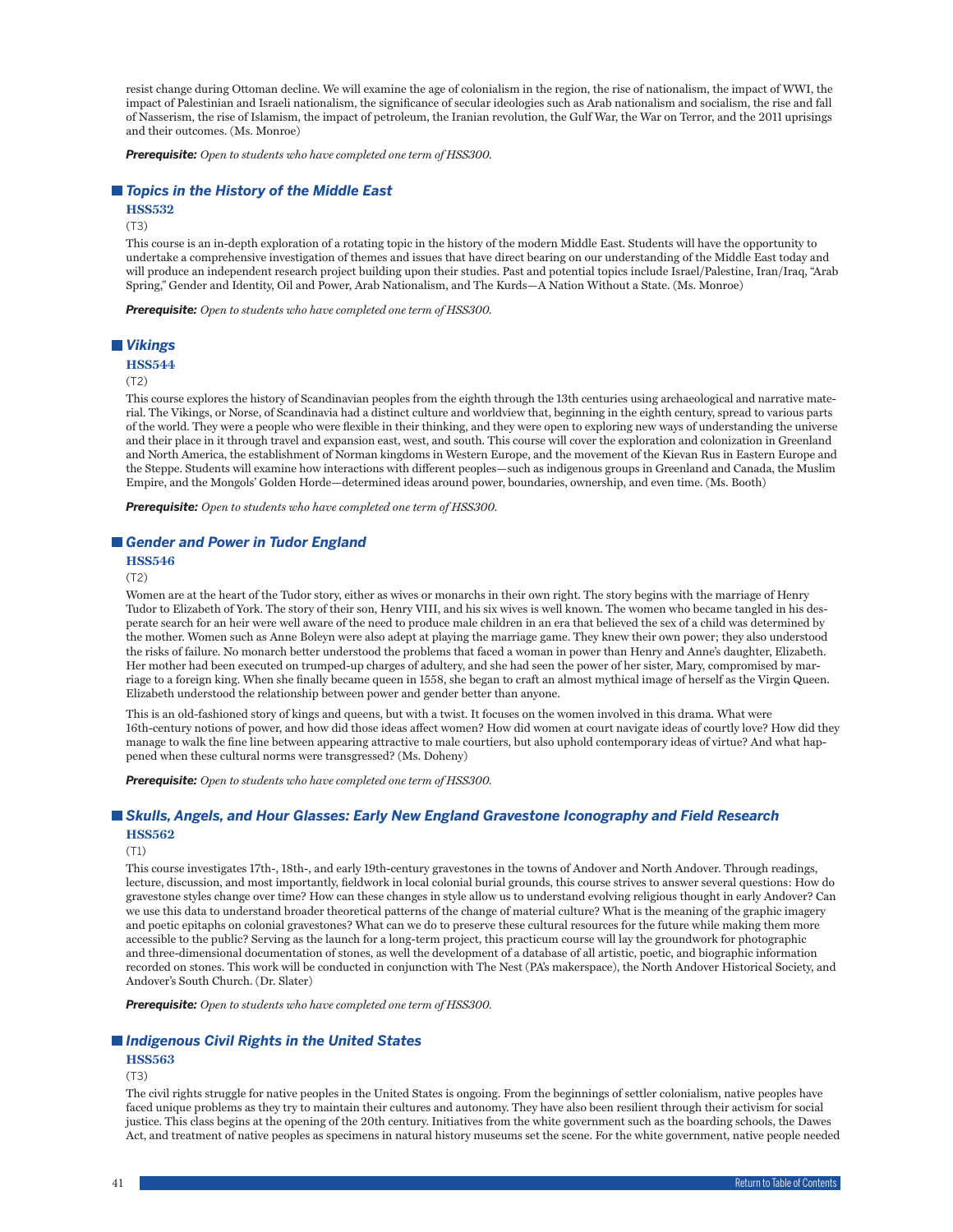to assimilate or perish. After an overview of the Indian Citizenship Act of 1924, the Indian Reorganization Act 1934, and the Termination policy, we move into the "civil rights era" of the late 1960s. Activism from groups such as the American Indian Movement (AIM) wanted to restore autonomy for native peoples. How could tribes restore rights promised in treaties signed with the U.S. government? How could they establish sovereignty on the reservations? How could they combat the degradation of their environments? The Native American Graves Protection and Repatriation Act of 1990 acknowledged the unique forms of discrimination faced by Indigenous peoples as museums were mandated to return objects to their rightful tribal owners. Current activism often focuses on land and fishing rights and protesting environmental destruction on tribal lands from pipelines and fracking. Many native communities are particularly vulnerable to climate change and are vocal in their demands for social justice through the protection of their homelands. Students will work with the Peabody Institute of Archaeology to understand the unique civil rights issues facing native peoples in the United States. (Ms. Doheny)

#### *North American Borders*

#### **HSS564**

#### (T1)

This course provides a space for engaging discussion and analysis on the conceptualization of borders, specifically the construction of imaginary and physical North American borders that unite as much as divide the people of the United States, Mexico, and Canada. Students will study the historiography of the social and political interactions among varied peoples along the native, imperial, and national borders of the continent throughout the mid-1800s to the present day. The class will explore themes concerning differential power relations; immigration, citizenship, human rights, and sovereignty; nationalism, transnationalism, and internationalism; border openings and closings; and the ethnic groups that cooperate or engage in conflict along these shifting and evolving boundaries. These complicated ideas will reflect the leading discourse from not only borderlands specialists but also the polemic rhetoric emerging from (non)state actors across the continent to understand the diversity of thought on shaping borders. (Dr. Villanueva)

### *A History of 1968: Year in Crisis*

#### **HSS572**

(T3)

This course will examine the historical forces and societal turbulence that American society faced in 1968. While historically confined to one chronological year, the course will evaluate a subset of historical developments whose trajectory and intersection in '68 caused a bitter struggle over the collective identity of the American people. The course will consider the Vietnam War through Tet, the assassinations of MLK and RFK, the presidential leadership of LBJ, the political tumultuousness of the '68 presidential campaign, the student protest at Columbia and impact of youth, the experience of black nationalists and the connectedness to events in Europe.

More generally, the course will examine the historical pathways of American liberalism and conservatism in '68 as well. Students will seek to understand the interplay of these historical events in order to consider how the disparate themes of crisis, courage, inspiration, hopelessness, optimism, and resentment meld together in arguably the most significant year in modern American history. Readings include histories, journal articles, primary sources, and other selected readings. Student assessment includes in-class written work, out-of-class paper(s), a moderate-length research paper, and participation in class discussion. (Mr. Hession)

*Prerequisite: Open to students who have completed one term of HSS300.*

#### *House Divided: Political Polarization, Nixon to Obama*

#### **HSS573**

(T1)

With ever-deepening divisions along partisan, ideology, and identity lines, this history course examines political polarization from Nixon to Obama. To explore whether the country has indeed entered a Second Civil War, the course draws from multiple historical developments associated with this era of political polarization. The course first examines how electoral politics and campaign strategies since 1972 and thereafter significantly transformed American conservatism and liberalism, impacting the political fortunes of the Republican and Democratic parties. The course will evaluate how the politics of race, identity, and economic inequality contributed to Republican and Democratic Party orthodoxy and what factors, if any, disrupted tribal affiliation in the era.

Additionally, coursework will consider the grassroots nature of political polarization and how historical developments such as the rights revolution, family politics, tax revolts, the war on drugs, and suburban politics influenced the country's bitter partisan and cultural divide in the past quarter century. Finally, the course will assess how cable news, talk radio, and the internet both exacerbated partisan divides and stoked backlash, paranoia, and conspiratorial thinking. Student assessment includes in-class written work, out-of-class paper(s), a moderate-length research paper, and participation in class discussion. (Mr. Hession)

*Prerequisite: Open to students who have completed one term of HSS300.*

#### *Critical Race Theory: The American Dream Deferred*

#### **HSS574 (may be taken as a History or Interdisciplinary course)** (T3)

**One credit assigned in History or Interdisciplinary.** Historically, American society does not recognize race as the language of class. In this discussion-based seminar, students will examine ways in which race and class intersect. Critical race theory eschews the goal of assimilation into current social structure and instead looks at the experience of the "outsider" as a lighthouse that illuminates structural problems within American Society. Students will use Critical Race Theory to analyze historical legal cases—including the nation's first successful school desegregation in 1931 where Mexican Americans sued San Diego, CA public schools for access and the famous 1957 court-ordered desegregation of Little Rock, AR High school—in addition to contemporary legal cases of "reverse discrimination" such as *Fisher v. The University of Texas in 2012*. Students will ultimately explore the question, "Is the American dream a structural fallacy that has explanation for success but none for failure?" Assignments will consist of selected readings, reflection pieces, article reviews, and a research paper. (Ms. Paulson)

*Prerequisite: Open to students who have completed one term of HSS300.*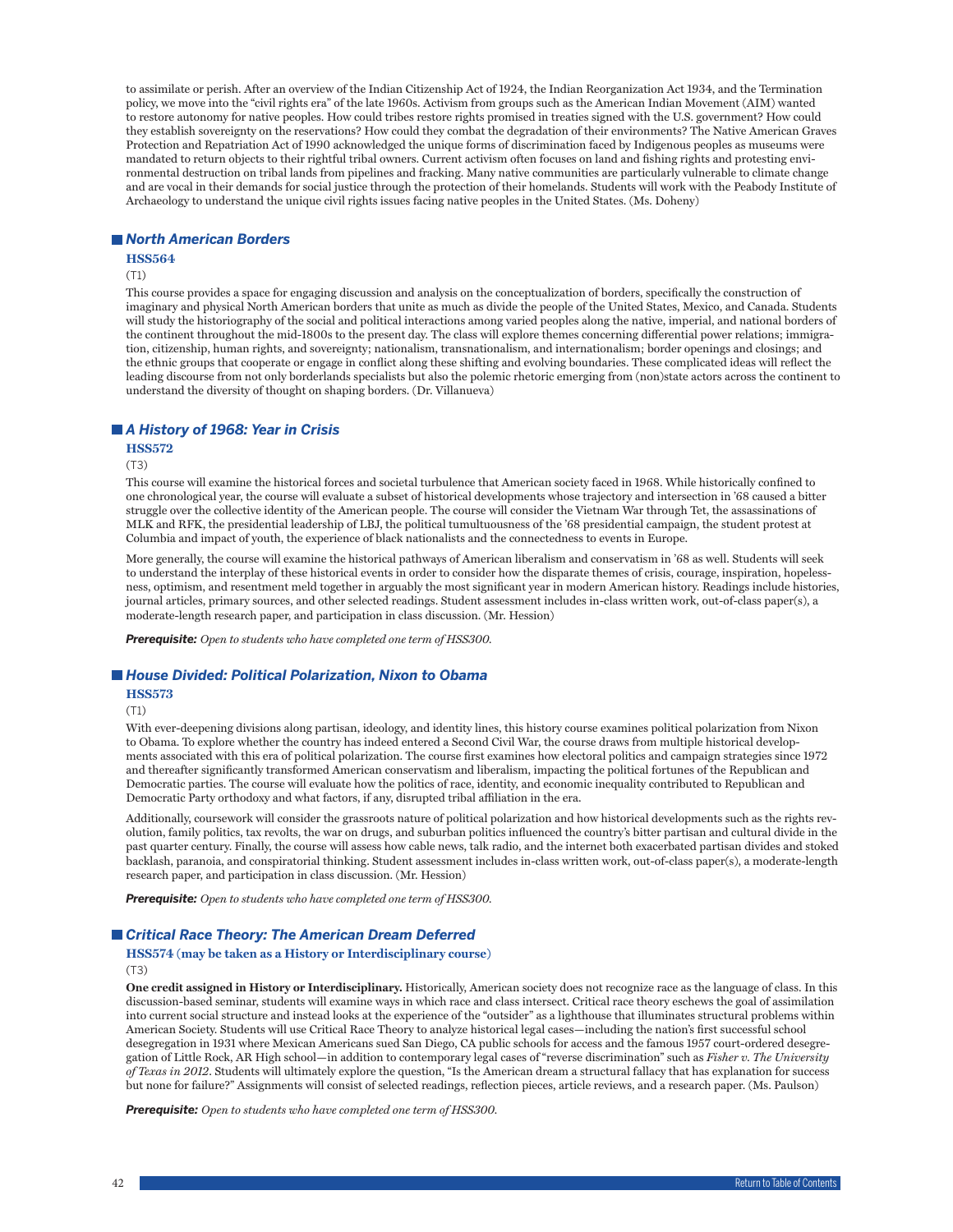### *Urban Crisis*

#### **HSS576**

(T2)

"All politics," Tip O'Neill concluded, "is local." In this seminar, students will put this oft-cited sentiment to the test by examining the dynamic relationship between local, state, and federal politics. American cities—the key sites of contestation for many policy debates in the decades following WWII—will serve as the lens through which students access the lived experience and ramifications of broader national political trends, events, crises, and movements. Students will deploy the methodological tools of urban history to contemplate the cultural, spatial, and social reality of urban environments, and examine the contingent historical development—and impact—of urban policies on social and economic inequality in modern American cities. Some of the issues covered include suburbanization in Detroit, the War on Poverty in Las Vegas, the War on Crime in New York, and the War on Drugs in Los Angeles. (Dr. Dahm)

*Prerequisite: Open to students who have completed one term of HSS300.*

## *Shamans, Sacrifice, and Ceremony: The Maya Spirit World from Antiquity to the Present*

**HSS583**

(T2)

This course, open to Seniors and Uppers, immerses participants into the complex realm of Maya cosmology and religion through the study of topics such as human sacrifice, "witchcraft," cave ritual, ancestor worship, archaeo-astronomy, spiritual warfare, and the concept of an animating cosmic life force. Although this intellectual journey focuses on the narrow theme of the Maya belief system, it is broadly used as a vehicle to challenge students to step away from commonly held Western ideas concerning the spiritual and natural world and to build toward an understanding of alternatively perceived, culturally based realities across space and time. Course units drive students to access the multilayered meaning of these concepts by being presented within the anthropological theoretical frameworks of landscape, agency, personhood, and socio-religious power. In and outside the classroom, and through project-based assessments, students actively engage in the study and analysis of archaeological data, ancient forms of graphic communication, and material culture, as well as ethnohistoric and modern ethnographic accounts. Through these investigations—as well as classroom discussion, lectures, interactive exercises, and field trips—students hone written and oral communication as well as critical analytical and visual literacy skills. *HSS583* will culminate in an intensive one-week expedition to Yucatan, Mexico, to explore ancient ruins, ritual caves, and modern pueblos studied during the course. (Dr. Slater)

*Prerequisite: Open to students who have completed one term of HSS300.*

#### *The History and Literature of the Haitian Revolution*

### **HSS588 or ENG540HR (may be taken as a History, English, or Interdisciplinary course; official course number is ENG540HR)**

(T2)

**One credit assigned in History, English, or Interdisciplinary.** Few events have been as transformative and far reaching in effect—yet so untaught and unlearned across the humanities—as the Haitian Revolution, which occurred from 1791 to 1804. This interdisciplinary course will investigate the revolution and its legacy and attempt to address, at least in part, the monumental significance of the only successful large-scale slave rebellion in the Atlantic World. By 1804, the newly independent Haitians, freed by their own hands, had won for themselves a unique inheritance: theirs was a society born of the Age of Revolutions and animated by the Enlightenment-inspired language of liberty, but equally theirs was a society deeply rooted in African and Afro-Caribbean slave culture. In its independence, Haiti became the center of a transnational black diaspora as it defended its existence at a time when the United States and European colonial powers viewed racial slavery as the pillar of their burgeoning capital economies. This elective aims to explore these complicated ideas through a variety of texts, digital archives, fiction and nonfiction, literature, and history. (Dr. Jones and Ms. Curci)

*Prerequisites: Open to Seniors. Open to Uppers who have completed at least one term of ENG300 and of HSS300 and who have permission of the departments.*

### *Sport and Society*

#### **HSS591**

(T2)

This course explores and examines how sport at all levels both reflects and resists societal structures and pressures. We will explore the intersection of sport with race, gender, class, and national identity and examine the role of politics, economics, and media in shaping sport. We will be considering the experiences of both those who play sport and those who consume it. While the focus of the course will be on the role of sport in the United States from the late 19th century to the present, we will spend some time considering the impact of sport globally as well. (Ms. Monroe)

*Prerequisite: Open to students who have completed one term of HSS300.*

### *The Olympics*

**HSS592**

(T3)

This course will examine the origins and evolution of the modern Olympic games via the following topics: impact on politics and society, equity and ethics, controversies and scandals, inspirational stories and the role of athletes as national icons, and lessons of sportsmanship. Students will engage with a variety of sources across disciplines. Independent research and analytical writing skills will be emphasized. (Mr. Fritz)

*Prerequisite: Open to students who have completed one term of HSS300.*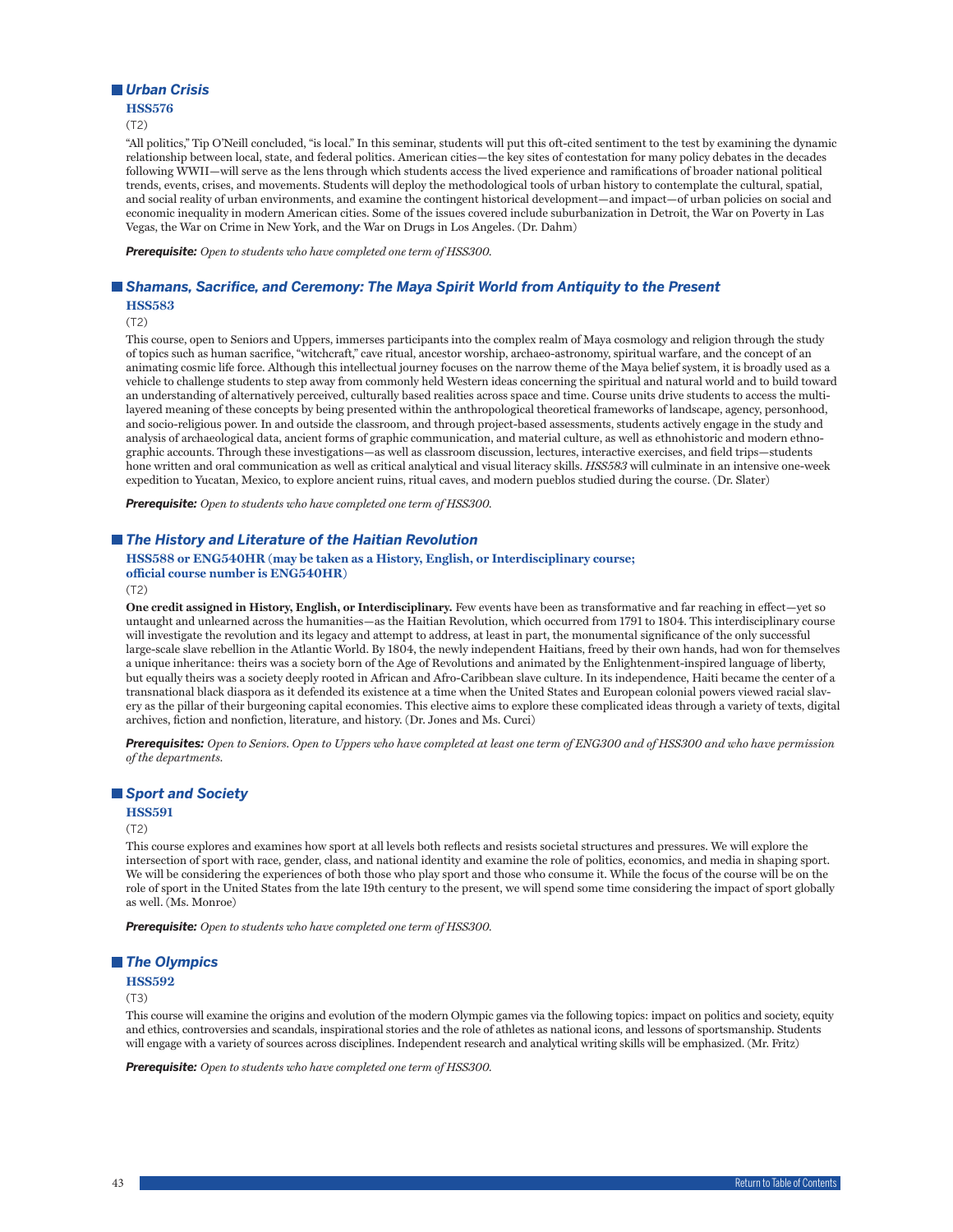#### ■ *Natural Causes: How Climate Change Wrote History*

### **HSS593 or SCI476 (may be taken as a History, Science, or Interdisciplinary course; official course number is HSS593)** (T2)

**One credit assigned in History, Science, or Interdisciplinary**. The impact of human activity on the behavior of the earth's climate has become one of the overriding concerns of the modern world, making climate change the central environmental problem of our time. Anticipating the impact of climate change on modern civilization, however, is not an easy exercise. Past climate change can help us to understand it as a catalyst for change that humans were not aware of, and can then help us to decide the role humans have played in the current environmental situation.

Through a series of case studies, we will investigate how civilizations have been influenced by weather and climate change. Starting with a historical overview of broad changes in climate, students will investigate specific instances when weather has influenced the course of history. How, for example, did winter weather protect Russia from invasion by first Sweden, then Napoleonic France and Nazi Germany? We will then expand our scope to examine the larger and longer-term influence of climate shifts on the course of regional civilizations such as the Maya in Central America, the Tang Dynasty in China, and the Harappan/Indus Valley civilization. The third group of case studies will examine the impact of global climate shifts on the interaction between civilizations on a continental scale. Examples could include the rise and spread of the Mongol civilization from central Asia to Eastern Europe and eastern Asia. We will end the term by examining the possible consequences of climate change on the future course of modern civilization. (Dr. Hagler and Ms. Doheny)

*Prerequisite: Open to Uppers and Seniors.*

### *Fashion in History*

### **HSS595**

#### (T3)

"There is something about fashion that can make people very nervous," remarks Anna Wintour in the 2009 film *The September Issue*.

Fashion studies is an interdisciplinary field, but one that retains a study of the past as central. It asks the question, "Does what people wear matter?" More than any other facet of material culture, an interest in fashion is often dismissed as trivial or seen as an emblem of superficiality. However, clothing represents far more than narcissism or the physiological need to cover oneself for warmth and safety. From headwear to footwear, fashion can communicate what we do, who we think we are or would like to be, where we are from, and what we care about. Fashion can be used as a lens to consider change.

Using iconic fashion items from history, this course will explore what they communicate about global cultures, historical moments, social and political status, economic clout, gender, and identity. (Ms. Frey)

*Prerequisite: Open to students who have completed one term of HSS300.*

#### *History Research Seminar*

#### **HSS600**

### (T3)

Building upon research skills developed in the Department of History and Social Science's 100, 200, and 300 sequences as well as our 500-level elective offerings, *HSS600* challenges students to tackle more in-depth and independent (though still instructor-guided) research. Class periods will variously include lecture and discussion to build students' critical research skills and will provide work time devoted to library and internet research, writing, editing, teacher conferences, and peer review. Throughout the term, students will build toward the production of an academically rigorous research paper as they complete checkpoints, including a topic proposal, thesis statement, annotated bibliography, outline, and a paper draft. To encourage students to take full ownership of their research and to pursue individual passions in history and social science, each student will be given the autonomy to select a research topic of their choosing. Class size may be limited, and this course will take the place of most history Independent Projects.

*Prerequisite: Completion of the HSS300 sequence.*

#### **Courses Related to the Study of History and Social Science in Other Departments**

#### *Histories of Art*

### **ART444 (may be taken as an Art or Interdisciplinary course)**

### **ART445 (may be taken as an Art or Interdisciplinary course)**

#### $(T1, T2)$

Michelangelo's *David*. A three-second Snapchat. The Rothko Chapel. Video of the Confederate flag being carried in the Capitol. O'Keeffe's *Flowers*.

Images constantly and incessantly bombard us, yet how do we process, deconstruct, and understand them? How do we place them in larger cultural, political, and social contexts? How do we wallow in beauty and magnificence? How do we discern a variety of meanings and best ensure we are not victims of ideology?

In this two-term interdisciplinary course, we explore images and objects as primary sources unveiling the values and ideas of the society in which they were produced, and we pay particular attention to the effects of class, economics, gender, national identity, optics, politics, race, religion, sexual orientation, technology, and urbanism on art and visual culture. By focusing on both form and context, we foster a visual literacy that will serve us well for a lifetime. Although the course focuses primarily on the traditional "fine" arts, we develop the skills and dispositions to navigate the complexities of contemporary visual culture. (Mr. Fox)

*ART444***, Term 1—**The term begins with the origins of Early Modern Europe at the start of the Italian Renaissance and concludes with the Dutch "Golden Age" of the 17th century. Throughout the term, we will explore many topics, including philosophies of art and aesthetics; the economics of the Medici Bank; the evolution of the social status of some creators from craftsperson to artists; the gendering of different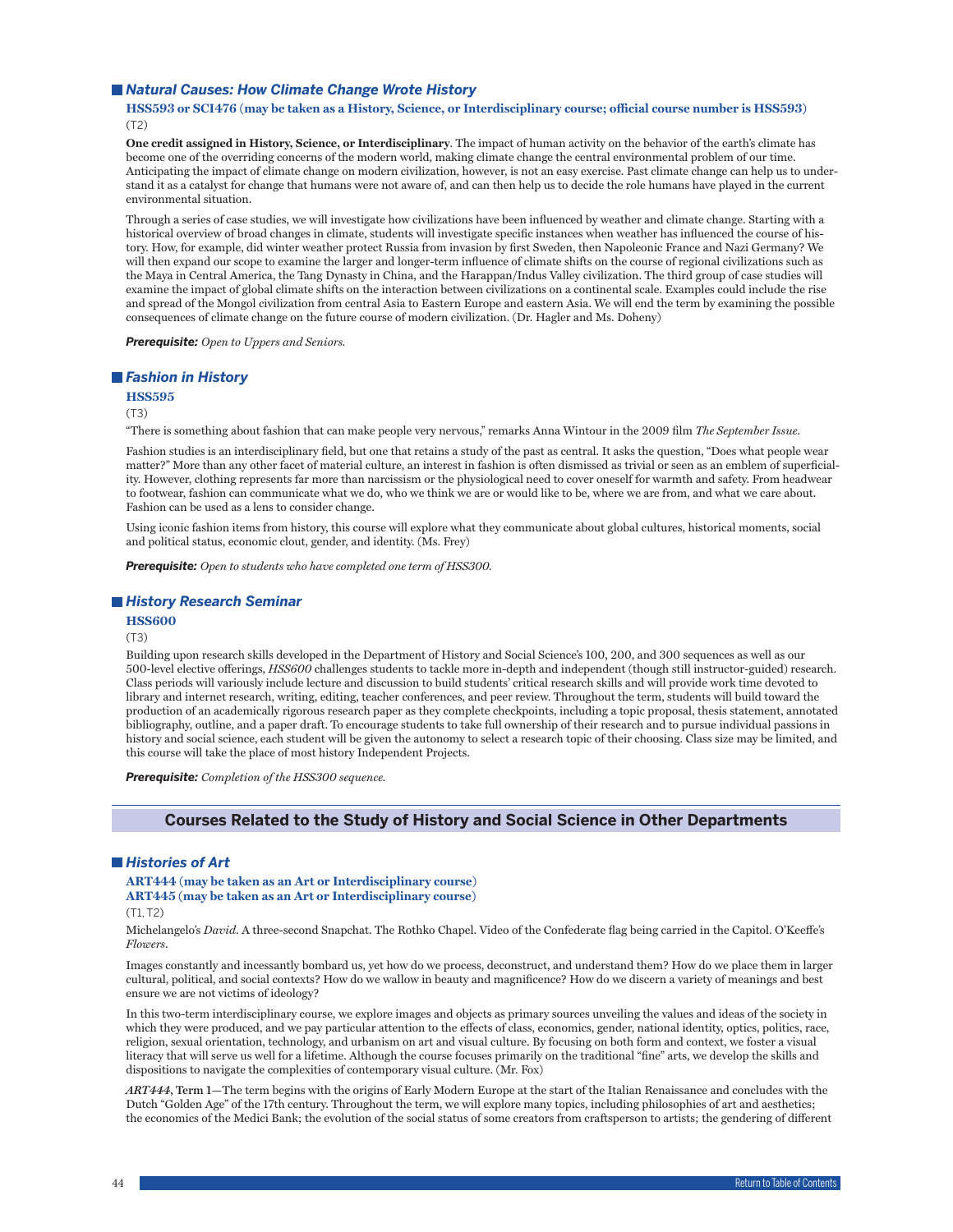media (tapestries versus sculpture, for example); the Reformation and the Council of Trent; the rise of the independent artist; the prevalence of rape imagery in court culture; and the origins of modern colonialism, imperialism, and capitalism.

The term will include our looking at art objects created by Sofonisba Anguissola, Giotto di Bondone, Michelangelo Buonarotti, Albrecht Dürer, Artemesia Gentileschi, Rembrandt van Rijn, Diego Velázquez, and others. In addition, we will explore readings by Svetlana Alpers, Michael Baxandall, Clive Bell, Elizabeth Cohen, Michel Foucault, Linda Nochlin, and Leo Steinberg, among others. (Mr. Fox)

*ART445***, Term 2—**The term begins with the French Revolution and ends with the postmodern dismantling of the Eurocentric tradition that permeates contemporary visual culture. Throughout the term, we will explore many topics, including: the evolving tension over the obscuring of boundaries between the wonders of art and the wonders of nature; the development of photography and cinema; the changes in social regulation, spectacle, and exhibition; the global catastrophes of depression and war; the feminist art movement and the challenges of intersectionality; the solidification of art as commodity—the economics of the contemporary art market and the politics of museum display; and the rise of "globalism" and the ramifications of colonialism and imperialism.

The term will include our looking at art objects created by El Anatsui, Judy Baca, Rosa Bonheur, Jacques Louis-David, Francisco Goya, Käthe Kollwitz, Edmonia Lewis, Claude Monet, Pablo Picasso, Cindy Sherman, Frank Stella, Alma Thomas, Andy Warhol, and others. In addition, we will explore readings by Walter Benjamin, Norma Broude, Jonathan Crary, Douglas Crimp, Clement Greenberg, Immanuel Kant, Rosalind Krauss, Erica Rand, and Aruna D'Souza, among others. Students who have already completed *ART441*, *ART442*, or *ART443* should talk with Mr. Fox about the overlap among these courses. (Mr. Fox)

*Prerequisite: Open to Lowers, Uppers, and Seniors, who may take one or two terms; completion of ART225 or a 300-level art elective is recommended but not required.*

### **Elective Courses Not Offered in 2022–2023**

- *Disease and Medicine in the United States: Pox and Pestilence* **HSS480 or SCI480**
- *Comparative Government* **HSS505**
- Silences and Gaps: The Record of Chinese *Students in the Phillips Academy Archives* **HSS511**
- *History Through Film* **HSS515**
- *Asian History—Asian History Survey: China, Japan, and Korea* **HSS521**
- *Europe: Birth, Revolution, and War* **HSS541 HSS542 HSS543**
- *Race and Identity in Indian Country: Decolonizing Museums and Healing the Wounds* **HSS561**
- *The American Civil War, 1845–1877* **HSS565**
- U.S. Immigration History: Inclusion and Exclusion *in the Making of Law, Policy, and Nation* **HSS570**
- Reclaiming the Black Body: A Cultural History on *the Representation of Black Bodies in the African Diaspora* **HSS575**
- *Schooling in America* **HSS577**
- *American Popular Culture* **HSS578**
- *Environmental History* **HSS579**
- *A Social History of Latin America*  **HSS581**
- *Art and the State* **HSS591**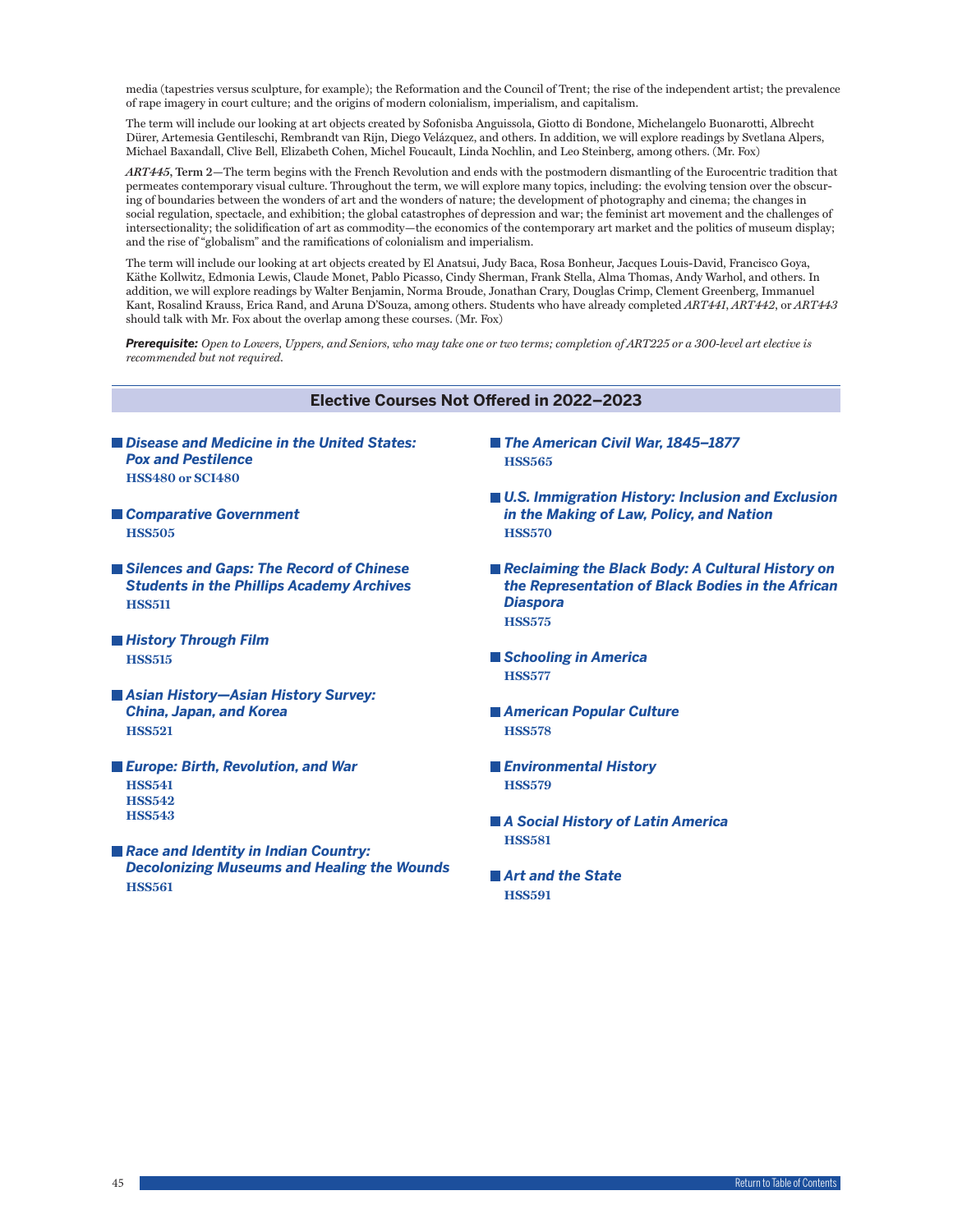# **INTERDISCIPLINARY STUDIES**

A liberal education seeks, in part, to produce citizens who are synthesizers of information, interrogators of knowledge, and discerners of meaning—citizens equipped to question and enact justice. While a school fosters such critical thinking in myriad ways, integrative approaches to learning provide students with skills and dispositions fundamental to this aim: identifying preconceptions and bias, recognizing the validity of another's point of view, appreciating ambiguity, understanding ethical considerations, sparking creative problem-solving, and ultimately employing these skills in the pursuit of bettering our world.

At Phillips Academy, interdisciplinary approaches to learning can be structured in varied ways, yet the core component of any interdisciplinary experience has the student—the epistemological site of learning—place two or more disciplines in an active, sustained conversation that stresses connections.

The Department of Interdisciplinary Studies creates, houses, and supports individual courses devoted to interdisciplinary learning as well as courses devoted to the study of race-class-gender-sexuality, and it collaborates with other departments to embed such study across the curriculum. Throughout its work, the department is guided by its stated philosophy outlined in "Interdisciplinary Work at Andover: Purpose and Scope" (2016).

Each of the following courses may be taken for credit in Interdisciplinary Studies (INT). In addition, most courses may instead be taken for credit in one or more other academic departments, as indicated.

Courses that significantly embed intersectional studies of varied axes of identity, including race-class-gender-sexuality, are highlighted with an (\*).

| <b>Interdisciplinary Courses 2022-2023</b> |                                                                       |                    |
|--------------------------------------------|-----------------------------------------------------------------------|--------------------|
| <b>COURSE#</b>                             |                                                                       | <b>INT COURSE#</b> |
|                                            | <b>Offered Throughout the Year</b>                                    |                    |
| MTH539A/B/C                                | Project-Based Statistics (must take all three terms)                  | INT509PSA/B/C      |
|                                            | Term 1                                                                |                    |
| <b>ART444</b>                              | Histories of Art                                                      | INT503HA1          |
| ENG512DR/THD512DR                          | Contemporary Drama                                                    | INT547DR           |
| ENG513OR                                   | <b>Black Oratorial Power</b>                                          | INT548OR           |
| ENG518SF                                   | Strange Worlds: Building Realities in Specuative Fiction              | INT547SW           |
| ENG521LL                                   | Law and Literature                                                    | INT504LL1          |
| ENG541AA                                   | An Introductory Survey or African American Literature                 | INT532AA1*         |
| ENG541AS                                   | Asian/American Literature and Film                                    | <b>INT514AS1*</b>  |
| ENG541WW                                   | A Room of Their Own: Women's Studies and Literature                   | INT517WW1*         |
| ENG544LD                                   | Lockdown                                                              | $INT518LD*$        |
| ENG590CO                                   | William Sloane Coffin Jr. Colloquium Series - Moments and Monuments   | ENG590CO           |
| <b>PHR530</b>                              | Ethics: Medicine                                                      | INT538ME           |
| <b>PHR531</b>                              | Ethics: Environment                                                   | INT544EE           |
| <b>PHR532</b>                              | Ethics and Technology                                                 | INT535ET           |
| <b>SCI420</b>                              | Environmental Science: Food, Agriculture, and the Future              | INT501FA           |
| <b>SCI470</b>                              | Human Origins                                                         | INT510HO           |
| <b>THD910</b>                              | Identity*                                                             | $INT542ID*$        |
|                                            | Term 2                                                                |                    |
| ART445                                     | Histories of Art                                                      | INT503HA2          |
| CHI622                                     | LGBTQ+ Literature and Media in China                                  | <b>INT516CH*</b>   |
| <b>CLA552</b>                              | Women in Antiquity                                                    | INT524WA*          |
| <b>ENG518SF</b>                            | Strange Worlds: Building Realities in Speculative Fiction             | INT547SW           |
| ENG522LL                                   | Law and Literature                                                    | INT504LL2          |
| ENG525CA                                   | Rebels, Gods, and Villains in Central American Literature             | ENG525CA           |
| ENG531AW/THD531                            | August Wilson's View of the 20th Century: His Pittsburgh, Our America | INT511AW1          |
| HSS588/ENG540HR                            | The History and Literature of the Haitian Revolution                  | $INT505HR*$        |
| HSS593/SCI476                              | Natural Causes: How Climate Change Wrote History                      | INT507NC           |
| ENG542WW                                   | A Room of Their Own: Women's Studies and Literature                   | INT517WW2*         |
| ENG549GM                                   | Class on Great Migration                                              | INT549GM           |
| <b>MTH440</b>                              | Financial Literacy Seminar                                            | INT543FL           |
| <b>PHR522</b>                              | <b>Feminist Philosophies</b>                                          | INT534FP*          |
| <b>SCI410</b>                              | Environmental Science: Global Climate Change                          | <b>INT501GC</b>    |
| <b>SCI445</b>                              | Bioethics: Humanity in the Post-Genomic Era                           | INT539BE           |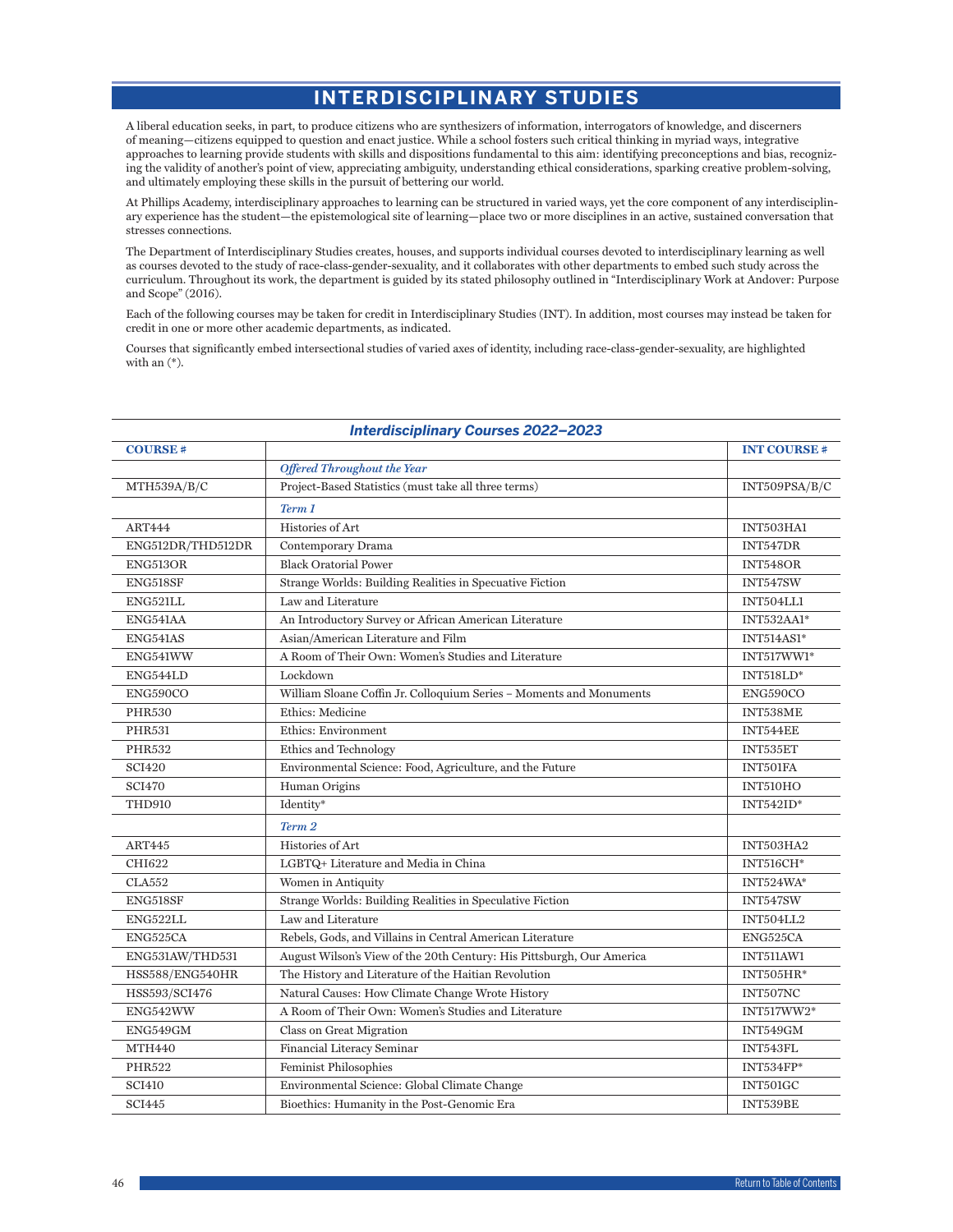|                   | <b>Interdisciplinary Courses 2022-2023</b> continued                                                                                                         |                    |
|-------------------|--------------------------------------------------------------------------------------------------------------------------------------------------------------|--------------------|
| <b>COURSE#</b>    |                                                                                                                                                              | <b>INT COURSE#</b> |
|                   | Term 3                                                                                                                                                       |                    |
| ENG513DR/THD512DR | Contemporary Drama                                                                                                                                           | INT547DR           |
| ENG518SF          | Strange Worlds: Building Realities in Speculative Fiction                                                                                                    | INT547SW           |
| ENG530YQ          | Youth from Every Quarter                                                                                                                                     | INT533YQ*          |
| ENG543AS          | Asian/American Literature and Film                                                                                                                           | <b>INT514AS3*</b>  |
| ENG543WW          | A Room of Their Own: Women's Studies and Literature                                                                                                          | INT517WW3*         |
| <b>HSS509</b>     | Women's, Gender, and Sexuality Studies                                                                                                                       | INT521WG           |
| <b>HSS574</b>     | Critical Race Theory: The American Dream Deferred                                                                                                            | INT520CR*          |
| <b>PHR522</b>     | <b>Feminist Philosophies</b>                                                                                                                                 | $INT534FP*$        |
| <b>PHR530</b>     | Ethics                                                                                                                                                       | INT538ME           |
| <b>PHR531</b>     | Ethics and the Environment                                                                                                                                   | INT544EE           |
| <b>PHR532</b>     | Ethics and Technology                                                                                                                                        | INT535ET           |
| PHY445            | Astrobiology                                                                                                                                                 | INT506AB           |
| <b>SCI430</b>     | Water and Humanity                                                                                                                                           | INT502WH           |
| SCI460/HSS504     | <b>Environmental Economics</b>                                                                                                                               | INT545EE           |
|                   | $^*$ Courses that significantly embed intersectional studies of varied axes of identity, including race-class-gender-sexuality, are highlighted with an (*). |                    |

### *Environmental Science: Food, Agriculture, and the Future*

### **INT501FA (may be taken as a Science or Interdisciplinary course; official course number is SCI420)** (T1)

This course examines agriculture as a major driver of global environmental change and public health trends. We will explore the demands placed on food production by population growth and a dietary transition, the chemical origins and ecological impacts of fertilizer, and the implications of limited resources of water, land, and oil. The course will integrate fundamental environmental principles of nutrient cycling and energy flow, provide an introduction to environmental economics and policy, and examine how agriculture affects land use, climate change, and biodiversity. We will explore public health impacts of agriculture including food safety, antibiotic resistance, and the rise of obesity and diabetes. Finally, we will consider the future of agriculture and food. Readings will include original scientific literature, nonfiction books and essays, text excerpts, and news coverage. Students should be prepared to undertake a term project. (Mr. Mackinson)

*Prerequisite: Open to Uppers and Seniors who have completed one year of laboratory science.*

### *Environmental Science: Global Climate Change*

### **INT501GC (may be taken as a Science or Interdisciplinary course; official course number is SCI410)** (T2)

This course prepares students to grasp the science behind the politics. The course begins with an overview of climate science, including atmospheric composition, major biogeochemical cycles, principles of energy conservation and flow, the greenhouse effect, atmospheric and oceanic circulation, and natural climate variability. We then investigate recent anthropogenic climate change, examining both causes and consequences. We will primarily consider impacts on ecological systems, but also assess impacts on public health, economics, and global justice. The second half of the course will address the response to global climate change by investigating mitigation strategies. Students will analyze current and potential future sources of energy, both nonrenewable and renewable. Readings will include original scientific literature, nonfiction books and essays, text excerpts, and news coverage. (Mr. Mackinson)

*Prerequisite: Open to Uppers and Seniors who have completed one year of laboratory science.*

### *Water and Humanity*

#### **INT502WH (may be taken as a Science or Interdisciplinary course; official course number is SCI430)** (T3)

*Water and Humanity* examines the dynamic and tenuous relationship between water resources and human development. Exploring water from a multidisciplinary, project-driven perspective, students will think critically about the central role water has played and must continue to play in the viability and vitality of all civilizations, as well as the many challenges that people face in sustaining, protecting, and gaining access to usable fresh water. Students will encounter diverse materials, use holistic approaches, and engage in innovative project planning to consider, understand, and propose solutions to complex water issues. This course will focus on the value of water and on the issues that water scarcity presents within the contexts of such elements as religious belief and practice, the human-water relationship in fine art and architecture, national and imperial infrastructure, and industrial development. Students also will think about the role of water in their own local, regional, and global communities, while researching and proposing their own solutions to complex multidisciplinary water issues. (Mr. Mackinson)

*Prerequisite: Open to Uppers and Seniors who have completed one year of laboratory science.*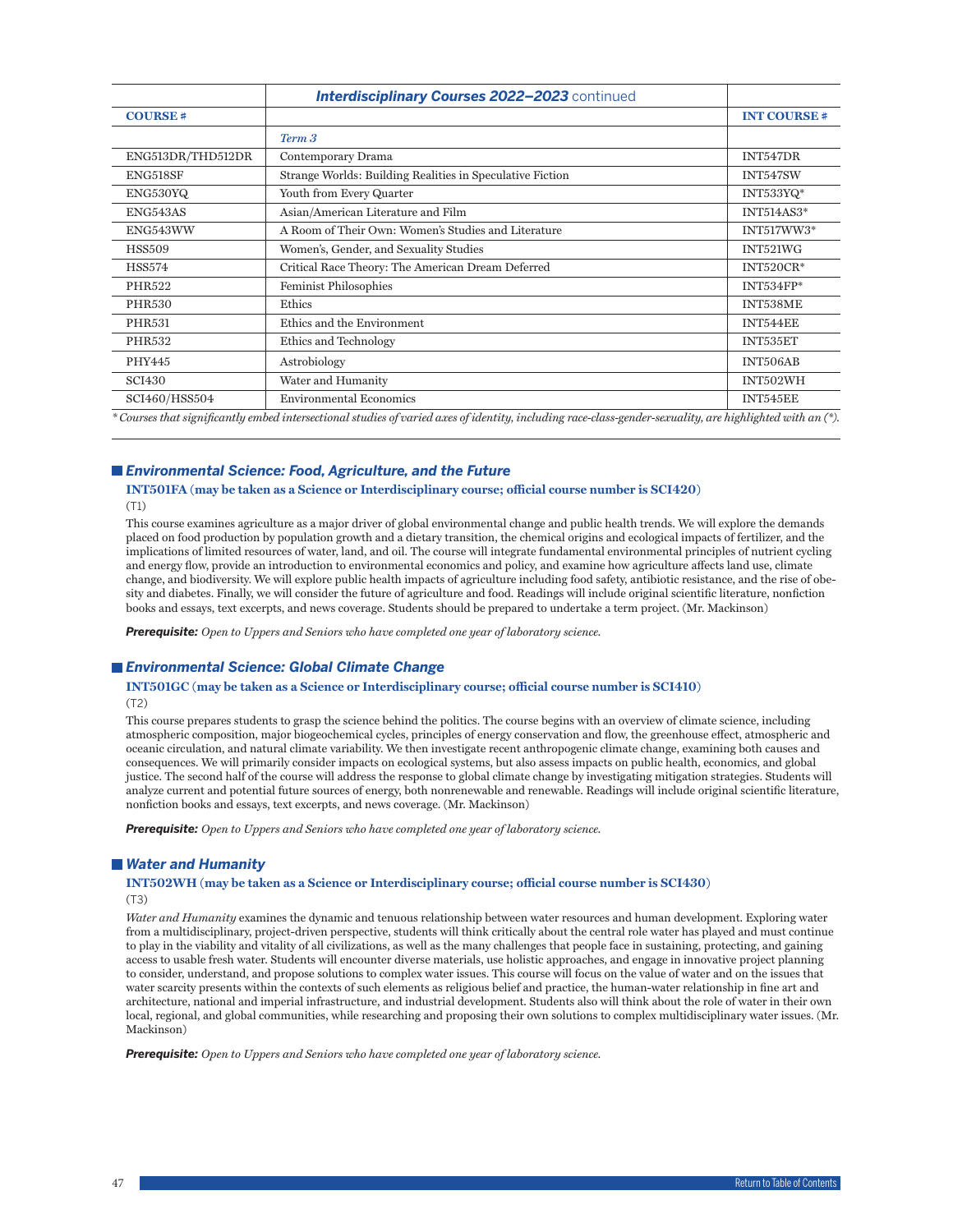### *Histories of Art*

**INT503HA1 (may be taken as an Art or Interdisciplinary course; official course number is ART444) INT503HA2 (may be taken as an Art or Interdisciplinary course; official course number is ART445)**

(T1, T2)

Michelangelo's David. A three-second Snapchat. The Rothko Chapel. Video of the Confederate flag being carried in the Capitol. O'Keeffe's *Flowers*.

Images constantly and incessantly bombard us, yet how do we process, deconstruct, and understand them? How do we place them in larger cultural, political, and social contexts? How do we wallow in beauty and magnificence? How do we discern a variety of meanings and best ensure we are not victims of ideology?

In this two-term interdisciplinary course, we explore images and objects as primary sources unveiling the values and ideas of the society in which they were produced, and we pay particular attention to the effects of class, economics, gender, national identity, optics, politics, race, religion, sexual orientation, technology, and urbanism on art and visual culture. By focusing on both form and context, we foster a visual literacy that will serve us well for a lifetime. Although the course focuses primarily on the traditional "fine" arts, we develop the skills and dispositions to navigate the complexities of contemporary visual culture. (Mr. Fox)

*ART444***, Term 1—**The term begins with the origins of Early Modern Europe at the start of the Italian Renaissance and concludes with the Dutch "Golden Age" of the 17th century. Throughout the term, we will explore many topics, including philosophies of art and aesthetics; the economics of the Medici Bank; the evolution of the social status of some creators from craftsperson to artists; the gendering of different media (tapestries versus sculpture, for example); the Reformation and the Council of Trent; the rise of the independent artist; the prevalence of rape imagery in court culture; and the origins of modern colonialism, imperialism, and capitalism.

The term will include our looking at art objects created by Sofonisba Anguissola, Giotto di Bondone, Michelangelo Buonarotti, Albrecht Dürer, Artemesia Gentileschi, Rembrandt van Rijn, Diego Velázquez, and others. In addition, we will explore readings by Svetlana Alpers, Michael Baxandall, Clive Bell, Elizabeth Cohen, Michel Foucault, Linda Nochlin, and Leo Steinberg, among others. (Mr. Fox)

*ART445***, Term 2—**The term begins with the French Revolution and ends with the postmodern dismantling of the Eurocentric tradition that permeates contemporary visual culture. Throughout the term, we will explore many topics, including: the evolving tension over the obscuring of boundaries between the wonders of art and the wonders of nature; the development of photography and cinema; the changes in social regulation, spectacle, and exhibition; the global catastrophes of depression and war; the feminist art movement and the challenges of intersectionality; the solidification of art as commodity—the economics of the contemporary art market and the politics of museum display; and the rise of "globalism" and the ramifications of colonialism and imperialism.

The term will include our looking at art objects created by El Anatsui, Judy Baca, Rosa Bonheur, Jacques Louis-David, Francisco Goya, Käthe Kollwitz, Edmonia Lewis, Claude Monet, Pablo Picasso, Cindy Sherman, Frank Stella, Alma Thomas, Andy Warhol, and others. In addition, we will explore readings by Walter Benjamin, Norma Broude, Jonathan Crary, Douglas Crimp, Clement Greenberg, Immanuel Kant, Rosalind Krauss, Erica Rand, and Aruna D'Souza, among others. (Mr. Fox)

*Prerequisite: Open to Lowers, Uppers, and Seniors, who may take one or two terms; completion of ART225 or a 300-level art elective is recommended but not required.*

#### *Law and Literature*

**INT504LL1 (may be taken as an English or Interdisciplinary course; official course number is ENG521LL) INT504LL2 (may be taken as an English or Interdisciplinary course; official course number is ENG522LL)** (T1, T2)

*ENG521LL***, Term 1—Exploring Narrative.** This course explores the role of narration and storytelling in law, politics, and literature. It begins with a study of what narrative is, drawing from readings in literature, philosophy, and psychology. Equipped with a working definition, students will then investigate the narrative form in action across the disciplines of law, politics, and literature. What role does storytelling play in our law and politics? How do the stories of literature impact our understanding of law and politics?

*ENG522LL***, Term 2—Exploring Metaphor.** This course explores the power and role of metaphor in law and literature. Drawing from interdisciplinary sources, students will study competing theories on the nature of metaphor and its particular importance in the disciplines of law and literature. Along the way, students will grapple with two works of literature where the nature of metaphor is on display: Vladimir Nabokov's enigmatic novel *Pale Fire* and the poems of Wallace Stevens in *The Palm at the End of the Mind*. Some questions we will struggle with include what is the relationship between metaphor, truth, and literal meaning; how do metaphors generate their meanings; and how, if at all, might metaphors expand or contract our understanding and experience of the law, the world, and ourselves? Student work will consist of the analytical essay, discussion board writings, and some introduction to the practice of legal writing and advocacy.

In both terms, readings will draw from a wide range of disciplines and genres, including legal opinions; cultural, political, and philosophical essays; poems; a novel; and/or a play. (Mr. Calleja)

*Prerequisites: Open to Seniors. Open to Uppers who have completed at least one term of ENG300 and who have the permission of the department.*

#### *The History and Literature of the Haitian Revolution*

#### **INT505HR (may be taken as an English ENG540HR, History HSS588, or Interdisciplinary course; official course number is ENG540HR)\***

(T2)

Few events have been as transformative and far reaching in effect—yet so untaught and unlearned across the humanities—as the Haitian Revolution, which occurred from 1791 to 1804. This interdisciplinary course will investigate the revolution and its legacy and attempt to address, at least in part, the monumental significance of the only successful large-scale slave rebellion in the Atlantic World. By 1804, the newly independent Haitians, freed by their own hands, had won for themselves a unique inheritance: theirs was a society born of the Age of Revolutions and animated by the Enlightenment-inspired language of liberty, but equally theirs was a society deeply rooted in African and Afro-Caribbean slave culture. In its independence, Haiti became the center of a transnational black diaspora as it defended its existence at a time when the United States and European colonial powers viewed racial slavery as the pillar of their burgeoning capital economies. This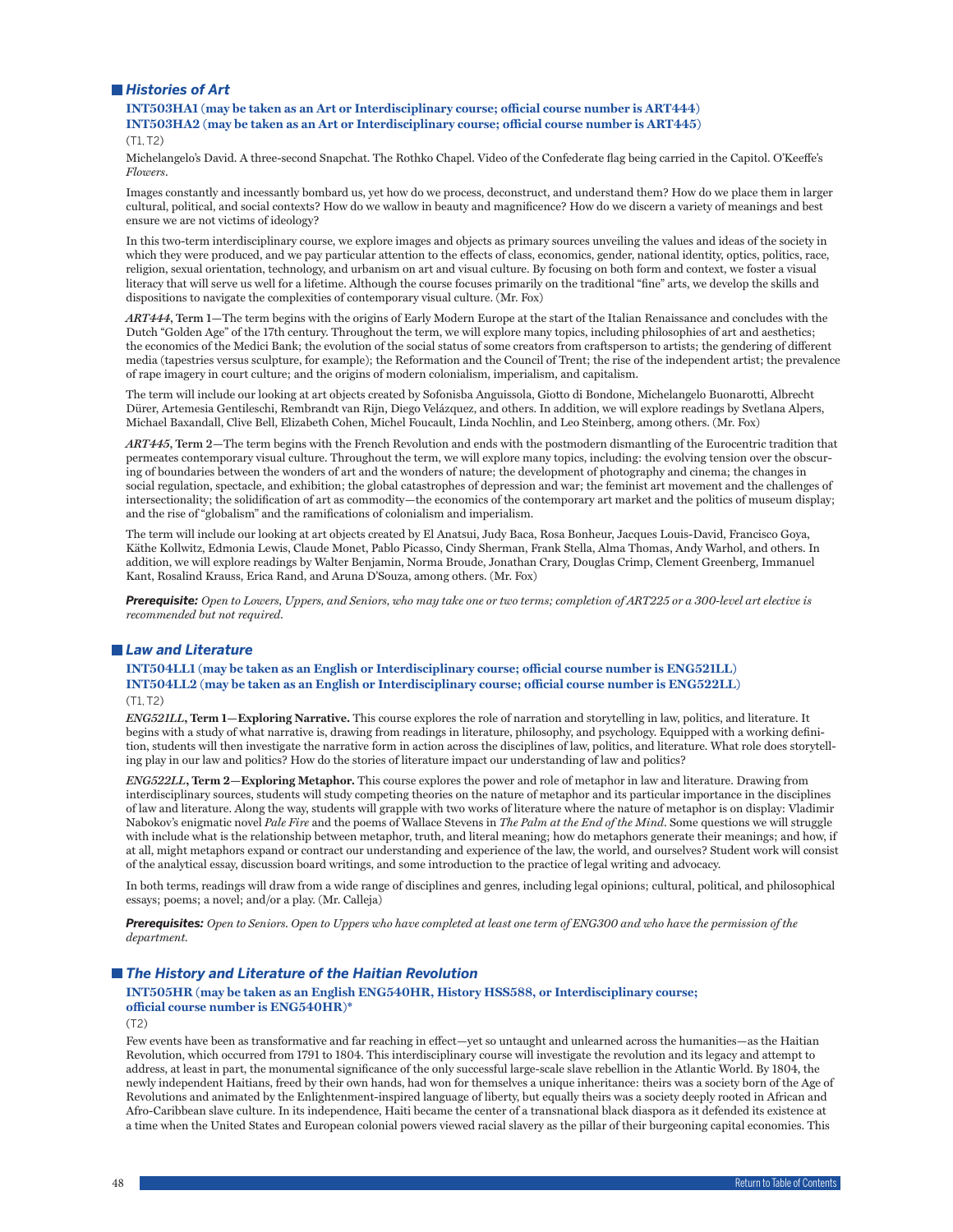elective aims to explore these complicated ideas through a variety of texts, digital archives, fiction and nonfiction, literature, and history. (Ms. Curci and Dr. Jones)

*Prerequisites: Open to Seniors. Open to Uppers who have completed at least one term of ENG300 and of HSS300 and who have the permission of the departments.*

### *Astrobiology: Life Among the Stars*

**INT506AB (may be taken as a Physics or Interdisciplinary course; official course number is PHY445)** (T3)

We invite you to embark on a journey to explore the field of astrobiology, the study of the origin, evolution, and distribution of life in the universe, on and beyond planet Earth. We will begin our exploration by studying the fundamentals of relevant sciences—physics, astronomy, chemistry, and biology—and will then apply these sciences to understand the potential requirements and limitations of life on Earth as well as on other planets and moons in our solar system. As we learn about historical and current efforts to detect life on these bodies, we will consider objects resident in our own solar system, including Mars, the moons of Jupiter, the moons of Saturn, and other solar system bodies such as Ceres and Pluto. Next, we will expand our view to include other possible abodes of life outside of our solar system as discovered by modern astronomers and modern instrumentation (i.e., the Hubble and Kepler space telescopes). Finally, we will examine the role of fictional alien biology on the human imagination through literature, film, and music.

### *Natural Causes: How Climate Change Wrote History*

#### **INT507NC (may be taken as a History, Science, or Interdisciplinary course; official course number is HSS593)** (T2)

The impact of human activity on the behavior of the earth's climate has become one of the overriding concerns of the modern world, making climate change the central environmental problem of our time. Anticipating the impact of climate change on modern civilization, however, is not an easy exercise. Past climate change can help us to understand it as a catalyst for change that humans were not aware of, and can then help us to decide the role humans have played in the current environmental situation.

Through a series of case studies, we will investigate how civilizations have been influenced by weather and climate change. Starting with a historical overview of broad changes in climate, students will investigate specific instances when weather has influenced the course of history. How, for example, did winter weather protect Russia from invasion by first Sweden, then Napoleonic France and Nazi Germany? We will then expand our scope to examine the larger and longer-term influence of climate shifts on the course of regional civilizations such as the Maya in Central America, the Tang Dynasty in China, and the Harappan/Indus Valley civilization. The third group of case studies will examine the impact of global climate shifts on the interaction between civilizations on a continental scale. Examples could include the rise and spread of the Mongol civilization from central Asia to Eastern Europe and eastern Asia. We will end the term by examining the possible consequences of climate change on the future course of modern civilization. (Dr. Hagler and Ms. Doheny)

*Prerequisite: Open to Uppers and Seniors.*

#### *Project-Based Statistics*

#### **INT509PSA (may be taken as a Math or Interdisciplinary course; official course number is MTH539A) INT509PSB (may be taken as a Math or Interdisciplinary course; official course number is MTH539B) INT509PSC (may be taken as a Math or Interdisciplinary course; official course number is MTH539C)** (THREE-TERM COMMITMENT)

This is a community-based learning statistics course that will enable students to implement learned knowledge to work with communities. This curriculum-driven project contains a civic responsibility component, which ties in with the school's major core values. Students will apply their knowledge immediately and beneficially as they "bring numbers to life" in collaboration with the PA community and local nonprofit organizations. For instance, students potentially would be able to collect, organize, interpret, analyze, and project data to help the Admissions Office, Summer Programs Office, Dining Services, Brace Center for Gender Studies, College Counseling Office, Archives and Special Collections, and other departments of interest at PA. Similarly, students can assist worthy causes in the wider community, working with those entities to tell stories with numbers. Please note the three-term commitment. Students should expect that petitions to drop *INT509* after one or two terms will be denied.

*Prerequisite: Open to students who have completed MTH350 or with permission of the department.*

#### *Human Origins*

#### **INT510HO (may be taken as a Science or Interdisciplinary course; official course number is SCI470)** (T1)

Take a look around. Regardless of where you are, the consequence of three million years of human evolution is evident. This interdisciplinary science course uses insights drawn from history, art, archaeology, and other disciplines to chart the human journey from hominid to the first civilizations that forecast the modern world. Human Origins includes weekly field or laboratory work outside of the classroom; hands-on laboratory exercises emphasize use of Peabody Museum of Archaeology collections and challenge students to apply ancient techniques to solve daily problems of survival. (Dr. Wheeler)

*Prerequisite: Open to Uppers and Seniors.*

### *August Wilson's View of the 20th Century: His Pittsburgh, Our America*

### **INT511AW1 (may be taken as an English ENG531AW, Theatre THD531, or Interdisciplinary course; official course number is ENG531AW)**

(T2)

This course will use a selection of August Wilson's plays to investigate how our society's view of race changed during the 20th century. Students will move through Wilson's plays in chronological order, focusing on the Aunt Ester plays in the Century Cycle in both a literary and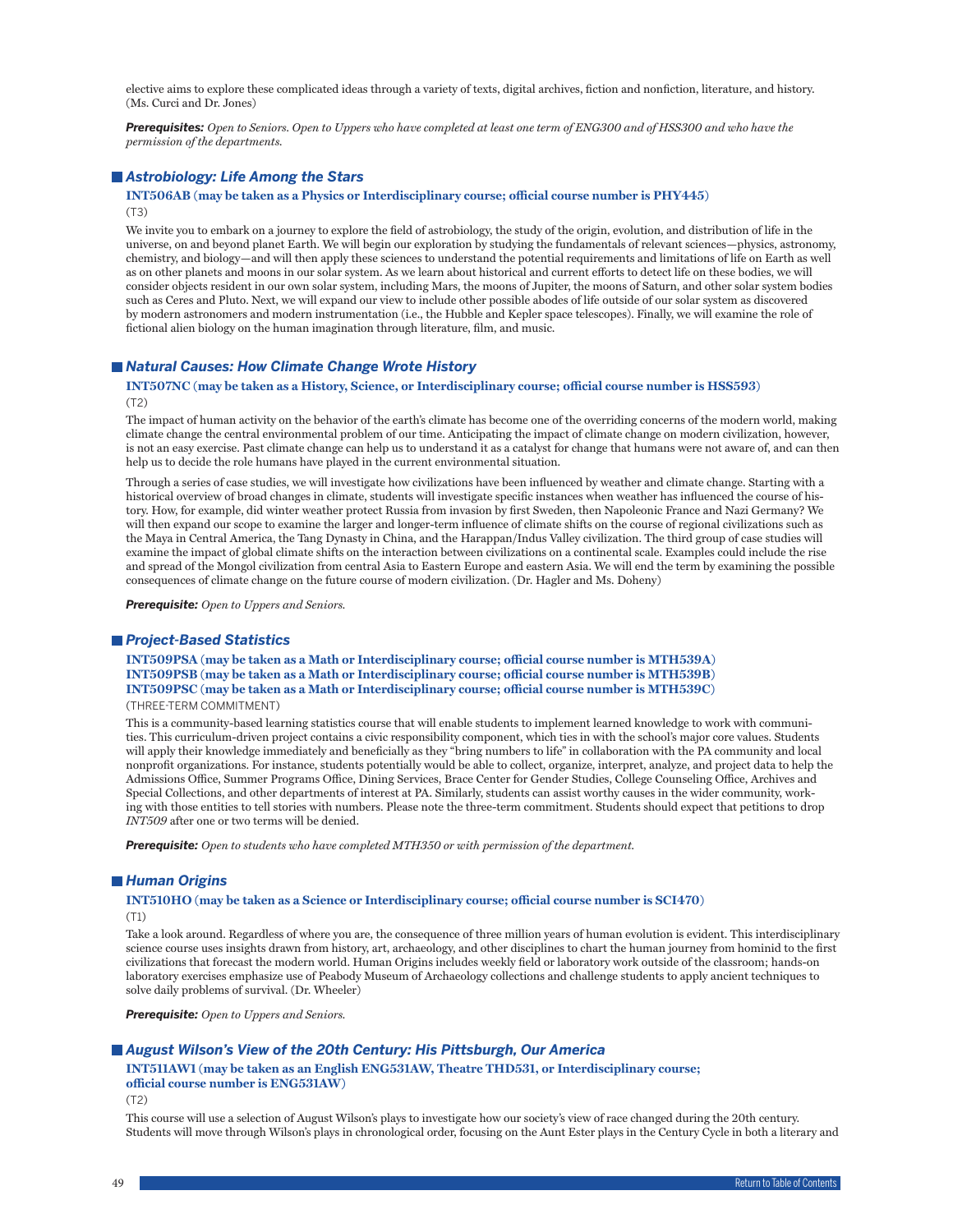theatrical way. This section will give students a glimpse into Wilson's fictionalized Pittsburgh and insights into a more historically accurate Pittsburgh and America, as well as the man as a playwright. Students will look for connections between Pittsburgh and other American urban environments, examining how cities changed during the 20th century. This course is open to Seniors; it may be taken by Uppers with permission from the department chair. (Mr. Grimm)

*Prerequisites: Open to Seniors. Open to Uppers who have completed at least one term of ENG300 and who have the permission of the department.*

### *Asian/American Literature and Film*

### **INT514AS1 (may be taken as an English or Interdisciplinary course; official course number is ENG541AS)\* INT514AS3 (may be taken as an English or Interdisciplinary course; official course number is ENG543AS)\***  $(T1, T2, T3)$

This seminar explores the literary, historical, and broader sociocultural development of the complex and ever-expanding body of work that collectively (and not always neatly) contributes to what may be called "Asian/American" literature and film. We will engage with a wide range of written and visual texts, including poetry, fiction, memoir, cinema, and television, as well as with scholarly and other artistic forms of production, in order to fashion an analytical framework, informed perspective, and interpretive approach through which to reread and rethink the culture, politics, and history of the United States itself. A related goal is to understand the role of literature and other cultural forms in our nation's struggles over identity, power, and resources. Focusing on the development and representation of Asian/America, we will unpack the social formation of race and the complexity of racial dynamics in the United States historically and today.

*ENG541AS1***, Term 1 and Term 2—**The syllabus includes works by canonical and popular authors, filmmakers, and content creators. To develop and flex our critical tools and skills of reading, viewing, analyzing, and interpreting these written and visual texts, we will learn about and practice applying fundamental concepts, themes, and critical methodologies of the field of Asian/American literary and cultural studies. Our goal in this seminar is to gain wide exposure to the exciting diversity of Asian/American literature, film, and cultural production.

*ENG543AS3***, Term 3—Placing Asian America: Ethnic Enclaves in Literature and Film.** This special topics seminar is organized around a broad theme such as Asian/American activism; Asian in the U.S. Literary Imagination; or a specific genre, historical period, or geographic or cultural region (e.g., Viet Nam or Chinatowns). (M. Martin)

*Prerequisites: Open to Seniors. Open to Uppers who have completed at least one term of ENG300 and who have the permission of the department.*

### *Advanced Topics in Chinese*

**INT516CH (may be taken as a Chinese or Interdisciplinary course; official course number is CHI622)\***

(T2)

*CHI622***, Term 2—LGBTQ+ Literature and Media in China.** It might be surprising to many that there has been a literary and social media movement toward LGBTQ+ advocacy in China and other parts of Asia at the grassroots level. Working within a unique system of political censorship in China grounded in Confucianistic beliefs, LGBTQ+ literature is thriving through a variety of forms of literacy including online books, manga, anime, audio drama, television shows and social media. This literary movement is entirely consistent with the traditional Chinese culture and a history of the oppressed people fighting for freedom of expression and justice in creative ways. In this course, students will read works from the "Pure Love" genre – the literary genre that advocates for the idea of "love is love, regardless of gender," with a focus on works about Chinese high school students' lives. Students will also explore various forms of popular media that feature transgender and gender non-conforming people in order to better understand the concept of gender expressions within the Chinese context. Students will reflect on how this movement is both a manifestation of deeply ingrained Chinese values such as staying true to oneself and showing resilience in the face of obstacles, and a continuation of the tradition of using literature for collective healing and empowerment.

#### *A Room of Their Own: Women's Studies and Literature*

**INT517WW1 (may be taken as an English or Interdisciplinary course; official course number is ENG541WW)\* INT517WW2 (may be taken as an English or Interdisciplinary course; official course number is ENG542WW)\* INT517WW3 (may be taken as an English or Interdisciplinary course; official course number is ENG543WW)\*** (T1, T2, T3)

*ENG541WW***, Term 1—Masculinities in Feminist Literature** In an interview with The Atlantic magazine, writer Junot Diaz says, "I think [my character's] tragedy in a number of places in this book is that he keeps choosing his mask." Many scholars of gender talk about American masculinity as a "mask," and as Diaz states, this mask can lead to tragedy: suffering, disconnection, even violence. In this literature course, we will read authors who write toward a feminist view of manhood: one that emphasizes equality of the genders, emotional connection, and healthy relationships. Each writer we will explore puts a masculine character at the center of a novel, short story, or poem that exposes the ways in which gender norms can impede a quest for authenticity, connection, love, and truth. The texts in this course look at themes of friendship and mentorship; identity, race, and class; sexuality; and fatherhood. Together we will consider how these authors can help inform a range of feminist possibilities for men and masculine-identifying people. Authors: Sherman Alexie, Ta-Nehisi Coates, Junot Diaz, Louise Erdrich, Barbara Kingsolver, Yusef Komunyakaa, and others.

*ENG542WW* **&** *ENG543WW***, Term 2 and Term 3—**"To be a feminist can feel like being in a different world even when you are seated at the same table," writes philosopher Sara Ahmed in Living a Feminist Life. In this course, our seminar table will center the voices of womanidentified authors working in all genres of literature. These authors could be called "feminist" writers, for their work somehow calls for, or envisions, a world resistant to sexism. Our writers may all identify as women, but they write from vastly different positions in history, society, identity, and politics. So what is "feminist literature," and what kind of work does it do in the world? Students should prepare to write critically, personally, and creatively both in and out of class. Authors include Roxane Gay, Marilyn Chin, Toni Morrison, Marge Piercy, Sylvia Plath, Alison Bechdel, Virginia Woolf, Marjane Satrapi, Kate Bornstein, Margery Kempe, Ursula K. LeGuin, Louise Erdrich, and others.

*Prerequisites: Open to Seniors. Open to Uppers who have completed at least one term of ENG300 and who have the permission of the department.*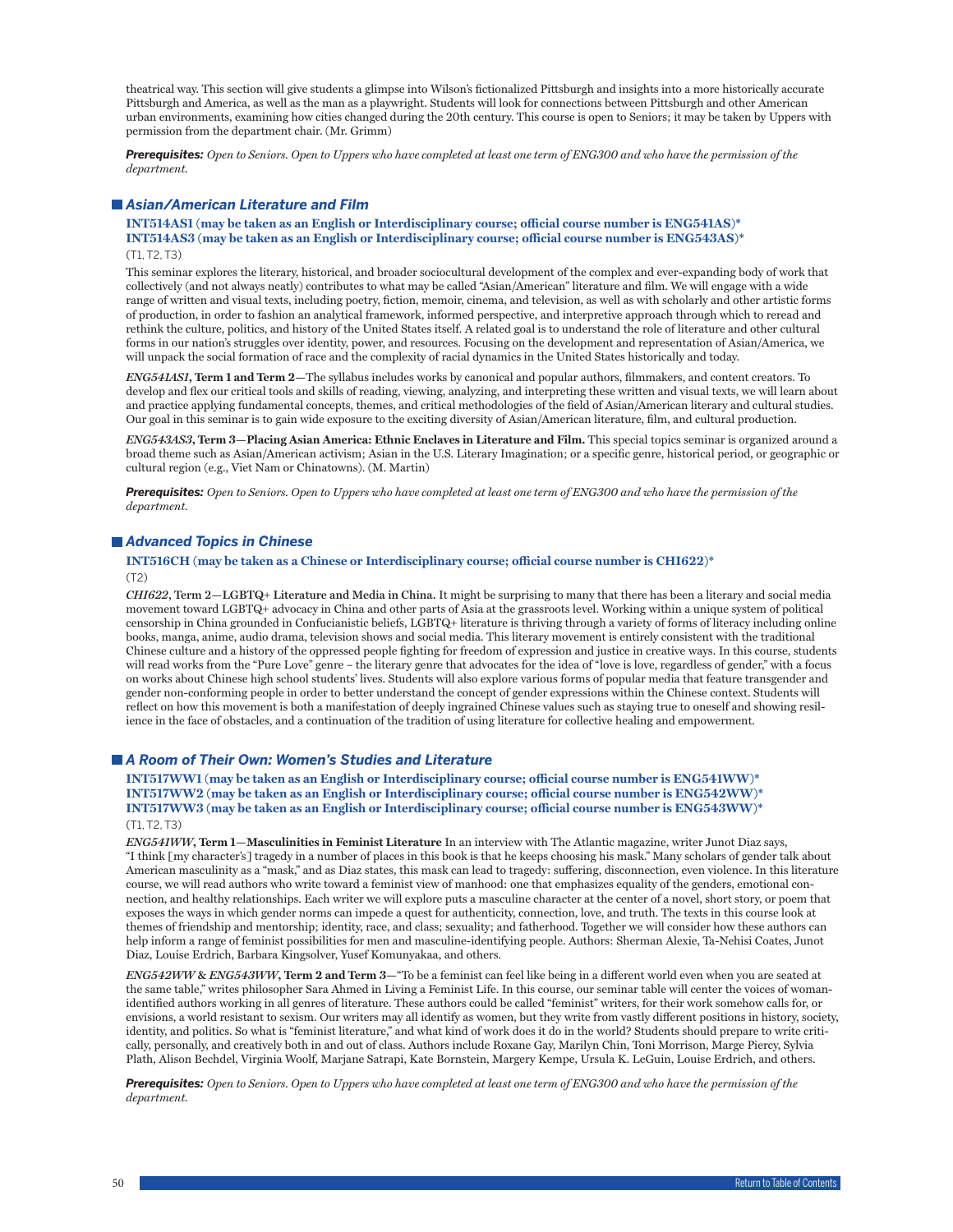#### *Lockdown*

### **INT518LD (may be taken as an English or Interdisciplinary course; official course number is ENG544LD)\*** (T1)

Prisons are a growth industry today in the United States. This course, through a blending of literature, film, and social sciences, will examine incarceration. By reading novels, memoirs, and poetry and viewing a few films, we can gain a greater appreciation of the psychological effects of these institutions and the power of art as a means of coping with them (touching then on witnessing and testimonials). We will ask questions about ethics and justice, about self-expression, and about social control. Some possible titles may include *Orange Is the New Black*, *Gould's Book of Fish*, *The Trial*, *Brothers and Keepers*, *A Place to Stand*, *One Day in the Life of Ivan Denisovich*, and *Zeitoun*. (Dr. Kane)

*Prerequisites: Open to Seniors. Open to Uppers who have completed at least one term of ENG300 and who have the permission of the department.*

### *Critical Race Theory: The American Dream Deferred*

**INT520CR (may be taken as a History or Interdisciplinary course; official course number is HSS574)\*** (T3)

Historically, American society does not recognize race as the language of class. In this discussion-based seminar, students will examine ways in which race and class intersect. Critical race theory eschews the goal of assimilation into current social structure and instead looks at the experience of the "outsider" as a lighthouse that illuminates structural problems within American Society. Students will use Critical Race Theory to analyze historical legal cases—including the nation's first successful school desegregation in 1931 where Mexican Americans sued San Diego, CA public schools for access and the famous 1957 court-ordered desegregation of Little Rock, AR High school—in addition to contemporary legal cases of "reverse discrimination" such as *Fisher v. The University of Texas in 2012*. Students will ultimately explore the question, "Is the American dream a structural fallacy that has explanation for success but none for failure?" Assignments will consist of selected readings, reflection pieces, article reviews, and a research paper. (Ms. Paulson)

*Prerequisites: Open students who have completed one term of HSS300.*

#### *Women's, Gender, and Sexuality Studies*

**INT521WG (may be taken as a History or Interdisciplinary course; official course number is HSS509)** (T3)

**One credit assigned in History or Interdisciplinary.** Pink is for boys and blue is for girls. At least it used to be. We will explore the ways that our everyday lives are guided by socially prescribed gender norms. Through the study of the historical production and contemporary interpretation of the categories of "woman" and "man," "female" and "male," "heterosexual" and "homosexual," we will seek to better understand how gender-based inequalities have evolved and are both supported and simultaneously contested in societies across the world. In addition, we will seek to gain a better understanding of the ways that gender, sex, and sexuality inform local, national, and global efforts to improve the lives of individuals and to achieve social justice for entire communities. We also will explore the intersection of sexuality, gender, sex, race, ethnicity, class, and other forms of identity. Through a variety of sources—written documents, social media, film—this course will introduce students to a wide variety of issues across disciplines, including historical, anthropological, medical, legal, and popular culture. We also will explore contemporary uses of social media as sites of research, activism, and networking. (Dr. Ramos)

*Prerequisite: Open to students who have completed one term of HSS300.*

#### *Women in Antiquity*

# **INT524WA (may be taken as a Classics or Interdisciplinary course; official course number is CLA552)\***

(T2)

The literary woman in antiquity and the actual woman in antiquity are rather different concepts. In classical literature, we can find numerous examples of powerful, erudite, and accomplished women; however, in classical history, these examples are few. In this course, we will look at this variance and try to determine how it came to be, especially in societies whose own deities were often female. We will pay close attention to literary figures such as Helen, Andromache, Medea, Lysistrata, Lucretia, Lesbia, and Dido, and we will examine the life of the actual woman in the classical world in order to see how her experience compares with her literary counterpart. Although not required, students with experience in Latin or Greek may continue working with ancient texts in the original language.

*Prerequisites: Open to Seniors or with permission of the department.*

### ■ Rebels, Gods, and Villains in Central American Literature

#### **INT525CA (may be taken as an English, or Interdisciplinary course; official course number is ENG525CA)** (T2)

The rich history of Central America, an isthmus extending from Guatemala to Panama, is one of resilience and resistance. Ancient traditions and civilizations, like the Mayans, continue to persist. It is the home of Cimarrones, or Maroons, rebel enslaved African people who freed themselves and established joint colonies with indigenous populations. It is the home of the Garifuna, whose history is one of sea exploration and survival. This legacy of never bending at the sight of impossible odds continues to this day with a long history of writer-activists like Julia Esquivel Velásquez, Pedro Rivera, Carlos Francisco Chang Marín, Rigoberta Menchú, and Rubén Darío. The literature we will explore will focus on stories and poems about communal power, rebel heroes, and the diverse cultural history that empowers an entire region. This class will expose you to comparative literature analysis and project options ranging from podcast creation to poetry translation. Books for this course might include: Popol Vuh retold by Victor Montejo; Family Album by Claribel Alegría; I, Rigoberta Menchú: An Indian Woman in Guatemala by Rigoberta Menchú; Stories and Poems/Cuentos y Poesías: A Dual Language by Rubén Darío; Catrachos by Roy G. Guzmán; Come Together, Fall Apart by Cristina Henríquez; Black Caribs – Garifuna Saint Vincent' Exiled People and the Origin of the Garifuna ed. by Tomás Alberto Ávila. (Ms. Leschorn)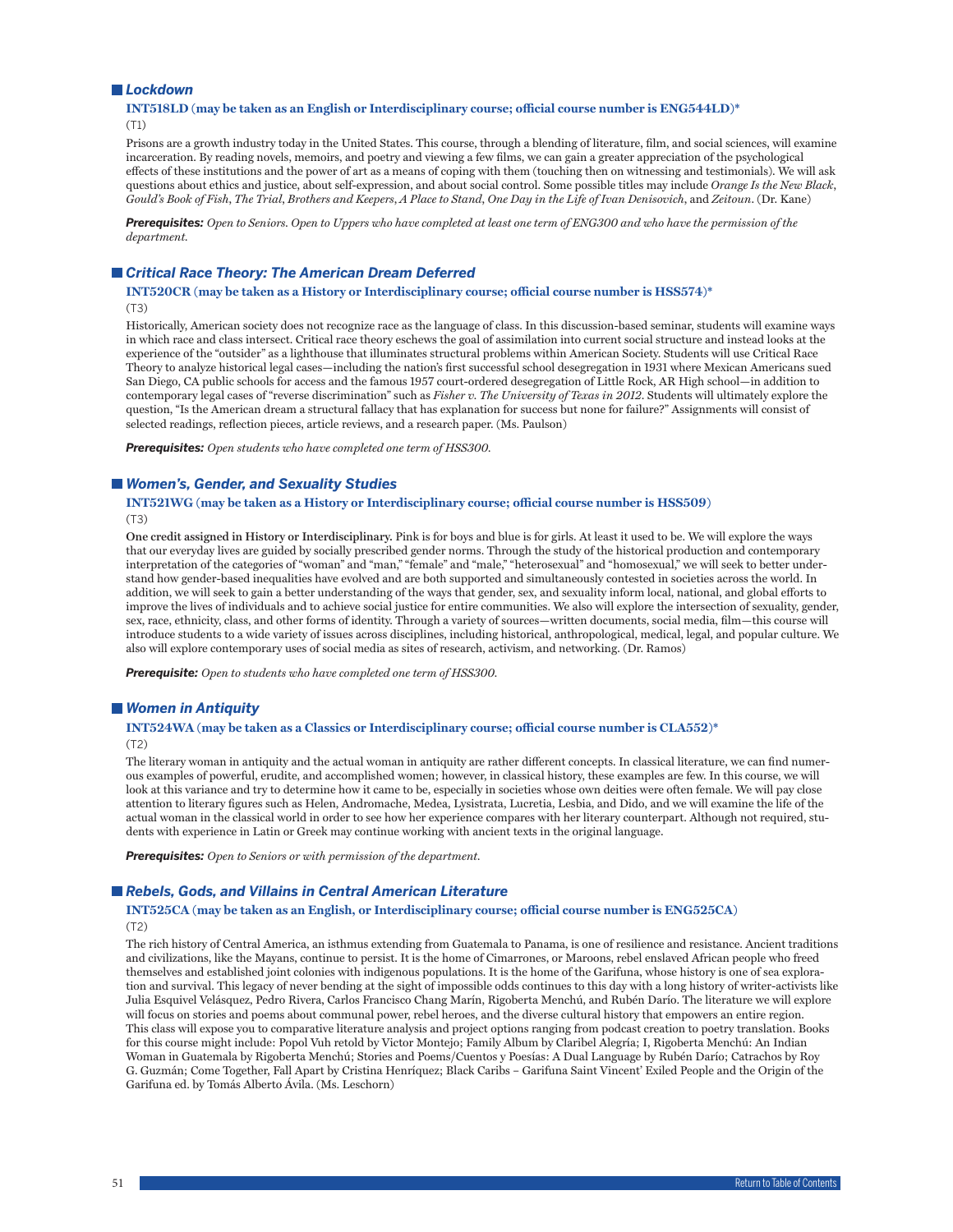#### *An Introductory Survey of African American Literature*

#### **INT532AA1 (may be taken as an English or Interdisciplinary course; official course number is (INT532AA1)\*** (T1)

**Term 1—***Invisible Man* **and Black Lives Matter.** In Ralph Ellison's 1953 novel, *Invisible Man*, the narrator's grandfather offers advice from his deathbed: "Son, after I'm gone I want you to keep up the good fight. I never told you, but our life is a war and I have been a traitor all my born days, a spy in the enemy's country ever since I give up my gun in the Reconstruction. Live with your head in the lion's mouth. I want you to overcome 'em with yeses, undermine 'em with grins, agree 'em to death and destruction, let 'em swoller you till they vomit or bust wide open." This term, we will read Ellison's novel, whose narrator exists in cycles of ignorance and revelation, assimilation, and Blackness, precarity and empowerment, and we will consider how this nearly 70-year-old text anticipates and elucidates the Black Lives Matter movement. (Mr. Fox)

### *Youth from Every Quarter*

#### **INT533YQ (may be taken as an English or Interdisciplinary course; official course number is ENG530YQ)\*** (T3)

Decades before the public education reforms of Horace Mann, Phillips Academy was founded as a school that "shall be ever equally open to Youth, of requisite qualifications, from every quarter." This term, we will interrogate the three words often omitted from this statement of egalitarian ideal: "of requisite qualifications." By developing historical and contemporary understandings of Phillips Academy itself, we will explore issues of effort, merit, and privilege. When the Academy was founded, what constituted qualification? Who determined it, for what purposes, and with what consequences? How have answers to these questions evolved during the last 238 years, and why? How might the Academy become an "anti-racist" institution or, more broadly, one that actively dismantles structures of power? Is that even possible? (Mr. Fox)

*Prerequisites: Open to Seniors. Open to Uppers who have completed at least one term of ENG300 and who have the permission of the department.*

#### *Feminist Philosophies*

#### **INT534FP (may be taken as a Philosophy and Religious Studies or Interdisciplinary course; official course number is PHR522)\***

 $(T2, T3)$ 

This course will address feminist moral and political theories. There is no singular 'feminism', and feminists disagree with each other on the answers to many of those moral and political claims. We will survey a variety of feminisms, including liberal and radical feminisms, womanism, and others. The course will also cover topics including sex and gender, the nature of oppression, intersectionality (including discussions of race, disability, gender identity, and class), and sexual ethics. Special topics will be chosen by students for further focus, but could include topics such as body shaming, trafficking, or understandings of masculinity.

*Prerequisites: Open to Seniors. Open to Uppers who have completed a 300-level course and with permission of the department.*

#### *Ethics and Technology*

### **INT535ET (may be taken as a Philosophy and Religious Studies or Interdisciplinary course; official course number is PHR532)**

 $(T1, T3)$ 

From the use of fire to written natural and computational languages to advances in agriculture, weaponry, industry, science, medicine, communication, and artificial intelligence, human technologies have transformed our world. They also have added new complexities to the challenge of answering fundamental philosophical questions such as: What can we know? How should we act? For what can we hope? What is a human being? Seminar participants will explore a variety of answers offered by thinkers, past and present, who can help us reflect well on the nature and worth of efforts to extend our understanding and our power through technology.

*Prerequisites: Open to Seniors. Open to Uppers who have completed a 300-level course and with permission of the department.*

#### *Ethics: Medicine*

**INT538ME (may be taken as a Philosophy and Religious Studies or Interdisciplinary course; official course number is PHR530)**

(T1, T3)

Modern medical research and practice present society with new opportunities and significant challenges. Students in this course will look at various case studies at the intersection of medicine, scientific research, health care, and ethics. Possible case studies may include debates about abortion, euthanasia, animal rights, and broader environmental implications of scientific and material progress in the 21st century. Classical and contemporary philosophers will be read as part of our investigation into these topics.

*Prerequisites: Open to Seniors. Open to Uppers who have completed a 300-level course and with permission of the department.*

#### *Bioethics: Humanity in the Post-Genomic Era*

# **INT539BE (may be taken as a Science or Interdisciplinary course; official course number is SCI445)**

(T2)

This course examines current biological topics that challenge our understanding of humanity and provides a brief introduction to ethics and philosophical anthropology and their roles in setting public policy.

We live in a modern age in which major scientific advances are the norm. Bombarded with stories in the news regarding ethical dilemmas pertaining to novel biomedical interventions, it is often difficult for us to make sense of competing arguments without having a basic command of the biological and philosophical issues involved. Questions to be addressed include: What is a stem cell? When does a developing human being first experience sensation? Show evidence of cognitive abilities? Acquire moral status? How does our modern, post-genomic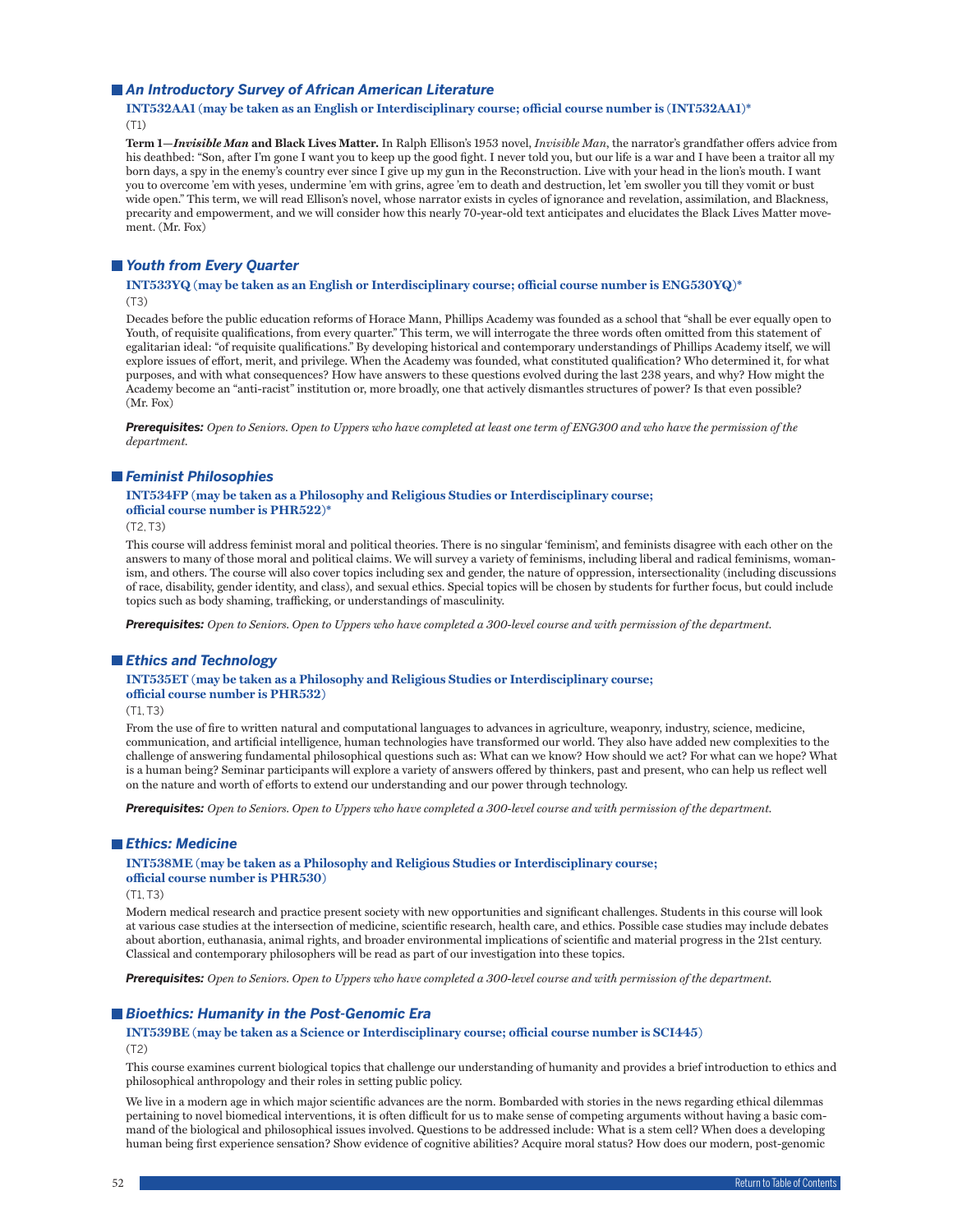understanding of human biology influence our philosophical understanding of what it is to be human? Which biological enhancements are ethical? Which are unethical? To what extent (if at all) should the use of biotechnology be regulated in our society? Historical and current readings will be assigned, and lively discussions encouraged. Students will be graded through a variety of assessments, including papers, presentations, journals, and class participation. (Dr. Marshall)

*Prerequisites: Open to students who have completed one yearlong course in biology and one yearlong course in chemistry.*

### *Identity*

#### **INT542ID (may be taken as a Theater or Interdisciplinary course; official course number is THD910)** (T1)

This course explores the intersection of writing and performance through an investigation of personal identity and will be taught collaboratively by instructors who specialize in each area. The course will culminate in a performance of a devised theatre piece of the student's creation before a live audience. Designed for students with acting experience and a serious commitment to the art form, students will build off their existing skills through in-depth character work and scene study and push their understanding of themselves and acting by exploring their own identity. Students will be encouraged to "think theatrical," or think theatrically, engaging in a search for the connection between literary themes, historical context, and personal identity. Over the term, the class will gain insight into the roles that race, class, gender, sexual orientation, and faith affects our daily existence and live performance. Lastly, students will experience and examine how live performance interacts with public discourse, civil disobedience, and art.

*Prerequisites: Open Lowers, Uppers, and Seniors.*

#### *Financial Literacy Seminar*

#### **INT543FL (may be taken as a Math or Interdisciplinary course; official course number is MTH440)** (T2)

Students who sign up for this course will be able to utilize their skills, passion, and creativity in a way that will definitely make an impact on the world. The instructor will present and explore models theoretically and practically to promote fiscally responsible behavior. Students will read and discuss several short books and research and design collaborative projects to demonstrate proficiency of concepts learned and to help develop a solid foundation of critical financial skills. Concepts will include a wide array of topics, including budgeting, writing and pitching business plans, marketing, prototyping, project planning, balance sheets, income and cash flow statements, resume writing, online advertising and social media marketing, graphic design, philanthropy, and much more.

With the guidance of the instructor as well as mentors and specialists, students will use the "design thinking" process to identify a problem of a social nature and follow all the steps necessary to provide feasible and scalable solutions. Working to solve a problem creatively and logically will ignite their entrepreneurial spirit. When possible, field trips will include company tours, shareholder meetings, and visits to brokerage firms. Guest speakers such as financial planners, business leaders, accountants, artists, and actuaries will speak to students and share their expertise. (Mr. El Alam)

*An HP10BII financial calculator will be used extensively as a learning tool and is required for the course.*

*Prerequisite: Open to students who have completed MTH340.*

#### *Ethics and the Environment*

### **INT544EE (may be taken as a Philosophy and Religious Studies or Interdisciplinary course; official course number is PHR531)**

(T1, T3)

We are facing unprecedented environmental challenges to climate, life forms, human health and population, and essential resources. We tend to treat such issues simply as scientific or political problems. In reality, ecological controversies raise fundamental questions about what we human beings value, the kind of beings we are, the kinds of lives we should lead, and our place in nature. Sustainability is not possible without a deep change of values and commitment. In short, environmental problems raise fundamental questions of ethics and philosophy. This course seeks to provide a systematic introduction to those questions.

*Prerequisites: Open to Seniors. Open to Uppers who have completed a 300-level course and with permission of the department.*

#### *Environmental Economics*

**INT545EE (may be taken as a History and Social Science, Science, or Interdisciplinary course; official course number is HSS504)**

(T3)

May be taken for Interdisciplinary, History and Social Science, or Science credit. This course is a case-based introduction to using economics to look at some of the major environmental problems in the 21st century. In this topic-driven course, students will learn about the role of market failure in environmental issues, the challenges of pricing environmental goods, and ways in which economic theory can be used to help solve these problems. Topics such as overfishing, global warming, water pollution, and others will be covered from the angles of science and economics. Special consideration of the unique role that social justice plays in many of the topics will be considered as well. Students will be assessed on problem sets, essays, in-class discussions, and an individual research project. (Mr. Parker and Mr. Robinson)

*Prerequisite: Open to students who have completed one term of HSS300.*

#### *Contemporary Drama*

**INT547DR (may be taken as an English, Theatre or Interdisciplinary course; official course number is ENG512DR)** (T1, T3)

This course will be devoted to major dramatists from the late 20th- and early 21st-century. Each term, students will read plays through the lenses of race, class, faith, gender, sexual orientation, and other socially constructed markers. We will attempt to locate the playwrights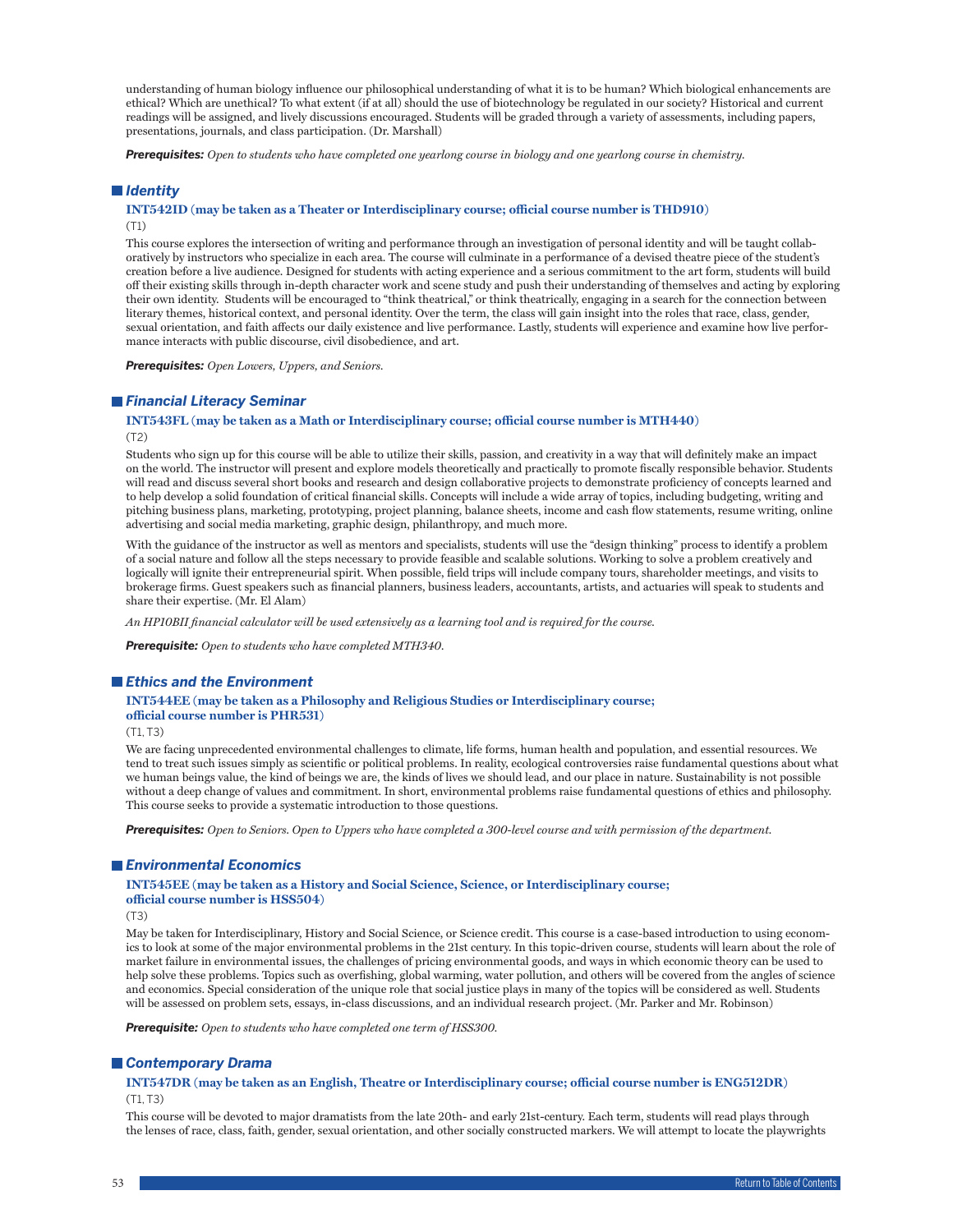within and counter to social movements and approach their plays through historical, cultural, and political contexts. Students will analyze how the best playwrights pose and dramatize important questions of the time through both writing and staging. (Mr. Grimm)

*ENG512DR***, Term 1—American Drama.** Playwrights studied may include August Wilson, Susan-Lori Parks, David Henry Hwang, Anna Deavere Smith, Nilos Cruz, Quiarra Alegria Hudes, Tony Kushner, Paula Vogel, Jose Rivera, and Lynn Nottage.

*ENG513DR***, Term 3—World Drama.** Playwrights studied may include Yazmina Reza, Lara Foote, Sara Kane, Maria Irene Fornes, Athol Fugard, Danai Guerra, and Wajdi Mouawad.

### *Strange Worlds*

**INT547SW (may be taken as an English or Interdisciplinary course; official course number is ENG518SF)** (T1, T2, T3)

The speculative fiction genre collects fantastical elements, imagined histories, and impossible futures. To write and read a story in this genre is to speculate, to theorize about changing just a few things about the world and see what happens. In this course, we will focus primarily on writers of color who are best at re-imagining a world that re-centers marginalized narratives to redefine what is possible in terms of gender, race, ethnicity, history, climate, and, above all, power structures. Along with studying this genre, we will create our own narratives that theorize a world in which our current limitations vanish, and we let our characters find their own forms of liberation. You will learn about craft, lead discussions, write weekly, and produce your own short fiction piece. (Ms. Leschorn)

#### *Black Oratorical Power*

#### **INT548OR (may be taken as an English or Interdisciplinary course; official course number is ENG513OR)** (T1)

For centuries, countries and institutions have relied on the orator as means of disseminating information, challenging authority, and building community. The United States progressed during the 19th- and 20th-centuries because of Black orators exercising their power and brilliance as means of galvanizing, inspiring, and radicalizing populations to recognize and reject injustice. In this course, students will critique, read, discuss, and listen to speeches delivered by powerful Black orators throughout U.S. history. These speakers considered the issues of racism, sexism, and patriarchy as they fought to systemically deliver justice for all people. Authors studied will include Frederick Douglass, W.E.B. DuBois, Booker T. Washington, Kathleen Cleaver, Angela Davis, Ralph Ellison, and others. (Mr. Dandridge)

#### *Class on Great Migration*

#### **INT549GM (may be taken as an English, or Interdisciplinary course; official course number is ENG549GM)** (T2)

"They traveled deep into far-flung regions of their own country and in some cases clear across the continent. Thus the Great Migration had more in common with the vast movements of refugees from famine, war, and genocide in other parts of the world, where oppressed people, whether fleeing twenty-first-century Darfur or nineteenth-century Ireland, go great distances, journey across rivers, desserts, and oceans or as far as it takes to reach safety with the hope that life will be better wherever they land." Isabel Wilkerson, The Warmth of Other Suns: The Epic Story of America's Great Migration. Students will engage with art, film, literature, and music about the African American exodus from Southern regions of the United States into the northern cities of Chicago, Cleveland, New York City, and others. A few writers that students can expect to read are James Baldwin, Lorraine Hansberry, Toni Morrison, August Wilson, Richard Wright, among others. (Mr. Dandridge)

## **The William Sloane Coffin Jr. '42 Colloquium Series**

This colloquium series brings instructors from across the Academy to engage students in a particular topic. Typically, approximately 15 faculty members representing a half dozen departments participate in the colloquia. Previous topics have included Bob Dylan; Justice, Law, Tyranny; London: Harbinger of Modernity; Charles Darwin; Relativity, Incompleteness, and Subjectivity; Youth from Every Quarter; The Storm; Martin Luther King Jr; and Conservatism.

#### ■ Moments and Monuments: Challenging Our Histories

#### **ENG590CO (may be taken as an English , History, Art or Interdisciplinary course)** (T1)

"The past is never dead. It's not even past." With these two sentences, William Faulkner captures much of what fascinated him: time, memory, value, truth. In this colloquium, we will use a range of texts --fiction, non-fiction, visual, aural, physical --to explore these and other topics. Our primary text, though, will be Abbot and Phillips Academies.

Our campus, nearly 250 years old, is a space of deep historical memory. Each of us at PA is reminded of this whenever we take a moment to acknowledge the campus landscape around us. Whenever we pause to read an inscription, look closely at a monument, or process the name of the building we've entered, it brings us into connection with a part of Andover's history.

These encounters with campus histories can also present us with dilemmas. As institutional values evolve over time, inscriptions, monuments, and names can take on new meanings. Many institutions have been grappling with this tension in recent years. In 2017, for example, Yale University decided to rename Calhoun College --initially named for alumnus John Calhoun, Vice President and indefatigable defender of slavery --after mathematician Grace Hopper.

PA has tasked the Committee on Challenging Histories to begin exploring its own institutional history. This fall-term colloquium will ask seniors to take part in the same work, digging into archives, learning about the Academy's early histories, and evaluating the difficult ethical questions associated with public memory. How can we acknowledge the past without erasing it? How should we reconcile contemporary values with the multi-generational project of naming? Who initiates a question of naming, and who then considers it? Through interdisciplinary texts, seminars led by different instructors, and independent research, we will try to answer some of these complicated questions.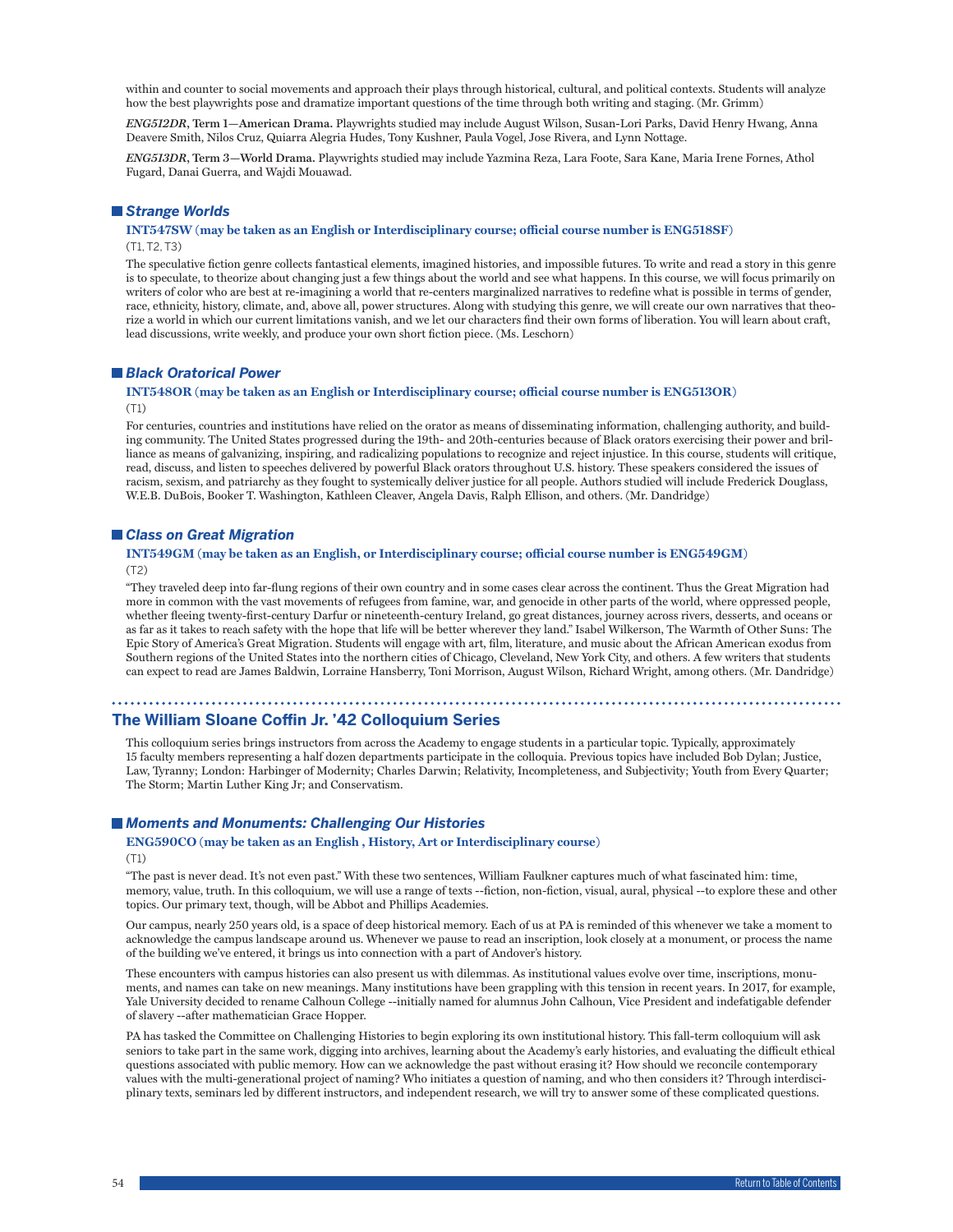### **Elective Courses Recently Taught, but Not Offered in 2022–2023**

- *Special topics in Video: Dance on Camera*  **INT301DC**
- *Musical Theatre—Dancing Through History* **INT302MT**
- *Art and Mathematics* **INT508AM**
- *Foundational Gender Theory* **INT513GT**
- *"I See Your True Colors": Queer Literature* **INT519QL**
- *Being, Thinking, Doing* **INT522BT**
- *What Is America? What Is American Art?* **INT529WA**
- *This is America* **INT531TW**
- *Religion in America: One Nation, Under God(s)?* **INT536RA**
- *Chinglish* **INT540AP**
- *Asian History—Asian History Survey: China, Japan, and Korea* **INT541AH**
- *Ethics and the Environment* **INT544EE**
- *Bruce Lee: An Exploration of Race, Identity, and Philosophy* **INT546BL**
- *COVID-19, BLM, and the Precarity of Life* **INT549CO**
- *Class on Great Migration* **INT548GM**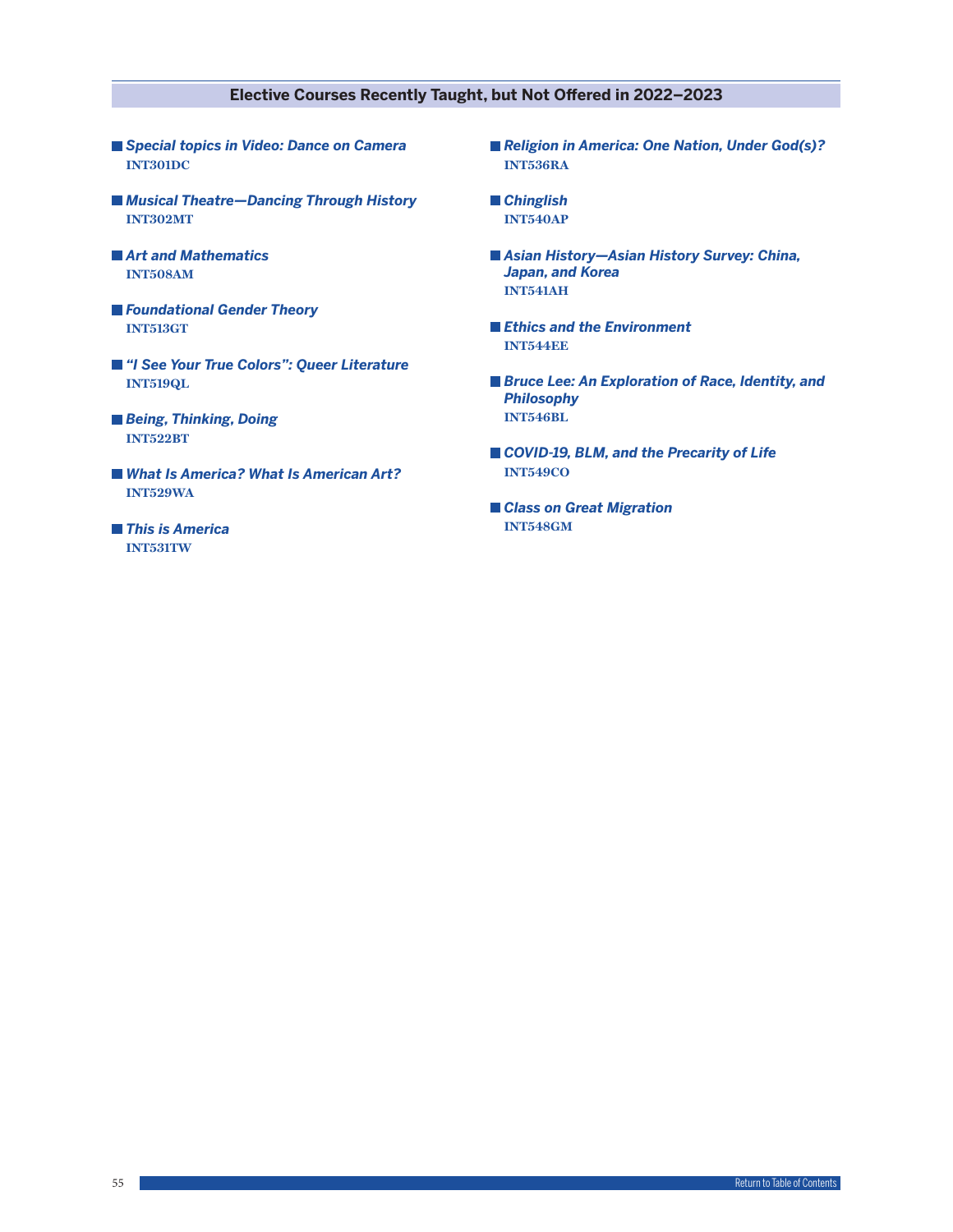# **MATHEMATICS, STATISTICS & COMPUTER SCIENCE**

The mathematics curriculum is built around a core sequence of seven to eight terms: three of elementary algebra and geometry, one or two of intermediate algebra, and two of precalculus topics. The completion of these seven to eight terms will satisfy diploma requirements, but one or two additional terms of precalculus are required as prerequisites for more advanced courses in calculus, computer science, and statistics. Placement of new students in the appropriate first course is made by the department and is based on the results of an online survey and placement test that is sent to newly admitted students in the spring.

Typically, new ninth-graders entering with little or no prior study of algebra—or who would benefit from a thorough review of algebra—start with *MTH175A*. For a student who already has studied algebra and perhaps geometry, our sharply focused and adaptive Math Placement Test is designed to pinpoint those topics that the student already knows while also indicating those topics to which the student still needs introduction. With the results of this test, an appropriate initial course is identified so that a student joins our program geared for success. Similarly, our Math Placement Test is used for students entering as 10th-, 11th-, and 12th-graders and postgraduates. These new students generally join our curriculum at the 300 or 400 level, again based on the results of the adaptive online test.

The precalculus curriculum focuses on the study of functions. Success in these courses is important in preparation for the challenges of the advanced courses. To assure success, a student who earns a final grade of 2 or 3 in *MTH320*, -*330*, -*340*, or -*350* may, with department approval, retake the course the following term.

Students who plan to take a College Board Subject Test in mathematics should schedule the exam on the test date as close to the end of the appropriate math course as possible. Students who plan to take the Math Level 2 IIC Subject Test should do so after finishing *MTH360*; those who plan to take the Math Level 1 IC exam should do so after finishing *MTH340*.

The department offers many mathematics electives beyond precalculus, including coursework in Advanced Placement (AP) calculus, multivariable calculus, and linear algebra. We also offer *AP Statistics*, the full-year *Project-Based Statistics*, and rotating term-contained electives in statistics. Our computer science offerings include an entry-level class for students completely new to the discipline, *AP Computer Science*, the full-year *Project-Based Computer Science*, a combined math-computer science offering, a course in web development, and rotating advanced electives covering topics such as data structures and algorithms, machine learning, data visualization, and high performance computing.

The majority of students take courses beyond the required level. *MTH350* and *MTH360* complete the precalculus sequence. The department offers many electives beyond precalculus, some of which lead up to and beyond College Board Advanced Placement (AP) exams in calculus, statistics, and computer science.

Every student enrolled in a mathematics course must have a TI-84 graphing calculator. No other models will be used or supported by the department. No calculator that has CAS (Computer Algebra System) capabilities, including but not limited to the TI-89 and TI Nspire CAS, may be used for departmental exams.

### **Courses Leading to Satisfaction of the Diploma Requirement**

### *Algebra with Geometry*

**MTH225A MTH225B MTH225C**

#### (T1, T2, T3) (THREE-TERM COMMITMENT)

**Term 1—Algebra with Geometry I.** This course is for students who demonstrated, through a placement test, the need for a thorough review of first-year algebra. *MTH225A* is a three-term sequence covering topics in algebra and geometry. In *MTH225A*, emphasis is placed on the manipulative skills of simplifying expressions, solving linear equations, graphing linear functions, and introducing analytic geometry. This course includes work with word problems, applications from physics, and an introduction to coding.

**Term 2—Algebra with Geometry II.** This course is the second term of the three-term sequence covering topics in algebra and geometry. In *MTH225B*, emphasis is placed on the manipulative skills of factoring polynomials, solving quadratic equations, and solving area/volume problems. This course includes work with word problems, applications from physics, and continued work on introductory coding.

**Term 3—Algebra with Geometry III.** This course is the third term of the three-term sequence covering topics in algebra and geometry. In *MTH225C*, emphasis is placed on writing clear and precise solutions, including proofs, in standard Euclidean plane geometry.

Students who successfully complete *MTH225C* will be placed by the instructor and department chair into either *MTH300* or *MTH320*.

### *Proofing and Problem Solving*

**MTH275A MTH275B MTH275C**

(T1, T2, T3) (THREE-TERM COMMITMENT)

**Term 1—Algebra with Geometry I.** This course is for students who demonstrated, through a placement test, a strong background in Algebra. *MTH275* is a three-term sequence covering topics in advanced algebra and analytic geometry. In *MTH275A*, geometric concepts are explored within the coordinate plane and integrated with relevant algebraic topics such as slope, distance, midpoints, and lines. Students will study congruence, symmetry, and the various characteristics of polygons. Students will also begin to develop an understanding of deductive reasoning and proof.

**Term 2—Algebra with Geometry II.** This course is the second term of a three-term sequence covering topics in advanced algebra and analytic geometry. In *MTH275B*, emphasis is placed on similarity, right triangles, right triangle trigonometry, and circles. Students will work with proportions; rational, radical, and quadratic expressions; and equations.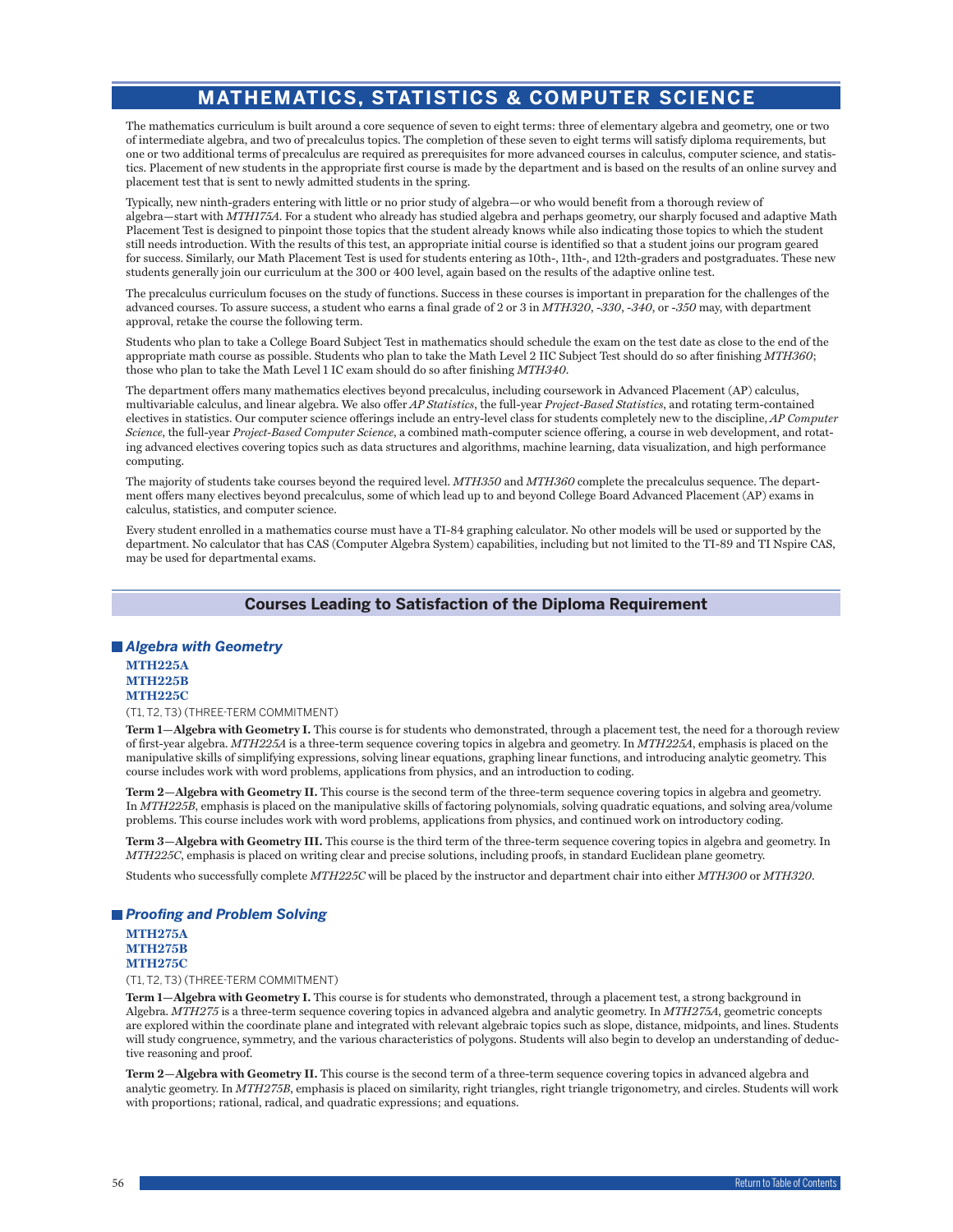**Term 3—Algebra with Geometry III.** This course is the third term of a three-term sequence covering topics in advanced algebra and analytic geometry. The focus of *MTH275C* will be on area and volume. Students will begin to explore the concept of functions and dependent and independent variables, and further enhance their understanding of geometric concepts.

Students who successfully complete *MTH275C* will be placed by the instructor and department chair into either *MTH320* or *MTH330*.

### *Geometry and Precalculus*

### **MTH280A MTH280B MTH280C**

(T1, T2, T3) (THREE-TERM COMMITMENT)

A yearlong course for extremely able entering students who have completed with distinction an intermediate algebra course but have not completed a yearlong geometry course. The course covers Euclidean geometry (both synthetic and coordinate) and elementary functions. This course completes the diploma requirement and prepares students to enroll in *MTH380*.

*Prerequisite: Placement by the department.*

### *Fundamentals for Precalculus* **MTH300A**

#### **MTH300B**

(T1, T2) (TWO-TERM COMMITMENT)

A two-term course for students who have completed a yearlong geometry course, *Fandamentals for Precalculus* covers topics in intermediate algebra (as listed in the course description of *MTH320*) and emphasizes algebra skills required for success in precalculus. Upon successful completion of *MTH300*, students will be prepared for *MTH330*.

*Prerequisite: Placement by the department.*

#### *Precalculus*

#### **MTH320**

(T1)

Topics include properties of real numbers; factoring; fractional and negative exponents; radicals; absolute value; solutions of linear, quadratic, and radical equations; systems of equations and inequalities; and word problems. In addition, students are introduced to the more advanced features of the TI-84 Plus graphing calculator.

*Prerequisite: MTH225, MTH275 or equivalent experience and placement by department.*

#### *Precalculus*

#### **MTH330**

#### (T1, T2, T3)

An introduction and exploration of functions with abstraction. Multiple representations of a function—as a table of values, as a graph, and as an algebraic rule—are a central theme. Elementary functions (polynomial functions, in particular) and their transformations, compositions, inverses, and applications are emphasized.

*Prerequisite: MTH320 or its equivalent, or MTH275 and placement by the department. Students who earn a grade of 2 or 3 may re-take the course.*

## *Precalculus*

#### **MTH340** (T1, T2, T3)

This course focuses on rational, exponential, and logarithmic functions. The TI-84 Plus is used for continued study of non-linear data sets with special attention to sets that grow exponentially and logarithmically. Note that entering Seniors whose prior work has not satisfied the diploma requirement must complete *MTH340* or *MTH400*.

*Prerequisite: MTH330 or its equivalent. Students who earn a grade of 2 or 3 may re-take the course.*

#### *Precalculus Trigonometry*

### **MTH350**

### (T1, T2, T3)

An exploration of the circular functions: sine, cosine, and tangent. Topics include right triangle trigonometry, simple harmonic motion, applications, and proofs of trigonometric identities.

*Prerequisite: MTH340 or its equivalent. Students who earn a grade of 2 or 3 may re-take the course.*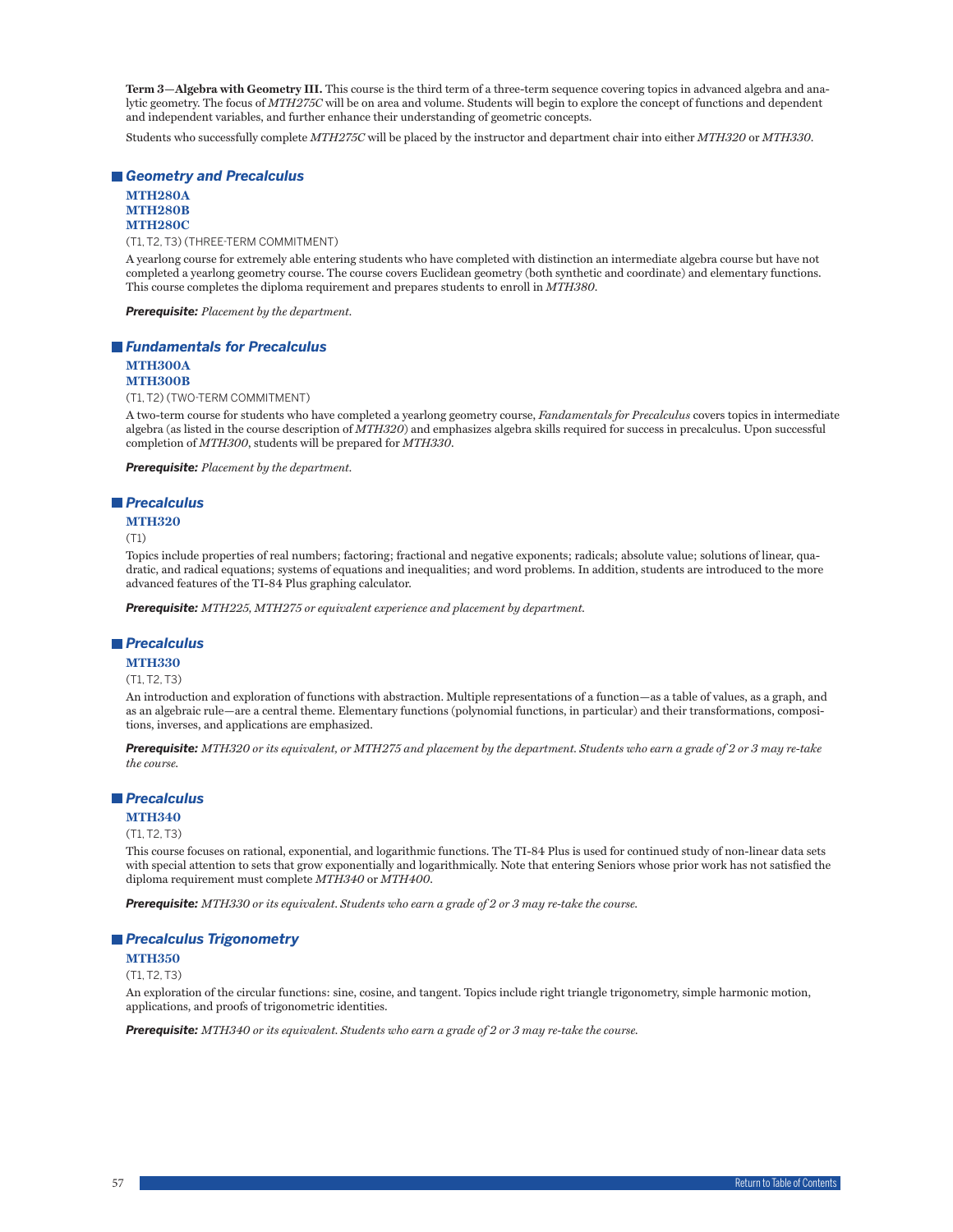### *Precalculus Parametric and Polar Curves*

**MTH360** (T1, T2, T3)

Students will continue their study of trigonometry from MTH350. They will learn how to represent points, sketch curves, and describe motion in two-dimensional space using parametric equations, polar coordinates, and vectors. Elementary work with arithmetic and geometric sequences is included.

*Prerequisite: MTH350 or its equivalent. Students who earn a grade of 2 or 3 may re-take the course.*

### *Off-Cycle Precalculus Sequence*

**MTH330 (T3) MTH340 (T1) MTH350 (T2) MTH360 (T3)**

The off-cycle sequence of our precalculus curriculum covers the same topics as the course sequences that start with *MTH330* in Term 1 and Term 2. However, the topics are covered in less depth and with greater focus on essential skills and concepts. This course sequence is recommended for students who complete *MTH300* during their lower or upper years or who are challenged by the pace and depth of our on-cycle sequence. Students who complete this sequence with a grade of 4 or better are prepared to take *MTH575*. All other students are prepared to take *MTH510* or *MTH530*.

#### *Accelerated Precalculus*

**MTH380A MTH380B**

(TWO-TERM COMMITMENT) (T1, T2)

This two-term course begins with a review of polynomial functions and proceeds to cover logarithmic, exponential, and trigonometric functions, inverse functions, parametric equations, polar coordinates, matrices, vectors, complex numbers, and sequences and series. Upon successful completion of *MTH380*, students will be ready to study *MTH580*.

*Prerequisite: Successful completion of MTH280 with a grade of 4 or higher or placement by the department.*

### *Elementary Functions*

### **MTH400**

(T1)

A course primarily for entering Seniors who need to satisfy the diploma requirements in mathematics. The course focuses on functions and their applications, including polynomial, exponential, logarithmic, circular, and trigonometric functions. Strong emphasis is placed on graphing and the use of graphs as an aid in problem solving.

*Prerequisite: Credit for three years of high school mathematics or permission of the department.*

### **Elective Courses**

### *Financial Literacy Seminar*

#### **MTH440 (may be taken as a Math or Interdisciplinary course; official course number is INT543FL)** (T2)

One credit assigned Math or Interdisciplinary. Students who sign up for this course will be able to utilize their skills, passion, and creativity in a way that will definitely make an impact on the world. The instructor will present and explore models theoretically and practically to promote fiscally responsible behavior. Students will read and discuss several short books and research and design collaborative projects to demonstrate proficiency of concepts learned and to help develop a solid foundation of critical financial skills. Concepts will include a wide array of topics, including budgeting, writing and pitching business plans, marketing, prototyping, project planning, balance sheets, income and cash flow statements, resume writing, online advertising and social media marketing, graphic design, philanthropy, and much more.

With the guidance of the instructor as well as mentors and specialists, students will use the "design thinking" process to identify a problem of a social nature and follow all the steps necessary to provide feasible and scalable solutions. Working to solve a problem creatively and logically will ignite their entrepreneurial spirit. When possible, field trips will include company tours, shareholder meetings, and visits to brokerage firms. Guest speakers such as financial planners, business leaders, accountants, artists, and actuaries will speak to students and share their expertise. (Mr. El Alam)

*An HP10BII financial calculator will be used extensively as a learning tool and is required for the course.*

*Prerequisite: Open to students who have completed MTH340.*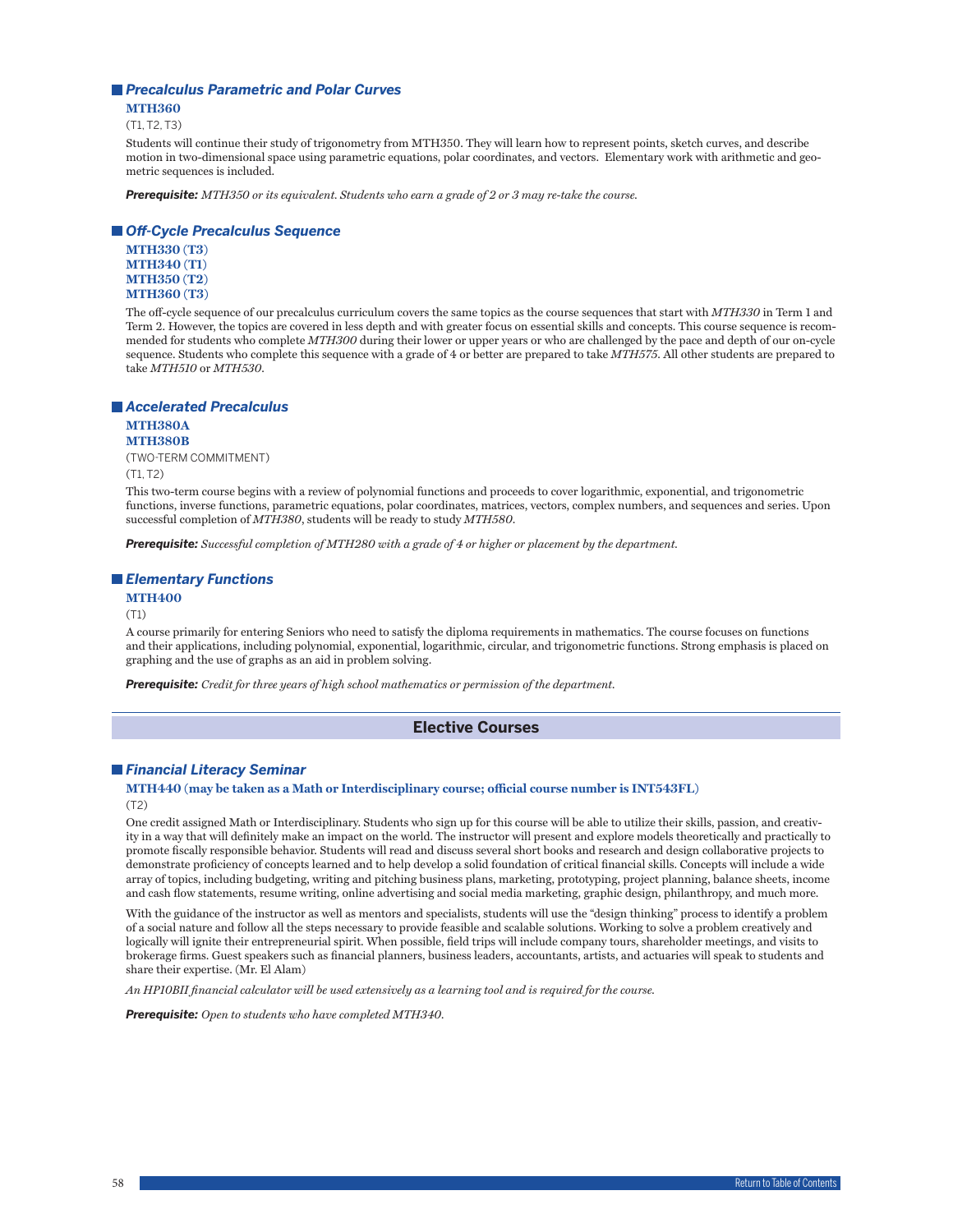*Introduction to Calculus* **MTH500A MTH500B** (TWO-TERM COMMITMENT) (T2, T3) Primarily for Seniors. Topics include rates of change, limits, derivatives, and antiderivatives.

*Prerequisite: MTH350, MTH400, or an equivalent course in trigonometry and elementary functions.*

### *Calculus*

**MTH510** (T1)

Primarily for Seniors. Topics include rates of change, limits, derivatives, and antiderivatives.

*Prerequisite: MTH360 or its equivalent or permission of the department chair.*

## *Calculus*

**MTH520A MTH520B**

(TWO-TERM COMMITMENT) (T2, T3)

This is a continuation of *MTH510*. Topics covered include the definite integral, the Fundamental Theorem of Calculus, further differentiation of functions, techniques, and applications of integration. The most successful students will be in a position to do the AB Advanced Placement examination in calculus.

*Prerequisite: A grade of 3 or higher in MTH510 or permission of the department.*

### *AP AB Calculus I*

**MTH560**

(T3)

This is the beginning of the three-term calculus sequence that, together with *MTH570*, covers the syllabus of the AB Advanced Placement examination. This term focuses primarily on differential calculus: limits, continuity, derivatives, and applications of derivatives. Graphical, numerical, and analytic methods will be used throughout the course.

*Prerequisite: MTH360 or its equivalent, with no grade lower than a 3 in MTH340, -350 and -360.*

#### *AP AB Calculus II*

**MTH570A MTH570B**

(TWO-TERM COMMITMENT) (T1, T2)

This course continues the work of *MTH560* finishing the syllabus for the AB Advanced Placement Examination. Topics include optimization, integration, applications of integration, slope fields, and separable differential equations. Graphical, numerical, and analytic methods will be used throughout the course.

*Prerequisite: MTH560 completed with at least a 3 or MTH580.*

#### *AP Accelerated AB Calculus*

**MTH575A MTH575B MTH575C** (T1, T2, T3) (THREE-TERM COMMITMENT)

A three-term commitment in calculus that begins only in Term 1. Satisfactory completion of this course prepares students for the College Board AB Advanced Placement exam. This course does not prepare students for *MTH650*.

*Prerequisite: MTH360 or its equivalent, with no grade lower than a 4 in MTH340, -350, and -360. Those students who do not meet this requirement should take either MTH510 or MTH530.*

### *AP AB Calculus III*

#### **MTH578**

#### (T3)

This course is a continuation of the work in *MTH570*. The topics covered go beyond the AB curriculum including techniques of integration, arc length, improper integrals, parametric equations, and vectors. Graphical, numerical, and analytic methods will be used throughout the course. There will be time devoted to a comprehensive review of the AB Advanced Placement topics before the AP exam in May.

*Prerequisite: Completion of MTH570.*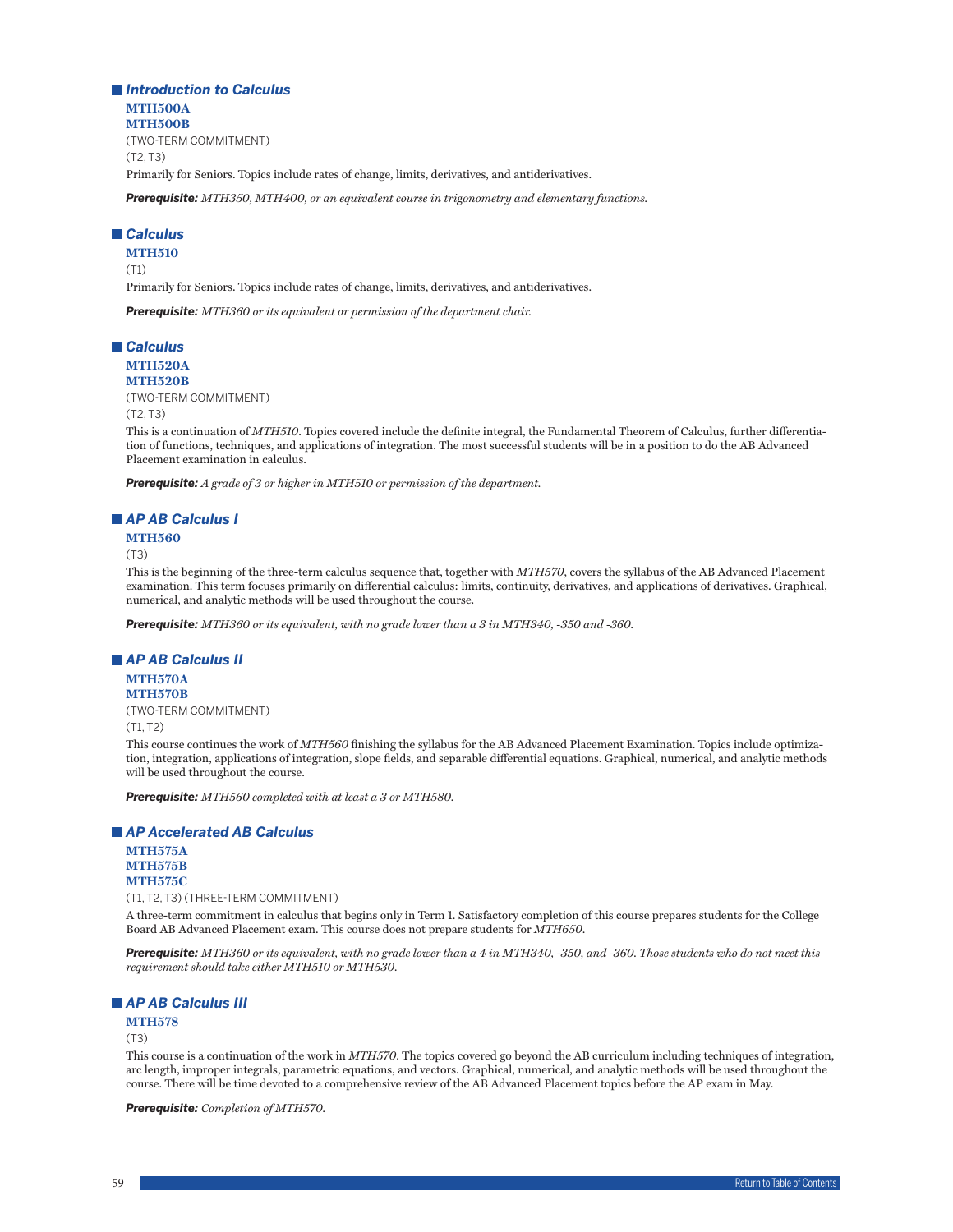## *AP BC Calculus I*

#### **MTH580**

(T3)

This is the beginning of a four-term calculus sequence recommended for students who are **well prepared** in precalculus. With *MTH590* it covers the syllabus of the BC Calculus Advanced Placement examination. Topics covered include primarily differential calculus: limits, continuity, derivatives, the Chain Rule, related rates, and the Mean Value Theorem. Some integral calculus is also covered. Graphical, numerical, and analytic methods are used throughout the course.

*Prerequisite: MTH360 or its equivalent, with no grade lower than a 4 in MTH340, -350, and -360. Those students who do not meet this requirement should take either MTH510 or MTH560.*

#### *AP BC Calculus II*

**MTH590A**

(T1)

This course continues the work of *MTH580* in preparation for the BC Advanced Placement examination. Topics include integration and applications of integral calculus.

*Prerequisite: MTH580 completed with a grade of at least a 4 or departmental permission.*

### *AP BC Calculus III*

**MTH590B MTH590C** (TWO-TERM COMMITMENT) (T2, T3) A continuation of *MTH590*, finishing the syllabus for the BC Advanced Placement examination.

*Prerequisite: MTH590A completed with a grade of 3 or better, MTH570 or MTH575 completed with a grade of 5 or better, or permission of the department.*

#### *AP Accelerated BC Calculus*

**MTH595A MTH595B MTH595C**

(T1, T2, T3) (THREE-TERM COMMITMENT)

A three-term commitment in calculus that begins only in Term 1. Enrollment is limited to the most able mathematics students. Satisfactory completion of this course prepares students for the College Board BC Advanced Placement exam. In order to qualify for this course, returning students must perform satisfactorily on a special precalculus qualifying examination given in the previous Term 3.

*Prerequisite: MTH360 or its equivalent, with no grade lower than a 5 in MTH340, -350, and -360, plus permission of the department and demonstrated excellence on the MTH595 qualifying exam.*

### *Honors Mathematics Seminar*

**MTH630**

#### (T1, T2, T3)

**Term 1—Linear Algebra II.** A continuation of *MTH660*, this course covers topics in linear algebra, from the properties of vector spaces to the representation of linear maps by matrices. The course includes the diagonalization and orthogonalization of linear maps through the study of eigenspaces, giving students who take the course an appreciation for both pure and applied mathematics.

#### *Prerequisite: MTH660*

**Term 2—Abstract Algebra.** In this course, students will "re-invent" many of the concepts of Abstract Algebra. By exploring several sets and the properties they have in common, we will determine the definition of a group. In a similar manner, we will determine the definitions and properties of subgroups, isomorphisms, homomorphisms, quotient groups, rings, integral domains, fields, and quotient rings. Throughout, students will prove their conjectures and create a collaborative document collating their results. To do so, students will be expected to become familiar with LaTeX, a powerful open-source mathematical typesetting system that is widely used in the world of STEM.

#### *Prerequisite: MTH590 or MTH595*

**Term 3—Information Theory.** In a field-defining 1948 paper, Claude Shannon wrote, "The fundamental problem of communication is that of reproducing at one point, either exactly or approximately, a message selected at another point." In developing the core concepts of *Information* and *Entropy*, among others, the field of Information Theory was born in this singular moment. This course will begin with probability theory and will involve mathematical and computer modeling as well as significant inquiry-based learning due to far-reaching applications and connections to other disciplines. Students will also study the ethical impacts of the field.

This course is cross listed as both *MTH630* and *CSC630*. Students electing to take the course as MTH630 should expect more proof-based work than those electing to take the course as *CSC630*, who in turn should expect more computational work. All students should expect some core work done in both media.

#### *Prerequisite: MTH590 or MTH595*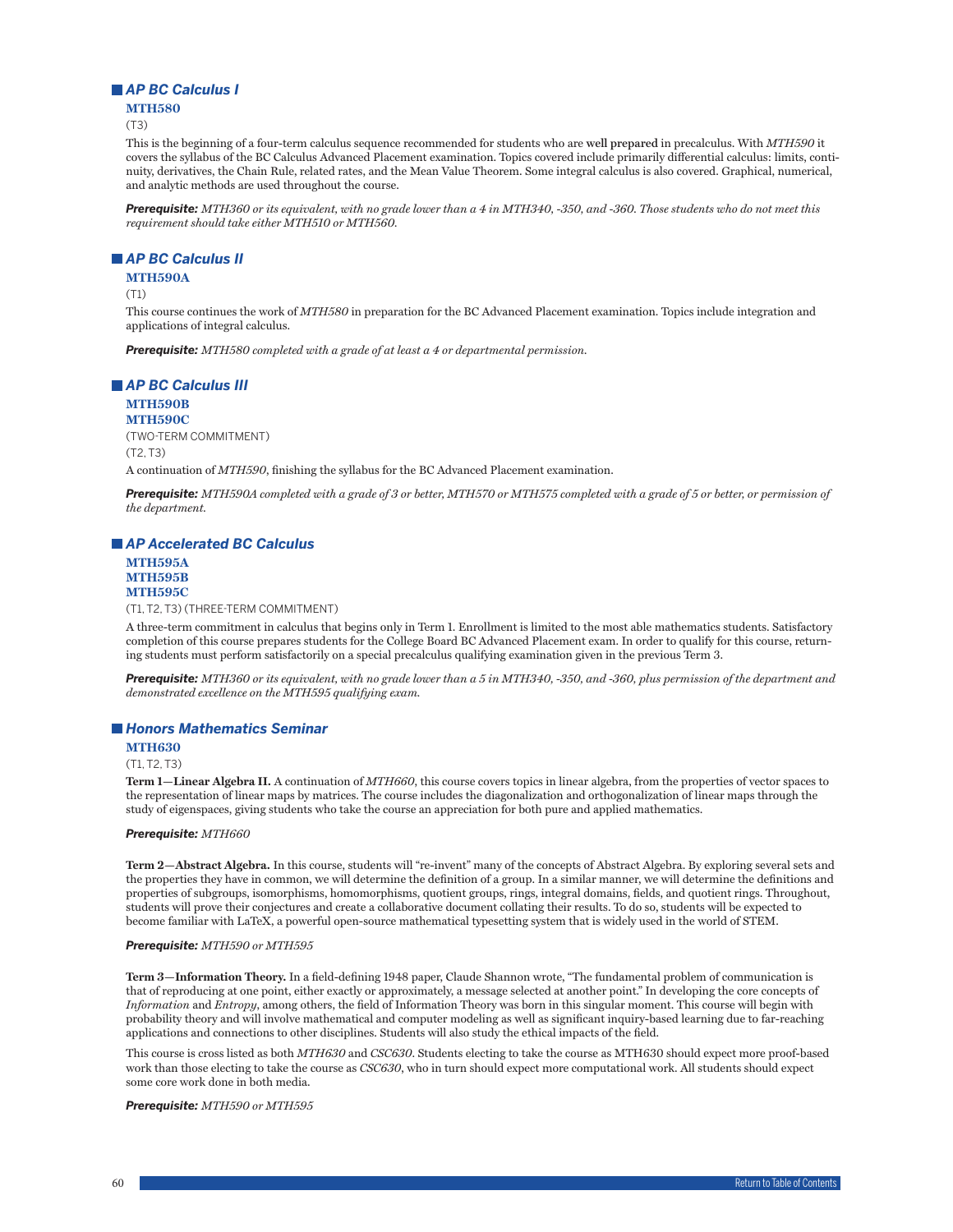### *Multivariable Calculus* **MTH650A MTH650B**

(T1, T2) (TWO-TERM COMMITMENT)

The first term of this two-term sequence covers functions of many variables, partial differentiation, gradient vectors, and extreme values of functions. The second term covers vector-valued functions, multiple integration, and their applications. This two-term course culminates in the study of the integral theorems of vector calculus.

*Prerequisite: MTH590 or MTH595*

### *Linear Algebra I*

#### **MTH660**

(T3)

This course is an introduction to solving multidimensional linear equations. Topics include row reduction, Gaussian elimination, linear transformations, matrix operations, invertible matrices, and their applications.

*Prerequisite: MTH590 or MTH595*

**Statistics**

#### *AP Statistics I: Data Analysis*

#### **MTH530**

(T1)

This course covers the exploratory analysis of data, making use of graphical and numerical techniques to study patterns and developing plans for data collection of valid information. The course can be the first term of a three-term sequence that prepares for the Advanced Placement (AP) Statistics exam.

*Prerequisite: MTH350 or permission of the department.*

### ■ *Topics in Data Analysis and Applied Statistics*

#### **MTH532**

(TBA)

**Statistics for Social Justice—**This course will cover *MTH530* topics with an emphasis on exploring how our worldview is influenced by data. Students will research issues of equity and social justice of their choosing. The course can be the first term of a three-term sequence that prepares for the Advanced Placement (AP) Statistics exam.

*Prerequisite: MTH350 or permission of the department.*

*AP Statistics II: Inference* **MTH535A MTH535B**

(TWO-TERM COMMITMENT) (T2, T3)

A continuation of either *MTH530* or *MTH532*, finishing the syllabus for the Advanced Placement examination in May. Topics include probability as the tool for producing models, random variables, independence, normal distribution, simulation, sampling, statistical inference, confidence intervals, and tests of significance.

*Prerequisite: A grade of 3 or higher in MTH530 or MTH532.*

#### *Project-Based Statistics*

**MTH539A (may be taken as a Math or Interdisciplinary course) MTH539B (may be taken as a Math or Interdisciplinary course) MTH539C (may be taken as a Math or Interdisciplinary course)** (THREE-TERM COMMITMENT)

**One credit assigned each term in Mathematics or Interdisciplinary.** This is a community-based learning statistics course that will enable students to implement learned knowledge to work with communities. This curriculum-driven project contains a civic responsibility component, which ties in with the school's major core values. Students will apply their knowledge immediately and beneficially as they "bring numbers to life" in collaboration with the PA community and local nonprofit organizations. For instance, students potentially would be able to collect, organize, interpret, analyze, and project data to help the Admissions Office, Summer Programs Office, Dining Services, Brace Center for Gender Studies, College Counseling Office, Archives and Special Collections, and other departments of interest at PA. Similarly, students can assist worthy causes in the wider community, working with those entities to tell stories with numbers. Please note the three-term commitment. Students should expect that petitions to drop *MTH539* after one or two terms will be denied.

*Prerequisite: Open to students who have completed MTH350 or with permission of the department.*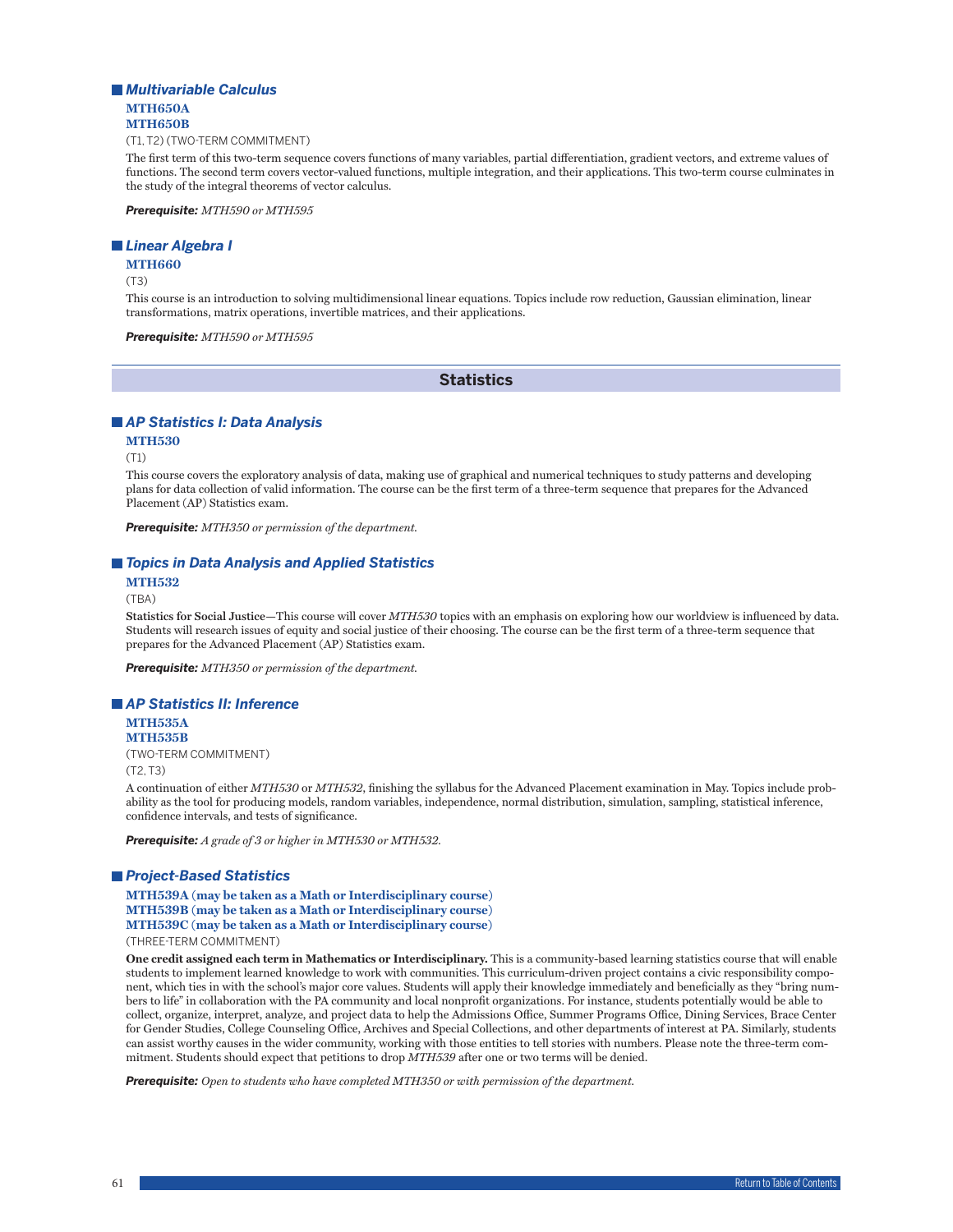#### **Computer Science Courses**

Students have options at all levels of experience to study Computer Science at Andover. Entirely elective, the courses provide opportunities for students to engage with the theory of computation, practices of the industry, and ways in which code can be used to better the lives of those around them.

Crucially, like many academic disciplines on campus, Computer Science courses focus primarily on the skills students learn to employ rather than the content they explore. Skills such as breaking down problems, organizing thoughts, clarity of communication (to human or machine), and revising old work take the forefront, helping to foster in students their confidence and identity as a computer scientist.

We also spend significant class time discussing the ethical or social impacts of the technology sector. Coursework seeks to first-personalize this endeavor by challenging students to modify the code that they write to minimize potentially harmful effects of their work.

#### *Programming Fundamentals*

### **CSC350**

(T1, T2, T3)

This course begins with an introduction to computational thinking, potentially including programming in a block-based language such as Scratch, and then moves to programming in Python, JavaScript, Processing, or another text-based programming language. Students will learn about variables, functions, conditional statements (if-else), and iterations (loops), and will design and code their own programming projects. The course may include additional units such as programming Finch robots or performing introductory data analysis using SQL.

### *Web App Development*

#### **CSC450**

#### (NOT OFFERED IN 2022–2023)

The proliferation of websites and demand for increasingly complex content have led to an explosion of programming solutions for developing Web pages. This course introduces students to building Web pages in the latest versions of HTML and CSS, and also to programming in Javascript, the most popular option for offering dynamic behavior on the Web. Students explore the tools needed for deploying and managing their own websites and get a preview of other aspects of programming for the Web, such as databases, server-side systems, and Web frameworks.

### *AP Computer Science I*

**CSC500A**

(T1)

The first term of a three-term course in algorithms, object-oriented programming, and data structures, guided by the College Board's AP Computer Science course description. The course covers Java language syntax and style, classes and interfaces, conditional and iterative statements, strings and arrays. The *CSC500* and *CSC509* sequences equally prepare students to take on 600-level computer science courses.

*Prerequisite: MTH340 or permission of the department.*

#### *AP Computer Science II*

**CSC500B CSC500C**

(T2, T3) (A TWO-TERM COMMITMENT)

This course is the continuation of *CSC500* and completes the preparation for the Advanced Placement exam in Computer Science A. The coursework emphasis is Object-Oriented Programming (OOP), searching and sorting algorithms, recursion, data structures, and the design and implementation of larger programs, including group projects.

*Prerequisite: CSC500A.*

### *Project-Based Computer Science I*

**CSC509A**

(T1)

This is the first of a three-term course in computer science covering the concepts of algorithm development, object-oriented programming, and data structures, with a view toward applications in app development. *CSC509A* can be continued in a yearlong sequence or can stand on its own as a one-term introduction to the topics above. The language and framework of the course may include iOS app development with Swift or web app development with HTML, CSS, and JavaScript. The course will focus significantly on projects and will also include students exploring the ethical implications of their development decisions. For the 2021–2022 school year, the course will center on iOS app development with Swift.

The *CSC500* and *CSC509* sequences equally prepare students to take on 600-level computer science courses.

*Prerequisite: MTH340 or permission of the department.*

### *Project-Based Computer Science II*

**CSC509B CSC509C**

(T2, T3) (TWO-TERM COMMITMENT)

This course is the continuation of *CSC509A*. Focusing on exploration of computer science through the lens of app development, this course covers object-oriented programming, more advanced algorithm construction, recursion, and the design and implementation of larger apps.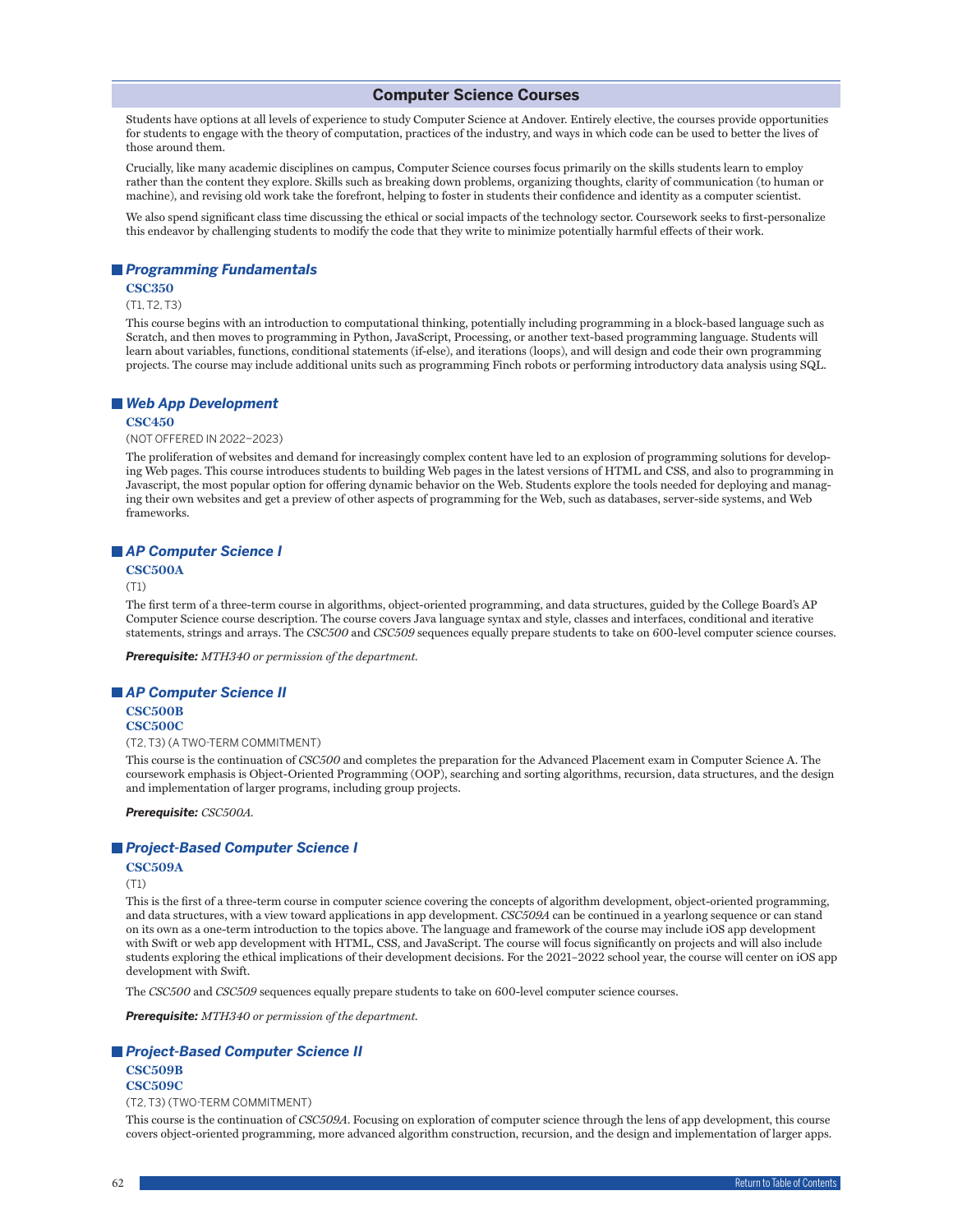The course will focus significantly on projects and will also include students exploring the ethical implications of their development decisions. For the 2021–2022 school year, the course will center on iOS app development with Swift.

The *CSC500* and *CSC509* sequences equally prepare students to take on 600-level computer science courses.

*Prerequisite: CSC509A.*

#### *Computer Science Research and Development*

**CSC600**

(T2)

This course serves as an opportunity for students to explore their passion for the subject of computer science through research in the field and/or development of their own software projects. After learning the core tools and methodologies that are used in professional software development and research, students will apply them to a project of their own creation. This will include a chance to grow in many areas related to the profession in addition to the software creation process, such as maintaining open-source software, self-directed learning, presenting on one's work and related topics, collaboratively developing and testing a codebase, and analyzing and critiquing the work of others.

Students should expect to spend a significant amount of time reading articles from scientific journals, understanding others' code and documentation, and/or performing market analysis. Students will regularly discuss the status of their project with classmates and present both on their work and on more general computer science topics learned for and leveraged in their projects. Some student work may be submitted for publication in a scientific journal or presentation at conferences.

*Prerequisite: One term of CSC630 or permission of the instructor. For students who have taken one previous term of MTH630, we will allow students to request CSC600 to engage in math or statistical research. (This change is effective as of February 2022.)*

### *Honors Computer Science Seminar*

#### **CSC630**

(T1, T2, T3)

This class offers students with experience and advanced knowledge of computer science the opportunity to explore specific topics beyond the College Board's AP curriculum. Topics will vary from year to year and may include data structures, advanced Web page design, or graphical user interface design.

**Term 1—Structures and Algorithms.** How developers engineer their data has a significant impact on their ability to grow their work and ultimately solve problems. In this course, students will work in a language of their choosing to study, build, test, analyze, and apply data structures such as stacks, queues, linked lists, recursion, binary trees, heaps, hash maps, and graphs, including formulating appropriate algorithms to support their data. This will necessitate the development of software engineering skills around the use of collaborative coding, source control, and test-driven development. These skills are invaluable to a modern engineering practice.

Students should expect to do work that challenges their technical understandings, creativity, thought processes, and ethical argumentation. The work will be primarily project-based and will include presentations.

#### *Prerequisite: CSC500 or CSC509 completed with a grade of 4 or better, or permission of the instructor.*

**Term 2—Automata and Formal Language Theory.** This course is an introduction to the study of abstract computational devices (i.e., automata) and the languages recognized by those abstractions. Our focus will be on theoretical computer science concepts and practices with much of our time together devoted to collaborative projects and problem solving. We begin with a study of regular languages, regular expressions, and finite automata. Next, we experiment with what is achievable using push-down automata and context-free grammars while contrasting context-free languages with human languages. Finally, we explore recursively enumerable languages, Turing machines, and decidability and undecidability.

#### *Prerequisite: CSC500 or CSC509 completed with a grade of 4 or better, or permission of the instructor.*

**Term 3—Information Theory.** In a field-defining 1948 paper, Claude Shannon wrote, "The fundamental problem of communication is that of reproducing at one point, either exactly or approximately, a message selected at another point." In developing the core concepts of Information and Entropy, among others, the field of Information Theory was born in this singular moment. This course will begin with probability theory and will involve mathematical and computer modeling as well as significant inquiry-based learning due to far-reaching applications and connections to other disciplines. Students will also study the ethical impacts of the field.

This course is cross listed as both *MTH630* and *CSC630*. Students electing to take the course as MTH630 should expect more proof-based work than those electing to take the course as *CSC630*, who in turn should expect more computational work. All students should expect some core work done in both media.

*Prerequisite: CSC500 or CSC509 completed with a grade of 4 or better, or permission of the instructor.*

### **Elective Courses Recently Taught, but Not Offered in 2022–2023**

### *Introduction to Discrete Mathematics and Programming* **CSC470**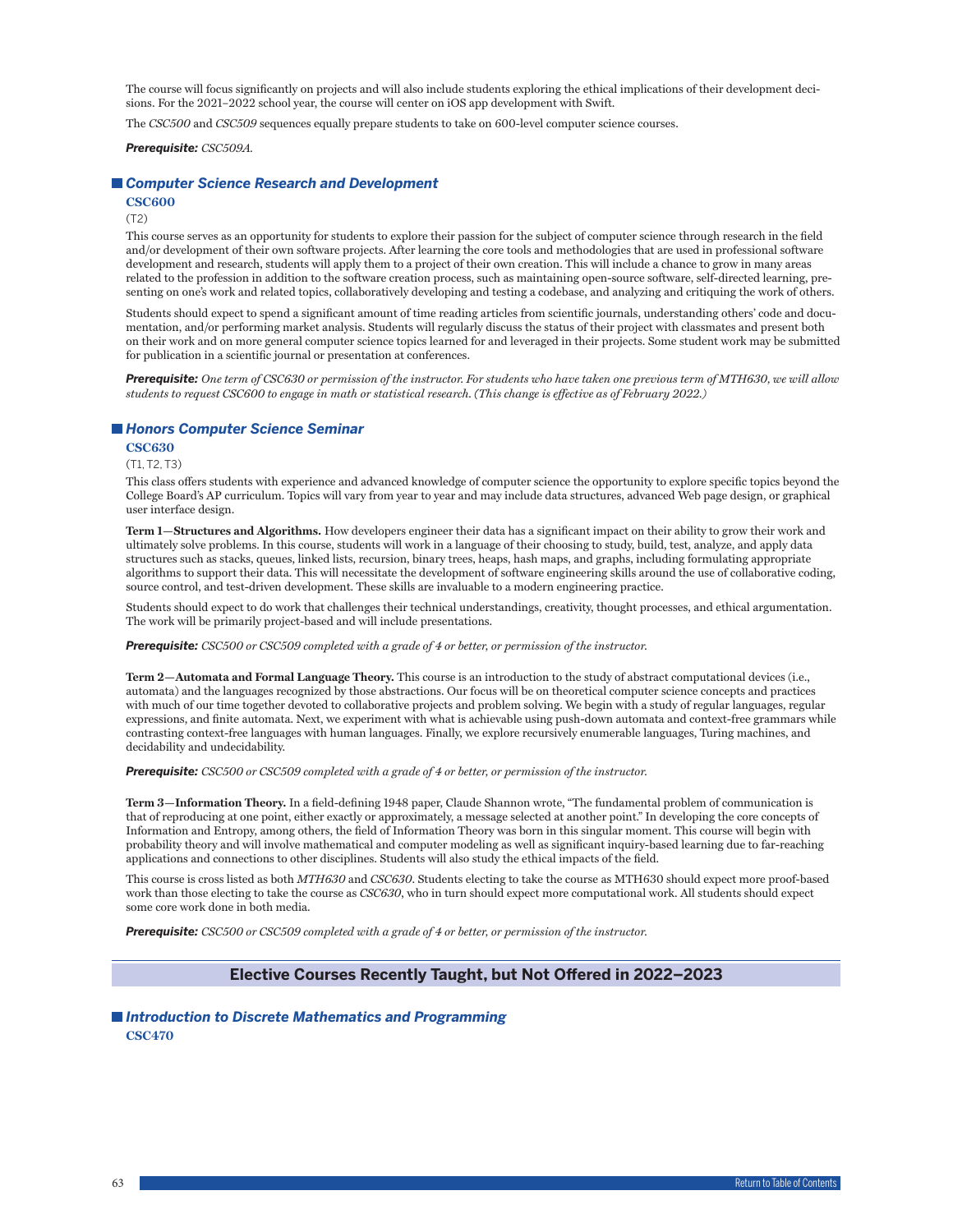# **MUSIC**

### **Diploma Requirements in Music**

- Entering Juniors must earn no fewer than a total of four credits in art, music, and theatre and dance, with at least one credit each in art and music. Most students who enter as Juniors complete one credit in music and one credit in art by the end of their junior year.
- New Lowers must earn no fewer than three credits in art, music, and theatre and dance, with at least one credit each in art and music.
- New Uppers must take at least one term in either art or music.
- New Seniors have no diploma requirement in music, but are encouraged to take at least one term of art, music, or theatre.

### **Music Placements**

All entering students must complete the online music placement questionnaire to determine the level at which they will enter the music curriculum. Ninth- and 10th-graders will be placed at the 225, 235 or 4xx level.

• Students who matriculated as Juniors and Lowers should take their first music course by the end of lower year, which qualifies them for any 300-level Intermediate Elective or for some 400- or -500-level Advanced Electives. Though uncommon, students who matriculated as Juniors or Lowers and placed into *MUS225* or *MUS235* who have not taken it by the end of lower year will take a *MUS3XX*-level elective during upper or senior year to fulfill their introductory music diploma requirement. Students who matriculated as Juniors or Lowers and placed into *MUS235* who have not taken it by the end of lower year may enroll in an elective during upper or senior year to fulfill their introductory music diploma requirement.

Students who place at the 4xx level may fulfill their music diploma requirement by taking any 4xx-level elective during any term.

Note: Entering Juniors who have been placed in *MUS4XX* and who wish to take the entire yearlong Advanced Music Theory sequence (400-540-550) MAY consider taking this sequence during their upper or senior year.

- Students who matriculated as Uppers may fulfill their diploma requirement in the visual and performing arts with a *MUS3XX* or *MUS4XX*-level elective according to their placement.
- Entering Seniors have no diploma requirement in music or art but should complete the music placement test if they wish to take a music course.

The course into which each student is placed serves as the prerequisite for all electives. Exceptions are noted in the descriptions below.

#### **Introductory Courses**

The following three courses contribute toward satisfying the diploma requirement in music.

### *The Nature of Music A*

#### **MUS225**

(T1, T2, T3)

Open to Juniors and Lowers only. This course offers a basic introduction to music literature, theory, performance, and composition. Music from various cultures and historical periods is examined in an attempt to increase student awareness of the musical languages and practices. Students compose several original compositions, and they also receive instruction on musical instruments. No previous experience in music is required.

### *The Nature of Music B*

#### **MUS235**

### (T1, T2, T3)

Open to Juniors and Lowers only. This course is designed for students who have had some experience reading music and playing an instrument. As a more advanced version of *MUS225*, it will include more extensive experiences in composition. Study of some core works of music literature from a variety of cultures will help develop listening skills, and there will be opportunities for live music-making in class.

### **Intermediate Electives**

### *Jazz History*

### **MUS310**

#### (T2)

This course begins by examining jazz's mixture of African and European traditions and the subsequent pre-jazz styles of spiritual, blues, and ragtime. It then proceeds with a study of 20th-century jazz styles, beginning with New Orleans and culminating with the multifaceted creations of today's artists. Along the way the course pays tribute to the work of some of jazz's most influential innovators, including Louis Armstrong, Duke Ellington, Count Basie, Billie Holiday, Charlie Parker, and Miles Davis. Original recordings, photographs, and videos are used extensively throughout the term. (Mr. Cirelli)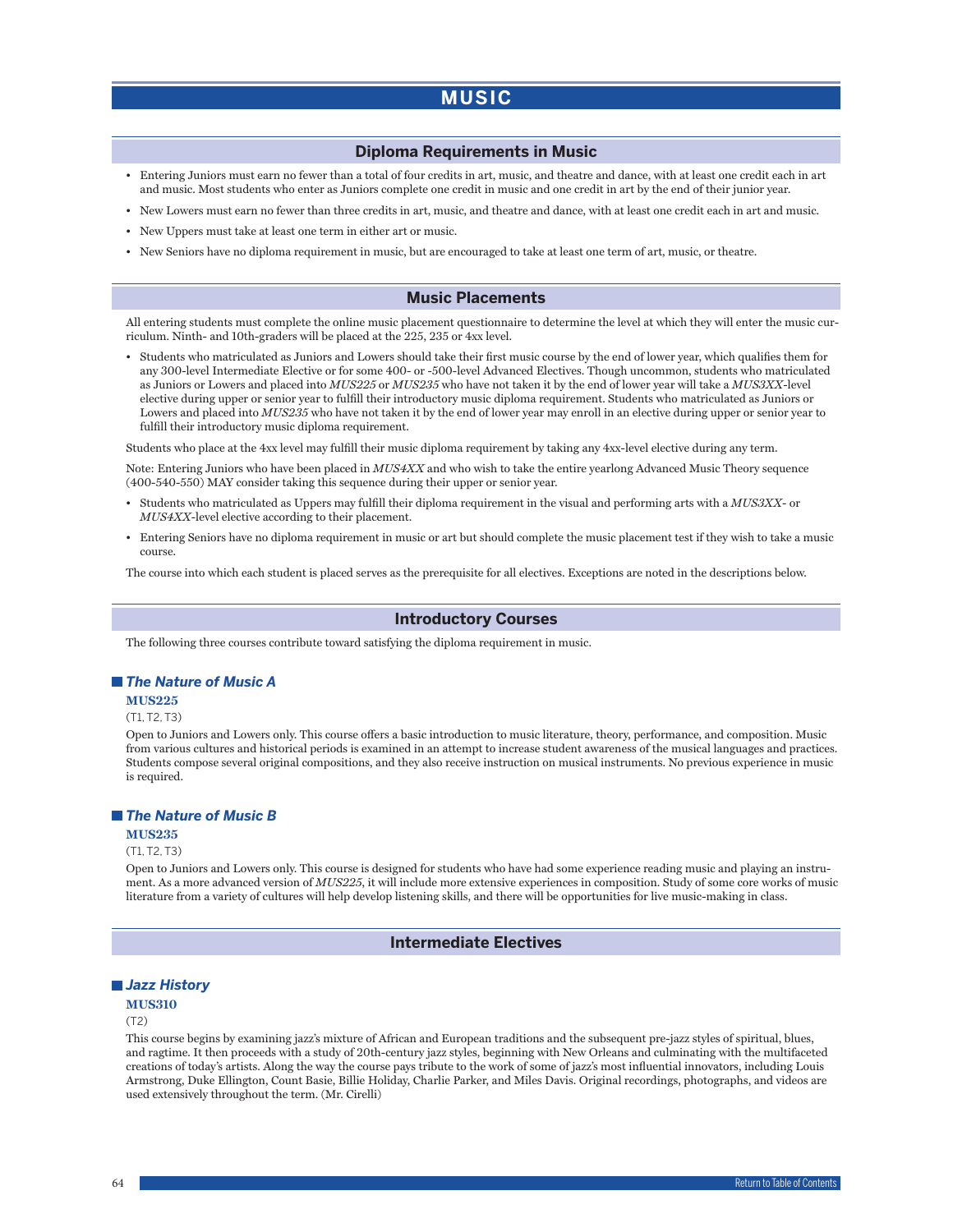# *Survey of American Popular Music*

**MUS320**

(NOT OFFERED IN 2022–2023)

American popular music has appeared in many forms throughout its history, from the early examples in minstrel shows and blues to the vast array of styles we hear today. Students in this class will learn the roots of American popular song, and then explore the emergence of Rock and Roll and its various musical offspring through assignments that include readings, writing, and casual experiments in performance. Aside from discussion of the musical content of each style period, the class will also examine social and political issues that have influenced and inspired these artists. (Mr. Cirelli)

### *Survey of Music History*

**MUS330**

#### (T1)

A one-term survey of Western music history. The course progresses chronologically from classical antiquity to the music of today, exploring along the way the religious, social, historical, and human issues surrounding music and its composition. Students who took a previous version of *MUS330* are not eligible for this course. (Mr. Lorenço)

### *Alexander Technique in Theory and Practice*

#### **MUS340**

#### (T3)

This course will introduce students to the principles of the Alexander Technique, a discipline that promotes greater kinesthetic awareness as a vehicle for increased flexibility, control, ease, and understanding in a variety of physical endeavors. This introduction will enable students to discover how they think about their own physical activities and how those thoughts affect their habits and actions, while presenting options for more natural, efficient, and thus effective use of their bodies. The class consists of individual and group exercises as well as discussion of articles by leaders in the field (David Gorman, Barbara and Bill Conable, Peter Gelb, Tommy Thompson, etc.) and demonstrations of the Alexander Technique by the instructor. Students will also have the opportunity to practice the technique on others. Learning how to convey the energy (a generating and transferring of ch'i) to another is a most effective way to develop an understanding of how the Alexander Technique works. Students will be encouraged to bring to class anything pertaining to their interests (instruments, scripts, athletic equipment, dance routines, etc.) so that the technique can be applied in a personal and meaningful way. (Mr. Monaco)

### *Electronic Music*

### **MUS360 (Course runs concurrently with MUS560)**

### $(T1, T2)$

This composition course is designed to enable students with modest notational skills to use electronic equipment in order to compose music. Equipment used includes mixing board, analog and four-track tape recorders, digital stereo and eight-track recorders, analog and digitally controlled synthesizers, drum machine, Macintosh computer, and sequencing software (Professional Performer). Projects include compositions in the style of musique concrète and other sound collages using synthesizers. Space limitations in the electronic music studio require that the course be limited to nine students per term. Students must reserve three two-hour private work sessions in the studio per week. (Mr. Monaco)

### *Music for Social Justice: "Strange Fruit"*

#### **MUS380**

(T3)

In 1939, Billie Holiday made famous a song called "Strange Fruit," describing the lynching of Black Americans as "strange fruit hangin' from the poplar tree." Time later designated it the "song of the century." In 2015, Kendrick Lamar spoke of his song, "Alright," saying, "Four hundred years ago, as slaves, we prayed and sung joyful songs to keep our heads level-headed with what was going on. Four hundred years later, we still need that music to heal."

While the American music industry has often pushed the commercialization of Black voices into caricature-like self-portrayal, modern rap and hip hop have the potential and power to express hard truths, hope, resilience, and change to anyone willing to tune in, giving voice to the experiences of millions of Americans whose voices are underrepresented. In this course, students will spend time listening to and analyzing a wide range of representations of identity in rap and hip hop, enhanced by readings and documentaries to support a deeper understanding of the implications of these representations within the context of social justice and the power of music to make change. (Ms. Landolt)

### *American Musical Theatre*

### **MUS390**

(T3)

Open to any student (no prerequisites). *Musical Theatre* is an interdisciplinary and experiential class that will explore both the history and performance elements of American Musical Theatre. Beginning with the 1920s and culminating with present day, students will explore the historical context of a significant musical in a particular decade each week. Students also will perform a number from that musical each week, challenging themselves in the discipline of performance. Over the course of the term, students will gain knowledge of American history through the lens of the performing arts and gain experience in performing in the three elements of musical theatre (song, dance, and spoken word). Public performances will occur throughout the term, including a final project. (Dr. Siegfried)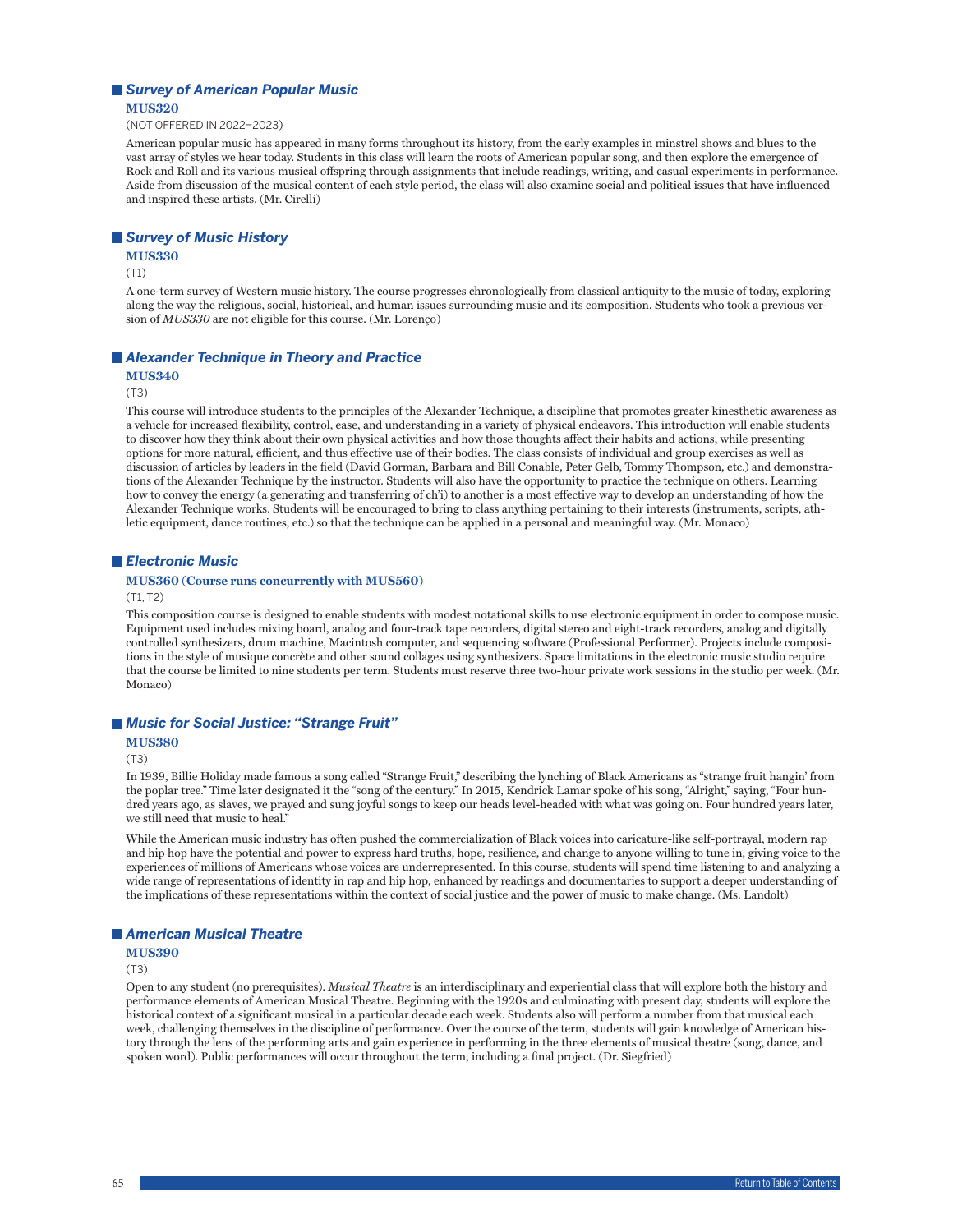### *Introduction to Theory and Composition*

### **MUS400**

#### (T1)

This course is designed to give students a vocabulary to further understand and describe the music they will encounter. After beginning the year learning hand-written musical notation, the study of scales, intervals, tonality, harmony, melodic organization, voice leading in two parts, and harmonic dictation ensues. After this study is complete, students will be in a position to knowledgeably describe every aspect of a typical piece of music that they may come across. Ear-training skills are developed through dictation and sight singing. Those taking this course in the fall are encouraged to combine it with *MUS540* and *MUS550* to form a three-term Advanced Music Theory sequence.Students will begin composing near the end of the term, but it should be noted that most compositional activity will occur in *MUS540* and *MUS550*.

*Prerequisite: Successful completion of a music course at the 200 level or above, or placement at the MUS4XX level.*

#### *Your Musical Brain*

#### **MUS410**

#### (T2, T3)

What playlists do you create to accompany you through the parts of your day? How does the music we choose shape the personal and communal tapestry of our daily lives? The Musical Brain explores why music matters so much to us as individuals and as a species. Through reading assignments, listening assignments, and classroom activities we'll explore the rapidly evolving field of inquiry and research in music perception and cognition. Topics will include the science of sound, the biological origins of music, relationships between music and language, and the sources of music's emotional impact. (Dr. Aureden)

*Prerequisite: Successful completion of a music course at the 200 level or above, or placement at the MUS4XX level.* 

#### *Advanced Electronic Music*

#### **MUS460 (Course runs concurrently with MUS360)**

(T1, T2)

This course continues to develop the skills and techniques introduced in *MUS360*. *MUS460*, if failed, cannot be made up by examination. (Mr. Monaco)

*Prerequisite: MUS360 or permission of the instructor.*

#### *Film Scoring: Influencing Audiences through Sound and Silence*

### **MUS470**

### (T1)

In this course, students will study film music primarily through compositional exercises, as well as analysis of films from various genres and time periods. The course will begin with an introduction to a wide variety of compositional styles and techniques employed throughout the history of film, including changes resulting from increased technological resources throughout the 20th century. Students will then compose music for film scenes from different genres, such as drama, horror, romance, and action/adventure. Though this course will primarily focus on music from the 20th century to the present, students also will learn about how certain composers connected music to visual images in classical concert music prior to 1900. (Ms. Landolt)

*Prerequisite: Successful completion of a music course at the 200 level or above, or placement at the MUS4XX level.*

### *Songwriting Workshop*

### **MUS480**

#### (T2)

Popular music plays an important role in our modern culture: it can provide an escape from our daily lives and influence our thoughts and actions. *MUS480* will begin by exploring popular songs from artists such as Ed Sheeran, Taylor Swift, John Legend, Jay-Z, as well as those of other artists from Motown to the present day. We will study songs from a variety of genres—including jazz, blues, rock, R&B, folk, and country western—as a way of building a foundational understanding of popular music. In addition to frequent songwriting exercises, students will create three original songs in the genre of their choice with particular focus on the musical attributes needed to support both the genre and the specific topic of each song. You need not be a performer to take this class, however students enrolled in MUS480 will be offered an opportunity to perform their original songs at our annual "Sunset Coffee House." (Ms. Barnes)

*Prerequisite: Successful completion of a music course at the 200 level or above, or placement at the MUS4XX level.*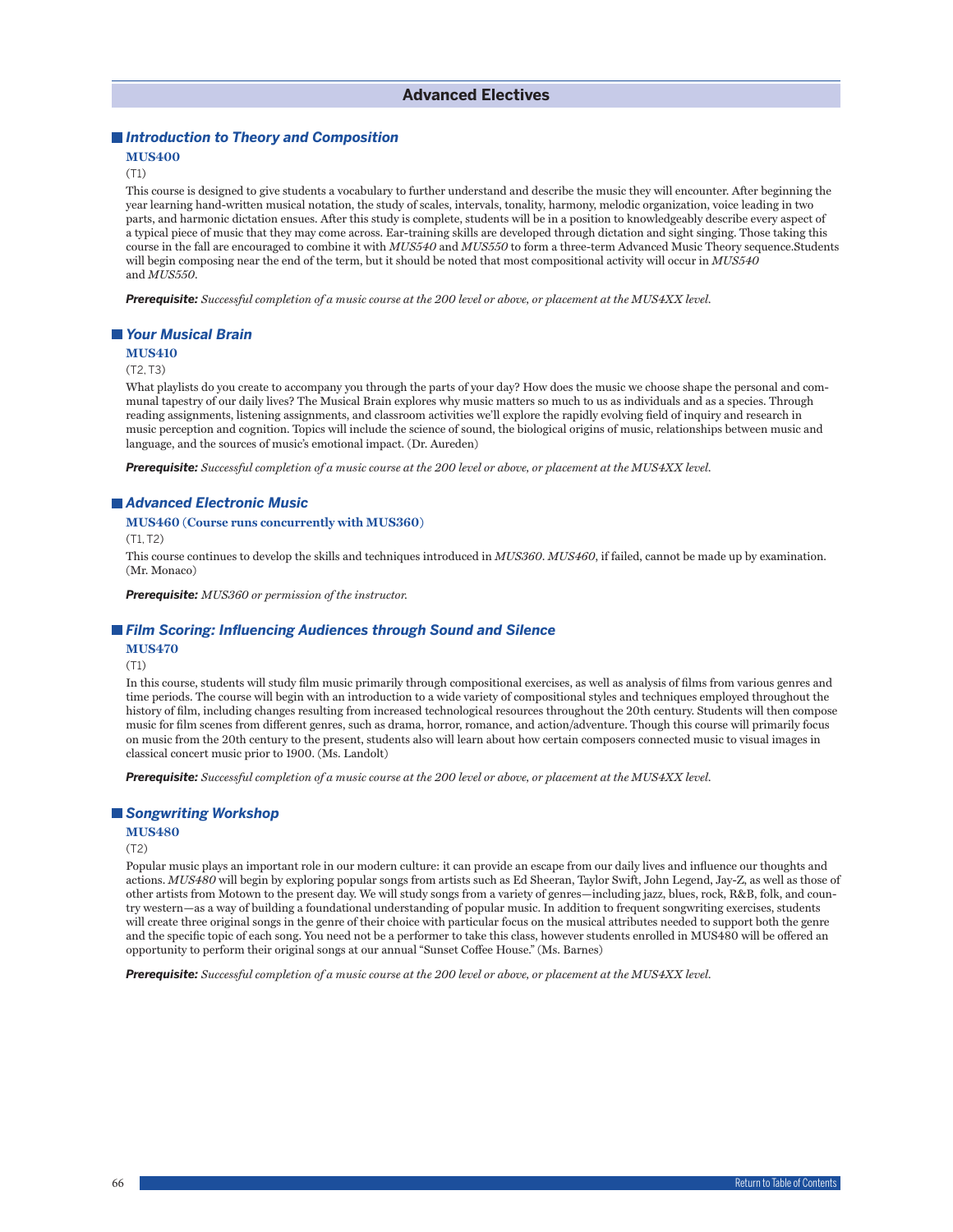#### *Intermediate Theory and Composition*

#### **MUS540**

(T2)

Continuing from where *MUS400* leaves off, this course begins the students' hands-on compositional development. Small pieces are composed almost nightly as students now begin to demonstrate what they previously learned to recognize and describe. Also in this term, students will compose several larger pieces that will be written for and recorded by classmates. As the term progresses, the chords of Western music are incorporated into their musical vocabulary one by one. Further study in sight singing and ear training help to continue that development. In most years, this term includes a field trip to see the Boston Symphony Orchestra in concert.

*Prerequisite: MUS400 or permission of the instructor.*

#### *Advanced Theory and Composition*

**MUS550**

(T3)

Completing the music theory sequence, the focus for the beginning of this term is on preparation for the AP exam in May. Students study non-dominant seventh chords, applied dominant seventh chords, and musical form before a week of AP prep. After the AP exam, a larger project is decided upon. Past projects have included studying Chopin's piano preludes, examining poetic meaning in Schubert's songs, and composing a 3–5 minute work.

*Prerequisite: MUS540 or permission of the instructor.*

#### *Advanced Electronic Music*

#### **MUS560 (Course runs concurrently with MUS360)**

(T1, T2)

This course continues to develop the skills and techniques introduced in *MUS360*. *MUS560*, if failed, cannot be made up by examination. (Mr. Monaco)

*Prerequisite: MUS360 or permission of the instructor.*

### **Performance Electives**

### *Fidelio Society*

#### **MUS901**

(T1, T2, T3)

Fidelio Society is Andover's auditioned mixed chamber choir. Membership in Fidelio is by audition at the beginning of Term 1 (fall) and is conditional upon continued good standing in Chorus. Students in Fidelio commit to three nights of rehearsal per week (Monday, Tuesday, and Thursday evenings) and perform on numerous occasions throughout the year, including choral concerts, special events on campus, residencies and workshops with visiting artists, and off campus. Repertoire includes music of all types, early and modern, sacred and secular. Students participating in Fidelio can opt to take it for credit any term of the school year. A complete list of requirements can be found in the music office or by contacting the ensemble director. (Dr. Siegfried)

*Prerequisite: Permission of Dr. Siegfried and the department chair.*

### *Chamber Music Performance Seminar*

**MUS910**

(T3)

This summary course affords students an opportunity to apply their theoretical knowledge to practical music making through the analysis and performance of chamber music. The process of performance and its attending anxieties also will be studied through readings and exercises. Class work consists of sight reading, performing, coaching, and discussing chamber works and performance issues. Homework consists of individual practice, group rehearsal, and readings from books about performance. Students are expected to be advanced instrumentalists and they generally will have taken at least *MUS400*. Because different literature is studied each term, this course may be taken more than once. (Ms. Barnes)

*Prerequisite: Permission of Ms. Barnes and the department chair.*

### **Applied Music**

All students who are interested in joining a vocal or instrumental performance ensemble are encouraged to do so. There are ensembles at every level of experience. Students in ensembles are required to commit to having two nights per week with rehearsals. Rarely, ensembles may be joined midyear (typically at the beginning of a term) with permission of the ensemble director, but we encourage students to consider ensemble participation to be a yearlong commitment.

Participation in a music ensemble is usually extracurricular, with no academic credit granted. The only exception is for students selected to participate in Fidelio, who may choose to receive academic credit for their participation (course description below). Please note that Fidelio for credit cannot be counted toward the diploma requirement in the arts.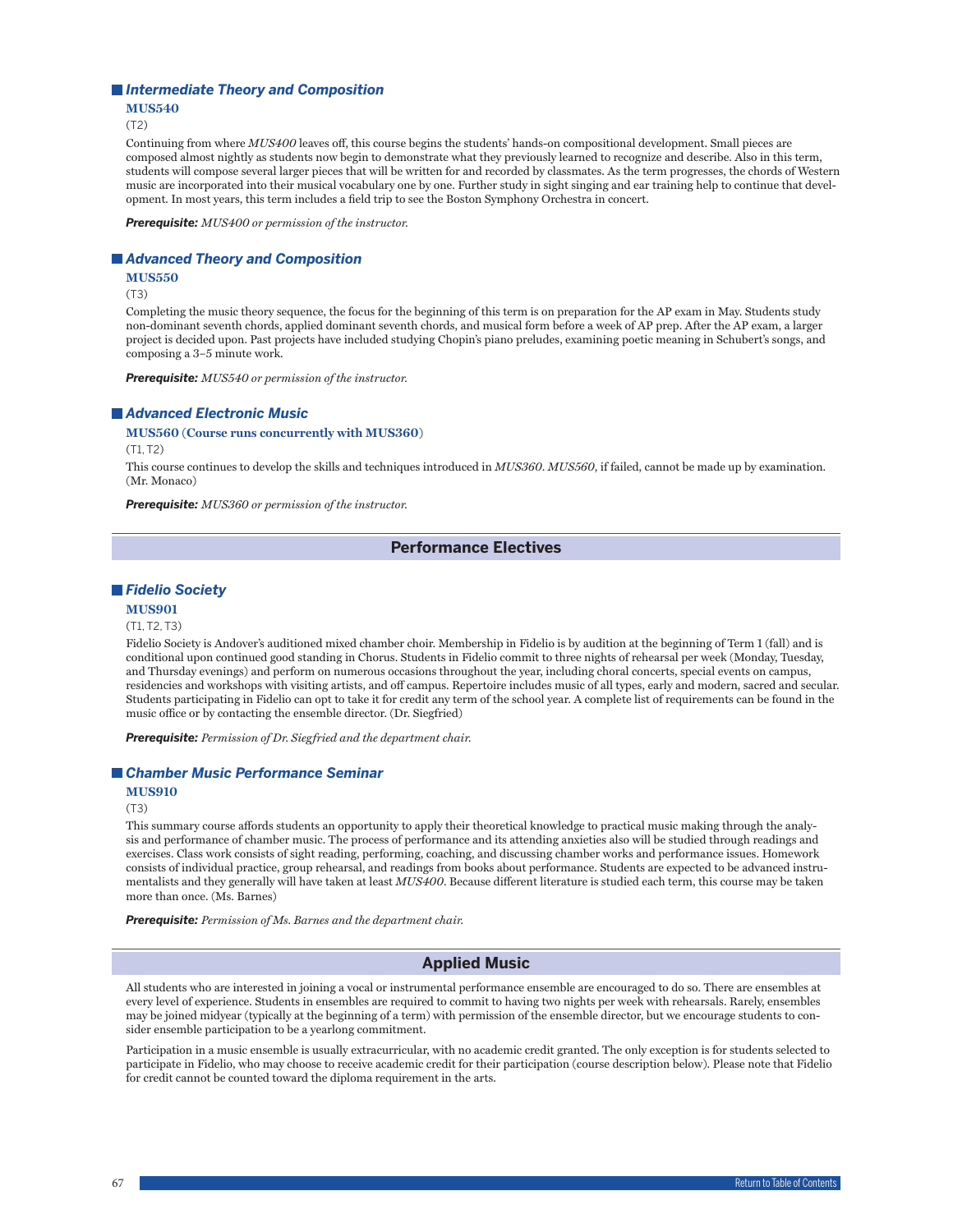### *Non-Credit Music Ensembles*

The following is a list of non-credit music ensembles. Please contact the Department of Music if you are interested in participating in one of these ensembles.

**Academy Symphony Orchestra (85 members):** The ASO includes all string players and select winds, brass, and percussion players determined by audition. All ASO string players also are placed, through an audition process, into one of two smaller chamber orchestras.

**Academy Chamber Orchestra (25+ members):** "Chamber Orchestra" is the more advanced of the two string ensembles. Members of this ensemble can expect extensive practice requirements outside of scheduled rehearsals to meet the demands of the repertoire. Select wind players join this ensemble for some pieces.

**Amadeus String Orchestra (25+ members):** "Amadeus" is the intermediate string ensemble. Members of this ensemble can expect to hone their skills in expressive ensemble-playing through rehearsals combining repertoire preparation and sight reading.

**Academy Chorus (65 members):** The Academy's major singing group, the Academy Chorus is comprised of mixed voices and performs a variety of choral works, both sacred and secular. Membership in the Academy Chorus is open to all students, regardless of previous choral experience.

**Fidelio (16–20 members):** This small, all-gender *a cappella* chamber choir group performs on numerous occasions throughout the year. Fidelio repertoire includes music of all types—early and modern, sacred and secular. Membership is determined by audition and is conditional upon good standing in chorus. Fidelio may be taken for credit, but it is not required.

**Gospel Choir (membership open to all students):** Gospel Choir is organized as a club, and rehearses for an hour early in the evening. The choir performs at ecumenical chapel services and special celebrations.

**Concert Band (65 members):** Membership is open to all students playing wind, brass, and percussion instruments. All types of music for wind ensemble are performed, including marches, classical, popular, and show music.

**Jazz Band (20 members):** Membership in Jazz Band is determined by audition at the beginning of each school year. Jazz Band utilizes a typical Big Band format and performs repertoire ranging from Count Basie and Duke Ellington to contemporary Latin jazz and jazz/rock fusion compositions. Membership is conditional upon continued good standing in the Concert Band.

**Handbell Choir (12–15 members):** This ensemble rehearses weekly in the evening and performs during special occasions throughout the year.

#### *Private Instrument and Voice Lessons*

### **MUS909**

(T1, T2, T3) (NON-CREDIT)

Weekly non-credit lessons are available on all band and orchestral instruments and on the piano (classical and jazz), organ, harpsichord, harp, guitar (classical, rock, and jazz), ukulele, bagpipes, and voice. Students can also take private lessons in Alexander Technique, composition, conducting, or digital music composition/production.

There is an additional fee for private lessons. Financial aid is available for some students; please contact the financial aid office to see if you are eligible.

At the beginning of each term (after the music lesson drop deadline, which is posted in Graves Hall), students will be charged for 8 lessons. Please inquire with the music department for more detailed information about attendance expectations for weekly private music lessons.

**Term 1—**Fall: 8 lessons **Term 2—**Winter: 8 lessons **Term 3—**Spring: 8 lessons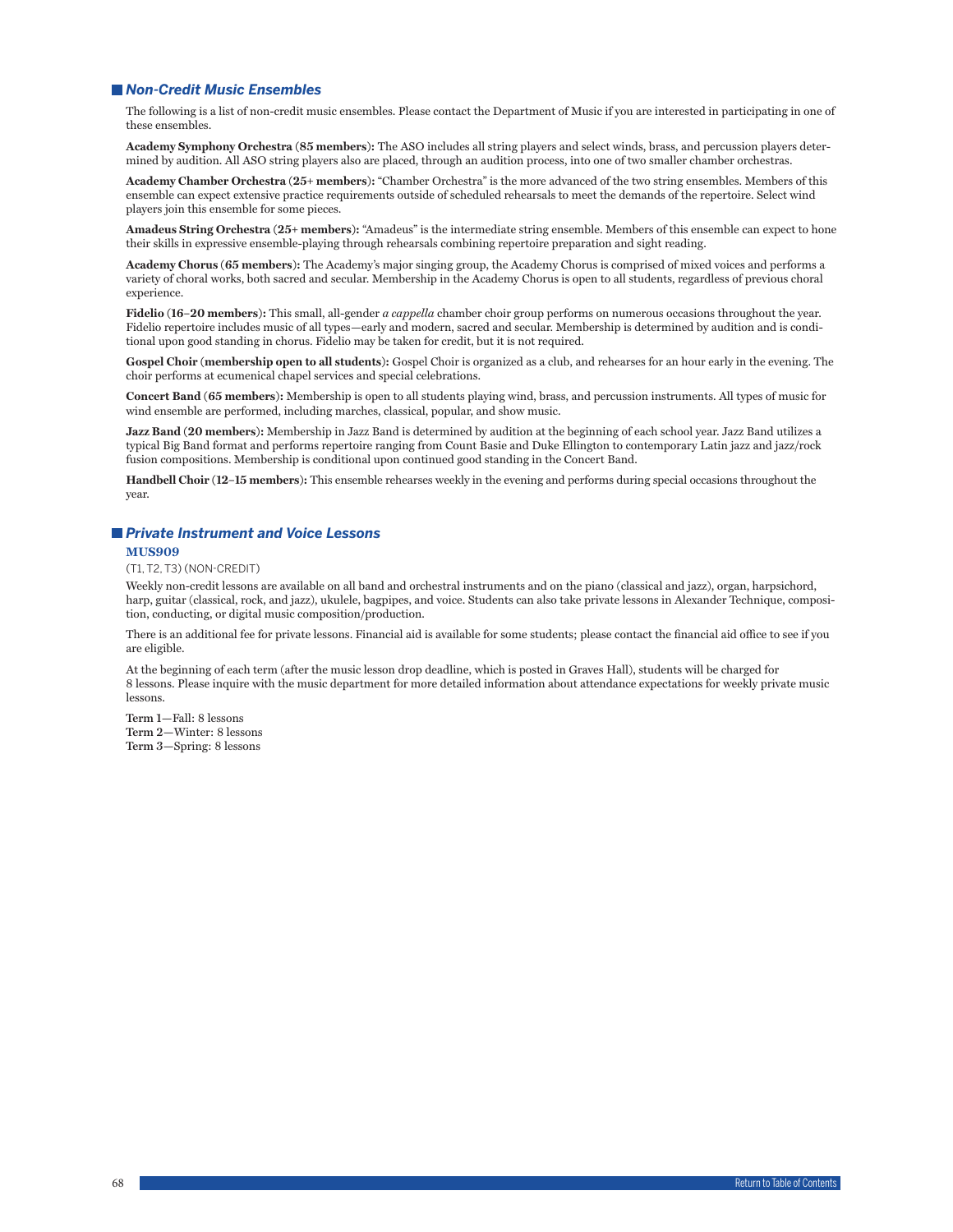# **NATURAL SCIENCES**

To participate fully in society, citizens require knowledge of scientific issues and an understanding of how those issues relate to their lives. People who are broadly educated and who also have special expertise in the sciences are vital to the well-being of our planet and its inhabitants. The science program is focused around four major goals.

In fulfilling the science requirement, Phillips Academy students should demonstrate:

- **1. They can do science.** A student should pose testable questions and formulate hypotheses; design and conduct experiments; organize, analyze, and interpret results and information; conceptualize and reason through problems, both qualitatively and quantitatively; and articulate and present clearly and accurately ideas, results, and analysis in an appropriately selected format.
- **2. They are scientifically literate.** A student should think clearly and critically about major issues relating to science; gain appreciation of and experience with the natural world; perceive the relevance of science to everyday life, including global environmental issues; and recognize the connections and interdependence among the traditional branches of science and between science and other fields.
- **3. They participate comfortably and fully in an inclusive community of learners.** Students and teachers should work effectively with persons of varied backgrounds, interests, and abilities in scientific collaboration, perceive the needs of the individual, team, or community, and work to meet those needs.
- **4. They accept responsibility for the process of personal education.** A student should play an active role in discussions, experiments, and decisions; ask questions, question answers, and maintain an independence of thought while engaged in learning; recognize that school is a piece of the continuum of lifelong learning, for science is a rapidly evolving field; and, hence, acquire skills that will allow one to learn beyond the halls of academia.

The diploma requirement in science is two three-term science courses. A strong program will include some experience in biology, chemistry, and physics. Most four-year students take biology or physics, and most Juniors take *BIO100* or *PHY100* as their introductory science course. A small number of four-year students will take chemistry in ninth grade, followed by chemistry in tenth grade. However, individual interests, backgrounds, and abilities may indicate other appropriate sequences.

The division of natural sciences offers a variety of introductory and advanced courses, yearlong and term-contained in biology, chemistry, physics, and interdisciplinary fields. Staffing of yearlong courses is the first priority and students who wish to take a full year of science can be so guaranteed only by taking a yearlong course. Enrollment in term-contained courses is limited and determined by seniority.

### **Biology**

Most four-year students take biology or physics, and most Juniors take *BIO100* or *PHY100* as their introductory science course. A small number of four-year students will take chemistry in ninth grade, followed by chemistry in tenth grade. Uppers and Seniors are placed in *BIO501* or *BIO581* by the department chair. In general, students who have had three-terms of biology and a 6 in *CHM250* (or equivalent), a 5 or higher in *CHM300* (or equivalent), or a 4 or higher in *CHM500*, -*550,* or -*580* (or equivalent) will be placed in the *BIO580* sequence.

### *Introduction to Biology*

**BIO100A BIO100B BIO100C**

#### (T1, T2, T3) (THREE-TERM COMMITMENT)

This course is for Juniors. *BIO100* is theme-based and focused on major biological topics. Studying a core text will be supplemented with other readings, writing assignments, and data analysis and interpretation. Students will learn a variety of study skills and will have an introduction to library research tools. Laboratory experiments and fieldwork are designed to acquaint students with fundamental biological principles and to build skills in the methods and techniques used to elucidate those principles.

### *The Art of Science Writing*

### **BIO410**

(T2)

Have you ever thought about the myriad ways we encounter scientific information in our daily lives? Every day—in the headlines of our news feeds, the documentaries we watch, and the fiction we read—we are inundated with the good, the bad, and the ugly of scientific writing. In this course we will explore the many styles of scientific prose, discussing how the audience drives format and content while also turning a critical eye on both the science and the writing themselves. Students will read and study examples from peer-reviewed journal articles, white papers, popular science writing, and even science fiction, while also producing their own creative work.

### *Animal Behavior*

#### **BIO420**

(T1)

Open to Uppers and Seniors. This course is a survey of major topics in animal behavior, including foraging, territoriality, mating strategies and systems, parental care, sociality, and cognition, and is taught through the lens of evolution. Students will participate in hands-on simulations of animal decision-making as well as investigate the behavior of model animals in and outside the classroom.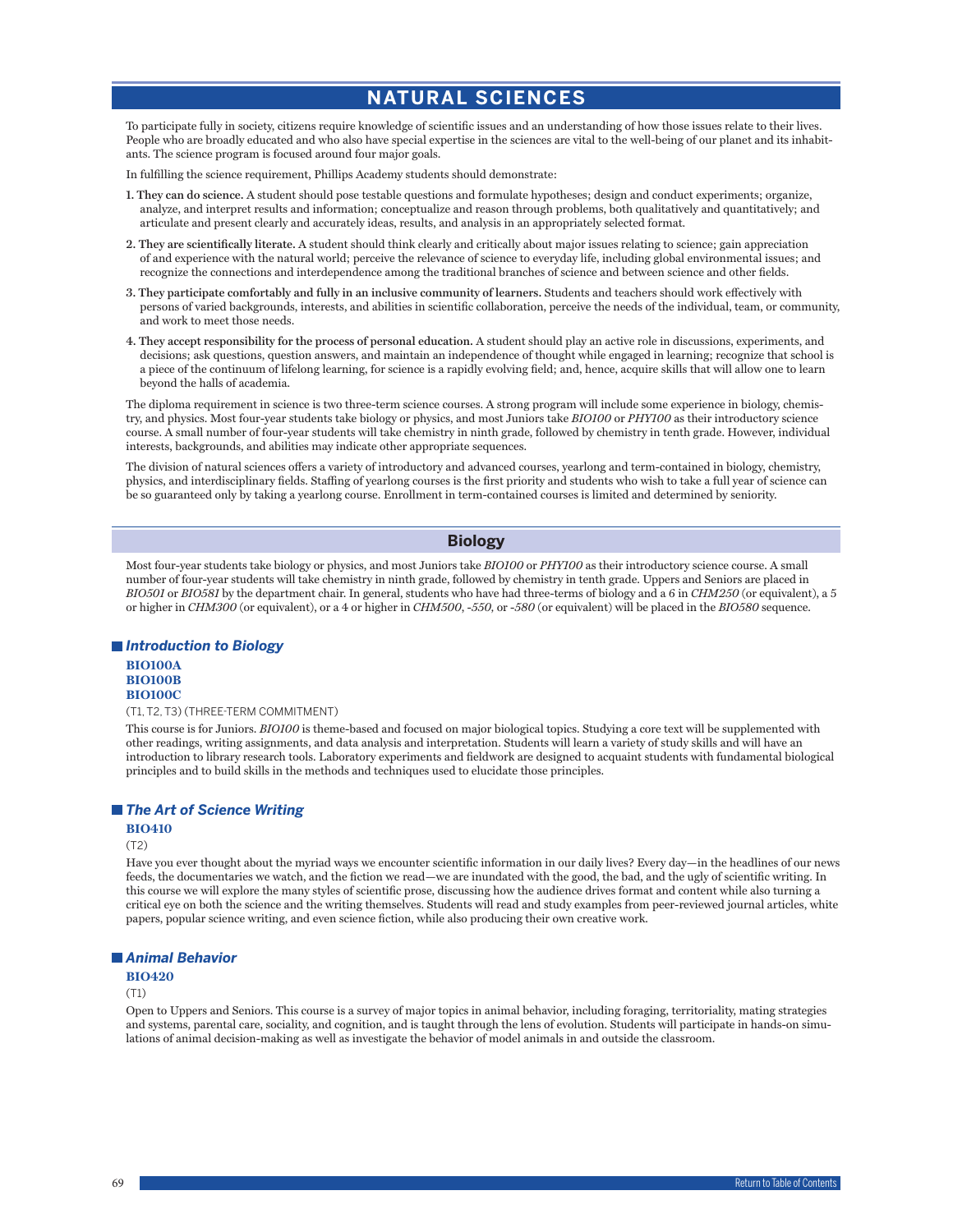### *Conservation Biology*

#### **BIO460**

(T3)

Scientists have termed the beginning of a geologic epoch in Earth's history the Anthropocene, in reference to the current mass extinction of biodiversity. But this mass extinction isn't a foregone conclusion—how can we work to conserve the vast and wonderful biodiversity of our planet? And how is human well-being dependent on this conservation? This course will evaluate the causes and consequences of the sixth mass extinction, while analyzing case studies of successful conservation of species, habitats, and ecosystems. Students will engage with scientific literature, have a crash course in mathematical modeling to determine costs and benefits of conservation proposals, and evaluate local conservation efforts in the Andover community and surroundings, with the potential for engaging with local institutions and constituencies.

*Prerequisites: BIO100 (or similar course at a previous high school) and/or BIO500/BIO580 sequences or permission of the instructor and the department chair is required to take this course.*

### ■ Human Anatomy, Physiology, and Global Health

**BIO455**

(T2)

In this course, we will explore the organ systems of the human body, using hands-on laboratory experiences (including dissections), case studies, and readings to understand how our bodies maintain homeostasis and perform the many daily functions that keep us operating at our best. We will also investigate factors that lead to disease conditions in order to better understand the functioning of the systems we discuss.

*Prerequisite: BIO100 (or similar course at a previous high school) and/or BIO501 or permission of the instructor and the department chair is required to take this course. This course may not be taken if you have taken or will be taking BIO582.*

### *Topics in Advanced Biology I*

### **BIO501**

(T1)

Open to Uppers and Seniors. This is the first term of a three-term sequence covering a range of advanced topics in biology. Term 1 focuses primarily on cellular mechanics, including the biochemistry of organic molecules, cellular structure and function, energy metabolism, cell reproduction, and cancer biology. Laboratory work is an integral part of this course; students learn basic laboratory and data analytic skills through experiments using simple model systems. Formal laboratory reporting and essay composition further develop in students the ability to communicate scientific ideas and questions.

*Prerequisite: One yearlong course in chemistry with an average grade of 4 or better. Lowers who received an average grade of 3 or below in chemistry should enroll in a physics course upper year and advanced biology their senior year. Students who received an average grade of 6 in CHM250, a 5 or 6 in CHM300, or a grade of 4 or higher in CHM501, -502, -503, -550, or -580 should take BIO581 instead. Final decisions about placement in BIO581 will be made by the department chair.*

Note: The three-term sequence (*BIO501, -502, -503*)

#### *Topics in Advanced Biology II*

#### **BIO502**

(T2)

In Term 2 of this three-term sequence, Mendelian and molecular genetics, genomics, and principles of evolution and speciation build upon fundamentals acquired earlier. Case studies offer students opportunities to interrogate the nature of human identity, including the biology of race and pressures shaping modern human populations. Laboratory work is an integral part of this course. Students further develop their ability to generate and analyze data through extensive inquiry-based studies. Lab reporting in Term 2 calls for more sophisticated interpretation of experimental data in light of existing hypotheses and theories.

*Prerequisite: Completion of BIO501or equivalent.*

### *Topics in Advanced Biology III*

#### **BIO503**

(T3)

In Term 3 of this three-term sequence, students apply their knowledge of molecular and cellular biology to the study of ecologic systems. Plant anatomy and physiology sets the stage for rigorous analysis of producers and their role in the survival of ecosystems. Global ecologic concerns and the principles of permaculture supporting sustainable engagement with our natural resources is approached through a series of case studies and student-driven experimentation in the laboratory and field.

*Prerequisite: Completion of BIO501 and BIO502 or their equivalent.*

### *Cellular Biology*

**BIO581**

#### (T1)

Open to Uppers and Seniors. Following a brief review of chemical principles, the course examines the major classes of biomolecules and how they are synthesized and degraded in the cell, with emphasis on reactions associated with energy conversion pathways such as respiration and photosynthesis. Enzyme function is considered both in terms of mechanisms of action and with regard to kinetics. The relationship between structure and function at the molecular level is emphasized in studies of molecular genetics and the control of genetic expression. Biotechnology is introduced through the laboratory. Not open to those who have completed *BIO501*, *502,* and *503*.

*Prerequisite: A grade of 6 in CHM250, a 5 or higher in CHM300, or a 4 or higher in CHM550* or -*580. The department chair will make final decisions about placement of students in BIO501 or BIO581.*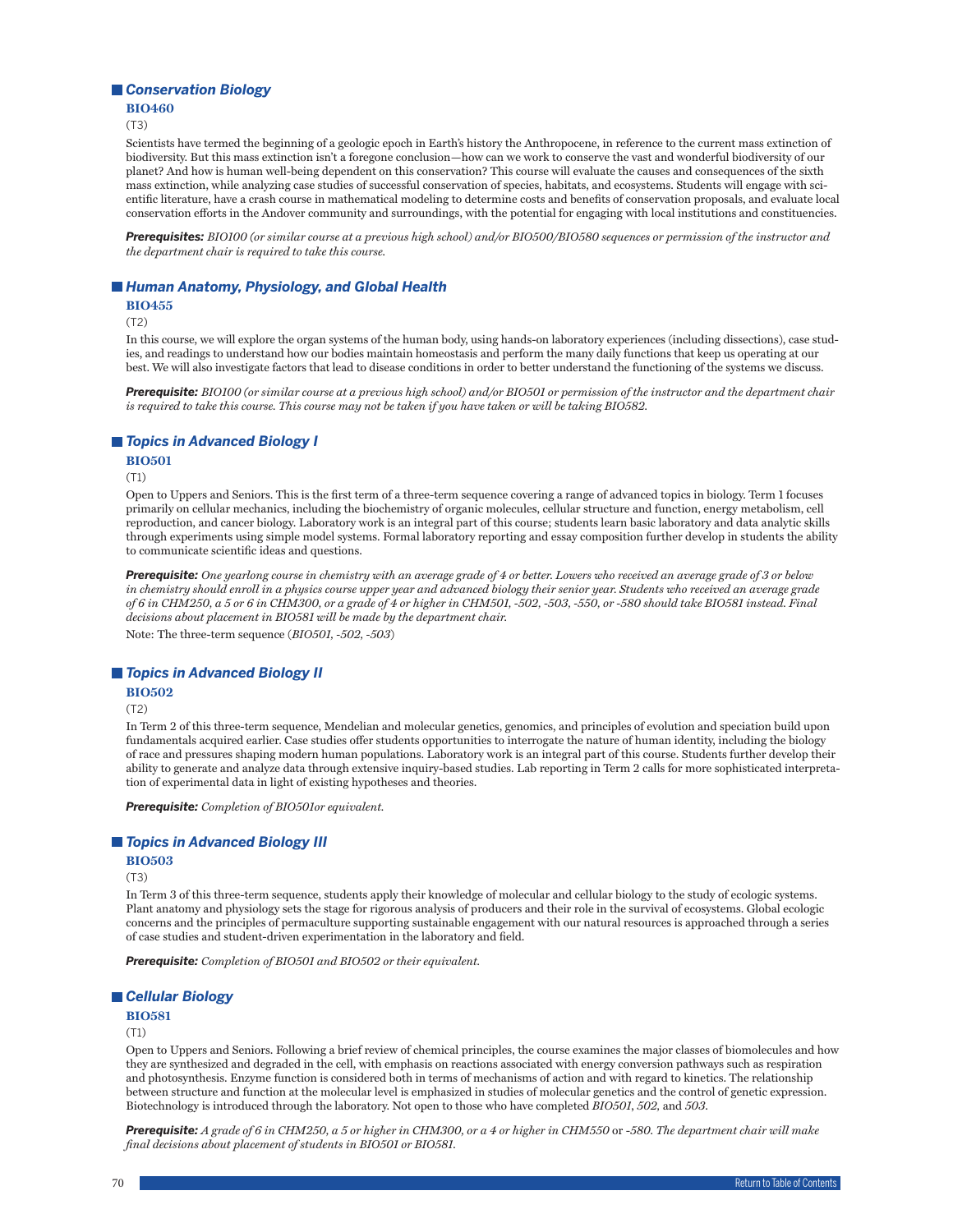#### *Human Anatomy and Physiology*

**BIO582**

(T2)

Includes an in-depth consideration of some of the major systems of the human body. Emphasis is placed on the relationship between structure and function at the cellular, tissue, organ, and organ system levels. Not open to those who have completed *BIO501*, -*502,* and -*503*. Department chair permission required for those who have completed *BIO501*, *BIO502*, and *BIO503*.

*Prerequisite: Department chair permission required for those who have completed BIO501, BIO502, and BIO503.*

#### *Evolution and Ecology*

**BIO583**

(T3)

Includes significant time in the laboratory or in the field. Sustainability and change are the central themes through which we will consider evolution and ecology. Evolution is a major unifying theme in biology, and the mechanism of natural selection serves as a foundation for examining ecosystems and relationships between populations, including humans. A short library research paper will be required. Not open to those who have completed *BIO501*, -*502,* and -*503*.

*Prerequisite: BIO581 or permission of the instructor and the department chair.*

### ■ *Molecular and Cellular Biology: Laboratory Research I* **BIO600A**

#### **BIO600B**

(T1, T2) TWO-TERM COMMITMENT

This elective is open to Seniors. *BIO600* meets six class periods (three double periods) a week, requiring extensive work both in and out of the laboratory. As such, students enrolling in *BIO600* may take a maximum of four additional courses. Six-course loads will not be awarded to students enrolling in *BIO600*, unless the sixth course is a 900-level music course.

Students will learn laboratory techniques through work with model organisms and experimental systems such as bacteria, mammalian cell culture, Caenorhabditis elegans, and Daphnia pulex. After learning a core of methodologies that are used in professional labs, students will apply them to focused research projects, oftentimes performed in collaboration with professional scientists at other institutions. As they develop their project proposals, students will spend a significant amount of time reading articles from scientific journals and learning to craft well-designed experiments. Students will be asked to keep a lab journal and to write and present a scientific paper.

*Prerequisite: Completion of one year of chemistry and one year of 500-level biology, with grades of 4 or above.*

#### ■ *Molecular and Cellular Biology: Laboratory Research II*

**BIO620**

(T3)

Students may continue work from *BIO600* in *BIO620*. *BIO620* meets six class periods (three double periods) a week, requiring extensive work both in and out of the laboratory. As such, students enrolling in *BIO620* may take a maximum of four additional courses. Six-course loads will not be awarded to students enrolling in *BIO620*, unless the sixth course is a 900-level music course.

Students will complete their experimentation and analyze their data in preparation for presentation at an annual science symposium. Select student work will be submitted for peer-review and potential publication in a scientific journal. Laboratory schedules will be determined on a case-by-case basis; however, a student must be able to be in the lab for a minimum of eight hours per week at times when the instructor is available for supervision.

*Prerequisite: Completion of BIO600A and BIO600B.*

### **Chemistry**

The chemistry department offers two yearlong introductory courses in chemistry, each of which fulfills part of the diploma requirement for a laboratory science. Placement in *CHM250* and *CHM300* series is generally based on concurrent mathematics placement.

### *Introduction to Chemistry* **CHM250A CHM250B CHM250C**

(T1, T2, T3) (THREE-TERM COMMITMENT)

An introduction to the chemical view of the material world, including atomic theory, atomic structure, chemical reactions, the nature of solids, liquids, gases, and solutions, general equilibria, acid-base theories. Emphasis is placed on developing problem-solving skills as well as on making connections between chemical principles and everyday life. A college-level text is used, but the pace of this course is adjusted to ensure that students have ample opportunity to ask questions and work through problems. Laboratory work is an integral part of the course. High honors work each term prepares a student for *CHM550* series.

NOTE: This course is **NOT** open to Juniors.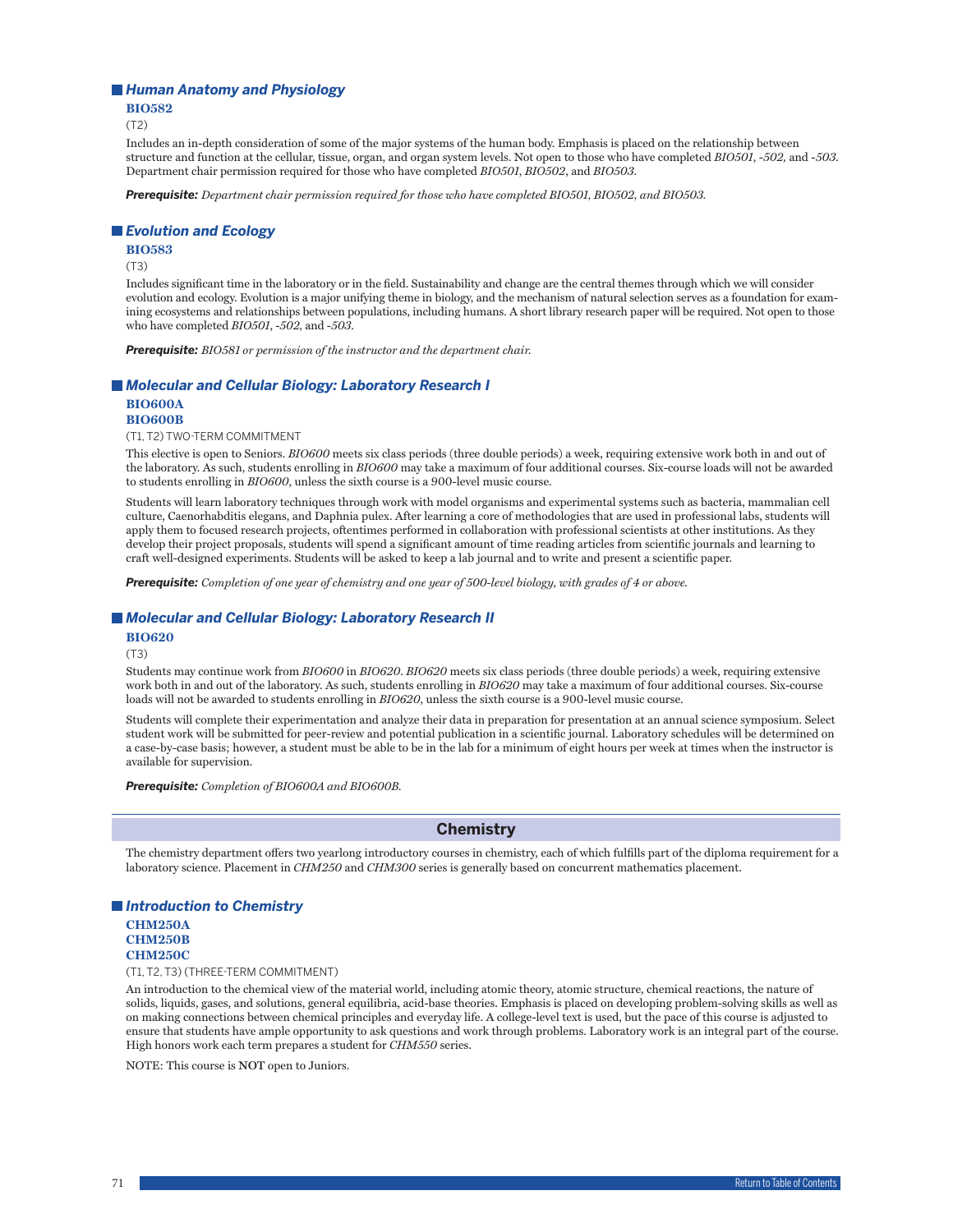## *College Chemistry* **CHM300A CHM300B CHM300C**

(T1, T2, T3) (THREE-TERM COMMITMENT)

This course is an introduction to the theoretical framework of modern chemistry, including atomic structure, chemical bonding, phase changes, solutions, chemical reactions, thermodynamics, kinetics, general equilibria, acid-base equilibria, electrochemistry, and aspects of inorganic chemistry. Emphasis is placed on developing problem-solving skills and understanding the experimental basis of theories. A college-level text is used. Laboratory work is an integral part of the course.

*Corequisite: Registration in at least MTH320 or above, with the exception of those students enrolled in MTH280.*

*Prerequisite: Grade of 4 or above in previous term of mathematics and previous algebra course. Students not registered for MTH320 or above or MTH280 but who have a 6 in their previous math class may enroll in CHM300A.* NOTE: Juniors who do not maintain an 5 average on the first two tests in *CHM300A* will be switched to *BIO100A* immediately.

## *Environmental Chemistry*

## **CHM487**

(T3)

Open to Uppers and Seniors who have had one year of chemistry. This course explores the chemistry of Earth's natural processes, environmental pollution, and green technology. Topics include: chemistry of the ozone hole, photochemical smog, acid rain, water pollution and purification, batteries and watershed research. Projects in the course will focus on experiments related to environmental issues. (Dr. Wall)

*Prerequisite: Open to Uppers and Seniors who have taken a full year of CHM250, 300, and 550.*

#### *Accelerated Advanced Chemistry*

## **CHM550A CHM550B CHM550C**

(T1, T2, T3) (THREE-TERM COMMITMENT)

This course is not open to students who have taken *CHM300* or its equivalent, or to Juniors, with the exception of those Juniors enrolled in *MTH650*. This is a rigorous course that treats the topics addressed in College Chemistry in greater depth. Laboratory work is an integral part of the course.

*Prerequisite: Average grade of 6 in CHM250 or an average grade or 5 in PHY400. Students with no previous chemistry who are in MTH380 or above may enroll in this course. Students with no previous chemistry who are in MTH360 or below may enroll in this course only with permission from the department chair.*

*Prerequisite: Grade of 5 or above in the previous mathematics course.*

## *Advanced College Chemistry*

**CHM580A CHM580B CHM580C**

(T1, T2, T3) (THREE-TERM COMMITMENT)

*CHM580* is a rigorous second-year general chemistry course that covers major topics from and beyond the AP (Advanced Placement) syllabus. While the instructor provides readings to assist with review of *CHM300* material, students are expected to arrive in class ready to focus on advanced treatment of topics and laboratory investigations. A highlight of *CHM580* is the investigative laboratory program, in which students are presented with a problem to solve in the lab. Given only a list of available equipment and a few guidelines, students must design an experiment and record all necessary observations and measurements to solve the problem.

*Prerequisite: Grade of 5 or above in each term of CHM300.*

## *Organic Chemistry*

**CHM610 CHM620**

(T1, T2)

This course introduces many of the basic reactions and concepts students will encounter in their future studies of chemistry, biology, or medicine. Rather than covering a large number of reactions, as might happen in a second-year (full year) college organic chemistry course, this course emphasizes an understanding of general principles of reactivity and mechanism. The classroom work is supplemented by demonstrations through which students learn some of the fundamental tools of this highly empirical science. In addition, each student gains detailed knowledge of an area of active research related to organic chemistry. After selecting a topic of interest, each student prepares a paper and a class seminar, using current scientific literature. (Mr. Faulk)

*Prerequisite: Completion of either CHM550 with a 5 or above each term, CHM580 with a 5 or above each term, or with permission from the department chair. CHM610 is a prerequisite for CHM620.*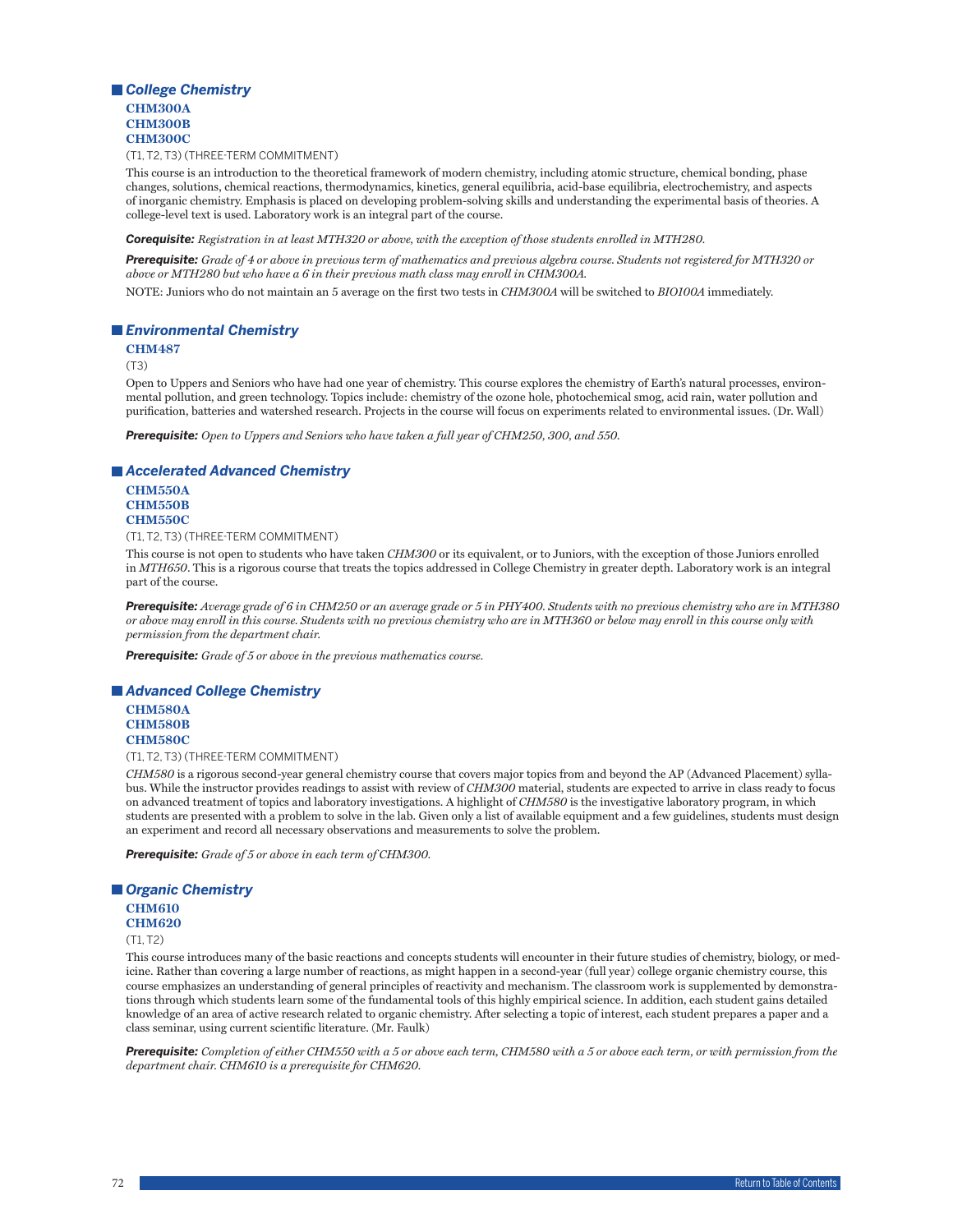## *Environmental Science: Global Climate Change*

#### **SCI410 (may be taken as a Science or Interdisciplinary course)** (T2)

**One credit assigned in Science or Interdisciplinary.** This course prepares students to grasp the science behind the politics. The course begins with an overview of climate science, including atmospheric composition, major biogeochemical cycles, principles of energy conservation and flow, the greenhouse effect, atmospheric and oceanic circulation, and natural climate variability. We then investigate recent anthropogenic climate change, examining both causes and consequences. We will primarily consider impacts on ecological systems, but also assess impacts on public health, economics, and global justice. The second half of the course will address the response to global climate change by investigating mitigation strategies. Students will analyze current and potential future sources of energy, both nonrenewable and renewable. Readings will include original scientific literature, nonfiction books and essays, text excerpts, and news coverage. (Mr. Mackinson)

*Prerequisite: Open to Uppers and Seniors, who have completed one year of laboratory science.*

## *Environmental Science: Food, Agriculture, and the Future*

**SCI420 (may be taken as a Science or Interdisciplinary course)** (T1)

**One credit assigned in Science or Interdisciplinary.** This course may be taken in addition to or independently of *SCI410* and/or *SCI430*. This course examines agriculture as a major driver of global environmental change and public health trends. We will explore the demands placed on food production by population growth and a dietary transition, the chemical origins and ecological impacts of fertilizer, and the implications of limited resources of water, land, and oil. The course will integrate fundamental environmental principles of nutrient cycling and energy flow, provide an introduction to environmental economics and policy, and examine how agriculture affects land use, climate change, and biodiversity. We will explore public health impacts of agriculture including food safety, antibiotic resistance, and the rise of obesity and diabetes. Finally, we will consider the future of agriculture and food. Readings will include original scientific literature, nonfiction books and essays, text excerpts, and news coverage. Students should be prepared to undertake a term project. (Mr. Mackinson)

*Prerequisite: Open to Uppers and Seniors, who have completed one year of laboratory science.*

## *Water and Humanity*

# **SCI430 (may be taken as a Science or Interdisciplinary course)**

(T3)

**One credit assigned in Science or Interdisciplinary.** *Water and Humanity* examines the dynamic and tenuous relationship between water resources and human development. Exploring water from a multidisciplinary, project-driven perspective, students will think critically about the central role water has played and must continue to play in the viability and vitality of all civilizations, as well as the many challenges that people face in sustaining, protecting, and gaining access to usable fresh water. Students will encounter diverse materials, use holistic approaches, and engage in innovative project planning to consider, understand, and propose solutions to complex water issues. This course will focus on the value of water and on the issues that water scarcity presents within the contexts of such elements as religious belief and practice, the human-water relationship in fine art and architecture, national and imperial infrastructure, and industrial development. Students also will think about the role of water in their own local, regional, and global communities, while researching and proposing their own solutions to complex multidisciplinary water issues. (Mr. Mackinson)

*Prerequisite: Open to Uppers and Seniors, who have completed one year of laboratory science.*

## *Bioethics: Humanity in the Post-Genomic Era*

#### **SCI445 (may be taken as a Science or Interdisciplinary course)**

(T2)

This course examines current biological topics that challenge our understanding of humanity and provides a brief introduction to ethics and philosophical anthropology and their roles in setting public policy.

We live in a modern age in which major scientific advances are the norm. Bombarded with stories in the news regarding ethical dilemmas pertaining to novel biomedical interventions, it is often difficult for us to make sense of competing arguments without having a basic command of the biological and philosophical issues involved. Questions to be addressed include: What is a stem cell? When does a developing human being first experience sensation? Show evidence of cognitive abilities? Acquire moral status? How does our modern, post-genomic understanding of human biology influence our philosophical understanding of what it is to be human? Which biological enhancements are ethical? Which are unethical? To what extent (if at all) should the use of biotechnology be regulated in our society? Historical and current readings will be assigned, and lively discussions encouraged. Students will be graded through a variety of assessments, including papers, presentations, journals, and class participation. (Dr. Marshall)

*Prerequisites: Open to students who have completed one yearlong course in biology and one yearlong course in chemistry.*

## *Dynamic Earth: Introduction to Earth System Science*

#### **SCI450**

(T2)

Open to Uppers and Seniors. This course provides an introduction to the Earth system by focusing on the intersection of the geosphere, biosphere, hydrosphere, and atmosphere. We will explore the links between these systems by studying both current processes and events from the deep geological past. Primarily project based, the course will involve components of fieldwork, lab work, computer-based exercises using Google Earth, and research/presentations. Project topics include: plate tectonics, earthquakes and volcanos, formation of landscapes, ocean-atmosphere interaction, biomes, watershed studies, and climate change. (Dr. Wall)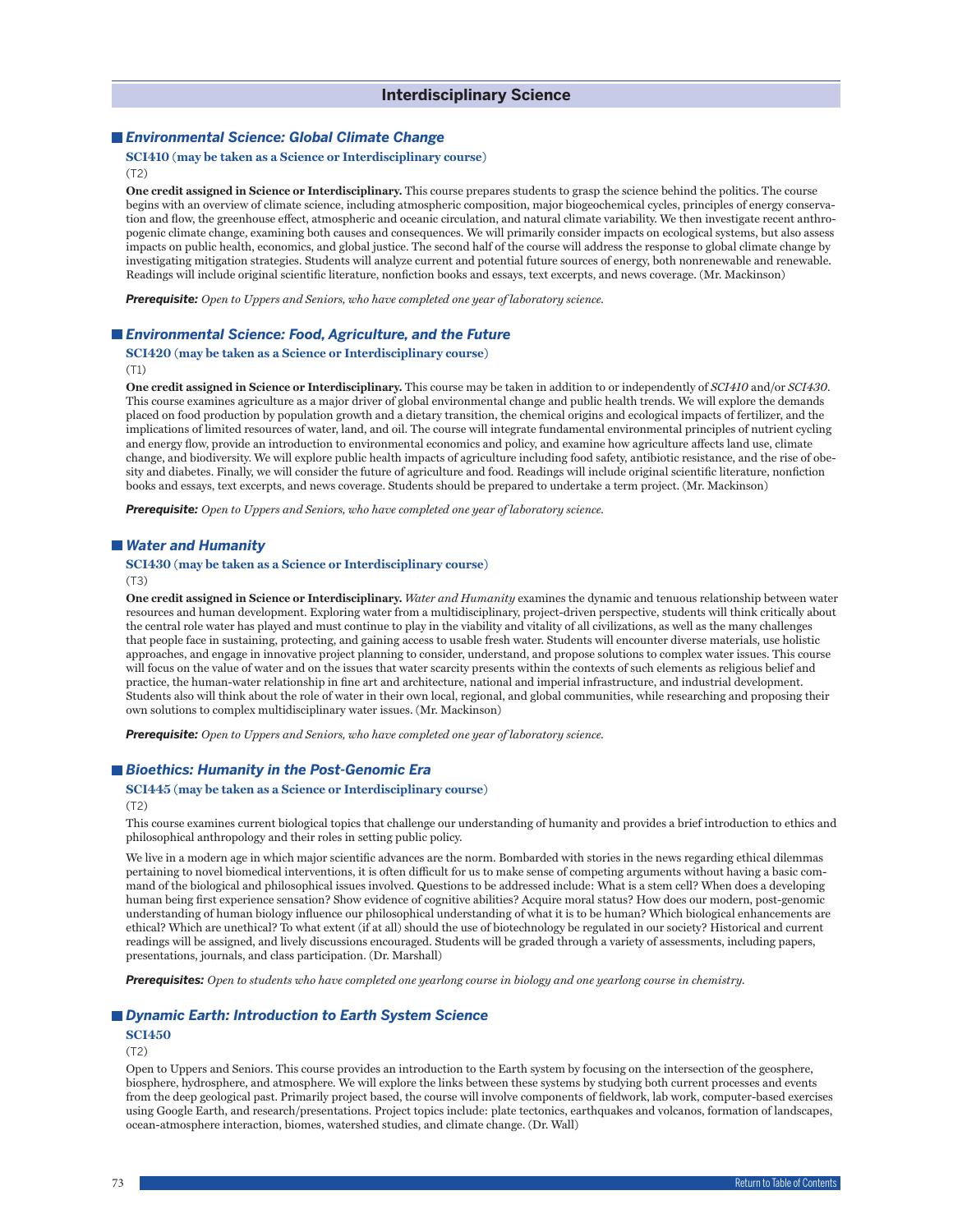#### *Environmental Economics*

## **SCI460 (may be taken as a History and Social Science, Science, or Interdisciplinary course; official course number is HSS504)**

(T3)

One credit assigned in Interdisciplinary, History and Social Science, or Science. This course is a case-based introduction to using economics to look at some of the major environmental problems in the 21st century. In this topic-driven course, students will learn about the role of market failure in environmental issues, the challenges of pricing environmental goods, and ways in which economic theory can be used to help solve these problems. Topics such as overfishing, global warming, water pollution, and others will be covered from the angles of science and economics. Special consideration of the unique role that social justice plays in many of the topics will be considered as well. Students will be assessed on problem sets, essays, in-class discussions, and an individual research project. (Mr. Parker and Mr. Robinson)

## *Neurobiology of Learning, Memory, and Sleep*

#### **SCI465**

(T1)

Open to Uppers and Seniors. Students will investigate the biological systems of learning, memory, and sleep in the human brain, first through a cognitive neuropsychological lens and later with greater focus on the cellular neuroplasticity underlying memory consolidation. Questions guiding the course include: How have we, as a species, evolved to learn? What are the biological purposes for the various memories we carry forth, and how can we hack our own neural networks to become better learners? We're vulnerable when we fall asleep, so why do we do it at all? Specifically, why do we need sleep for our brains to function properly, and what are the actual biological costs of our sleepless nights?

Students will complete a series of papers and projects, through which they will demonstrate both their understanding of, and ability to share, practical learning strategies within the Andover community. A central goal for the course is the development of SCIENTIFIC LEARNERS, *informed* regarding the neuroscience of learning, nimble in their *experimentation* with new learning approaches, and willing to engage in the periodic personal *reflection* necessary to assess their ever-changing habits of mind. (Dr. Marshall)

#### ■ *Human Origins* (may be taken as a Science or Interdisciplinary course)

**SCI470**

(T1)

**One credit assigned in Science or Interdisciplinary.** Take a look around. Regardless of where you are, the consequence of three million years of human evolution is evident. This interdisciplinary science course uses insights drawn from history, art, archaeology, and other disciplines to chart the human journey from hominid to the first civilizations that forecast the modern world. Human Origins includes weekly field or laboratory work outside of the classroom; hands-on laboratory exercises emphasize use of Peabody Museum of Archaeology collections and challenge students to apply ancient techniques to solve daily problems of survival. (Dr. Wheeler)

*Prerequisite: Open to Uppers and Seniors.*

#### ■ *Natural Causes: How Climate Change Wrote History*

#### **SCI476 (may be taken as a History, Science, or Interdisciplinary course; official course number is HSS593)** (T2)

One credit assigned in History, Science, or Interdisciplinary. The impact of human activity on the behavior of the earth's climate has become one of the overriding concerns of the modern world, making climate change the central environmental problem of our time. Anticipating the impact of climate change on modern civilization, however, is not an easy exercise. Past climate change can help us to understand it as a catalyst for change that humans were not aware of, and can then help us to decide the role humans have played in the current environmental situation.

Through a series of case studies, we will investigate how civilizations have been influenced by weather and climate change. Starting with a historical overview of broad changes in climate, students will investigate specific instances when weather has influenced the course of history. How, for example, did winter weather protect Russia from invasion by first Sweden, then Napoleonic France and Nazi Germany? We will then expand our scope to examine the larger and longer-term influence of climate shifts on the course of regional civilizations such as the Maya in Central America, the Tang Dynasty in China, and the Harappan/Indus Valley civilization. The third group of case studies will examine the impact of global climate shifts on the interaction between civilizations on a continental scale. Examples could include the rise and spread of the Mongol civilization from central Asia to Eastern Europe and eastern Asia. We will end the term by examining the possible consequences of climate change on the future course of modern civilization. (Dr. Hagler and Ms. Doheny)

*Prerequisite: Open to Uppers and Seniors.*

**Physics**

## *Introduction to Physics*

**PHY100A PHY100B PHY100C**

(T1, T2, T3)

*A yearlong laboratory science course exclusively for 9th-graders (Juniors) who enter the Academy in MTH175*. Topical in nature, this course explores phenomena ranging from the motion of objects under various conditions to the nature of electromagnetic radiation and the energy balance of the earth. After understanding important aspects of our own planet, students turn their gaze skyward, using the observatory and considering questions about space exploration and the physical conditions required for extraterrestrial life. While grounded in physics, the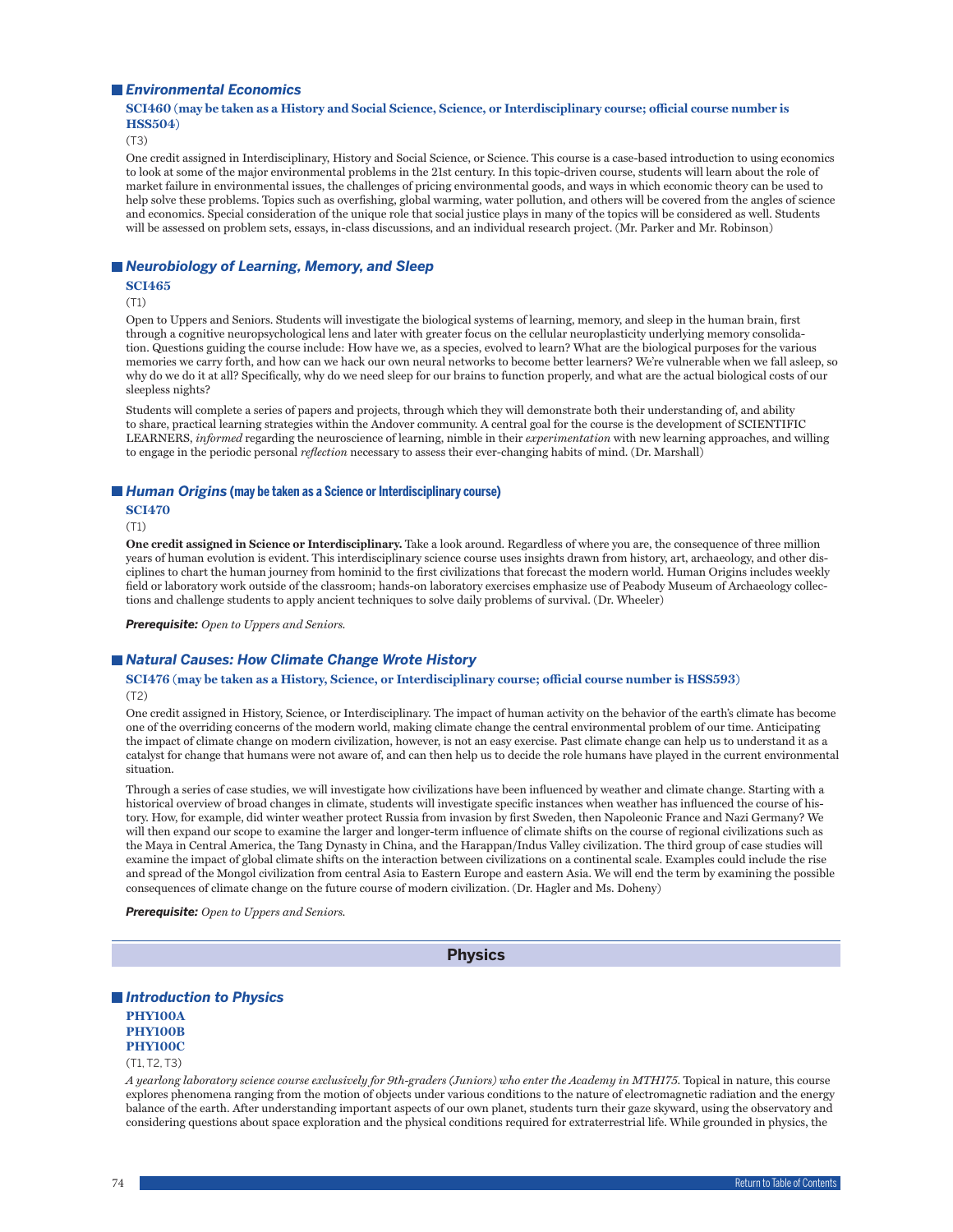course also ventures into interdisciplinary territory, laying the foundations for later work in the science curriculum. Through inquiry-based laboratory exercises, students gain deeper insight into the nature of science generally and build quantitative skills that complement their work in our math curriculum.

*Introduction to Physics*

## **PHY300A PHY300B PHY300C**

(T1, T2, T3) (A THREE-TERM COMMITMENT)

This course is open to Uppers and Seniors. Lowers who have completed a year of high school chemistry may also enroll. Its main purpose is to understand how scientists view the world by becoming scientists ourselves. We will observe physical phenomena in the world around us and study them as scientific events. The course explores basic topics in mechanics, electricity, and magnetism. Using these topics, students will learn about the scientific process and quantitative problem-solving. After completing this course, students are allowed to take *PHY400* or *PHY551* if they meet the math prerequisite.

## *College Physics I*

#### **PHY400A**

(T1)

This is the first term of non-calculus physics course, covering classical mechanics in Term 1. Laboratory work is an integral part of the course. Completion of a chemistry sequence is not a pre-requisite for enrolling in *PHY400A*. Lowers who wish to enroll in *PHY400A* without a year of chemistry must seek department chair permission. For students who have completed a Chemistry sequence prior to enrolling in Physics, those who have earned a 4 or better in *CHM250*, or have completed *CHM300* or *CHM550* should enroll in *PHY400A*. Those who have completed *CHM250* with less than a 3 should enroll in *PHY300*. Students who have previously completed *PHY300* can enroll in *PHY400A*.

*Corequisite: Registration in at least MTH280 or MTH330 (or permission of the department chair if in MTH320 in Term 1).*

## *College Physics II*

#### **PHY400B PHY400C**

(T2, T3) (A TWO-TERM COMMITMENT)

A continuation of *PHY400A*. The last two terms cover electricity, magnetism, wave motion, light, relativity, and atomic and nuclear physics. Laboratory work is an integral part of the course.

*Prerequisite: Completion of Term 1.*

## *Robotics*

#### **PHY420**

#### (T1, T2, T3)

Students wishing to take *Robotics* for multiple terms may do so. Students will create an independent robot capable of complex behavior by the end of the term while exploring all the different aspects of robot design and how they come together in the creation of a robot, including ethical and cultural elements surrounding the use of artificial intelligence. A hands-on, project-based course, students will use the engineering process to engage in science-driven decision making, and review physical concepts involved in the design and construction of a robot.

#### *Astronomy*

#### **PHY440**

#### (T1, T2, T3)

Astronomy is the scientific study of the origin, structure, and evolution of the universe and the objects in it. Topics may include patterns and motions in the sky, gravity and orbits, telescopes and light, planetary systems, the birth and death of stars, galaxies, the Big Bang, the search for extraterrestrial life, and the fate of the universe. This class includes a 45-minute lab period on Tuesday nights during study hours. When the lab period is used, compensation time will be given during a daytime class period.

*Prerequisite: Completion of or concurrent enrollment in one chemistry or physics course, and registration in at least MTH340.*

#### *Astrobiology: Life Among the Stars*

# **PHY445 (may be taken as a Physics or Interdisciplinary course)**

(T3)

**One credit assigned in Physics or Interdisciplinary.** We invite you to embark on a journey to explore the field of astrobiology, the study of the origin, evolution, and distribution of life in the universe, on and beyond planet Earth. We will begin our exploration by studying the fundamentals of relevant sciences—physics, astronomy, chemistry, and biology—and will then apply these sciences to understand the potential requirements and limitations of life on Earth as well as on other planets and moons in our solar system. As we learn about historical and current efforts to detect life on these bodies, we will consider objects resident in our own solar system, including Mars, the moons of Jupiter, the moons of Saturn, and other solar system bodies such as Ceres and Pluto. Next, we will expand our view to include other possible abodes of life outside of our solar system as discovered by modern astronomers and modern instrumentation (i.e., the Hubble and Kepler space telescopes). Finally, we will examine the role of fictional alien biology on the human imagination through literature, film, and music.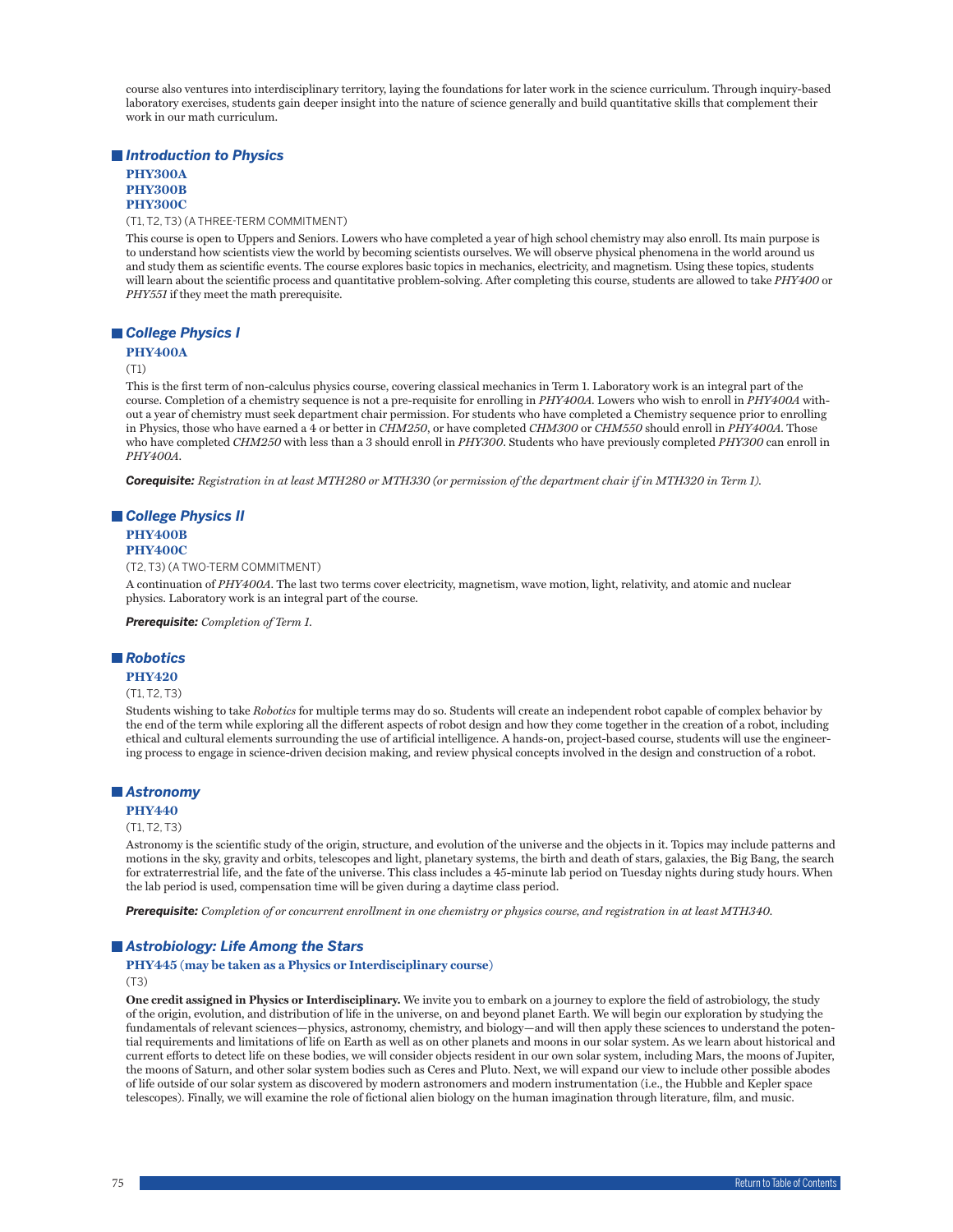## *Astronomy Research*

**PHY530**

 $(T2, T3)$ 

In this course students will spend extensive time in the Phillips Academy Observatory, where they will learn to operate the telescope, dome, and CCD camera. Students will learn techniques for visual observing, astrophotography, and photometry. Students will engage in research projects designed to provide an introduction to research techniques in astronomy. When appropriate, results will be submitted for publication. In addition to conducting ongoing research projects, the class will take time out to observe interesting current events (observing the pass of a near-Earth asteroid, a recent supernova flare-up, a transit of the ISS across the moon, etc.). In addition, students will be expected to spend several hours a week in the observatory. Given weather constraints in New England, observing nights will vary.

#### *Prerequisite: PHY440*

*Corequisite: Completion or concurrent enrollment in MTH510 or MTH570 or higher. Students may enroll in PHY530 for multiple terms; scheduling preference will be given to students who are currently enrolled in PHY530. Students not meeting the prerequisite or corequisite may take the course with the permission of the instructor.*

## **Advanced Courses**

## *Calculus-Based Mechanics I*

#### **PHY551**

(T1, T3) (THE FIRST TERM OF A NEW TWO-TERM SEQUENCE)

This is the first term of a two-term sequence preparing students for the C level Advanced Placement examination in Mechanics as well as entrance to honors-level programs in physics at the university level. Topics include kinematics, Newton's laws, and energy. Calculus will be used as required.

*Prerequisite: Open to students who (a) will be enrolled in at least MTH580 or who have completed MTH575, and (b) have earned a 4 or higher in their two most recent terms of math. Students enrolled in PHY400 may replace Term 3 of PHY400 with PHY551. PHY400A, PHY400B, and PHY551 together count as a yearlong science course toward the diploma requirement.*

## *Calculus-Based Mechanics II*

#### **PHY552**

 $(T1, T2)$ 

A continuation of *PHY551*, this is the second term of the two-term sequence. Topics include orbital motion, center of mass, momentum, simple harmonic motion, and rotational motion, and calculus will be used as required. Upon completion of *PHY552*, students will be prepared to take the C level Advanced Placement examination in Mechanics.

*Prerequisite: Open to students who (a) will be enrolled in at least MTH590, (b) have earned a 4 or higher in their two most recent terms of math, and (c) have completed PHY551. Students who have completed three terms of PHY400 with high honors grades may seek permission from the chair to enter the sequence at PHY552. Students in unusual circumstances that do not meet these requirements may seek permission to enroll from the physics department chair.*

## *Calculus-Based Electricity and Magnetism I*

**PHY553**

(T2, T3)

This is the first term of a two-term sequence preparing students for the C level Advanced Placement examination in Electricity and Magnetism as well as entrance to honors-level programs in physics at the university level. Topics include Coulomb's Law, electric fields, electric potential, and capacitance. Calculus will be used as required.

*Prerequisite: Open to students who (a) will be enrolled in at least MTH590, (b) have earned a 4 or higher in their two most recent terms of math, and (c) have completed PHY552. Students in unusual circumstances that do not meet these requirements may seek permission to enroll from the physics department chair.*

## *Calculus-Based Electricity and Magnetism II*

#### **PHY554**

(T1, T3)

This is the second term of the *PHY553*–*PHY554* two-term sequence. Students in this course study circuits and magnetic fields in depth, using calculus as required. At the completion of *PHY554*, students will be prepared to take the C level Advanced Placement examination in Electricity and Magnetism.

*Prerequisite: Open to students who have completed PHY553.*

## *Foundations of Modern Physics*

## **PHY600**

 $(T3)$ 

Students will be introduced to basic concepts underlying quantum mechanics, a revolutionary theory invented to describe the puzzling behavior of atoms and light. Mathematical and computational skills will be developed as required for understanding the material. The specific topics covered may vary according to the interests of the students and instructor.

*Prerequisites: Open to students who have completed or are concurrently enrolled in PHY554.*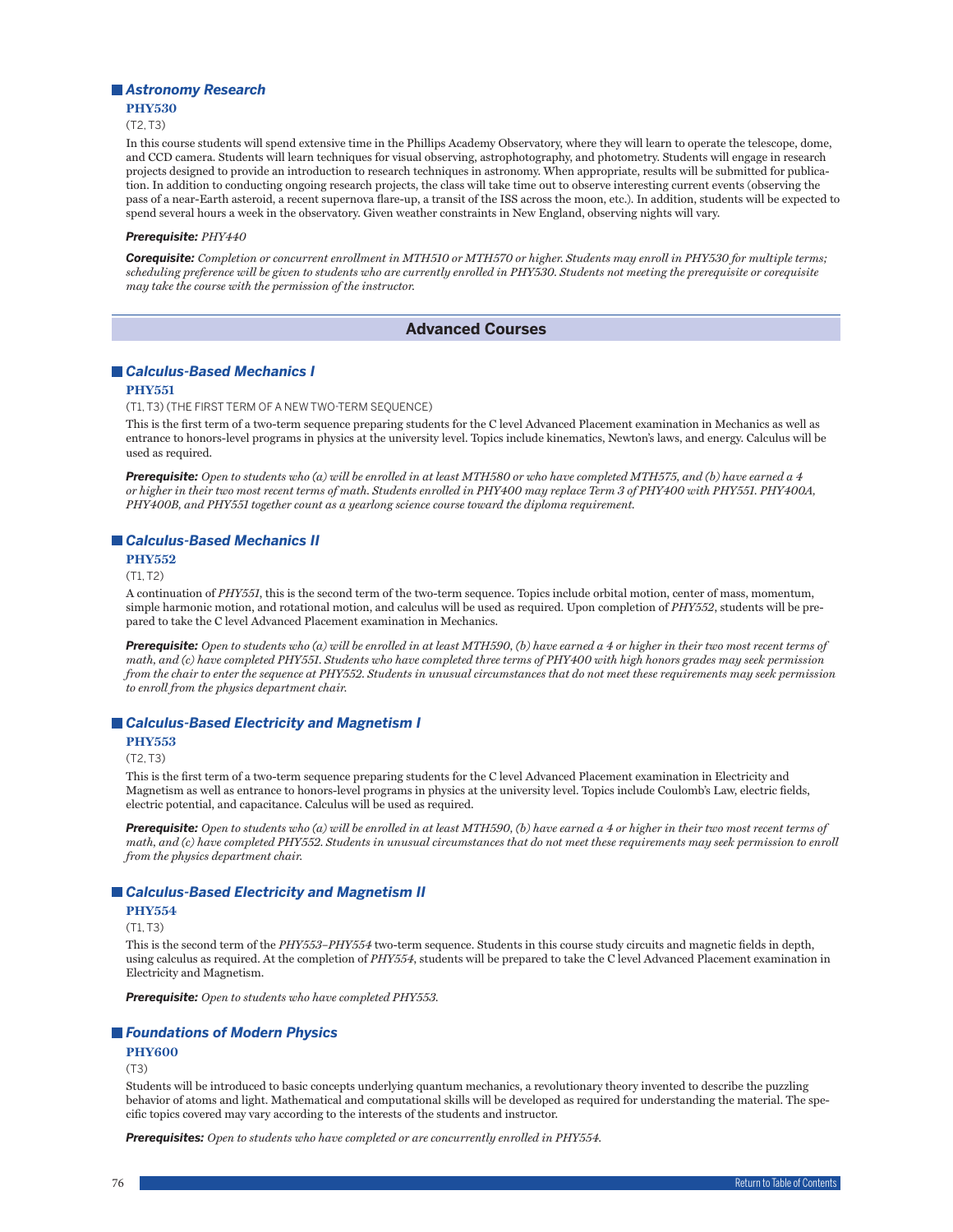## *Fluid Mechanics*

**PHY630**

(T1)

Students taking this course will learn about fluid statics and dynamics. Dimensional analysis and derivation of Bernoulli and Navier-Stokes equations will provide the methods necessary for solving problems.

*Prerequisite: Open to students who have completed or are concurrently enrolled in PHY554.*

## *Physics Seminar*

**PHY650**

(T2)

The focus of this course is intermediate mechanics. Topics will vary according to the interests of the instructor and the students.

*Prerequisite: Open to students who have completed PHY554.*

## **Elective Courses Recently Taught, but Not Offered in 2022–2023**

- The Root of It All: Plants in the Modern World **BIO430**
- *Sense of Place* **SCI405**
- *Love That Dirty Water: The Global Sanitation Challenge* **SCI435**
- *Inheritance* **SCI440**
- *Microbiology* **BIO450**
- *Physical Geology* **PHY450**
- *Field Experiments: Putting Good Intentions to the Test* **SCI465**
- *Darwin's (R)Evolution* **SCI475**
- *Disease and Medicine in the United States: Pox and Pestilence* **SCI480 HSS480**
- *The Brain and You—A User's Guide* **SCI490**
- *Electronics* **PHY520**
- *Chemistry Research* **CHM590**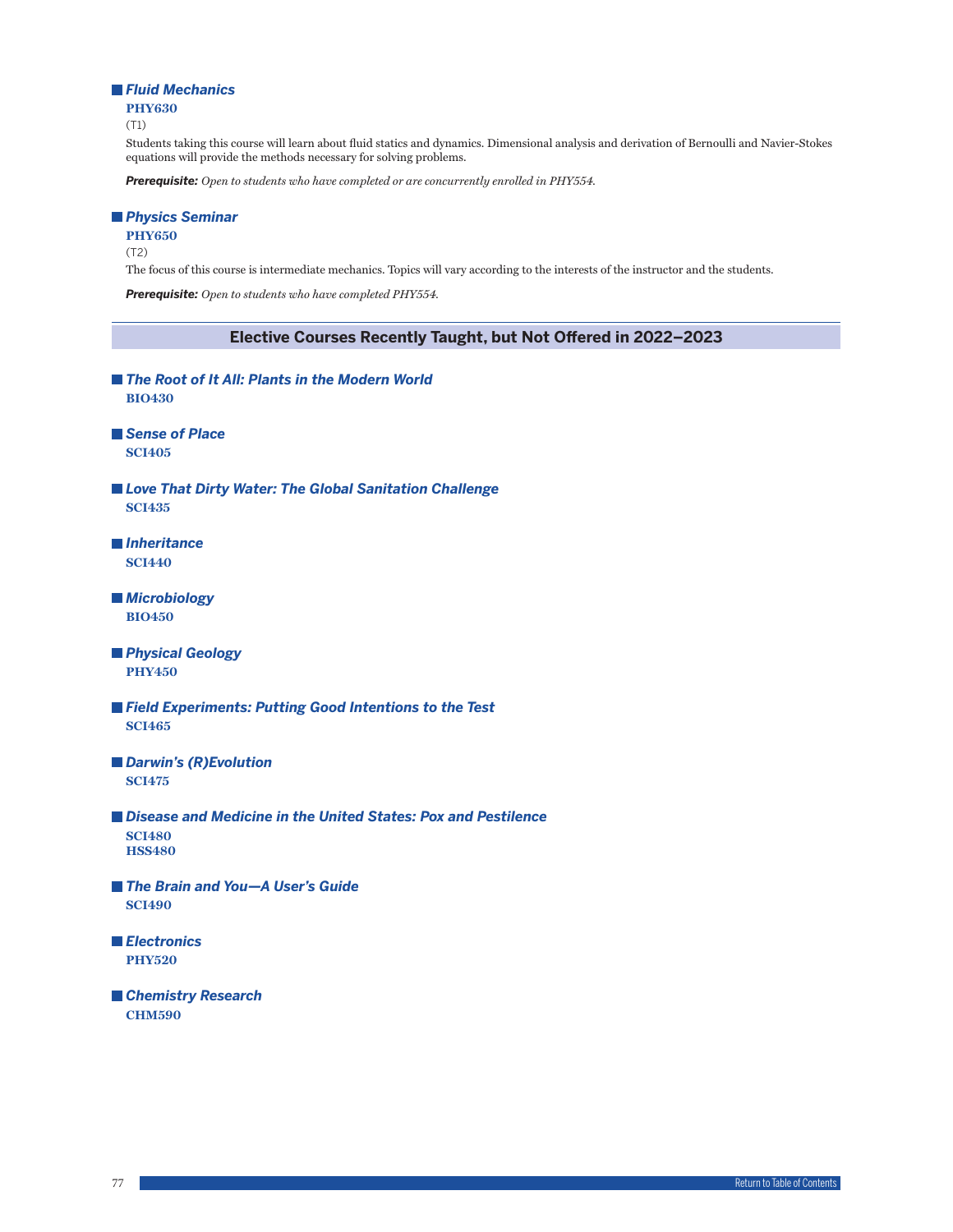# **PHILOSOPHY & RELIGIOUS STUDIES**

The department seeks to initiate students into three distinctive human quests: the search for meaning, the search for justice, and the search for the foundations of knowledge. The process of initiation is intended not only to provide an introduction to outstanding literature in the field but also to assist the student in effecting a personal appropriation of the search and in developing the necessary skills for its pursuit. Active class participation is an essential part of this process.

The department diploma requirement is successful completion of any one-term course; this requirement applies only to those who attend Phillips Academy for three or four years. Four-year students fulfill their requirement in the lower year. Our 300-level courses are primarily intended for Lowers, but are open to Uppers with permission of the department chair. All 300-level courses are equivalent rigor.

## *Asian Religions: An Introduction*

## **PHR300**

(T1)

This course is an introduction to religious studies through examining some of the traditions that originated and flourished in Asia and are practiced by people throughout the world today. Using an approach that is both critical and empathetic, students will explore the fundamental structures of belief, meaning, and practice that constitute the traditions of Hinduism, Buddhism, Islam, or Chinese religion, the diversity within each of these traditions, and their multiple manifestations throughout the world. In doing so, students also will explore their own essential questions of meaning in dialogue with these traditions. Texts may include *The Bhagavad Gita*, *The Dhammapada*, and *The Tao Te Ching*. (Mr. Housiaux)

## *Religions of the Book*

## **PHR310**

#### (T1)

This class will introduce students to Judaism, Christianity, and Islam, and the kaleidoscope of agreements and disagreements within and between these three religions. How does God communicate with humanity? How does one live a holy life (and why bother)? Is there life after death? What happened at the beginning of time? What will happen at the end? Students will explore the ways that Jews, Christians, and Muslims have asked and answered these questions—and many more—from their origins to today. By examining scriptures, memoirs, fiction, documentaries, graphic novels, and music, students will learn about the diversity and richness of these three traditions and their crucial role in the history, present, and future of the world. (Dr. Dugan)

## *Introduction to Hebrew Bible*

## **PHR320**

(T1)

The sacred writings known as the Hebrew Bible form the scriptural basis for Judaism and Christianity. The books that make up the Hebrew Bible span a broad range of cultures, geographical regions, and time periods. Yet they ultimately form a coherent narrative that has had an enormous influence on religion and culture over thousands of years. How these ancient writings gave rise to new communities and new ways of understanding and living in the world are questions at the heart of this course. (Dr. Dugan)

#### *Introduction to New Testament*

**PHR330**

(T2)

Christianity changed the world. At first a small, persecuted sect, it eventually became the dominant religion of the Roman Empire and the entire Western world. What was behind this "Christian Revolution"? In order to understand the rise of Christian faith, we will study the scriptures of the early church. In this course, we will examine the collection of sacred writings known as the New Testament, focusing on Jesus, Paul, and the wider historical context of first-century Judaism. (Dr. Dugan)

## *Introduction to Ethics*

#### **PHR340**

#### (T1, T2, T3)

Students in this discussion course will be introduced to a variety of approaches to ethical reflection. Through the use of classical texts and personal and literary stories, students will develop a common vocabulary with which to understand and critically evaluate their moral experience. (Dr. Kissel)

## *Proof and Persuasion*

## **PHR360**

(T1, T2)

This is a practical introduction to informal logic and to the philosophical study of language. Some of the questions raised are the following: What is the difference between a good argument and a poor one? What are the common fallacies of thought? What are the limitations of logic? What is the meaning of "meaning" and the truth about "truth?" The course stresses the development of individual skill in argument and includes a critical examination of the patterns of thought one encounters every day in magazines, in newspapers, and on television. (Dr. Bhardwaj)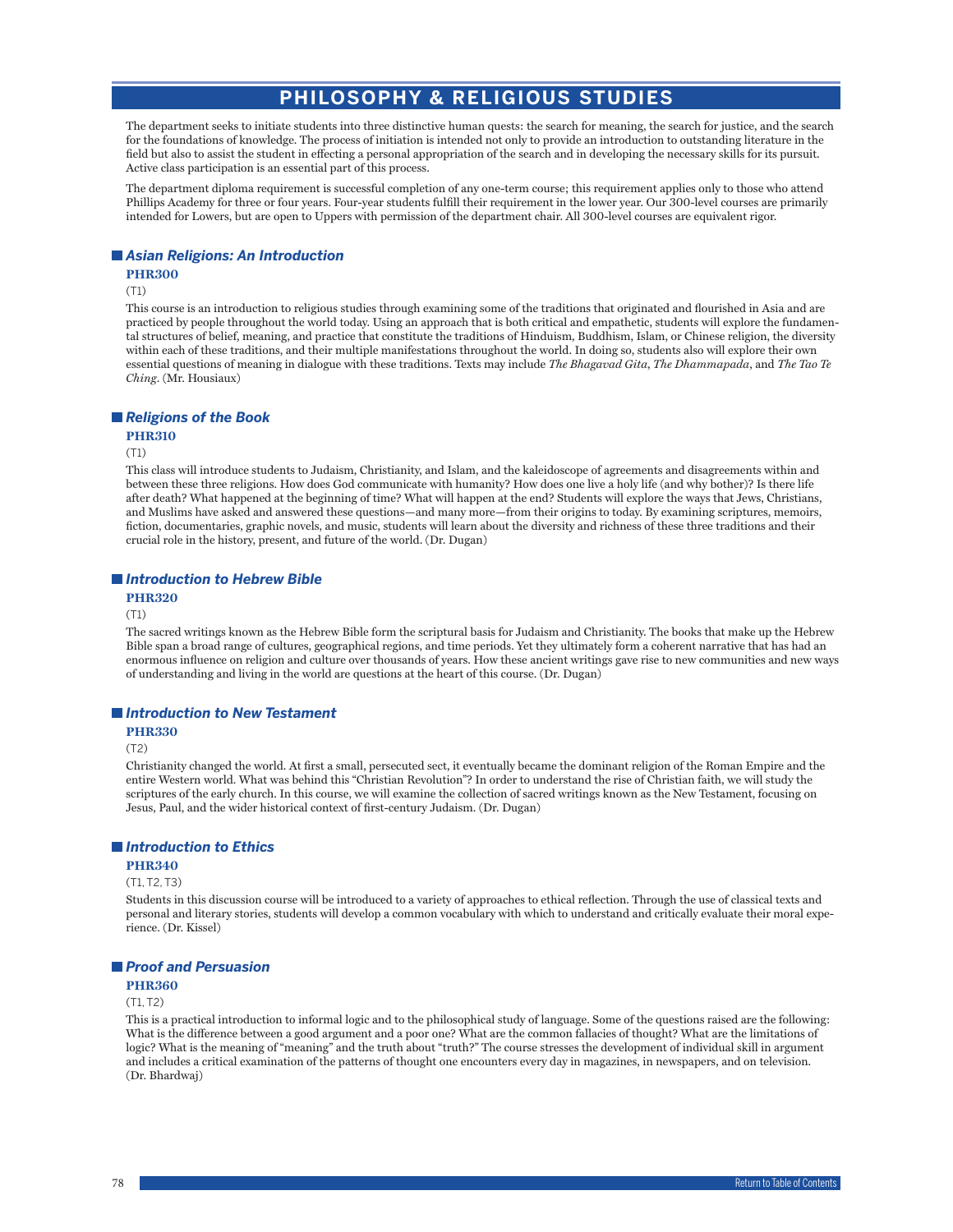## *Views of Human Nature*

**PHR370** (T1, T2, T3)

A critical examination of selected traditional and contemporary views of human nature with the following questions in mind: Do we have a characteristic nature? What are our basic needs, purposes, rights, obligations, and values? To what extent are our actions determined by heredity and instinct? Are we free? Are we responsible for our actions? Do the answers to any of these questions differ for males and females? Given an understanding of human nature, how should we structure society to satisfy our needs and take advantage of our potential? Class discussions and written exercises are designed to encourage participants to develop views of their own against a background of a basic understanding of the readings.

## *Faith and Doubt*

#### **PHR380**

 $(T2, T3)$ 

What are the fundamental beliefs by which we live? How do we form, inform, and reform these beliefs? In this course, students will explore the nature of belief by undertaking critical examination of philosophical and religious texts. Students will also examine contemporary contexts for belief—intellectual, cultural, and social—in order to address questions concerning ultimate being and reality.

#### **500-Level Electives**

Our 500-level courses are open to Uppers and Seniors. Lowers may take a 500-level course with the permission of the department chair and provided that they have already taken a 300-level course in the department.

## *Responses to the Holocaust*

**PHR501**

(T3)

An exploration of the Holocaust through diaries, memoirs, films, works of fiction, and later nonfiction reflections on the phenomenon. Questions to be engaged will include the following: What was it like for the victims? What was it like for the perpetrators? Who were the bystanders? How could it have happened? What elements from Jewish, Christian, and secular tradition contributed to its possibility? What inspired and motivated resistance, and how were resistance efforts sustained? How have various Jewish, Christian, and secular thinkers responded to the challenge of this event? What have been some of its effects on our own feelings about life and human beings? Texts may include *Night*, *Between Dignity and Despair*, *The Sunflower*, *Tales of the Master Race*, *Ordinary Men*, and *The White Rose*. Films may include *Night and Fog*, *One Survivor Remembers*, *Weapons of the Spirit*, and *America and the Holocaust*. (Dr. Kissel)

## *Global Buddhisms: Past, Present, and Future*

#### **PHR511**

(T2)

Prince Siddhartha's awakening gave rise to wide-ranging and diverse religious traditions that spread throughout Asia and, in time, across the world. This course will explore some of the internal diversity of Buddhism by focusing on specific historical moments and case studies. Possible areas of investigation may include female nuns in ancient India, meditator-hermits in medieval Tibet, and the relationship between Zen Buddhism and Japanese aesthetics. We will then turn our attention to the present day, where possible case studies could include anti-Muslim Buddhist fundamentalism in Myanmar, the global popularity of the Dalai Lama, and Buddhist efforts to confront the ongoing climate emergency. (Mr. Housiaux)

## *Global Islams*

## **PHR512**

#### (T2)

With nearly two billion practitioners, Islam is one of the fastest growing religious traditions in the world today. Yet, with less than 1 percent of the American population identifying as Muslim, it is also one of the most misunderstood here in the United States. What is Islam? What is not Islam? And who gets to decide? This course aims to introduce students to the vast internal complexities of the Islamic tradition through an exploration of history, scripture, law, film, comic books, and social media. We will investigate and contextualize controversial (and popularly misunderstood) elements of Islamic tradition such as jihad, sharia, and veiling. From Malcolm X to Ms. Marvel, and from China to Cairo to Chicago, students will examine the practices, lives, and legacies of Muslims in history and today. (Dr. Dugan)

## ■ *Religion, Literature, and the Arts: Crime, Punishment, and Justice*

## **PHR513**

(T2)

Is the justice system…just? Was it ever? Can it ever be? For thousands of years, human societies have wrestled with their role in mediating justice. One way this has come to pass is in the creation of criminal justice systems to punish acts named by states and societies as crimes. But what is justice, and who gets to imagine, deliver, and enact it? Who defines crime, and how? And what responsibility do we have to care, and act? Students will explore constructions of crime, punishment, and justice in foundational ancient texts (the Book of Job, the Oresteia), famous science-fiction dystopias (Philip K. Dick, Ursula LeGuin), plays and memoirs by incarcerated Americans (*It's A Hard Truth, Ain't It*, New Jersey Prison Theatre Cooperative), and philosophy written by modern abolitionists (Angela Davis, Derecka Purnell). (Dr. Dugan)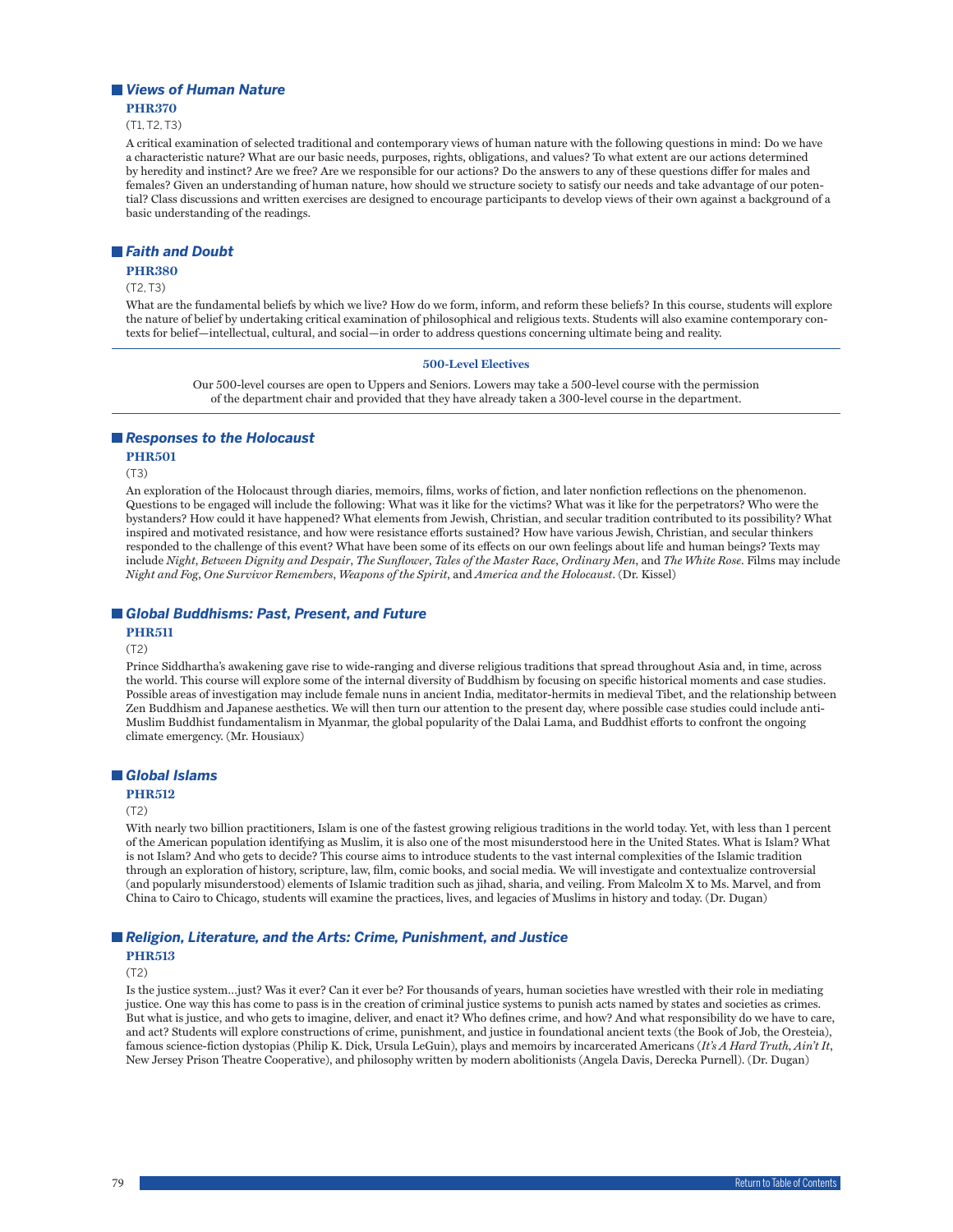## *Existentialism*

**PHR520** (T1, T2, T3)

The term "existentialism" covers a broad range of attitudes and values joined together by an emphasis on human existence. The authors brought together in its name share a characteristic concern for the problems of meaning, identity, freedom, and choice that confront humans in everyday life. Class discussions and readings are designed to help us locate and express these problems as they confront each of us in our own lives. This includes topics such as self-knowledge, self-deception, bad faith, subjectivity, rationality, and value. Readings incorporate both literary and philosophical texts—classical and contemporary—that span across a range of thinkers who share a concern for these problems. These may include works by Fyodor Dostoevsky, Sören Kierkegaard, Friedrich Nietzsche, Jean-Paul Sartre, Simone de Beauvoir, and others. (Dr. Ravanpak)

## *Law and Morality*

## **PHR521**

#### $(T1, T3)$

A critical examination of issues that arise out of the relationship between law and morality. Questions of concern include the following: For what reasons, if any, should an individual obey or disobey the laws of society? Which kinds of governments (monarchy, aristocracy, democracy, etc.), if any, are legitimate? To what degree should society restrict the freedom of individuals through laws on matters like abortion, pornography, race, and sexual relations? Class discussions and written exercises are designed to encourage participants to develop views of their own against a background of basic understanding of the readings. (Dr. Kissel)

#### *Feminist Philosophies*

## **PHR522 (may be taken as a Philosophy/Religious Studies or Interdisciplinary course)**

#### (T2, T3)

This course will address feminist moral and political theories. There is no singular 'feminism', and feminists disagree with each other on the answers to many of those moral and political claims. We will survey a variety of feminisms, including liberal and radical feminisms, womanism, and others. The course will also cover topics including sex and gender, the nature of oppression, intersectionality (including discussions of race, disability, gender identity, and class), and sexual ethics. Special topics will be chosen by students for further focus, but could include topics such as body shaming, trafficking, or understandings of masculinity. (Dr. Bhardwaj)

## *Ethics: Medicine*

## **PHR530 (may be taken as a Philosophy/Religious Studies or Interdisciplinary course)**

#### $(T1, T3)$

Modern medical research and practice present society with new opportunities and significant challenges. Students in this course will look at various case studies at the intersection of medicine, scientific research, health care, and ethics. Possible case studies may include debates about abortion, euthanasia, animal rights, and broader environmental implications of scientific and material progress in the 21st century. Classical and contemporary philosophers will be read as part of our investigation into these topics. (Dr. Bhardwaj)

*Prerequisites: Open to Seniors. Open to Uppers who have completed a 300-level course and with permission of the department.*

## *Ethics and the Environment*

#### **PHR531 (may be taken as a Philosophy/Religious Studies or Interdisciplinary course)**

## $(T1, T3)$

We are facing unprecedented environmental challenges to climate, life forms, human health and population, and essential resources. We tend to treat such issues simply as scientific or political problems. In reality, ecological controversies raise fundamental questions about what we human beings value, the kind of beings we are, the kinds of lives we should lead, and our place in nature. Sustainability is not possible without a deep change of values and commitment. In short, environmental problems raise fundamental questions of ethics and philosophy. This course seeks to provide a systematic introduction to those questions. (Dr. Kissel)

*Prerequisites: Open to Seniors. Open to Uppers who have completed a 300-level course and with permission of the department.*

## *Ethics and Technology*

## **PHR532 (may be taken as a Philosophy/Religious Studies or Interdisciplinary course)**

 $(T1, T3)$ 

From the use of fire to written natural and computational languages to advances in agriculture, weaponry, industry, science, medicine, communication, and artificial intelligence, human technologies have transformed our world. They also have added new complexities to the challenge of answering fundamental philosophical questions such as: What can we know? How should we act? For what can we hope? What is a human being? Seminar participants will explore a variety of answers offered by thinkers, past and present, who can help us reflect well on the nature and worth of efforts to extend our understanding and our power through technology. (Dr. Ravanpak)

*Prerequisites: Open to Seniors. Open to Uppers who have completed a 300-level course and with permission of the department.*

#### *Justice and Globalization*

#### **PHR533**

(T2)

Open to Uppers and Seniors. What does justice demand of us (as individuals and collectives) and how does it apply internationally? In this course, we will explore the following topics: (a) the possibility of individual and collective responsibility in the face of the polarities of great wealth and great suffering across our planet; (b) cosmopolitanism and internationalism as compared to nationalism as underlying different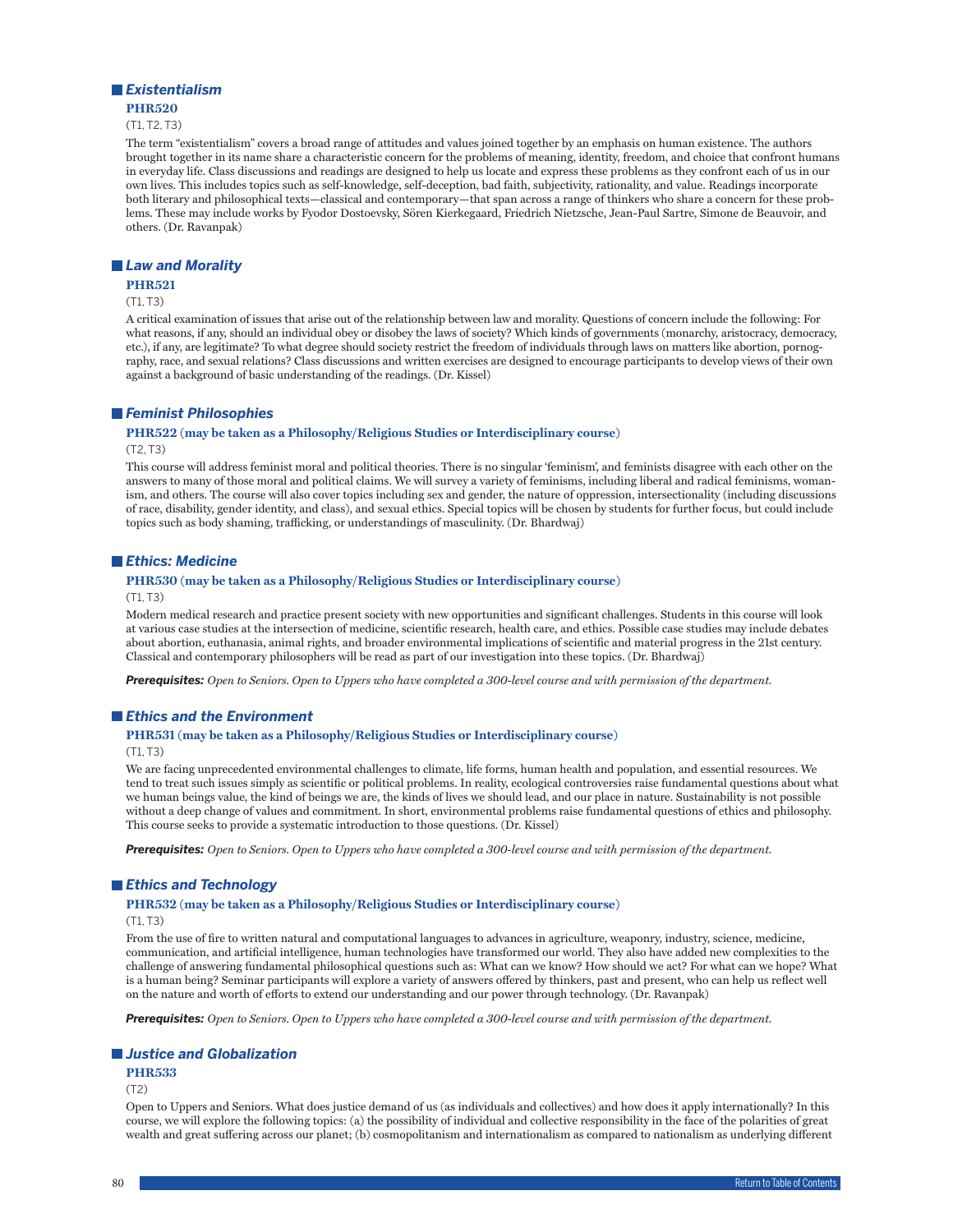responses to global inequity and conflict; (c) colonialism and imperialism, and responses to them; (d) the arguments for colonial or environmental reparations; and finally (e) consideration and assessment of competing political-economic approaches to globalization and development. In all of this, we will ask ourselves what principles, practices, and institutions hold the most promise for securing a more desirable and just future. Through reading, writing, and collaborative discussion, participants will work together to develop a deeper understanding of how we should approach justice at a global scale. In short, we will explore what we owe others wherever they are on Earth.

## *Ethics of Blame and Forgiveness*

# **PHR534**

## (T1, T2)

This course explores the ethics of blame and forgiveness. When we see harm done, it's natural to immediately look for who to blame or punish. However, questions of blame aren't quite that simple. We might ask: does a person's intentions matter for whether they deserve blame—what if the harm is unintentional, or a matter of bad luck? How do we assign responsibility when a group or a community as a whole seems at fault, as in oppression or climate change? What if our shaming and blaming behaviors don't "work," as when the person becomes defensive and continues the behavior? Similarly, forgiveness is full of thorny questions—what is forgiveness "for"? Is forgiveness ever "owed," as to a sincerely repentant wrongdoer? Are there actions that are unforgivable? This course will explore work by Desmond Tutu, Martha Nussbaum, Susan Wolf, and other philosophers and thinkers. The course may also explore related topics in moral psychology, such as anger, resentment, contempt, disgust, and hope. (Dr. Bhardwaj)

## *Baseball and Philosophy*

## **PHR541**

## $(T1)$

This course explores topics in philosophy and applied ethics through the lens of America's Pastime: baseball. Class topics may include parallels between sports fandom and religious belief and belonging (Is Red Sox Nation a religion?); the proud but furtive history of "lying" and stealing signs in baseball (Would Immanuel Kant cork his bat?); the Negro Leagues, "desegregation" of organized baseball, and diverse Black philosophies of resistance (Would Jackie Robinson have kneeled with Colin Kaepernick?); economic philosophy and the currently developing labor battles (and lockout) over player compensation (Does Mike Trout deserve a billion-dollar contract?); the applied ethics of sportsmanship (Should you steal when your team is way ahead? Should you celebrate when you hit a crucial homerun?); the aesthetics of baseball, and the struggle for the American spirit (What does the Field of Dreams show about the American Dream?) The class will explore baseball through philosophical writing, observing games, and even some simulated gameplay. Strong knowledge of baseball will be assumed, and students with a playing background in softball or baseball are particularly encouraged to join. (Dr. Dugan)

## **Elective Courses Recently Taught, but Not Offered in 2022–2023**

- *Nonviolence and Social Change* **PHR502**
- Religion in America: One Nation, Under God(s)? **PHR510**
- *Bruce Lee: An Exploration of Race, Identity, and Philosophy* **PHR540**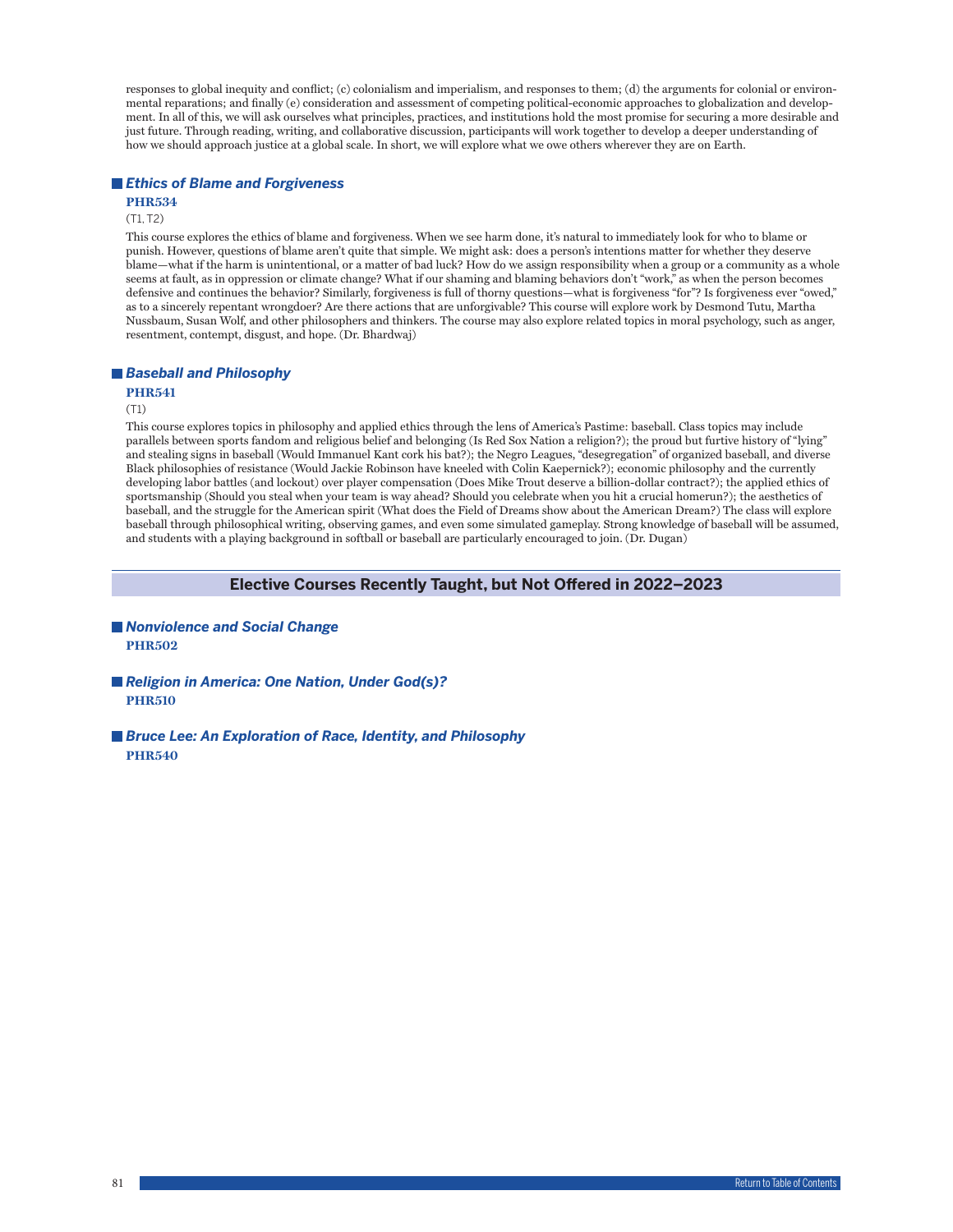# **PHYSICAL EDUCATION**

## *Physical Education and Lifetime Wellness* **PHD200**

# (T1, T2, T3)

*PHD200* embraces a holistic approach that includes the interdependence of movement, sleep, nutrition, and mindset and their effect on personal wellness. In this course, instructors partner with members of the Sykes Wellness Center team to cover topics such as hygiene, infection prevention, nutrition, healthy relationships, and substances; safe decision-making and personal responsibility are stressed. In addition, an indoor ropes course is utilized to promote positive risk-taking, trust-building, and communication. Individual agency as well as one's contribution to the greater group are key aspects of the course. *PHD200* students must complete our graduation requirement of a 25-yard swim assessment, separate and distinct from the drown-proofing unit. Student assessment is based on their engagement, participation, effort, and personal reflections. (Pass/Fail course)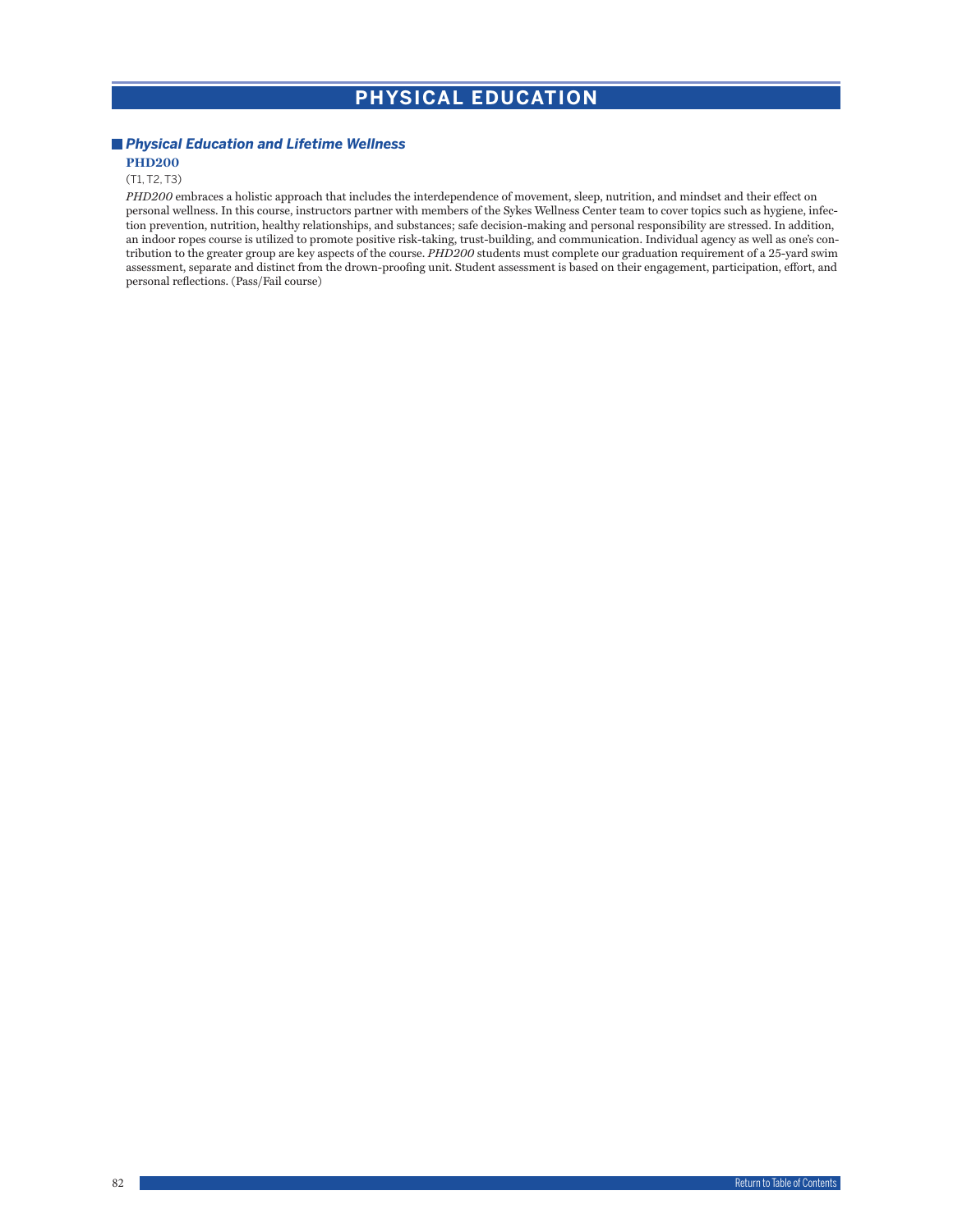# **TANG INSTITUTE**

## *Workshop 10*

#### (T3)

Workshop 10 is new program for 10th grade students that will begin in the spring of 2023. During this term, a group of 40-45 lowers will take English, History, and Philosophy and Religious Studies as a cohort. They will share the same three teachers and will explore common themes and questions across these three courses. The teachers will work together to develop common language around feedback, learning, assessment, and grading.

These three classes will be scheduled periods 3, 4, and 5. Doing so will open up time and space for teachers and students to engage in new ways of learning on and off campus. The teachers in this program will be Ms. Booth, Dr. Dugan, and Mr. Richie.

Students will sign up for this program alongside the typical course selection process. Later this spring, all 9th graders will be asked to fill out a very short form to express whether they are interested in this program. Regardless of their interest, all rising lowers should submit a complete (i.e. normal) course request form through PCR.

Questions about the program can be directed to tanginstitute@andover.edu.

## *The Workshop*

#### (T3)

*The Workshop* is a term-contained, interdisciplinary experiment in collaborative learning. It will constitute the entirety of a student's academic program—all of their learning and credits for the spring 2023 term will be in this program. All course time will be dedicated to this undertaking, which allows for great flexibility with scheduling, independent work, and off-campus learning.

#### **FAQs**

## **What is** *The Workshop***'s central focus?**

The focus for spring 2023 is "Democracy and Dissent". Last spring of 2021, the theme was "Community, Class, and Carbon."

#### **How can I learn more about** *The Workshop***?**

More information about *The Workshop* can be found on our page on the **[Tang Institute website](https://tanginstitute.andover.edu)**. A range of student reflections can be found on our blog. This **[blog post](https://tanginstitute.andover.edu/blog/2020/reimagining-the-grammar-of-schooling-the-workshop-at-andover)** for the Mastery Transcript Consortium also outlines our approach to teaching and learning.

#### **Which students will participate in** *The Workshop***?**

Spring term (Term 3) seniors who have completed their diploma requirements (with one narrow exception—see below) are invited to participate in *The Workshop*.

#### **How many students and faculty will participate in** *The Workshop***?**

We intend to enroll approximately 20 students. This year, Ellen Greenberg, Gene Hughes, Corrie Martin, and Andy Housiaux will teach in the program.

#### **How will these students be chosen? When will they be notified?**

In September, we will ask all interested seniors to fill out a form expressing their interest in the program and responding to several reflection questions. We intend to notify students in late September or early October. More details about this process will be available in the fall.

#### **Does a student need to have completed their diploma requirements to participate in** *The Workshop***?**

Yes, but there is one exception: If a student still has to complete a Philosophy and Religious Studies requirement, *The Workshop* can fulfill that diploma requirement. This is because a faculty member from that department is on the teaching team.

#### **What if I will be taking** *History 300* **as a senior—can I do** *The Workshop***?**

No.

#### **Will I be able to take a yearlong course outside of** *The Workshop***?**

No students in yearlong courses will have to drop them in Term 3. *The Workshop* will constitute the entirety of a student's academic program in the spring term. Students should consult with their advisor and the relevant department chair for more details.

#### **Are there prerequisites? Will my senior fall (Term 1) and winter (Term 2) courses affect selection?**

The only prerequisites are the Andover graduation requirements. Fall and winter courses will not affect selection.

#### **Will students be involved in planning** *The Workshop***?**

Yes. Once the group of students is finalized, they will work with the teachers to help design this learning experience leading up to the spring. During spring term, students and teachers will work together collaboratively in a sustained and ongoing way, especially as students get more accustomed to this new approach to learning and schooling.

#### **Will I be able to pursue independent research interests in the context of** *The Workshop***?**

Yes. There will be opportunities to pursue independent threads of research as part of our shared inquiry; most of our work, however, will be collaborative in nature.

#### **How will this affect my college admissions process?**

The College Counseling Office has encouraged this undertaking. As with all questions of this nature, talk to your college counselor for more information about your particular choices.

## **Will there be grades? What will go on my transcript?**

We will not use the 0–6 scale, and these grades thus will not appear on your transcript. Instead, a separate transcript will be added to your PA transcript explaining your work in *The Workshop*. You will receive substantial feedback on your work throughout the term, with an emphasis on your understanding and application of central habits and intellectual traits, knowledge gained, and demonstrated skills and capabilities.

## **Whom can I reach out to if I have more questions?**

Please email tanginstitute@andover.edu.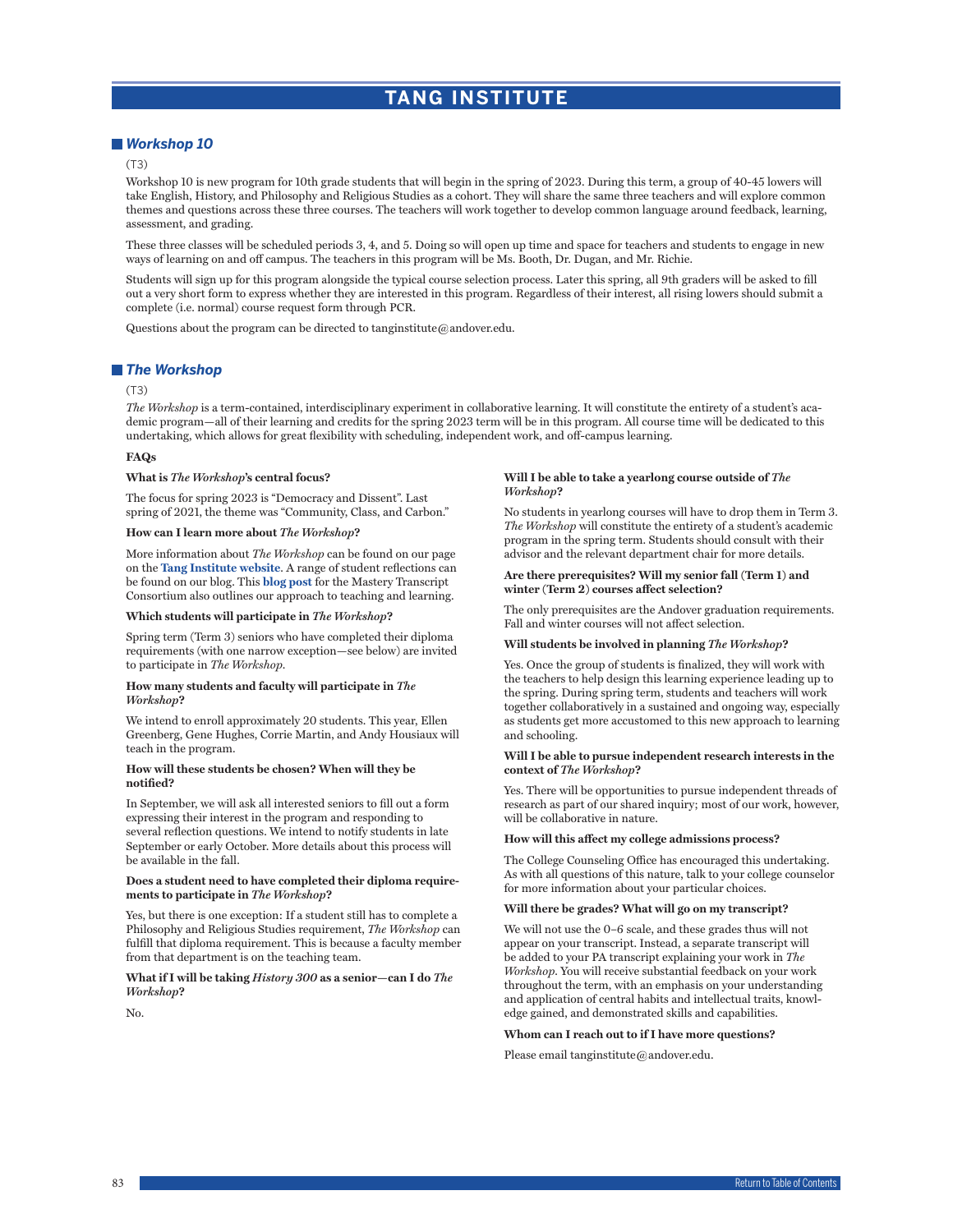# **THEATRE & DANCE**

The Department of Theatre & Dance provides opportunities to investigate the human condition by exploring creative expression through collaboration in live performance, classroom work, and co-curricular activities.

- The theatre program is designed to empower, inspire, and transform students through the art of live storytelling. The curriculum is grounded in the investigation of the human condition within a collaborative production experience. Throughout the process, we foster an inclusive environment for student performers to express themselves creatively.
- The dance program is designed to educate students and the extended community to the concept of dance as a form of communication and expression fundamental to all cultures. Ballet and modern dance are used as a foundation for teaching technique. Additionally, it is essential to expose students to a range of diverse dance forms along with choreography and composition as they explore dance as a language. The student's exposure to dance culminates in vibrant performance offerings that expand the community's knowledge and enrich the overall cultural environment.
- The department's Design and Production program enables students to become involved in all aspects of theatrical production. Students have the opportunity to participate in the design process for department productions and serve as the technical crew during performances. The department offers courses in costume, lighting, set design, and stagecraft. Classes and productions give students practical, hands-on experience with collaborative work designing, constructing, and implementing creative ideas onstage.

Students are subject to the following visual and performing arts graduation requirement:

- Entering Juniors must earn no fewer than four credits in art, music, and theatre and dance. Students may fulfill two of these four credits by completing any two academic theatre and dance courses.
- Entering Lowers must earn no fewer than three credits in art, music, and theatre and dance. Students may fulfill one of these three credits by completing any academic theatre and dance course.

## *Intro to Theatre and Dance*

## **THD210**

## (T1, T2)

Why do we make live performances? What does it take to create a production? This course explores the foundations of theatre and dance. How the different elements of directing, costume design, scenic design, lighting design, dancing, and acting—combine to create a unified production for an audience. In the process, students will learn the vocabulary of the stage and develop a conceptual framework for creating a performance. This course is team-taught by members of the Department of Theatre and Dance. Students will rotate through introductory units, which could vary from term to term.

## *Acting I*

# **THD250**

## (T1, T2, T3)

Open to Lowers and Juniors only, this course is designed for students with little or no acting experience. By doing exercises in movement and voice production, reading, improvisation, and scenes, a student who is curious about the theatre may determine whether he or she has ability or interest in acting while learning something of the process of characterization—the major responsibility of the actor. The emphasis is on the variety of acting experiences rather than on a polished final product. (Mr. Yankow/Ms. Silva)

## *Dance I*

## **THD251**

#### (T1, T2, T3)

All peoples and cultures dance. This course investigates why we dance as a representation of culture, as a form of communication and expression, and as a way of understanding our world. Students will look at various forms of dance generally and then delve more specifically into works of art that shape American concert and pop culture dance. Students will watch and analyze dance, research dance pioneers, and learn examples of significant and pivotal choreography. The class will learn about and do various forms of dance and will culminate with students using techniques and theories learned to develop their own composition. No prior dance experience needed. (Ms. Browne/Ms. Ward)

## *Acting I for Uppers and Seniors*

## **THD310**

#### (T3)

Open to Uppers and Seniors, this course is designed for students with little or no acting experience. By doing exercises in movement and voice production, reading, improvisation, and scenes, a student who is curious about the theatre may determine whether he or she has ability or interest in acting while learning something of the process of characterization—the major responsibility of the actor. The emphasis is on the variety of acting experiences rather than on a polished final product.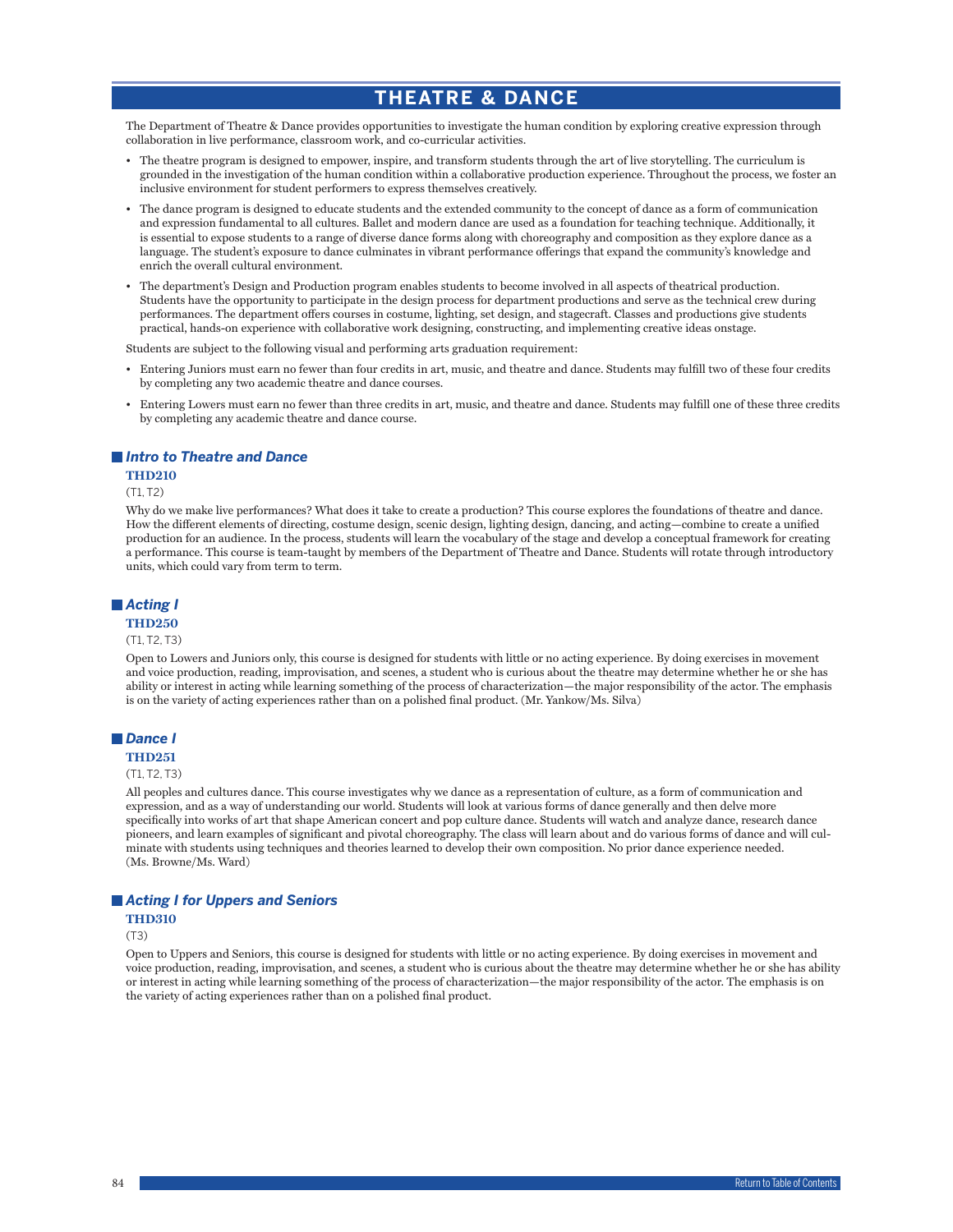## *Lighting Design*

## **THD320**

(T2)

This course introduces the fundamentals of lighting design for theatrical and dance productions. Students will learn to use a design concept to make choices about how to express the theme and mood of a play or dance to enhance the storytelling of a production. The course will also enable students to work hands-on with lighting equipment in Theatre and Dance Department spaces as they learn how to manipulate the controllable properties of light: direction, intensity, color, pattern, movement, diffusion, and composition. The course places a heavy emphasis on self and peer critique of work and on revising work. (Mr. Seymour)

## *Costuming*

#### **THD321**

#### (T1, T2, T3)

An introductory exploration into the areas of costume design and costume construction, this course will highlight primary design elements utilized in costume design for the stage and screen (i.e., line, color, tone, texture, movement, mood composition, balance, and focus). The course will examine historical period silhouette and the art and craft of the stage costume. Practical experience will be given in areas including construction, flat patterning, draping, and fabric manipulation. (Mr. Murray)

#### *Scene Design*

#### **THD325**

#### (T1)

This course introduces students to the design process and elements that inform the scenic designer's choices when designing for theatrical performances. Focus will be on the use of a conceptual approach to design scenery that coveys the themes and mood of a script and creates a cohesive and effective design for a show. To create designs, the class will use several creative tools, including computer drafting software and the resources of "The Nest" makerspace in the library. The design process will include several steps, such as written concept statements, visual research, sketching/drafting and model making. The course places a heavy emphasis on self and peer critique of work and on revising work. (Mr. Seymour)

#### *Directing*

#### **THD520**

(T3)

**Not open to Juniors.** Since directing plays is the most complex of theatrical tasks, this course will focus on methods to unlock the life of a script in the realization of production. Studies will include historic styles and productions, emphasizing their staging. Students will learn the dynamics of floor plans and their effect on blocking, the potentials for lighting and its effect on mood, the importance of rhythm and spectacle, and strategies to harness them. While no class on directing can function without including discussion of the actor's craft, this class will only touch on this area. (Mr. Grimm)

#### *Choreographic Elements*

## **THD525**

(T3)

This course investigates choreographing dances in a variety of genres and styles for the stage. Students will be led through explorations and formal exercises to learn how to generate and manipulate movement in clear and innovative fashions. Coursework will culminate in a final presentation of original compositions. Students will also examine and analyze works of professional choreographers to gain a deeper understanding of dance elements and choreographic tools. Ultimately, students will deepen their understanding of movement as a form of communication and expression.

## *Stage Craft*

## **THD380**

#### (T3)

Open to Lowers and Juniors only. This is a practicum course in which students work on the technical elements for faculty-directed dance and theatre productions being produced by the department in that term. Skills learned will depend on the requirements of the particular show. Some lab hours to be arranged outside of class time. (Mr. Seymour)

#### *Contemporary Drama*

**THD512DR or ENG512DR (may be taken as a Theatre, English, or Interdisciplinary course; official course number is ENG512DR)**

## $(T1, T3)$

This course will be devoted to major dramatists from the late 20th- and early 21st-century. Each term, students will read plays through the lenses of race, class, faith, gender, sexual orientation, and other socially constructed markers. We will attempt to locate the playwrights within and counter to social movements and approach their plays through historical, cultural, and political contexts. Students will analyze how the best playwrights pose and dramatize important questions of the time through both writing and staging. (Mr. Grimm)

*ENG512DR***, Term 1—American Drama.** Playwrights studied may include August Wilson, Susan-Lori Parks, David Henry Hwang, Anna Deavere Smith, Nilos Cruz, Quiarra Alegria Hudes, Tony Kushner, Paula Vogel, Jose Rivera, and Lynn Nottage.

*ENG513DR***, Term 3—World Drama.** Playwrights studied may include Yazmina Reza, Lara Foote, Sara Kane, Maria Irene Fornes, Athol Fugard, Danai Guerra, and Wajdi Mouawad.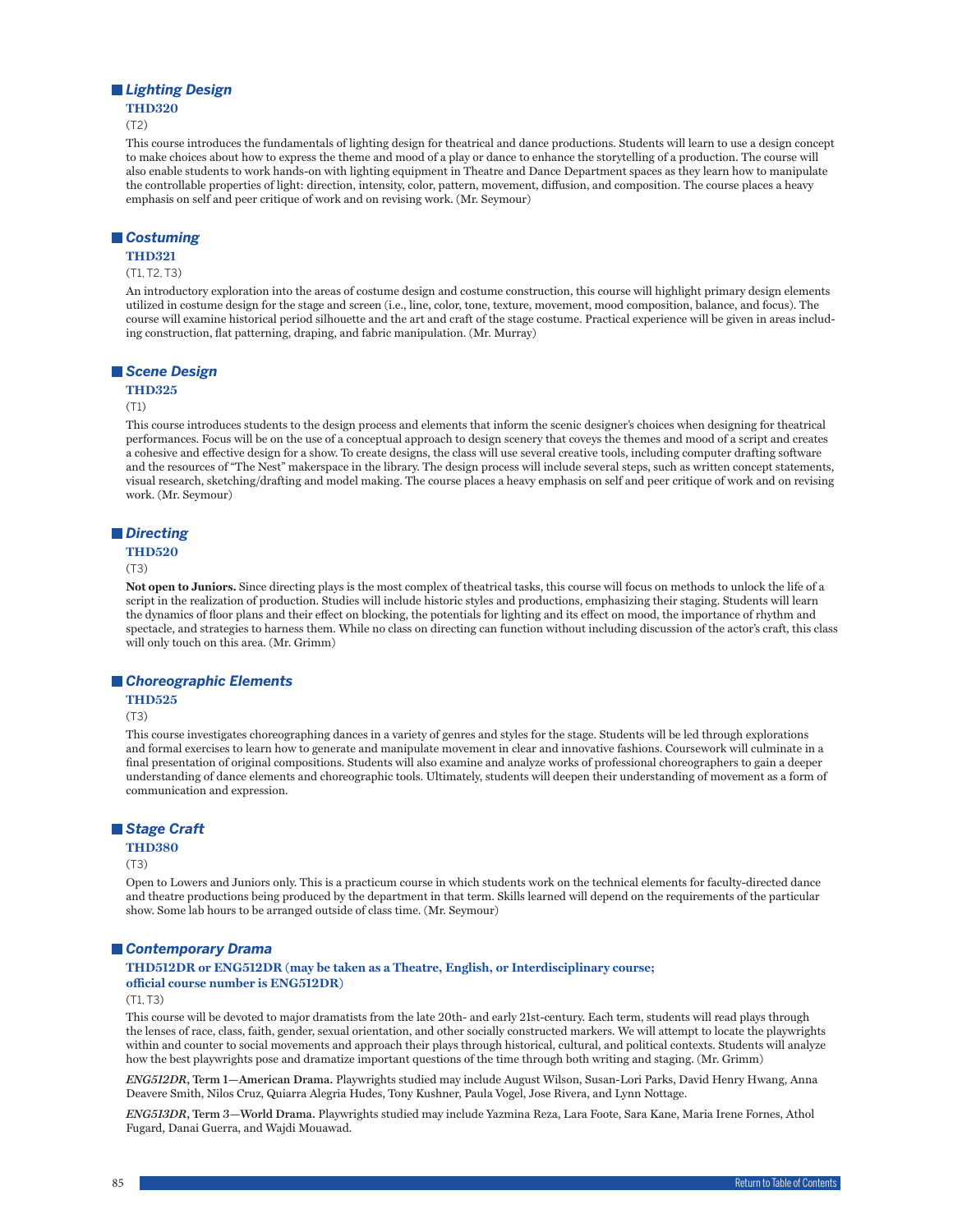## ■ August Wilson's View of the 20th Century: His Pittsburgh, Our America

## **THD531 or ENG531AW (may be taken as a Theatre, English, or Interdisciplinary course; official course number is ENG531AW)**

(T2)

**One credit assigned in Theatre, English, or Interdisciplinary.** This course will use a selection of August Wilson's plays to investigate how our society's view of race changed during the 20th century. Students will move through Wilson's plays in chronological order, focusing on the Aunt Ester plays in the Century Cycle in both a literary and theatrical way. This section will give students a glimpse into Wilson's fictionalized Pittsburgh and insights into a more historically accurate Pittsburgh and America, as well as the man as a playwright. Students will look for connections between Pittsburgh and other American urban environments, examining how cities changed during the 20th century. (Mr. Grimm)

*Prerequisites: Open to Seniors. Open to Uppers who have completed at least one term of ENG300 and who have the permission of the department.*

## *Airness*

#### **THD920PP**

(T1)

In this high-spirited comedy, Nina enters the cutthroat world of competitive air guitar–playing. As she navigates this world, she meets a group of misfits all vying to be the next world champion air guitarist. Along the way, she learns that, like with any art form, there is an element of self-discovery and ultimately finds herself in the joy of playing pretend. This production will be directed by a guest director.

#### *The Musical: Sondheim's Assassins*

#### **THD920MP**

(T2)

Sondheim's multiple Tony Award-winning musical, *Assassins*, follows the lives of America's four successful and five would-be presidential assassins. Flickering between time periods, these men meet, interact, and inspire each other in the pursuit of the American Dream. This production will be directed by Mr. Grimm and choreographed by Ms. Wombell.

#### *Uncommon Women and Others*

**THD920PP**

#### (T3)

When a group of college friends decide to go out to lunch to reconnect, old memories begin to resurface as they reminisce about their senior year at Mount Holyoke College. Going back and forth between the early to late '70s, *Uncommon Women and Others* is a story set at a historically women's institution amidst the peak of second wave feminism. The result is an exploration of gender, friendship, love, and the role of female identity within a patriarchal, oppressive society. This production will be directed by Ms. Silva.

## *Melancholy Play*

**THD920PP**

(T3)

*Melancholy Play*, by acclaimed contemporary playwright Sarah Ruhl, is a farcical and surreal exploration of sadness, how we feel it, and how we respond to the sadness of others. In the play, Tilly has an "exquisite" sense of melancholy that could stop and expand time emotionally and viscerally. However, when she becomes happy, her world is thrown into a moody and silly chaos that makes this play a farce of feelings. Yet, it becomes so intense that Tilly's close companion and hairdresser, Frances, becomes so melancholic she turns into an almond. It is up to Tilly and her community to bring Frances back. This production will explore topics of mental health and the artistic use of language, images, movement, and music as an expression of happiness, sadness, and the melancholia in the middle. The show is underscored by live music from a cellist. We are also seeking out songwriters, singers, and movers/dancers for the cast. The rehearsal process will be a collaborative ensemble experience that intends to organically craft our production in a way that honors, and is unique to, the people involved and the millennia of melancholy we've seen. This production will be directed by Mr. Yankow.

## **900-Level Project-Based Courses**

Enrollment is limited and by approval of the department. Students will apply methodologies learned in previous theatre courses to a termcontained project. The focus of this project will be developed by the student(s) with faculty input, and approved by the theatre and dance departments as part of our performance season. **The total time required for this course may exceed the standard nine hours per week.**

## *Andover Dance Group*

#### **THD900**

#### (T1, T2, T3)

Not open to Juniors in Term 1. The Andover Dance Group (ADG) is an audition-based course consisting of dedicated dancers seeking additional in-depth training while at Phillips Academy. In addition to the course, students in ADG are expected to commit to taking dance as their sport for at least two terms each year. The combination of this course, Dance as a Sport sessions, and production rehearsals will enable students to dance 5–6 days a week—similar to pre-professional dance training during that term. Students may take this course more than once over their years at the Academy. This course will fulfill a term of their Arts requirement. The total time commitment for this group may exceed the standard nine hours per week.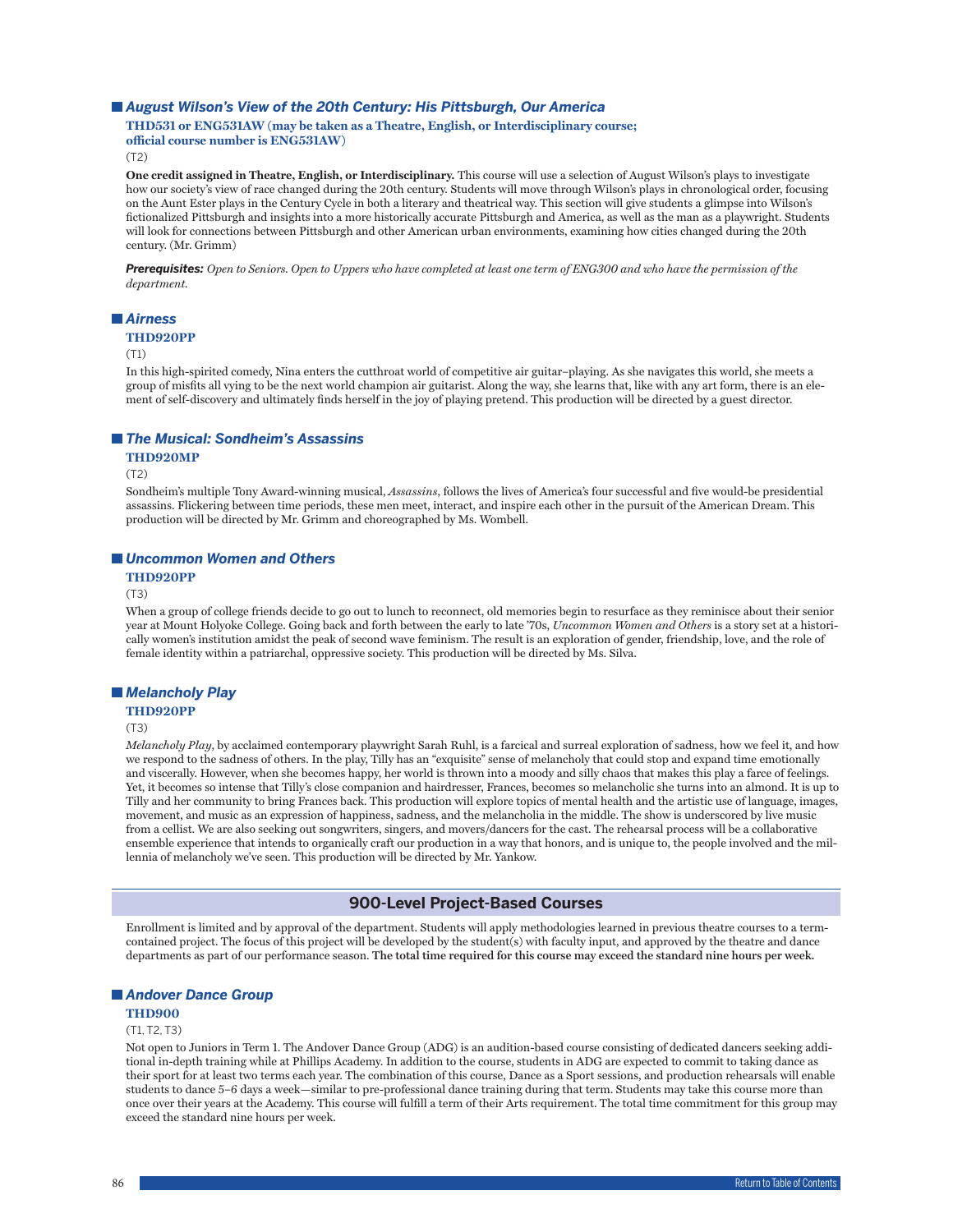# *Advanced Practical Theatre Performance*

## **THD901**

Each member of the class will assume a specific role: lead actor, director, stage manager, and playwright. All students are expected to work collaboratively through the creative process. Rehearsal schedules will be determined on a case-by-case basis. This course will culminate in a performance scheduled in conjunction with the department. See introductory notes to 900-level performance-based courses. Only students who have taken *Directing* (*THD520*) will be eligible to direct a *THD901* project.

*THD901* course notes: Auditions will be held during the course registration period. Students will be selected to participate and must get approval from department chair.

*Prerequisite: THD520 and project approval from the department.*

#### *Advanced Studies in Dance Performance*

#### **THD902**

Students will assume a specific role as choreographer or dancer. Rehearsal schedules will be determined on a case-by-case basis. Students will actively engage in the creative process through identifying a creative problem, researching supportive material, and assessing and revising their work. Students will collaborate with lighting designers as well as other designers/performers as determined. The course will culminate in a performance scheduled in conjunction with the department. See introductory notes to 900-level performance-based courses.

*Prerequisites: THD525 or THD370, and project approval from the department.*

## *Advanced Studies in Technical Theatre Production*

## **THD903**

The exact focus of the project will be developed by the student with faculty input, and approved by the theatre department. Examples include designing and creating a set of costumes for a dance show or creating a sound design for a *THD920* production. Students will be expected to work collaboratively with the director and other designers of the show. The course will culminate in execution of their design in a performance scheduled by the department. See introductory notes to 900-level performance-based courses.

*Prerequisites: THD320, -321, or -326, and project approval from the department.*

## *Identity*

#### **THD910 (may be taken as a Theater or Interdisciplinary course)**

(T1)

This course explores the intersection of writing and performance through an investigation of personal identity and will be taught collaboratively by instructors who specialize in each area. The course will culminate in a performance of a devised theatre piece of the student's creation before a live audience. Designed for students with acting experience and a serious commitment to the art form, students will build off their existing skills through in-depth character work and scene study and push their understanding of themselves and acting by exploring their own identity. Students will be encouraged to "think theatrical," or think theatrically, engaging in a search for the connection between literary themes, historical context, and personal identity. Over the term, the class will gain insight into the roles that race, class, gender, sexual orientation, and faith affects our daily existence and live performance. Lastly, students will experience and examine how live performance interacts with public discourse, civil disobedience, and art.

*Prerequisites: Open Lowers, Uppers, and Seniors.*

## **Elective Courses Recently Taught, but Not Offered in 2022–2023**

*Sound Design* **THD326** *Theory and History of Live Performance* **THD330** *Performance Art: The Creative Self* **THD370** *Public Speaking* **THD420** *Play Writing* **ENG507PW** *Acting II* **THD510** *August Wilson's View of the Second Half of the 20th Century* **THD532 or ENG532AW** *Choreography II* **THD565**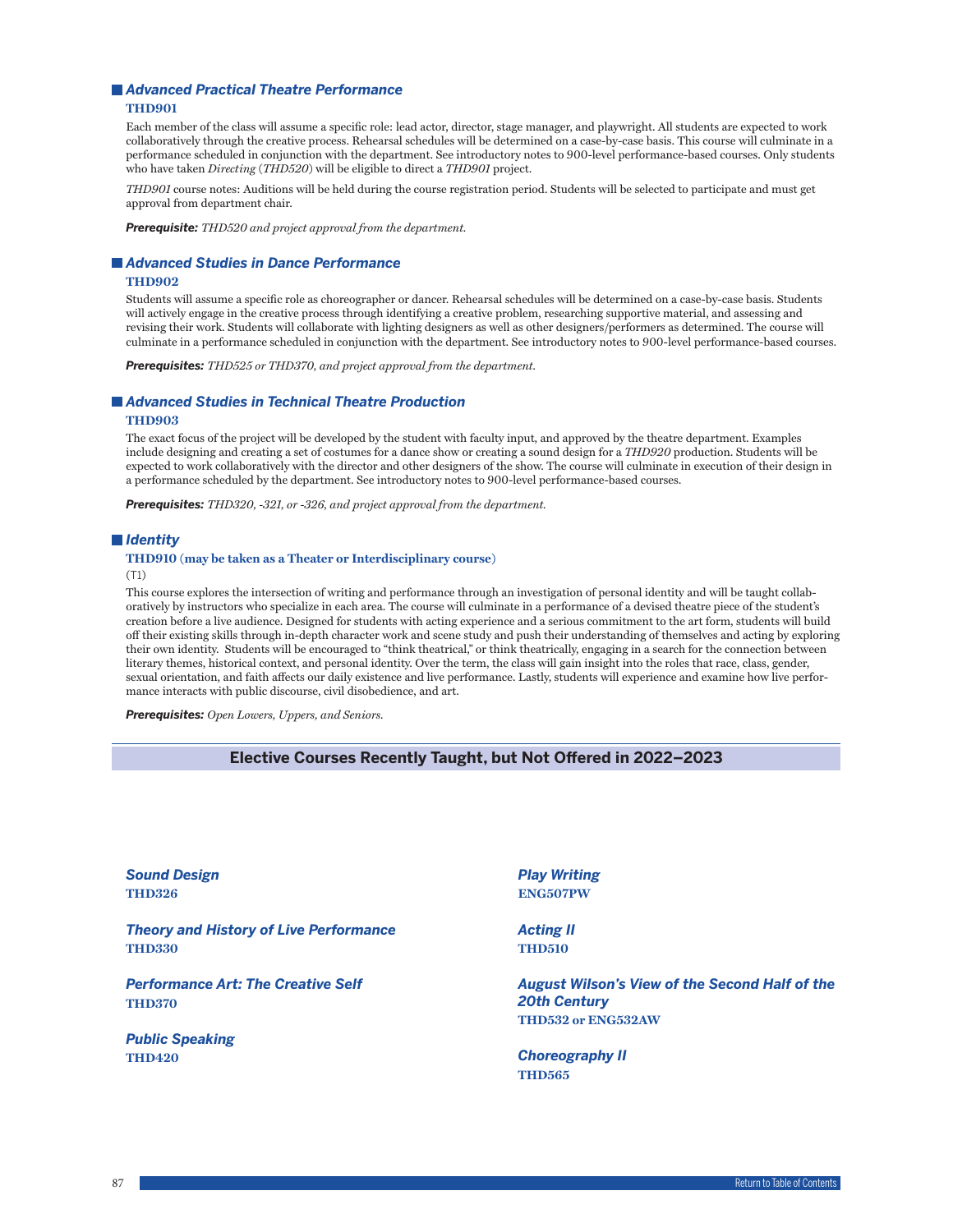# **WORLD LANGUAGES**

Andover's requirement of language study rests on the firm belief that direct acquaintance, through language, with the culture and people of other lands, contemporary or ancient, is a psychological and intellectual resource of inestimable value for each individual, for every country, and for our common world.

The diploma requirement is usually satisfied by successful completion, in one language, of three terms at the 300 level. To encourage students to consider studying a language that may not have been available to them prior to coming to Andover, the Division of World Languages also will allow students, by petition, to fulfill the requirement by successfully completing at Phillips Academy a total of three levels in two different languages, as long as at least one is a "less-commonly taught" language (Chinese, German, Ancient Greek, Japanese, or Russian). This alternative, the 2+1 path, must be done by successfully completing at least one full year in one language, and at least two full years in another. Students who are fluent in another language besides English may petition to bypass the language requirement if they are coming directly from a local public school (i.e., not international or American) conducted entirely in that language. Such exemptions are rare and must be requested from the head of World Languages by August 1 to be considered for the fall.

Placement of new students in languages they have previously studied will be based on a provisional placement test, on the questionnaires sent to them and their current language teachers in the spring, and, when appropriate, on a personal interview with the head of World Languages. A student who places above the 300 level is not automatically excused from our language requirement; they must validate their proficiency through at least one term of study at Phillips Academy at the 400 level or above.

Each of our languages, ancient and modern, may be started appropriately by students of any grade. Most Andover students continue their language study beyond the third year, and some add a second or even a third language to their program.

In the case of modern languages, the world language is the language of the classroom. In conversation, in reading, and in writing, the goal is direct communication in the world language rather than communication through translation. At all levels of instruction, attention is focused both on language skills and on the literature, history, and various art forms of the people whose languages are being studied.

## **Chinese**

Standard Chinese (aka Mandarin) boasts the largest number of native speakers of any language in the world and is the mother tongue of over 873 million people. In addition to being the second largest economy in the world and one of the United States' largest trading partners, China is also known for being one of the world's oldest and richest continuous cultures. The knowledge of Chinese can open doors to a wide variety of opportunities. Besides the People's Republic of China and Taiwan, Mandarin Chinese is also spoken in Chinese communities of Indonesia, Malaysia, Singapore, Brunei, the Philippines, and Mongolia. Along with being a diplomatic language, Chinese is also a commercial language, a technology language, and a security language. Because Chinese words are tonal (varied in pitch) and uninflected (unmodified due to person, tense, number, gender, etc.) and because the script consists of characters rather than an alphabet, the study of Chinese offers a unique and exciting learning experience.

The Chinese Department offers two separate tracks. The non-heritage speaker's track includes six levels of different courses focusing on simultaneously developing oral proficiency, listening comprehension, and literacy toward emerging fluency at the 600 level. The heritage track fosters literary scholarship by immersing students in classic, modern, and contemporary texts. The Chinese Department at Andover also offers two unique interdisciplinary classes at the 600 level, focusing on Asian American Theatre and the Asian American immigrant experience.

Opportunities are available for students to participate in the five-week study/travel program in China and an academic year program, both run by School Year Abroad (SYA) in Beijing. Information on this and other off-campus opportunities can be obtained from the Division of World Languages.

#### *First-Level Chinese*

# **CHI100A CHI100B**

# **CHI100C**

(T1, T2, T3)

This course is designed for those students who have had little or no previous world language experience. It provides an introduction to spoken and written Chinese, with an emphasis on pronunciation, the Pinyin Romanization system, and the building blocks (radicals) of Chinese characters.

#### *First-Level Chinese*

#### **CHI110**

(NO OFFERED IN 2022–2023)

This course is designed for those students who have had previous experience in Chinese, but who are not sufficiently prepared for the second-level course. It provides a review of the Pinyin Romanization system and the building blocks (radicals) of Chinese characters, and emphasizes tonal accuracy.

## *First-Level Chinese*

#### **CHI110A CHI110B**

(TWO-TERM COMMITMENT) (NO OFFERED IN 2022–2023) This course, a continuation of *CHI100* and *CHI110* First-Level Chinese, prepares students for *CHI200* the following year.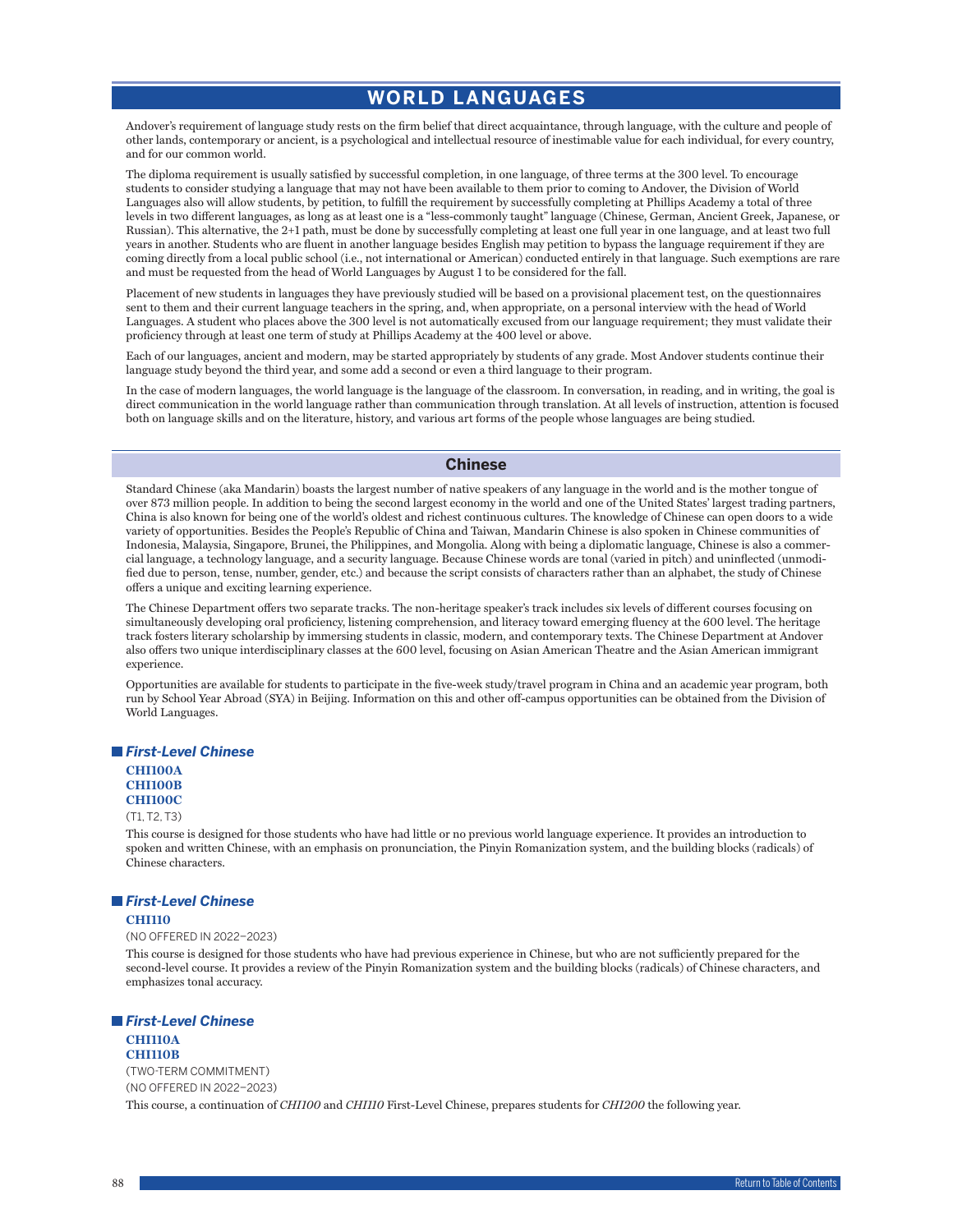## *Accelerated Chinese Sequence* **CHI120A CHI120B**

(TWO-TERM COMMITMENT) (NO OFFERED IN 2022–2023)

Students will be recommended by the teacher for this accelerated course at the end of the first term of *CHI100* or *CHI110*. This course moves at a fast pace, and students are expected to do much independent learning outside of class. Successful completion of *CHI120* allows students to advance to *CHI220*. The *CHI100*, -*110*, -*220*, -*320* sequence covers three years of Chinese in two years.

## *Second-Level Chinese*

**CHI200A CHI200B CHI200C**

(T1, T2, T3) (THREE-TERM COMMITMENT)

This course continues to emphasize proficiency in everyday situations. Students enlarge their inventory of words and phrases while also developing a deeper understanding of the essential features of Chinese grammar.

*Prerequisite: Successful completion of CHI110 or equivalent.*

## *Accelerated Chinese Sequence*

**CHI220**

(T1)

*CHI220* follows *CHI120* and precedes *CHI320* as part of an accelerated sequence. Because of the fast pace, each student's progress will be closely monitored during Term 1 to see whether it is in their best interest to rejoin *CHI200* for the remainder of the year or to continue the accelerated sequence in *CHI320* in Term 2 and Term 3. The course focuses on building oral and written proficiency on daily topics with student-centered activities. Texts, supplementary readings, and audio and video materials are used to provide a rich and complete learning experience.

*Prerequisite: Successful completion of CHI120.*

#### *Third-Level Chinese*

**CHI300A CHI300B CHI300C**

(T1, T2, T3) (THREE-TERM COMMITMENT)

This course provides more emphasis on reading and writing. Students are introduced to longer texts, covering such topics as family life, social issues, and aspects of Chinese culture.

## *Accelerated Chinese Sequence*

**CHI320A**

**CHI320B**

 $(T2, T3)$ 

This third-level course follows *CHI220* and continues the accelerated sequence of "three years in two" started in *CHI120*. The course moves at a fast pace and expects students to do thorough preparation and review independently outside of class. Much of the class time is devoted to oral proficiency development on concrete topics that are related to high school student lives and their perspectives. All students are expected to participate actively in class at the individual, small group, and whole class levels. Written proficiency is equally important for this course. Students are expected to practice and improve writing through various tasks, including essay and other types of written assignments.

*Prerequisite: Permission of the department chair.*

# *Fourth-Level Chinese* **CHI400A CHI400B CHI400C** (T1, T2, T3)

Increased use of authentic materials is employed as more sophisticated aspects of language and culture are explored. In particular, students are exposed to the more formal written style of Chinese, which is prevalent in newspapers, on street signs, etc.

*Prerequisite: Successful completion of CHI300 or equivalent.*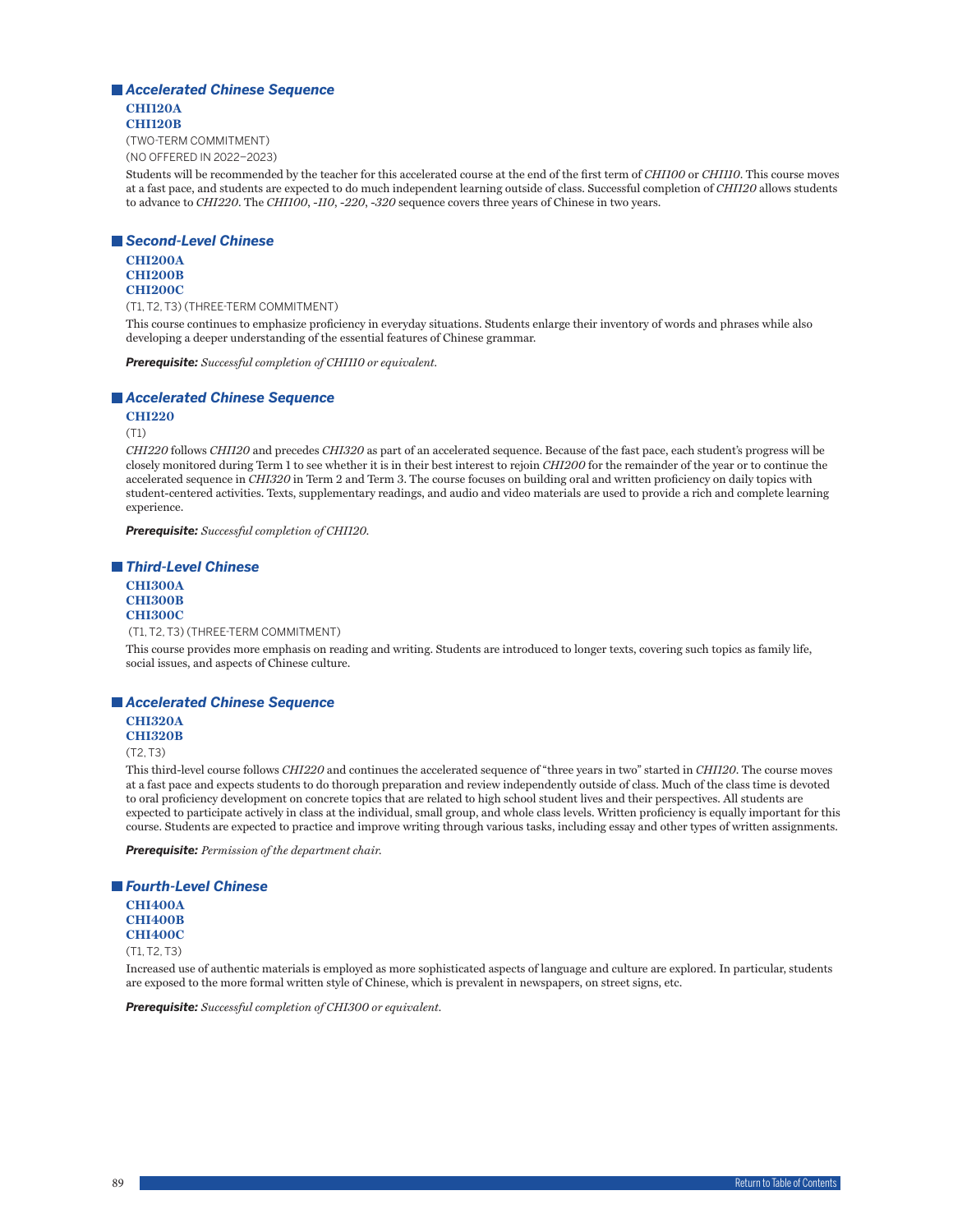*Accelerated Chinese Sequence* **CHI420A CHI420B CHI420C**

(T1, T2, T3) (THREE-TERM COMMITMENT)

The course is designed for intermediate learners who have acquired basic Chinese cultural knowledge and feel comfortable engaging in further exploration of this topic. In addition to continued language acquisition through listening, speaking, reading, and writing, students also will become familiar with Chinese literature, history, and current events.

*Prerequisite: Successful completion of CHI320 or equivalent.*

#### *Advanced Chinese Sequence*

**CHI520A CHI520B CHI520C**

(T1, T2, T3) (THREE-TERM COMMITMENT)

This intensive course is designed to help students build on the grammar and vocabulary they have learned in previous years to develop formal literacy. Topics explored include Chinese cuisines, idioms, new technology, education, diplomacy, and China as a fast-evolving society redefining itself in a modern, globalized world. The course will culminate in individualized cultural research projects which students will share in writing and in the form of oral presentations.

*Prerequisite: Successful completion of CHI420 or permission of the department chair.*

## *Advanced Topics in Chinese*

**CHI621 CHI622 (may be taken as a Chinese or Interdisciplinary course) CHI623**

*CHI621***, Term 1—Screening Contemporary China: Chinese Language, Culture and Society through Films.** The goal of this course is to immerse students in authentic language and culture through Chinese films and TV shows as a way to understand aspects of Chinese national and cultural identity. It is hoped that the course not only will help students cultivate a greater command of language over analysis and theorization of Chinese cinema, but also will help facilitate students' understanding of Chinese culture in the context of globalization.

*CHI622***, Term 2—LGBTQ+ Literature and Media in China.** It might be surprising to many that there has been a literary and social media movement toward LGBTQ+ advocacy in China and other parts of Asia at the grassroots level. Working within a unique system of political censorship in China grounded in Confucianistic beliefs, LGBTQ+ literature is thriving through a variety of forms of literacy including online books, manga, Anime, audio drama, television shows and social media. This literary movement is entirely consistent with the traditional Chinese culture and a history of the oppressed people fighting for freedom of expression and justice in creative ways. In this course, students will read works from the "Pure Love" genre – the literary genre that advocates for the idea of "love is love, regardless of gender," with a focus on works about Chinese high school students' lives. Students will also explore various forms of popular media that feature transgender and gender non-conforming people in order to better understand the concept of gender expressions within the Chinese context. Students will reflect on how this movement is both a manifestation of deeply ingrained Chinese values such as staying true to oneself and showing resilience in the face of obstacles, and a continuation of the tradition of using literature for collective healing and empowerment.

*CHI623***, Term 3—Advanced Topics in Chinese.** In this course, we will use Chinese texts used in higher education to discuss various advanced topics in modern China, including women's status, the education system, business activities, Chinese news, and China's entertainment industry. Students will gain critical insight regarding modern Chinese language and culture, as well as become more comfortable discussing complex social and historical issues using advanced vocabulary and authentic language.

*Prerequisites: Completion of CHI500 or CHI520 or permission of the department.*

## **Courses for Advanced Heritage Learners**

## *Introduction to Chinese Literature*

**CHI541A CHI543B CHI543C** (T1, T2, T3)

This course is designed for Juniors and Lowers with near-native fluency in spoken Chinese and familiarity with Chinese culture. It provides an overview of the historical timeline of literature through a brief introduction to a selection of China's representative literary works, from classical poetry and essays to modern and contemporary novels. In addition to learning words and expressions in authentic Chinese texts, students will also develop critical thinking skills, improve independent reading and writing skills through class discussion and essay writing, and understand and appreciate the historical significance and cultural value of Chinese literature.

*Prerequisite: Permission of the department chair.*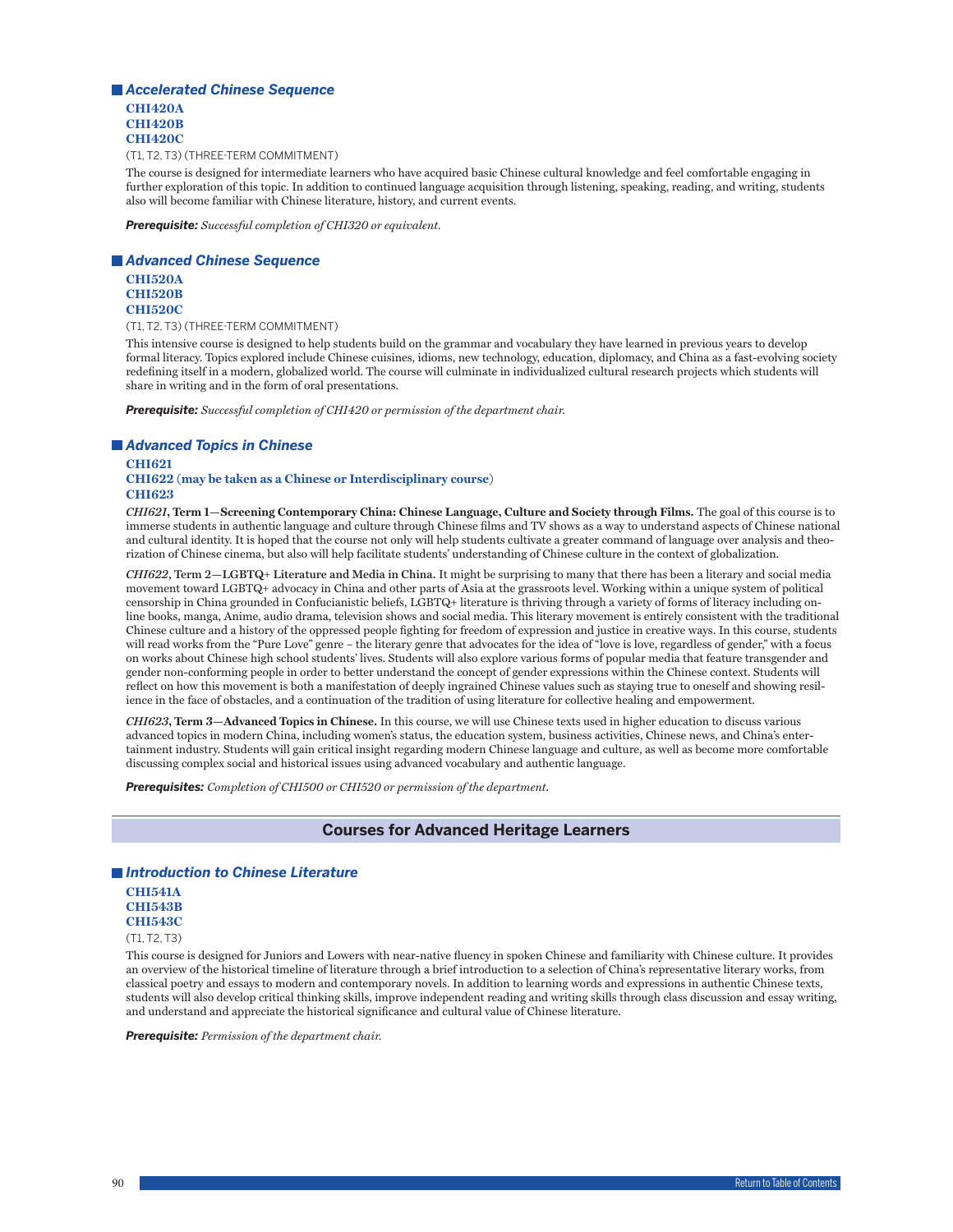#### *Modern China and Chinese Literature for Advanced Heritage Learners*

**CHI641 CHI642 CHI643**

(T1, T2, T3)

This course begins by introducing historical developments of Chinese social media and its major digital platforms. Students will assess how technology and social media in China play a role in shaping its culture and its citizens' collective psyche and behavior. By analyzing and discussing literature and films in the social media context, students will gain understandings of how cyberculture in China impacts the way people interact with one another and process information. Students will engage in case studies and comparative reviews to develop a critical awareness of current ethical issues of social media within the contexts of Chinese culture and history. Ultimately, students will reflect on their own cyberculture identity and enhance their independent speaking and writing and critical thinking skills through the target language in this context.

*Prerequisite: Completion of CHI540 or permission of the department chair.*

# **CLASSICS**

**Greek**

Through the study of Greek, the Department of Classics offers students a direct entry into Greek literature. The Greek alphabet is easily mastered in the first few class meetings, and students quickly discover that the poetic and expressive qualities of Greek language and literature stimulate the imagination and illuminate the early political and intellectual development of the Mediterranean basin.

## *Beginning Attic Greek*

## **CLA150A**

**CLA150B**

 $(T1, T2)$ 

This course introduces students directly to the classical Greek of Periclean Athens through a series of readings that present not only the vocabulary, forms, and syntax of the language, but also the thoughts, feelings, and actions that characterized Greek culture. Though preliminary selections are necessarily simplified, within the first year students will be reading excerpts in their original form from the Greek masterpieces, always with the purpose of understanding the spirit of the people who produced them.

## *Beginning Attic Greek*

**CLA250** (T3) A continuation of *CLA150*. Successful completion prepares students for *CLA400*.

## *Beginning Ancient Greek*

**CLA400A CLA400B CLA400C**

(T1, T2, T3) (THREE-TERM COMMITMENT)

This course introduces students directly to the classical Greek of Periclean Athens through a series of readings that present not only the vocabulary, forms, and syntax of the language, but also the thoughts, feelings, and actions that characterized Greek culture. Though preliminary selections are necessarily simplified, within the first year students are reading excerpts in their original form from the Greek masterpieces, always with the purpose of understanding the spirit of the people who produced them. *GRK150A*, -*150B*, and -*250C* are for students with no experience in classical languages. *CLA400* is for students who have taken Latin (or other classical language) and will feature additional work in comparative grammar between the languages.

*Prerequisite for CLA400: LTN300.*

## *Ancient Greek: Homer and Classical Authors*

**CLA500A CLA500B CLA500C**

(T1, T2, T3) (THREE-TERM COMMITMENT)

*CLA500* is the department's offering for students to read, at an advanced level, seminal texts from the corpus of Greek literature. Students have the opportunity to read, in the original Greek, selected works of Homer, Lysias, Euripides, Herodotus, or Plato. Authors will be chosen by the instructor in consultation with the students in the class. As always, we will pay attention to points of grammar and syntax, but will also endeavor to connect the literature to the contemporary Greek culture at the time and, perhaps more importantly, to our own.

*Prerequisite: GRK250 or CLA400*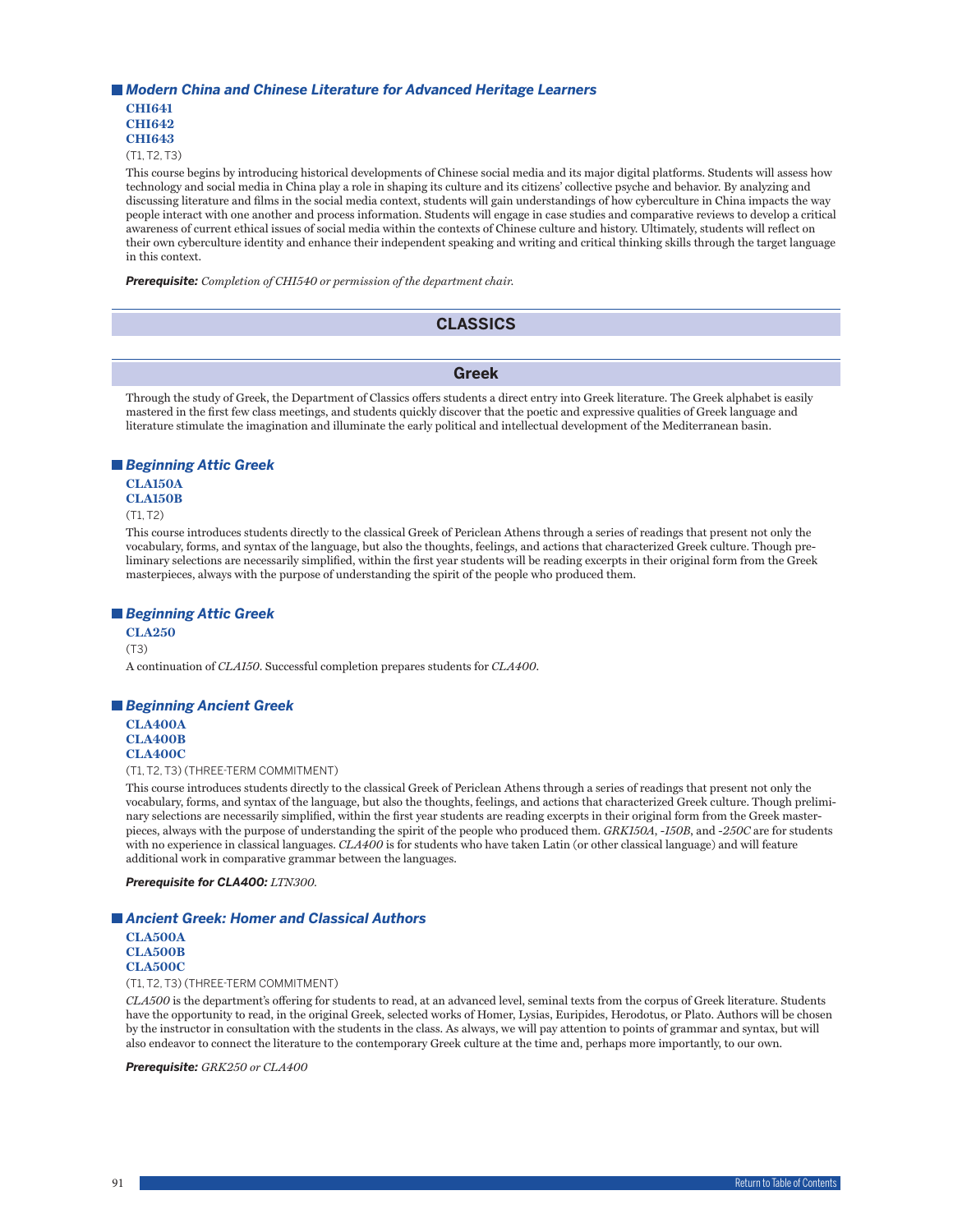## *The Founding Tales of Livy*

#### **LTN401**

(T1)

Examination of significant events in Roman history between 509–70 BCE via adapted and original prose with opportunity for independent translation and research. (Ms. Carter)

*Prerequisite: LTN300*

#### *The Comedy of Terence*

#### **LTN402**

#### (T2)

Introduction to comedy and an early comedian, likely Terence (born in Carthage c. 195 BCE, brought as an enslaved person to Rome, and ultimately freed), with exposure to colloquial Latin.

*Prerequisite: LTN300*

#### *The History of Tacitus*

**LTN403** 

#### (T3)

In-depth study of historian Tacitus (56–120 CE) and his treatment of libertas, empire, and tyranny under Silver Age emperors.

# *Conspiracy, Corruption & Coups: An Exploration of Ancient Politics and Their Modern Parallels*

**CLA420**

(T1)

In this course, students will explore political flash points in ancient Greek and Roman history and how those moments have come to influence and embody ideas and beliefs today. From the Trojan Horse to the Thucydides Trap to the exposure of the Catilinarian conspiracies, students will examine how classical history has impacted modern political philosophy and practice. This course will also include an introduction to rhetoric and a current events component in which students will learn and practice discourse among peers, applying lessons from the ancient world to today's challenges.

## *The Epic Tradition*

## **CLA551**

#### (T1)

Every Epic needs its hero. But what else does it require? A journey, an antagonist, a purpose? In this course, we will examine the tradition of Epic poetry and literature, looking at the conventions and traditions it has instilled into our modern consciousness. This project-based course will draw from texts, ancient and modern, oral and written, literary and cinematic. Although not required, students with experience in Latin or Greek may continue working with ancient texts in the original language. This course is open to all seniors or with permission from the Classics Department chair.

## *Women in Antiquity*

## **CLA552 (may be taken as a Classics or Interdisciplinary course)**

(T2)

**One credit assigned in Classics or Interdisciplinary.** The literary woman in antiquity and the actual woman in antiquity are rather different concepts. In classical literature, we can find numerous examples of powerful, erudite, and accomplished women; however, in classical history, these examples are few. In this course, we will look at this variance and try to determine how it came to be, especially in societies whose own deities were often female. We will pay close attention to literary figures such as Helen, Andromache, Medea, Lysistrata, Lucretia, Lesbia, and Dido, and we will examine the life of the actual woman in the classical world in order to see how her experience compares with her literary counterpart. Although not required, students with experience in Latin or Greek may continue working with ancient texts in the original language.

*Prerequisite: This course is open to all Seniors or with permission from the Classics Department chair.*

## ■ How to Find Home(r)

## **CLA553**

(T3)

Of Homer's two surviving epics, the *Odyssey* is often the more beloved than the *Iliad*. But it is also a more vexing and inconsistent poem, challenging our concepts of the hero and the hero's place in the world. In its simplest form, the *Odyssey* tells the story of a soldier's journey home; in a more complex form, it also reminds us how we can never truly return home, at least in the same way in which we left it. This seminar will explore the tradition of Homer's *Odyssey*, beginning with reading the epic and then following the threads of influence as they stretch out through the centuries: from Vergil and Dante, all the way to James Joyce and Derek Walcott. We will pay particular attention to themes of nostalgia, fidelity, truth, and self-discovery. In addition, we will consider how soldiers are able (or unable) to adjust to postbellum life, both in ancient and modern contexts, using Dr. Jonathan Shay's text *Odysseus in America* to begin our understanding of a veteran soldier's return from war. Although not required, students with experience in Latin or Greek may continue working with ancient texts in the original language. This class is open to all Seniors or with permission from the Classics Department chair.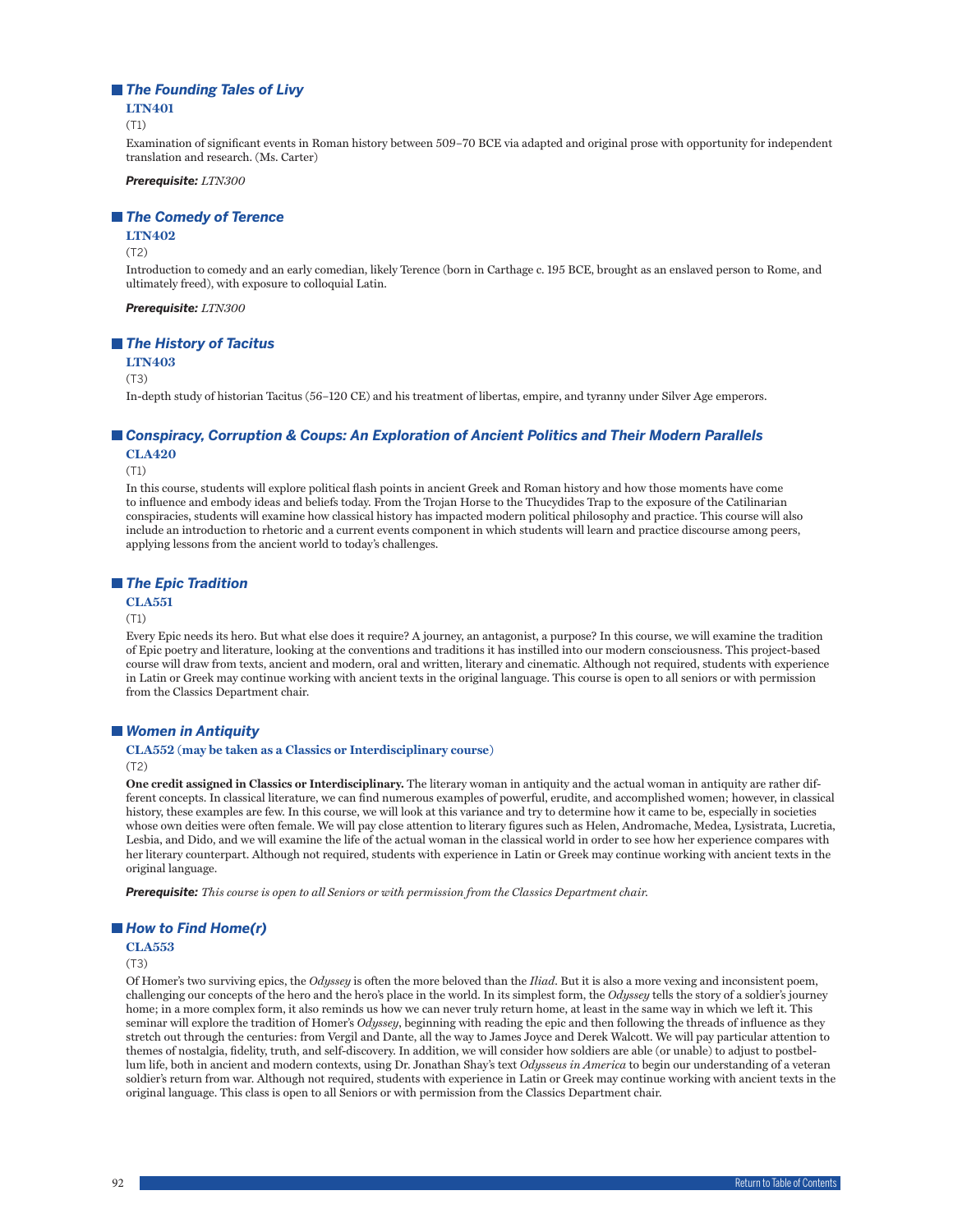## **Elective Courses Recently Taught, but Not Offered in 2022-2023**

## *Etymology*

#### **CLA410**

#### (NOT OFFERED IN 2022-2023)

Open to Uppers and Seniors or by permission of the department chair. English has an immense vocabulary (far larger than that of any other language), over half of which is based on Latin and Greek roots. The words of this Greco-Roman inheritance are best understood not simply as stones in the vast wall of English, but rather as living organisms with a head, body, and feet (prefix, main root, and suffix), creatures with grandparents, siblings, cousins, foreign relatives, life histories, and personalities of their own; some work for doctors and lawyers, others for columnists, crusaders, and captains of commerce. Systematic study of a few hundred roots opens the door to understanding the meanings and connotations of tens of thousands of words in English, the language now rapidly emerging as the most adaptable for international and intercultural communication.

#### **Latin**

The Department of Classics offers students a direct entry into the traditional Latin literary curriculum while at the same time providing students with an opportunity to develop a more sophisticated historical and international perspective. Whenever possible, traditional language study is supplemented with readings in English that address both ancient and modern cultural concerns.

#### *First-Level Latin*

## **LTN100A LTN100B LTN100C**

## (T1, T2, T3) (THREE-TERM COMMITMENT)

The purpose of the course is to teach students the basic features of the Latin language and of Roman culture in relation to other cultures, e.g., family life and societal relationships, slavery, travel, sports, life in the big city, entertainment, and education. Students learn the traditional forms and syntax. All six tenses, indicative and passive, are covered, as well as all five declensions of nouns, three declensions of adjectives, and the standard pronouns. There is extensive practice in recognizing endings of nouns, adjectives, pronouns, and verbs, as well as case uses and normal Latin sentence structures, with the goal of mastering basic techniques of accurate translation and comprehension of Latin sentences and stories.

#### *First- and Second-Level Latin, Intensive*

**LTN150A LTN150B LTN150C** (T1, T2, T3) (THREE-TERM COMMITMENT) This course covers in one year the essential elements of *LTN100* and *LTN200*.

## *Second-Level Latin*

**LTN200A LTN200B LTN200C**

(T1, T2, T3) (THREE-TERM COMMITMENT)

During Term 1, the linguistic and cultural approach of *LTN100* is continued as the class reviews and completes the basic grammar (including participles, subjunctives, and indirect statements) and reads about other aspects of Roman life. In Term 2 and Term 3, students read selections from Caesar, Livy, and Ovid.

## *Third-Level Latin: Livy, Catullus, Cicero, Vergil*

**LTN300A LTN300B LTN300C**

(T1, T2, T3) (THREE-TERM COMMITMENT)

Students begin Term 1 with a thorough review of the Latin language in conjunction with correlated reading passages. In the latter half of Term 1, students read selections from Livy or Cicero. In Term 2, students read the lyric love poetry of Catullus and selections from Cicero's speech, *Pro Caelio*, defending one of Catullus's former friends against charges brought by the woman to whom Catullus wrote his most famous poems. In Term 3, students read selections from Book II of Vergil's *Aeneid*, the story of the Trojan Horse and the destruction of Troy, a heroic backdrop for very human struggles of duty and loyalty among women and men, parents and children, leaders and followers, humans and their gods.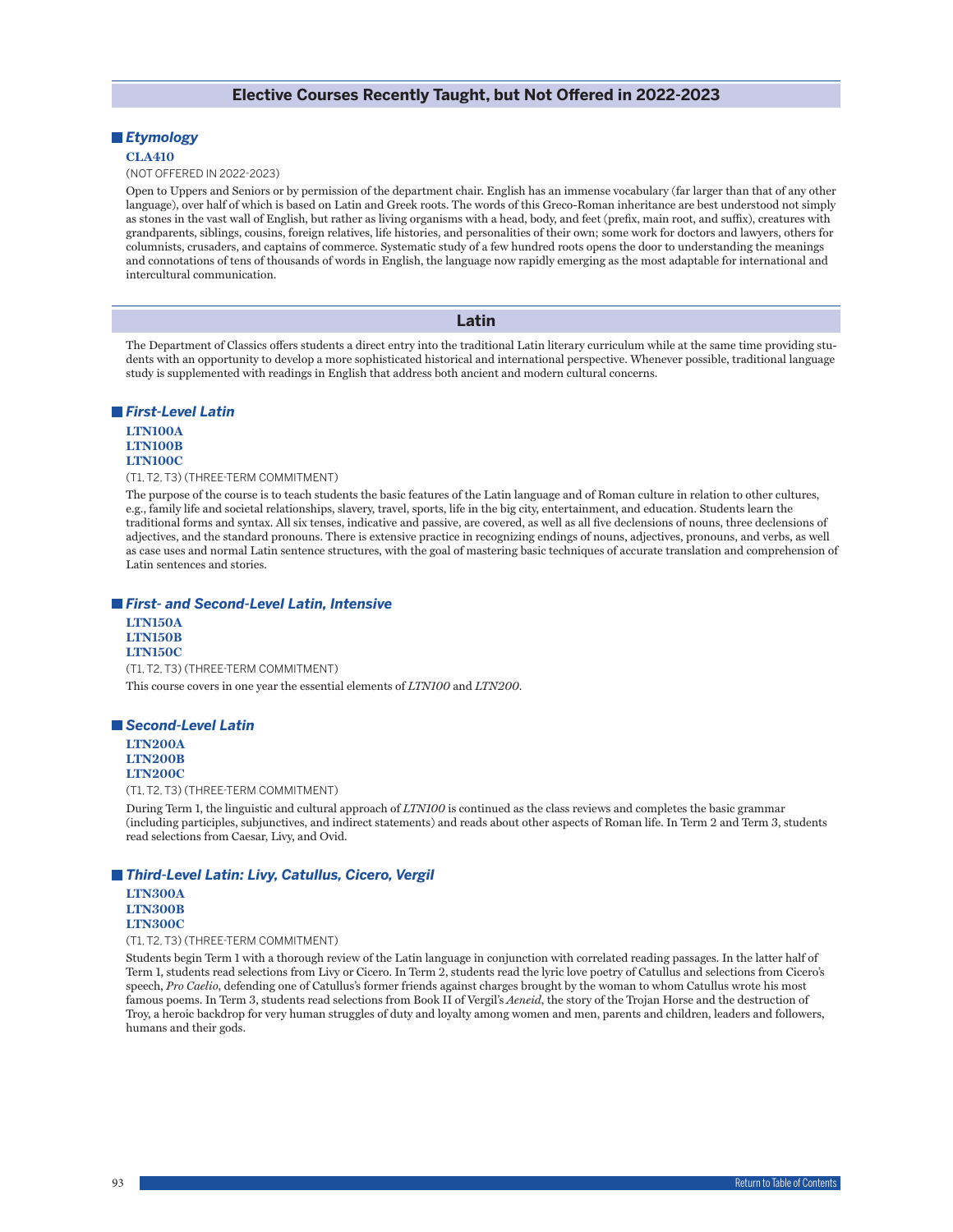

(T1, T2, T3)

The Latin 400 series is a curriculum designed for students emerging from Latin 300 who would like more practice translating and analyzing Latin literature before they take on the rigors of Latin 520 (Vergil and Caesar) or Latin 600 (Latin Lyric Poetry). In this course, students will explore *voces extra aureum* (Latin literature before and after the Golden Age), reading texts of different genres and eras than is offered elsewhere in the curriculum. Students will gain extensive experience with translation and analysis, and they will examine themes with contemporary relevance (e.g., social class and slavery, gender, freedom, and empire); each term may also contain a research component.

*LTN401***, Term 1—The Founding Tales of Livy.** Examination of significant events in Roman history between 509–70 BCE via adapted and original prose, with opportunity for independent translation and research.

*LTN402***, Term 2—The Comedy of Terence.** Introduction to comedy and Terence (born in Carthage c. 195 BCE, brought as an enslaved person to Rome, and ultimately freed), with exposure to colloquial Latin.

*LTN403***, Term 3—The History of Tacitus.** In-depth study of historian Tacitus (56–120 CE) and his treatment of *libertas*, empire, and tyranny under Silver Age emperors.

*Prerequisite: Completion of LTN300*

**Advanced Courses**

#### *Vergil/Caesar*

**LTN520A LTN520B LTN520C**

(T1, T2, T3) (THREE-TERM COMMITMENT)

Students read the entire Aeneid in English and substantial selections of Books I, II, IV, and VI in Latin, examining Vergil's literary form and technique, as well as the philosophical and political dimensions of his age. Students then turn to Latin prose, reading selections from Caesar's Commentaries on the Gallic War. Cicero himself called Caesar the most eloquent of all Romans. His Latin, pure and unadorned, provides an excellent balance to Vergil's tragic style.

*Prerequisite: A grade of 5 or higher in LTN300 or permission of the department.*

#### *Advanced Latin Authors*

**LTN601 LTN602 LTN603** (T1, T2, T3)

This is primarily a literature course that explores works in the original Latin.

*LTN601***, Term 1—**Students read Lyric Poetry, beginning with Catullus and continuing with Horace after the midterm. Although their lifetimes overlapped, Catullus flourished during the time of Julius Caesar and the crumbling Roman Republic, whereas Horace wrote his Odes after civil war had established the reign of Augustus, the first emperor of Rome. Beyond appreciating the magnificent and still resonant ars of these two famous poets, students will compare the differences in their styles, personae, and philosophies, and discuss how these reflect not just each artist's poetic voice, but the contemporary political regime as well.

*LTN602***, Term 2—**Students focus on Ancient Rhetoric, beginning with an examination of Platonic vs. Aristotelian ideals of rhetoric, and continuing with a more detailed study of Ciceronian precepts of oratory. While translation and discussion of selections from Cicero's speeches, essays, and letters are the focus of this term's scholarship, students also make connections with modern examples of persuasive technique in the form of advertisements, popular songs, and political speeches.

*LTN603***, Term 3—**While students in *LTN601* have some choice about the authors and readings for Term 3, they will begin with several selections from Ovid's Metamorphoses.

*Prerequisite: The prerequisite for any term of LTN601 is a 5 or above in LTN520. An additional prerequisite for LTN603 is a 5 or above in LTN601 or LTN602.*

## **French**

French is a world language spoken on five continents and in many international organizations, such as the United Nations, UNESCO, and NATO. It is an official language of more than 30 countries, including Belgium, Canada, Côte d'Ivoire, the Democratic Republic of the Congo, Guinea, Haiti, Senegal, and Switzerland. L'Organisation Internationale de la Francophonie has 56 member states. While France is the most visited country in the world and famous for many reasons—including its cultural heritage, beauty, food, and art of living—the importance of French extends far beyond France.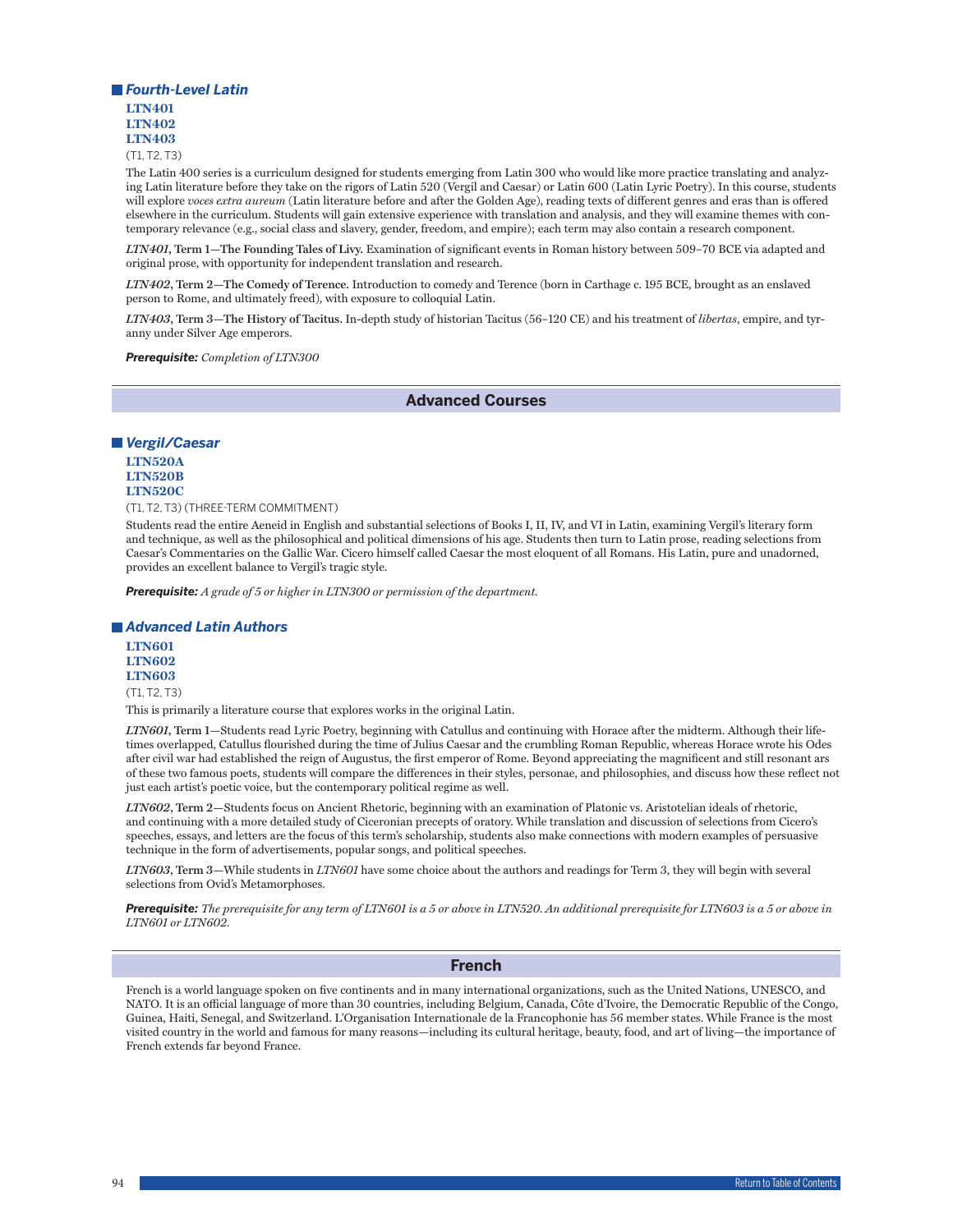The French Department offers courses at six different levels, from beginning through advanced and beyond to courses for fluent speakers. At all levels, classes are conducted entirely in French, and in all courses French is taught in cultural contexts. The first two years emphasize basic language structures; the third serves as a transition to advanced courses that offer in-depth study of the literature and civilization of France and other French-speaking areas around the world. Each year, the Academy enrolls French-speaking students from abroad who provide important firsthand contact with francophone cultures. Students may spend a full academic year or a summer in Rennes, France, through the School Year Abroad program. Information on this and other off-campus opportunities can be obtained from the Department of World Languages.

#### *First-Level French*

**FRE100A FRE100B FRE100C**

(T1, T2, T3) (THREE-TERM COMMITMENT)

This course is designed for those students who have had little or no previous world language experience and those who are not sufficiently prepared for the second level course. The course emphasizes the skills of listening, speaking, reading, and writing in the cultural context of the francophone world. Assignments are regularly required in the Language Learning Center.

## *Second-Level French*

**FRE200A FRE200B FRE200C**

(T1, T2, T3) (THREE-TERM COMMITMENT)

For students who have completed *FRE100*, or for new students who qualify through a placement test. Students practice the idiomatic expressions that are most useful in everyday situations. While continuing to develop aural-oral skills, this course involves reading nontechnical French prose and writing simple compositions.

## *Third-Level French*

**FRE300A FRE300B FRE300C**

(T1, T2, T3) (THREE-TERM COMMITMENT)

This yearlong course develops listening, speaking, reading, and writing skills through comprehensive review of grammar and the study of francophone films and texts. Articles from magazines and newspapers, online resources, and poems and recitations complement this core program. (Text: *Séquences*, Bissière)

## **Advanced Courses**

## *Inquiry-Based Approaches to the Francophone World*

**FRE401 FRE402 FRE403**

(T1, T2, T3)

This course is intended for students who understand, read, and write French well and already speak at a competent level, but would like to develop further conversational skills and acquire the vocabulary and idiomatic expression necessary to be able to discuss and write about major cultural and social issues. Students will use literary texts, film, TV programming, and journalism to provide a basis on which to discuss and understand issues in the francophone world. An inquiry-based learning approach will guide this course each term as students plan and complete a variety of individual and group projects designed to inform themselves and their classmates about the francophone world.

*Prerequisite: Completion of FRE300.*

*Identity and Difference* **FRE411 FRE412 FRE413** (T1, T2, T3)

In this contemporary theme-based course, students will consider the idea of difference and belonging, in both cultural and social contexts. During the year students will read novels, short stories, and articles, and watch films, documentaries, and short clips pertaining to our theme. The class will discuss what it is like to be an immigrant as well as the question of inclusivity and the search for identity in the face of perceived difference of any kind. Other topics include transgender children, the homeless, the elderly, people with disabilities, and difference of social class. Students will present their work through varying media—including regular papers, creative texts, and journal entries—make presentations, and carry out creative video projects. There will also be an ongoing review of French grammar.

*Prerequisite: Completion of FRE300.*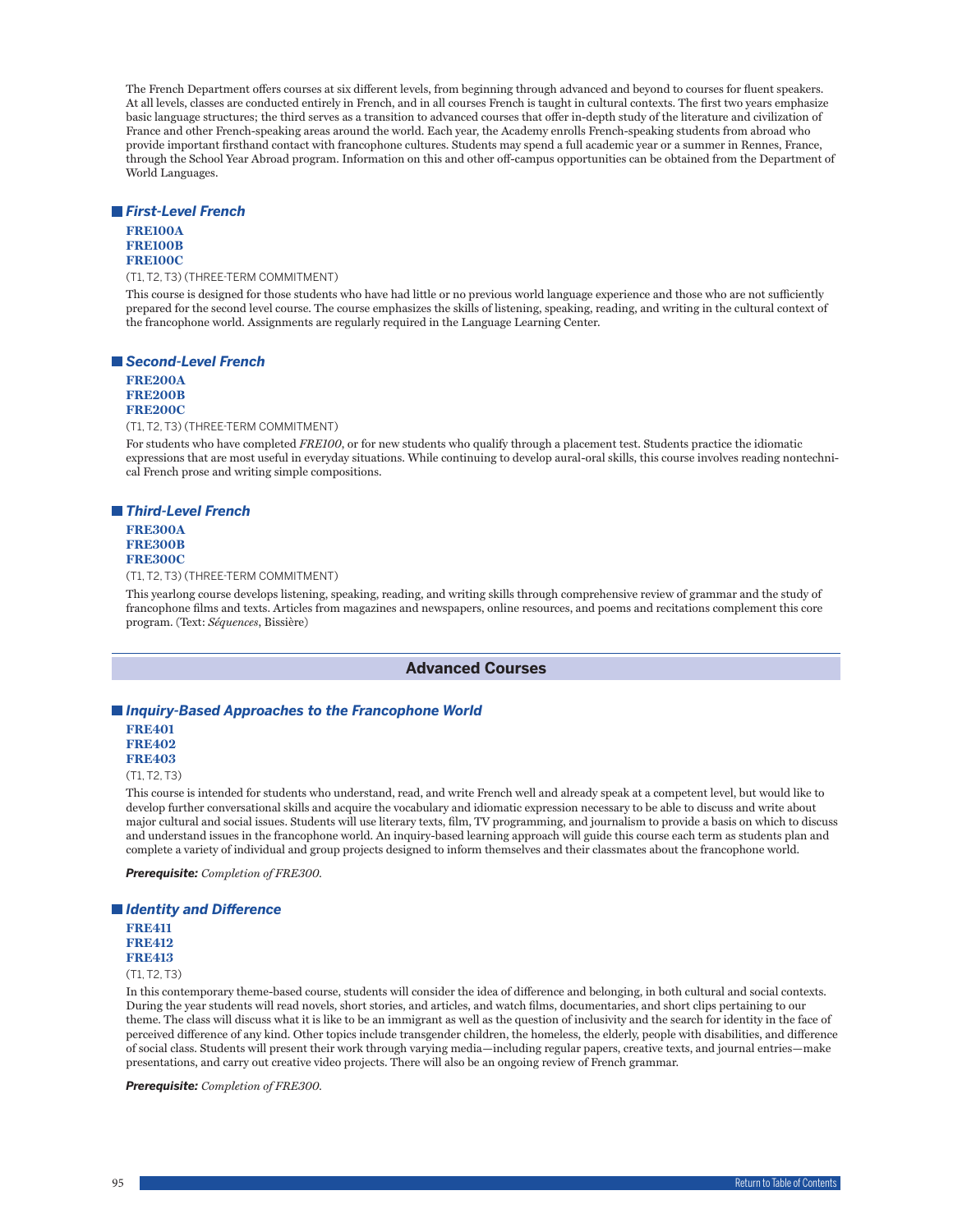## *Francophone Civilizations, Literatures, Cultures, and Cinemas*

**FRE520A FRE520B FRE520C**

(T1, T2, T3) (THREE-TERM COMMITMENT)

Open to students who have completed three terms of fourth-level French and to qualified new students. Students explore works of literature, films, and current events to develop their critical-thinking skills and understand the cultural and social contexts of the French-speaking world. The course also includes instruction in language skills and in the methodology of expository writing in French.

The works studied have included texts such as *Cyrano de Bergerac*, Rostand; *Candide*, Voltaire; *Béni ou le Paradis Privé*, Bégag; *Paul et Virginie*, Bernardin de Saint Pierre; and *Mercure*, Nothomb; and films such as *Le Grand Bleu*, Besson; *Les 400 Coups*, Truffaut; *Le Goût des Autres*, Jaoui; *Moi, Tituba, Sorcierè*, Maryse Conde; and *Mètisse Blanche*, Kim Lefèvre. *Chanson douce*, Leïla Slimani; *La grève des bàttu*, Aminata Sow Fall; and *L'appel des arènes*, Aminata Sow Fall, among others. These works may vary depending on instructor.

## *Advanced Topics in French*

**FRE621 FRE622 FRE623**

(T1, T2, T3)

*FRE621***, Term 1—Louisiana Acadiana.** This course explores the complex history of Louisiana (how it came to be, how it enriched the United States linguistically, artistically, and culturally and contributed immensely to its multifaceted diversity, and how it increased its physical size following The Louisiana Purchase). The course delves into history, architecture, topography, language, literature (highlighting the works of Ernest Gaines—"Louisiana Literary Master"—as well as excerpts from other authors), Angola—the Alcatraz of the South—and the judicial system, environmental racism, music, cinema, etc. The course also examines the roots and the making of Cajun and Zydeco Music of Louisiana by renowned artists such as Lee Benoît, Hadley Castille, Boozoo Chavis, Zachary Richard, Clifton Chewier, and the BeauSoleil musical group, among others. The culinary culture of Louisiana (such as Gumbo, Crawfish étouffée, Jambalaya, cochon de lait, Boudin balls, and other delicacies) and southern hospitality are also explored. Important landmarks, symbols, haunted houses, New Orleans Jazz Funerals, beliefs, and festivities related to the identity of the people of Louisiana (the symbolism of the flag of Acadiana, the legend of Evangeline, the Bayous, the Marshes, the Atchafalaya and the Mississippi River, French Quarter, Mardi Gras, Myrtles Plantations, Saint Louis Cemetery, etc.) are highlighted. The people who make Louisiana Acadiana so distinct and a unique American story include first and foremost the Native American peoples of Louisiana—The United Houma Nation, Biloxi, Tunica, Choctaw, Natchez, Caddo, Natchitoches, Atakapa, Opelousas, and Chitimacha—then Cajuns, Acadians, Spanish, French, Blacks, Africans, Haitians, French Creoles, and all those who speak what is popularly known as Cajun French are at the center of the course. The link between Francophone Canada (Quebec, Nova Scotia, Saskatchewan, Prince Edward Island, etc.), France, and Louisiana is also highlighted in exploring the preservation of the language as well as the intertwined culture(s) of Acadiana and its diaspora. (Dr. Odjo)

#### *Prerequisite: FRE520 or equivalent*

*FRE622***, Term 2—Popular Culture of the French Antilles.** This course is designed for a wide range of students of French, including native speakers, near-native speakers, and those who are very proficient in the language and wish to widen their scope of knowledge of the Francophone World. It explores the rich popular cultures of the Antilles and focuses primarily on the Francophone Caribbean peoples of Martinique, Guadeloupe, Haiti, and Guiana, as well as their diaspora in Europe and North America. The course is a combination of language, literature excerpts, music, and cinema. It will expose students to the diversity and the rich multicultural history of these peoples, their linguistic heritage and language, their travails, their resilience, their humor, their music (zouk, kompa, calypso, cadence-lypso, kadans, bouyon, mereng, etc.), their religious values, their cinema, and their culinary traditions, among other components of cultural identity. The central goal of the course is to present a complete picture of the Caribbean by underlining its rich biodiversity, the multiculturalism of its peoples, its geopolitical importance, and various aspects of life in the Antilles, beyond the limited assumption of being solely vacation destinations. In this course, the peoples of the Caribbean tell us their own stories in different ways with different tools. Authors whose excerpts will be studied include Maryse Condé (Guadeloupe), Dany Laferrière (Haiti), Patrick Chamoiseau (Martinique), and Léon-Gontran Damas (Guiana). Films and documentaries: *Nèg Marron*, *Le Gang des Antillais*, *Rue Cases-Nègres*, Biguine, *Case Départ*, *L'avenir est ailleurs*, and *Café au Lait*. (Dr. Odjo)

#### *Prerequisite: FRE520 or equivalent.*

*FRE623***, Term 3—Africa.** The main objective of this course is to make the continent of Africa better known and well appreciated in all its realities, splendors, and challenges. Africa, the second-largest continent in size and currently the second most populous in the world—also popularly known as "the cradle of mankind"—has for too long been synonymous with erroneous assumptions and stereotypes. More often than not, the world pays attention to Africa when disasters, diseases, and political chaos or wars occur there. The good stories of prosperity and development rarely make headlines in the news. In this course, we will ensure that Africa is presented in its complete picture through various means, including the media. Besides known historical facts, literatures, and languages, this course delves into the works of various contemporary visual and vocal artists from different countries in West Africa, East Africa, North Africa, and Central Africa, in French. We shall examine how these artists engage in the political conversations of their respective countries or the continent. Why is Africa perceived the way it is perceived? What can the world do to improve perceptions about Africa and the standard of living of peoples on the continent? How do religion and foreign relations influence the status quo of Africa? What are the hard truths? The African continent will become the most populated on the planet in a few short decades. What is the impact of that reality on humankind and the future generation that our students represent? How do they relate to Africa? What do they know about Africa? How relevant is Africa to them? Because of the vastness of Africa, it would take several terms to grasp many essential aspects of the continent and its peoples, cultures and nuances, and complexities. (Dr. Odjo)

#### *Prerequisite: FRE520*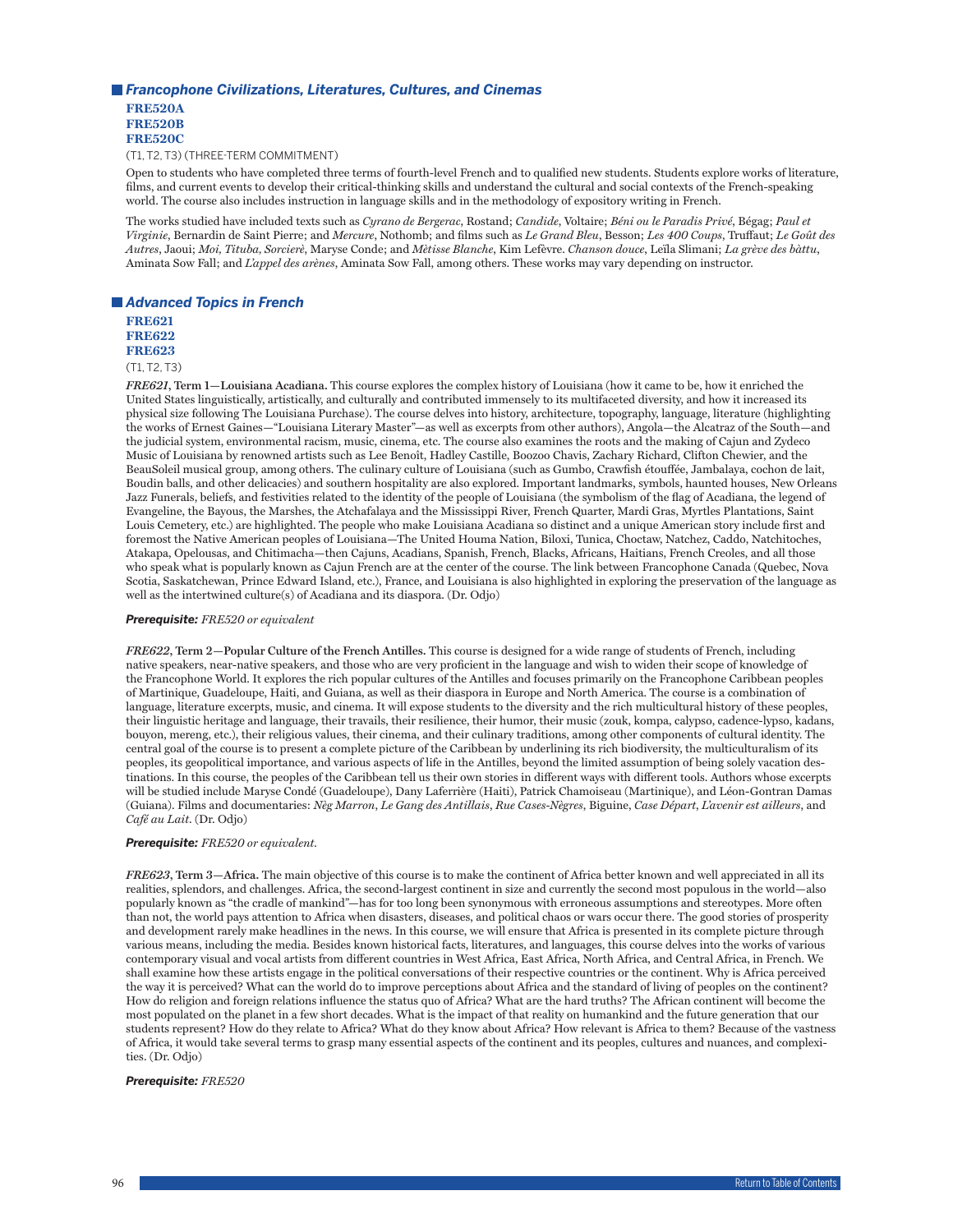#### **German**

The German Department offers courses at six different levels, from beginning through advanced and beyond. At all levels, current events, film, songs, poetry, and theatre enhance the study of grammar, reading, writing, listening, and speaking. During the school year, there is a weekly "language table" in the dining hall where students can practice listening and speaking skills. Beginners through native speakers are welcome to pull up a chair! No prior world language experience is necessary to begin the study of German; many students discover that learning German enhances their comprehension of English grammar.

Study abroad opportunities facilitated by the German Department include a three-week homestay program offered by the American Association of Teachers of German and the Tang Institute's Berlin Week (a Learning in the World program) in June, as well as the Congress Bundestag Gap Year program.

#### *First-Level German*

#### **GER100A GER100B GER100C**

(T1, T2, T3) (THREE-TERM COMMITMENT)

A yearlong elementary course in speaking, reading, writing, listening comprehension, and culture. No previous experience in German or any other world language is needed to enroll in this course. *GER100* offers significant daily structure and support in order to facilitate successful language learning. Current text: *Deutsch Aktuell 1*, 7th edition, digital version supplemented by digital exercises, video, documentaries focusing on the division of Berlin, film (*Goodbye Lenin*), songs, and adapted short stories.

#### *Accelerated First-Level German*

#### **GER150A GER150B**

(T2, T3) (TWO-TERM COMMITMENT)

Open to students who have completed Term 1 of *GER100* with distinction and who have been recommended by their instructor. Superior work in this course enables students to enter *GER250* the following fall, followed by *GER300A* in Term 2 and *GER300B* in Term 3, thereby completing three years of the study of German in two years. An accelerated course in grammar, speaking, listening comprehension, reading, and culture. Current texts: *Deutsch Aktuell 1*, 7th edition, digital version; supplemented by video, digital exercises, documentaries focusing on the division of Berlin, film (*Goodbye Lenin*), songs, and adapted short stories.

#### *Second-Level German*

**GER200A GER200B GER200C**

#### (T1, T2, T3) (THREE-TERM COMMITMENT)

Open to students who have successfully completed *GER100* or its equivalent. The study of basic grammar and conversation are continued along with the development of reading and writing skills. Current text: *Deutsch Aktuell 1, 7th edition*, digital version; supplemented by digital exercises, *Treffpunkt Berlin* video series, cultural readings, films, songs, and adapted short stories.

## *Accelerated Second-Level German*

#### **GER250**

(T1)

Open to students with strong language-learning skills who have completed *GER150* or its equivalent with distinction. This accelerated course develops the language skills in speaking, listening comprehension, reading, and writing. Greater emphasis on classroom discussion as well as short essay writing is introduced. Current texts: *Vater und Sohn*, by E.O. Plauen. Successful completion of this course qualifies students to enter *GER300B* in Term 2.

#### *Third-Level German*

**GER300A GER300B GER300C** (T1, T2, T3) (THREE-TERM COMMITMENT)

*GER300A***, Term 1—**Open to students who have successfully completed *GER200* or its equivalent. This course continues to develop language skills in speaking, listening comprehension, reading, and writing. Greater emphasis on classroom discussion as well as short essay writing is introduced. Current text: *Vater und Sohn*, by E.O. Plauen. This is the first course in the yearlong sequence of *GER300A*, *GER300B*, and *GER300C*.

*GER300B***, Term 2—**Open to students who have successfully completed *GER300A* or *GER250* or its equivalent. The emphasis this term is on vocabulary building, reading, and more advanced grammar (introduction of relative clauses, the subjunctive and the passive). Current materials: *Emil und die Detektive* by Kästner.

*GER300C***, Term 3—Berlin: From Imperial Capital to Weltstadt.** This course is open to students who have successfully completed GER300B. Term 3 is designed to combine the study of the German language with the study of German culture and history. The language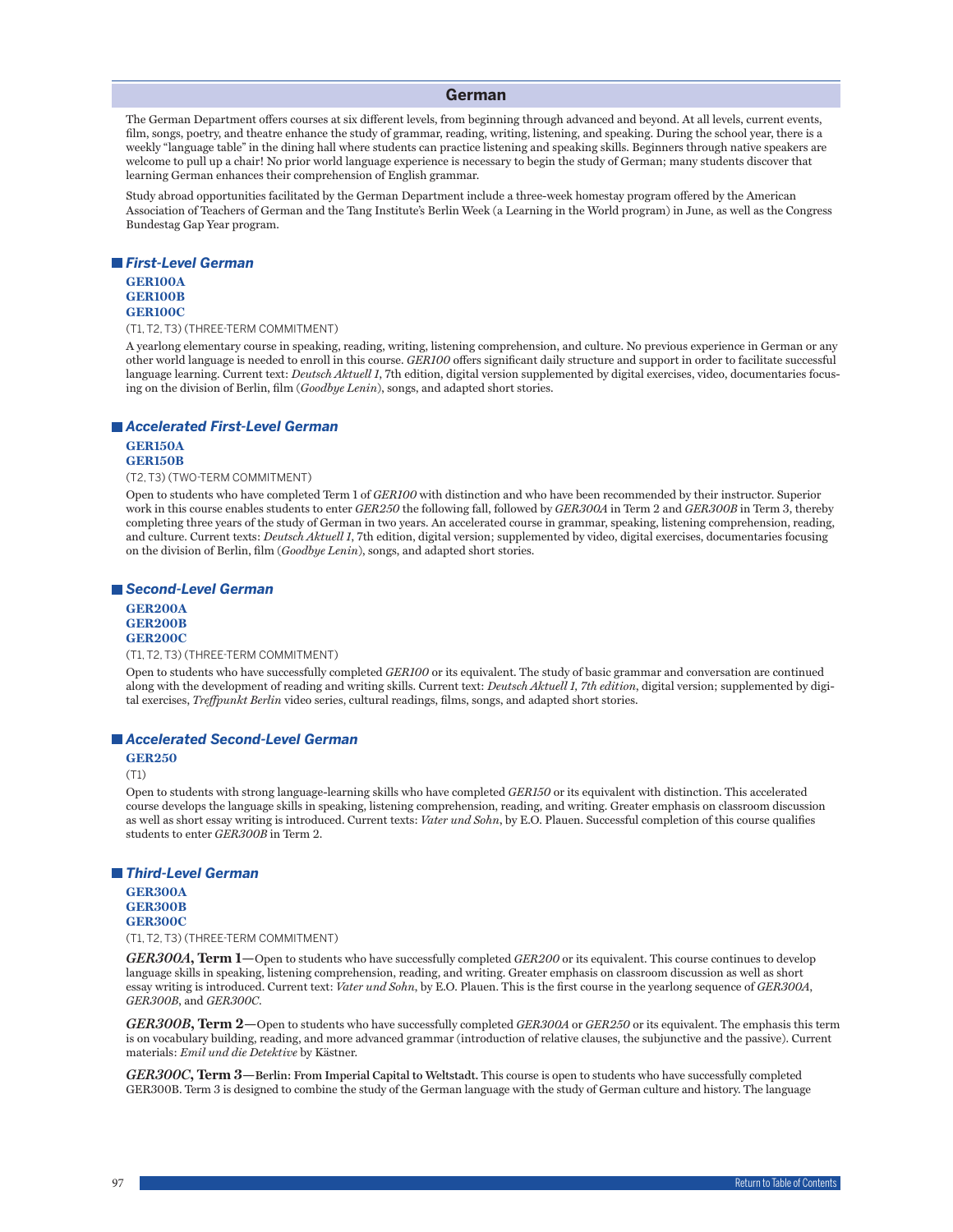classes will focus on the Stolperstein project by the German artist Günter Demnig. Primary sources will include the documentary Stolperstein as well as newspaper articles and TV interviews.

The history classes will be taught in English and use Berlin as a lens through which to study some of the most transformative moments in German history: the unification in 1871, the First World War, the Weimar Republic, the rise of fascism and the Second World War, the postwar division of Germany, and finally the reunification of a divided Germany from 1989 to 1990. Readings will combine historical narrative with cultural studies of the art and architecture that form the Berlin landscape in order to understand how the city on the Spree was shaped by shifts in the nature of German national identity. **Successful completion of this course satisfies the diploma requirement in German.**

*Prerequisite: Open to students who have successfully completed GER300B.*

## *Fourth-Level German Options*

Students who have successfully completed *GER300* or its equivalent (and hence fulfilled their diploma requirement) have the option of continuing their study of German with either fourth-level (*GER401*, *-402*, *-403*) or advanced fourth-level German (*GER520*, *-520A*, *-520B*).

**The syllabus for both sequences is the same, and the courses are often taught together.** In both fourth-level courses, students learn advanced grammar and read a wide variety of German works in the original.

- Students who wish to take a term-contained fourth-level course and who would benefit from review of basic grammar should sign up for *GER401*, *-402*, and/or *-403*.
- Students who are committed to a yearlong fourth-level sequence and whose grammar skills are strong should sign up for *GER520*, *-520A*, and *-520B*.

*Fourth-Level German*

**GER401 GER402 GER403**

(T1, T2, T3)

Term-contained and open to students who have successfully completed *GER300* or its equivalent, this course is ideal for students who are looking to review the first three years of grammar. Vocabulary expansion, increased oral fluency through daily classroom discussion, and written accuracy through paragraph writing and rewriting are central to this course. For differentiation between this course and German -*520*, -*520A*, and -*520B*, see description above.

*GER401***, Term 1—**see *GER520*

*GER402***, Term 2—**see *GER520A*

*GER403***, Term 3—**see *GER520B*

*Prerequisite: GER300 or permission of the department chair.*

#### *Advanced Fourth-Level German*

#### **GER520**

(T1)

The first term of a yearlong sequence, this course is open to students who have successfully completed *GER300* or its equivalent with a high 5 or a 6 and whose grammar skills are strong. Vocabulary expansion, increased oral fluency through daily classroom discussion, and written accuracy through paragraph writing and rewriting are central to this course. For differentiation between this course and *GER401*, see description above. Current fall term materials: Grammar, *Erlkönig* (poem) by Goethe, concrete poetry, current events, Stolperstein documentary, and songs.

*Prerequisite: Completion of GER300 with a high 5 or a 6 or permission of the department chair.*

#### *Advanced Fourth-Level German*

## **GER520A**

#### **GER520B**

(T2, T3) (TWO-TERM COMMITMENT)

This course is a continuation of *GER520* with increased emphasis on oral proficiency through both informal classroom discussions as well as formal oral assessments. Students continue to review advanced grammar as needed, while being exposed to a wider variety of German works in the original.

*GER520A***, Term 2—**Current materials: Grammar, *Almanya—Willkommen in Deutschland* (film), current events, and songs

*GER520B***, Term 3—**Current materials: *Herr der Diebe* (novel) by Cornelia Funke, current events, songs.

*Prerequisite: GER520 or permission of the department chair.*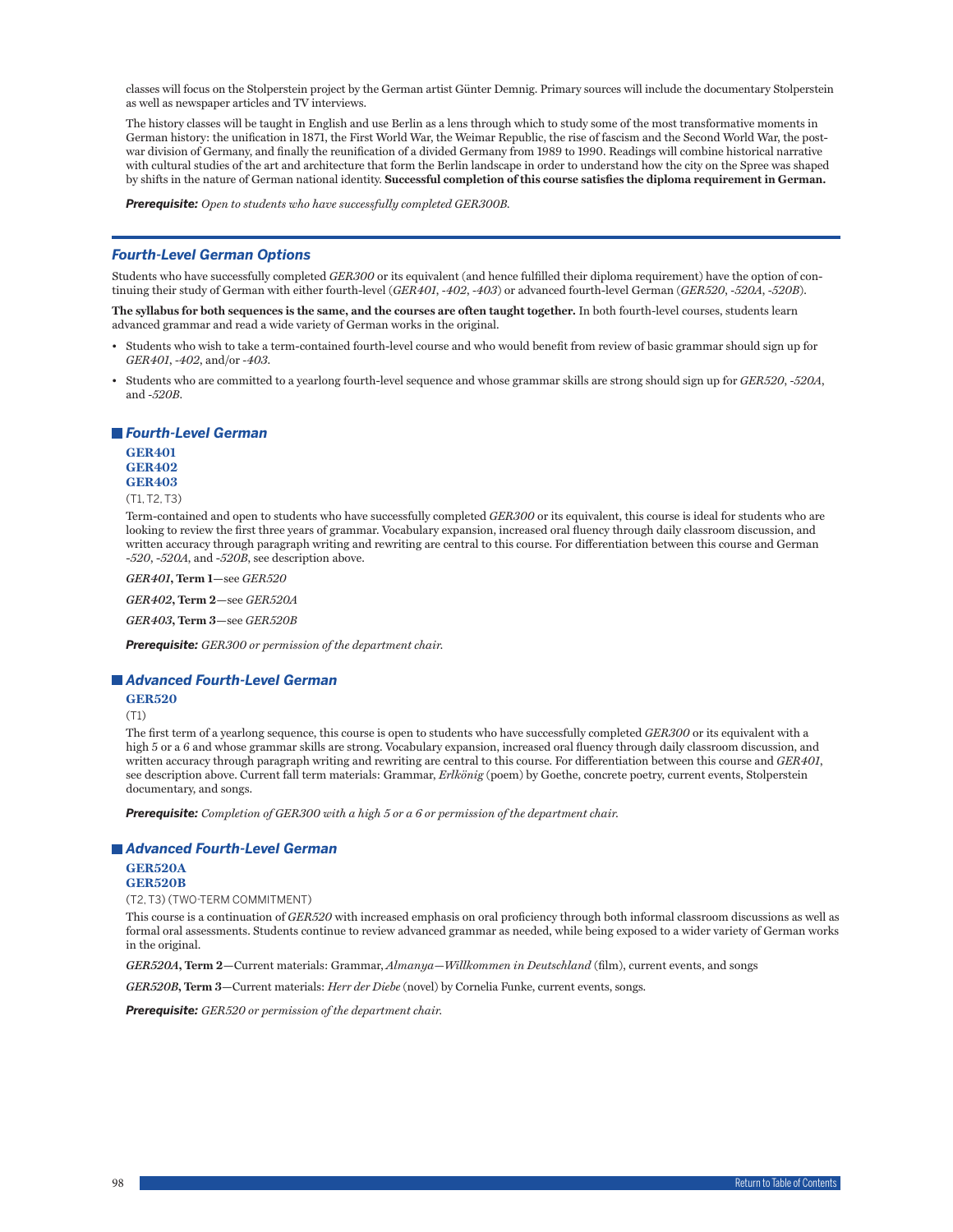## *Advanced Topics in German* **GER601 GER602 GER603**

(T1, T2, T3)

Open to students who have successfully completed three terms of fourth-level German or *GER520*, or their equivalent, this course varies with the needs of the class. It is usually a seminar in the reading and discussion of German novels, plays, and current events along with the viewing and discussion of contemporary films. The syllabus is on a two-year rotation. Students may take the course two years in a row.

Current materials: *Die Physiker* (Dürrenmatt), *Schachnovelle* (Zweig), *Das Versprechen* (Dürrenmatt), short stories (Kafka), current events, and contemporary films. Offered only if there is sufficient enrollment.

## **Greek—see Classics**

## **Japanese**

## *Japanese* **JPN100A**

#### **JPN100B JPN100C**

(T1, T2, T3) (THREE-TERM COMMITMENT)

Open to all students. This course introduces the Japanese sound and writing system, basic Japanese grammar, and how to approach learning foreign languages. We use the textbook and workbook げんき.

**Term 1—**Students will strive to master one of the writing system sets, ひらがな. Concurrently they will learn numbers and how to use them (telephone numbers, asking for prices, telling time), be-verb (present affirmative/present negative), introducing family and friends, and general locations.

**Term 2—**Students will strive to master another set of Japanese writing system, カタカナ. The grammar structure of action verbs will be introduced. Students will learn three different categories of verbs and present affirmative/present negative conjugations. They will also learn to identify the difference between transitive/intransitive verbs. Vocabulary related to actions in everyday life at school and home will be introduced.

**Term 3—**Introduction to Kanji characters will take place. This involves different pronunciation of each character, stroke order, and combination with other characters. Approximately 25 Kanjis will be learned. Grammar will cover the past affirmative/past negative conjugations for both be-verbs and action verbs. Students will learn to expand the sentences by adding when, where, how often, how long, with whom, etc. Another large category of grammar to be introduced is adjectives. Students will learn to identify two different categories of adjectives and how to use them.

# *Japanese 200*

**JPN200A JPN200B JPN200C**

(T1, T2, T3) (THREE-TERM COMMITMENT)

Open to students who have successfully completed first-level Japanese or its equivalent. A continuation of *JPN100*.

**Term 1—**Students will strive to master approximately 30 Kanji characters. Concurrently they will learn how to ask/give permissions, offer help, and ask for favors. Specific grammar structure associated with these objectives are the verb/adjective conjugations to TE-form in order to elongate the sentences. Vocabulary related to permission and physical descriptions will be introduced.

**Term 2—**Students will strive to master approximately 30 Kanji characters. Concurrently they will learn how to express thoughts (past and present), convey messages, and reason/justify actions. Specific grammar structure associated with these objectives are the verb/adjective conjugations to short-form, NAI-form, and nounizing the verbs. Structure of subjunctive clause will be introduced as well.

**Term 3—**Students will strive to master approximately 30 Kanji characters. Concurrently they will learn how to make comparison, the means of transportation for travels, and talk about future dreams. Specific grammar structure associated with these objectives is to add several auxiliary phrases to verbs. Also, the verb conjugation of TA-form will be introduced.

## *Japanese 300*

**JPN300A JPN300B JPN300C**

(T1, T2, T3) (THREE-TERM COMMITMENT)

This course is a continuation of JPN200 and the last phase of language requirement. We continue to use the textbook and workbook げんき.

**Term 1—**Students will strive to master approximately 45 new Kanji characters. Concurrently they will learn how to advise, describe predictions, and explain physical conditions. The first series of textbook げんき will conclude. In preparation for moving on to the second book of げんき, we will have intensive Kanji character reviews through reading various folktales.

**Term 2—**Students will strive to master approximately 45 new Kanji characters. Concurrently they will learn how to make/keep promises, list reasons, describe what they can/cannot do, consult/seek advice, and make predictions and express opinions. Specific grammar structure associated with these objectives are the verb/adjective conjugations to potential-form and various auxiliary phrases.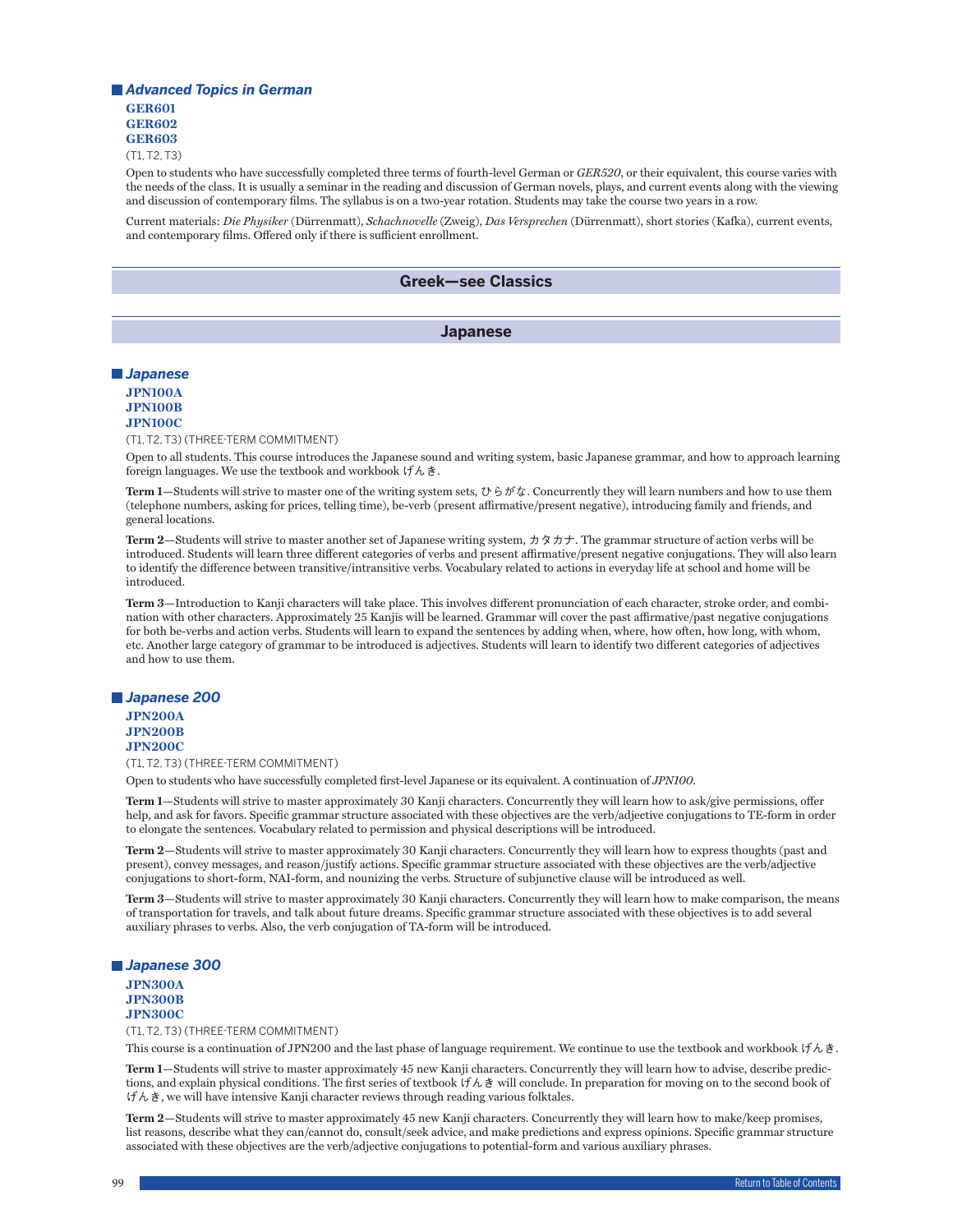**Term 3—**Students will strive to master approximately 45 new Kanji characters. Concurrently they will learn how to invite, apologize, describe wishes, make analogies, and convey messages with detailed information. Specific grammar structure associated with these objectives are to add several auxiliary phrases to verbs. More constructions of subjunctive clauses will be taught.

#### *Japanese 400*

**JPN400A JPN400B**

**JPN400C**

(T1, T2, T3) (THREE-TERM COMMITMENT)

This advanced level course will help review the grammar, vocabulary, and Kanji characters learned during the requirement phases before adding more of these. Students will start applying the learned knowledge to more output mode of language acquisition. We continue using the textbook and workbook げんき.

**Term 1—**Students will strive to master approximately 45 new Kanji characters. Concurrently they will learn honorifics, express gratitude, and ask for directions in details. We will spend an extensive amount of time working to comprehend the structure of Japanese society in order to utilize the most appropriate forms of honorifics.

**Term 2—**Students will strive to master approximately 45 new Kanji characters. Concurrently they will learn how to make commands, describe experiences, and complain. Specific grammar structure

associated with these objectives are the verb/adjective conjugations to causative-form, passive voice, various auxiliary phrases, and more subordinate clauses.

**Term 3—**Students will strive to master approximately 45 new Kanji characters. As a wrap-up, students will complete the proficiency portfolio, which will be used as a personal study guide and reference for the future.

*Prerequisite: Completion of 300-level Japanese or approval of the department chair.*

## *Japanese 500*

**JPN520A JPN520B JPN520C**

(T1, T2, T3) (THREE-TERM COMMITMENT)

This is a term-contained course. We rotate the topics of intensive reading on Japanese History, Japanese Pop Culture, and Japanese Traditional Culture.

*Prerequisite: Completion of 400-level Japanese or approval of the department chair.*

#### *Japanese 600*

**JPN601 JPN602 JPN603**

## (T1, T2, T3)

We will use the textbook An Introduction to Japanese History, written in Japanese. Students will not only learn historic facts, but also terminology and academic writing in Japanese.

**Term 1—**Ancient to 12th Century

Term 2—12th to 17th Century

**Term 3—**17th Century to Present

*Prerequisite: Completion of 520-level Japanese or approval of the department chair.*

## **Latin—see Classics**

## **Russian**

With the demise of the Soviet Union and resulting rapid expansion in East-West activity, the ability to communicate in Russian and knowledge of Russian culture have lost none of their importance. At the beginning of the 21st century, there are more contacts now with Russia and countries of the former Soviet Union than ever before. Not only are American business, science, and technology clamoring for Russian speakers to work in and with the new Russia, but Russian remains the lingua franca in all the former Soviet republics, making it extremely important now for national security reasons as well.

No prior world language experience is necessary to begin the study of Russian and students begin Russian coming from all sorts of backgrounds—some having studied another world language, others not. Before studying Russian, many consider it strange and difficult, but its alphabet and vocabulary have the same sources as English, and it follows many of the same principles of grammar. Continuous oral, visual, and instructional use quickly make Russian familiar and enjoyable.

The Russian department offers a five-year course of study. This well-established program ensures confident progress in speaking, aural comprehension, reading, and writing. Elementary courses use a unique digital textbook to strengthen grammar skills and improve vocabulary learning. At the upper levels, students continue to use iPads for reading in Russian with built-in dictionaries. Video is used throughout to improve understanding of culture as well as language. Students who have had success in another world language or who have some prior experience with Russian are encouraged to consider taking *RUS150* after the second term of *RUS100B*. It is the policy of the Division of World Languages to use the target language exclusively in the classroom. **Students enrolled in all Russian courses are required to have an iPad in lieu of textbooks or workbooks throughout their Andover Russian career.**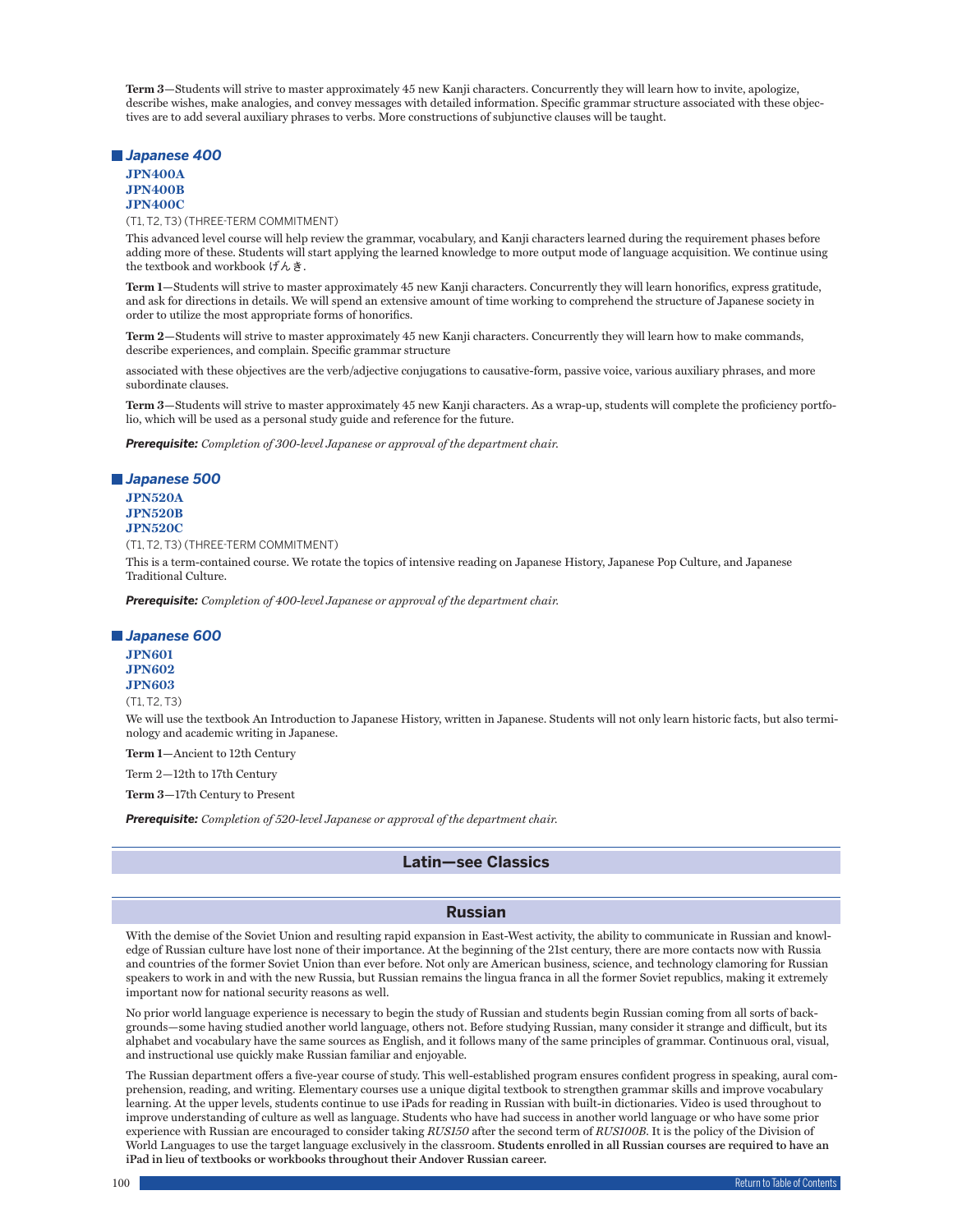# *First-Level Contemporary Russian*

**RUS100A RUS100B RUS100C**

(T1, T2, T3) (THREE-TERM COMMITMENT)

A yearlong elementary course in speaking, listening, reading, and writing. Texts: all-digital textbook (for the iPad—see note in introduction) developed by the department for exclusive use at PA; reference materials.

## *Accelerated First-Level Russian*

#### **RUS150A RUS150B**

Open to students who have completed *RUS100B* with distinction and who have been recommended by their instructor. Superior work in this course enables students to enter *RUS250* to begin the second year, followed by *RUS300B* and *RUS300C* subsequent, thereby completing three years of Russian language in two years. An accelerated course in grammar, speaking, listening comprehension, reading, and culture. Texts: the same as those of *RUS100* and *RUS200*.

## *Second-Level Contemporary Russian*

**RUS200A RUS200B RUS200C**

(T1, T2, T3) (THREE-TERM COMMITMENT)

Completion of the elementary course with continued emphasis on active use. Texts: all-digital textbook developed by the department for exclusive use at Phillips Academy; reference materials.

*Prerequisite: Successful completion of RUS100.*

## *Accelerated Second-Level Russian*

**RUS250**

(T1)

Open to students with strong learning skills who have completed *RUS150* or its equivalent with distinction. This accelerated course completes the work of *RUS200* with the addition of intensive grammar review and writing. Successful completion of this course qualifies students to enter *RUS300B*. Texts: the same as those of *RUS200* and *RUS300A*.

## *Third-Level Russian*

**RUS300A RUS300B RUS300C**

(T1, T2, T3) (THREE-TERM COMMITMENT)

Students will improve conversation and composition skills through work with selected 19th- and 20th-century short stories and with video materials. A review of problematic areas of grammar is integrated into the course. Work with video and audio materials constitutes an important component of the course.

*Prerequisite: Successful completion of RUS200 or RUS250.*

## *Fourth-Level Russian*

**RUS401 RUS402 RUS403**

(T1, T2, T3)

Expanded work in conversation, listening comprehension, and composition. Extensive use of videos as a source of culture and for conversation and understanding daily speech. Texts will become less modified as the year progresses.

*Prerequisite: Successful completion of RUS300.*

*Advanced Fourth-Level Russian*

**RUS520A RUS520B RUS520C** (T1, T2, T3) (THREE-TERM COMMITMENT) The core materials of the course are similar to those used in Fourth-Level Russian. The work will be more in depth than the 400 course.

*Prerequisite: Honors grades in RUS300 or permission of the department chair.*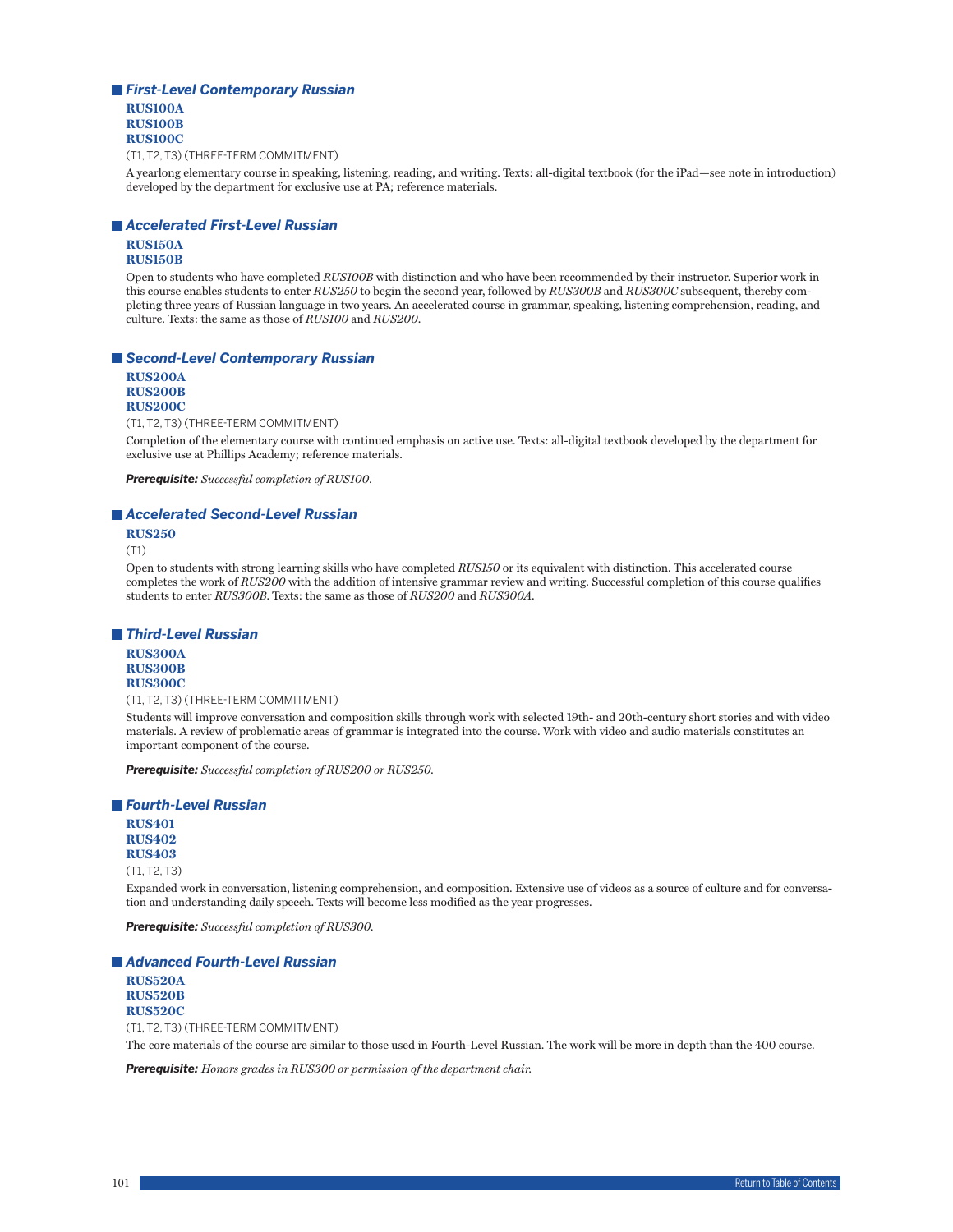# *Advanced Topics in Russian* **RUS601 RUS602 RUS603**

(T1, T2, T3)

A central goal of this course is to provide students with an overview of the major themes and developments in the last two centuries of Russian literature and history. Students will be expected to integrate this knowledge into the base they have acquired in their previous Russian study. The third term works with a historical docudrama of the Stalinist period in the Soviet State.

*Prerequisite: Successful completion of RUS403 or RUS520.*

## **Elective Courses Recently Taught, but Not Offered in 2022-2023**

# *A Short Course in Beginning Russian*

**RUS130**

## **Spanish**

The Spanish Department offers a six-year course of study. Students learn to understand, speak, read, and write in Spanish, while also receiving a comprehensive introduction to the cultural and literary diversity of Latin America, Spain, and the Latinx communities in the US. To enhance a student's language experience, the department offers several immersive opportunities to study abroad through the Academy's Learning in the World programs. Students can travel to Madrid, Spain through the *INESLE* program; to Zaragoza, Spain, through the *School Year Abroad* (SYA) program; and to Buenos Aires, Argentina, through the *¡Relindo! Language and Culture Immersion*. Further information is available through the Learning in the World website.

The Spanish Department implements an immersive and communicative approach to language learning. All classes are conducted entirely in Spanish. Students develop their communication skills for a variety of purposes: to speak and write with clarity and fluency, to interpret authentic multimedia texts with precision and insight, and to engage meaningfully with people in many different contexts. With culture at the heart of the curriculum, we endeavor to provide students with relevant experiences and real-world tasks in and outside of the classroom.

## *First-Level Spanish*

#### **SPA100A SPA100B SPA100C**

#### (T1, T2, T3) (THREE-TERM COMMITMENT)

This course is designed for language learners who enter at the Novice Low category according to ACFTL standards and, over the course of the year, will prepare learners to reach the Novice High to Intermediate Low status. This course emphasizes interpersonal, presentational, interpretive, and intercultural modes of communication evenly and makes use of authentic sources of input and rigorous forms of output. All class work is conducted in Spanish.

#### *Second-Level Spanish*

**SPA200A SPA200B SPA200C**

(T1, T2, T3) (THREE-TERM COMMITMENT)

This course is designed for language learners who enter at the Novice High category according to ACFTL standards and, over the course of the year, will prepare learners to reach Intermediate Mid status. This course emphasizes interpersonal, presentational, interpretive, and intercultural modes of communication evenly and makes use of authentic sources of input and rigorous forms of output. All class work is conducted in Spanish.

## *Third-Level Spanish*

**SPA300A SPA300B SPA300C**

(T1, T2, T3) (THREE-TERM COMMITMENT)

*SPA300* is a course for those who have completed *SPA200* or have been otherwise placed at this level. At the end of the year, students are expected to attain a high-intermediate level of proficiency, as described by the ACTFL scale. All the grammar notions and communicative functions presented are closely intertwined with the content, which focuses on a different subject each term. Throughout the year, students read authentic texts from a variety of genres: poetry, songs, short stories, short plays, newspaper opinion articles, reports, cartoons, essays, and interviews.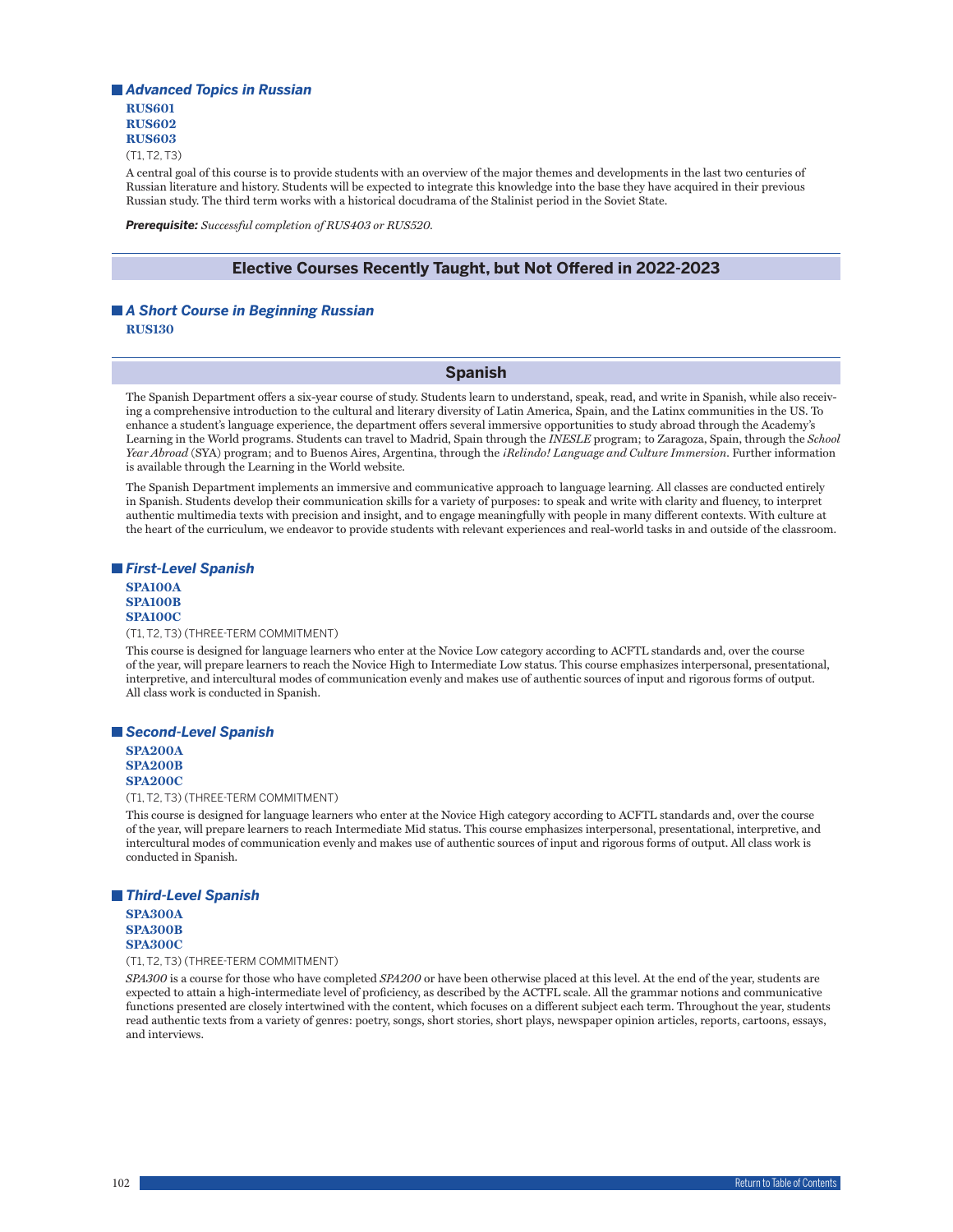## **Advanced Courses**

## *Current Events and Multimedia: Approaches to the Hispanic World* **SPA401**

**SPA402 SPA403**

## (T1, T2, T3)

*SPA401***, Term 1—Spain.** Students will refine speaking, writing, and listening skills in Spanish as well as their ability to express current issues through a cultural context. This course will use literary texts, film, TV program series, and journalism to provide a basis on which to discuss and understand issues of modern Spain from the post-Franco era to the present. The course will begin a comprehensive review of basic to advanced grammar structures for students thinking about taking the various national Spanish exams. Class requirements include essays, tests, oral class presentations, and recordings. Daily class participation is essential.

*SPA402***, Term 2—Hispanic Caribbean.** Students will refine their speaking and writing skills through the analysis of poetry and short stories of select Caribbean authors. This course will use Caribbean poetry, short stories, film, music, and journalism to provide a basis on which to discuss and analyze current and historical issues of Puerto Rico, Cuba, and the Dominican Republic. In addition, the course will complete the review of basic to advanced grammar structures started in Term 1 and Term 2. Class requirements include essays and oral class presentations. Daily class participation is essential.

*SPA403***, Term 3—Mexico.** Students will refine their speaking, writing, and listening skills in Spanish as well as their ability to express current issues through a cultural context. This course will use literary texts, film, and art to provide a basis on which to discuss and understand the historical facts that shaped Mexico from the Mexican Revolution to the present. The study of grammar will concentrate on the more challenging structures for English speakers, continuing the grammar review started in Term 1 *SPA401*. Daily class participation is essential.

#### *Explorations of Texts and Contexts in Hispanic Literature*

**SPA411 SPA412 SPA413**

(TI, T2, T3)

This course presents a thematic approach to the study of Spanish and Spanish-American literature and culture. The readings allow students to examine the universality of literature, and make comparisons and connections through historical and contemporary cultural contexts. Students will explore the interdisciplinary connections between literary works and other artistic forms of expression such as music, painting, architecture, and film. This course prepares students to read and critically analyze representative works of Hispanic literature in all genres. Students will focus on the terminology of textual analysis, learn to identify the different elements of style, and interpret texts in correct oral and written Spanish. This course explicitly addresses each of the following themes: societies in contact, gender as construct, time and space, literary creation, interpersonal relationships, and duality of being. All instruction, discussion, and writing are in Spanish in order to support the development of students' language proficiency.

*SPA411***, Term 1—**Students will read essays, poems, and short stories by contemporary Latin American and Spanish authors including works by women and people of color.

*SPA412***, Term 2—**In addition to analyzing poems and short stories, students will explore universal themes in a full length play by Federico García Lorca.

*SPA413***, Term 3—** Students will read a full-length novel by Nobel Laureate Gabriel García Márquez.

## *SPA501: Taking the Streets: Art and Social Movements in Latin America and the U.S.*

#### (T1)

*What do 21st-century social movements teach us about Latin America and Latinx communities? What can they accomplish? What role do artistic expressions and street performances play in protesting hostile government policies?* This course will analyze various new and old cultural practices used in recent social justice movements across Latin America and the United States to identify key patterns and tactics, establish connections with previous street protests and artworks, and reflect on their struggles and achievements. Through the exposure to and the analysis of these practices, students will attempt to create written and visual products as well as short performances that aim to inspire social change. Some study cases include but are not limited to Indigenous peoples' environmental movements, mobilizations against gentrification, and feminist and LGBTQIA+ collective actions.

*Prerequisites: Open to students who have completed three terms of fourth-level Spanish (SPA401, -402, -403, -411, -412, and/or -413) or native/heritage Spanish-speaking background with the department chairs permission. Students with fewer than three terms of prerequisite courses should seek approval from the department chair.*

## *Afro-Latinidad and the Diasporic Experience in Hispanic Culture and Literature*

## **SPA502**

 $(T2)$ 

This course will explore Black identity and the politics of race in the Spanish-speaking world. Students will examine literary and cultural works that provide historical, political, and social context for how people of African descent negotiate transcultural spaces in the U.S. and Latin America. While centering Blackness, students will also consider intersections of gender, class, and sexuality. National, geographical, and linguistic identities will be the basis for further study of this historically marginalized and racialized group. Other topics include African influence in music, religious syncretism, (mis)representation, and other -isms.

*Prerequisites: Open to students who have completed three terms of fourth-level Spanish (SPA401, -402, -403, -411, -412, and/or -413), or native/heritage Spanish-speaking background with department chair's permission. Students with fewer than three terms of prerequisite courses should seek approval from the department chair.*